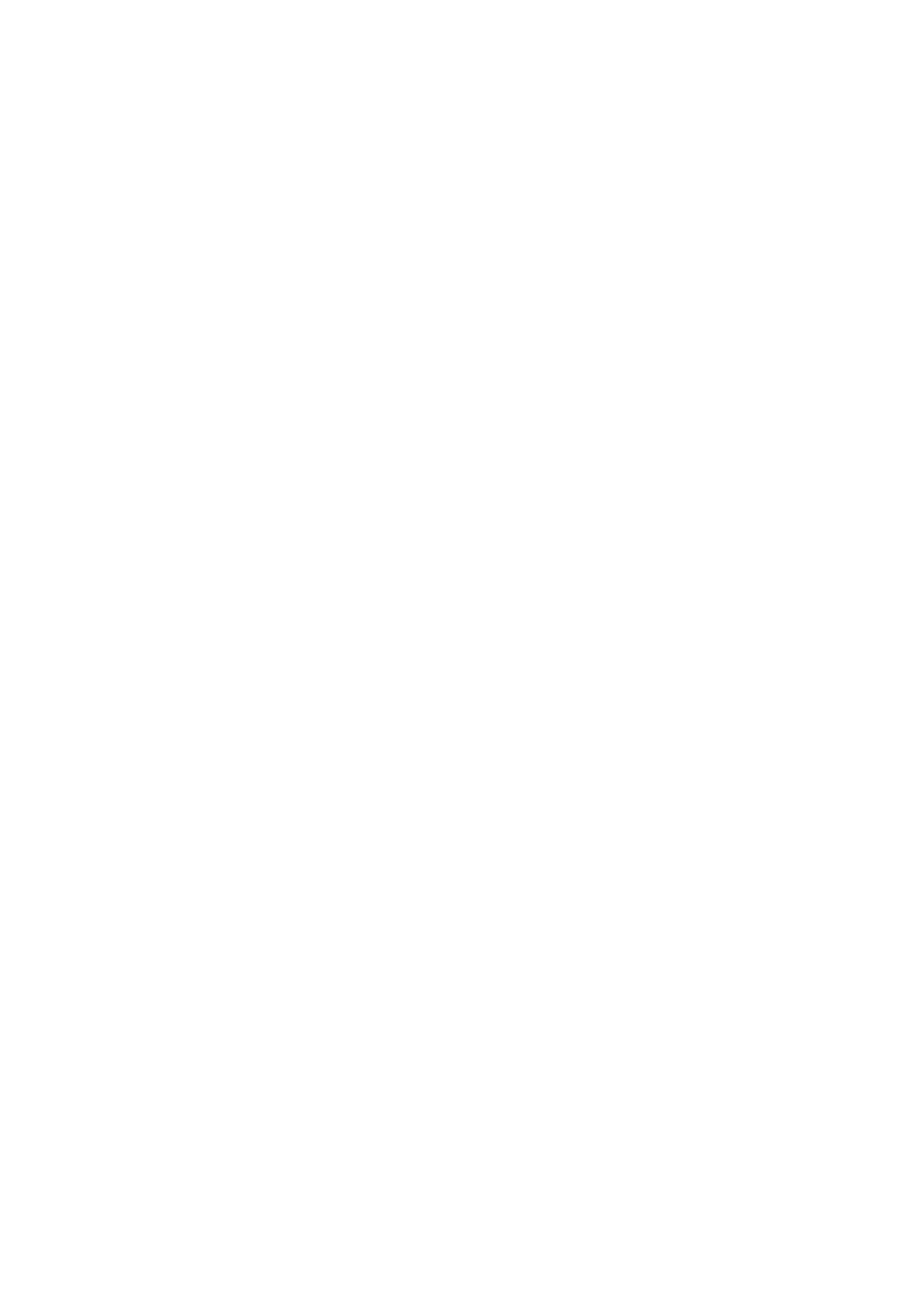Western Australia

# **Bail Act 1982**

### **CONTENTS**

# **Part I — Preliminary**

| 1.<br>2.<br>3.<br>4. | Short title<br>Commencement<br>Terms used in this Act<br>Application of this Act | $\overline{c}$<br>$\frac{2}{7}$ |
|----------------------|----------------------------------------------------------------------------------|---------------------------------|
|                      | Part II — Rights of accused in<br>relation to bail                               |                                 |
| 5.                   | Right of accused to have bail considered under<br>this Act                       | 8                               |
| 6.                   | Duty on arresting officer and others to<br>consider bail                         | 8                               |
| 6A.                  | Whether custody justified to be considered in<br>certain cases                   | 10                              |
| 7.                   | Duty imposed on judicial officers in respect of<br>unconvicted accused           | 11                              |
| 7A.                  | Bail for appeal under the Criminal Appeals<br>Act 2004 Part 2                    | 13                              |
| 8.                   | Accused to be given information and prescribed<br>forms                          | 14                              |
| 9.                   | Bail decision may be deferred until further<br>information obtained              | 16                              |
| 10.                  | Sections 5, 6 and 7 do not apply where accused<br>imprisoned for other cause     | 16                              |
| 11.                  | Rights following grant of bail                                                   | 17                              |
| 12.                  | Further limitation on rights in sections 5 and 11                                | 18                              |

As at 27 Jun 2008 Version 06-f0-01 page i Extract from www.slp.wa.gov.au, see that website for further information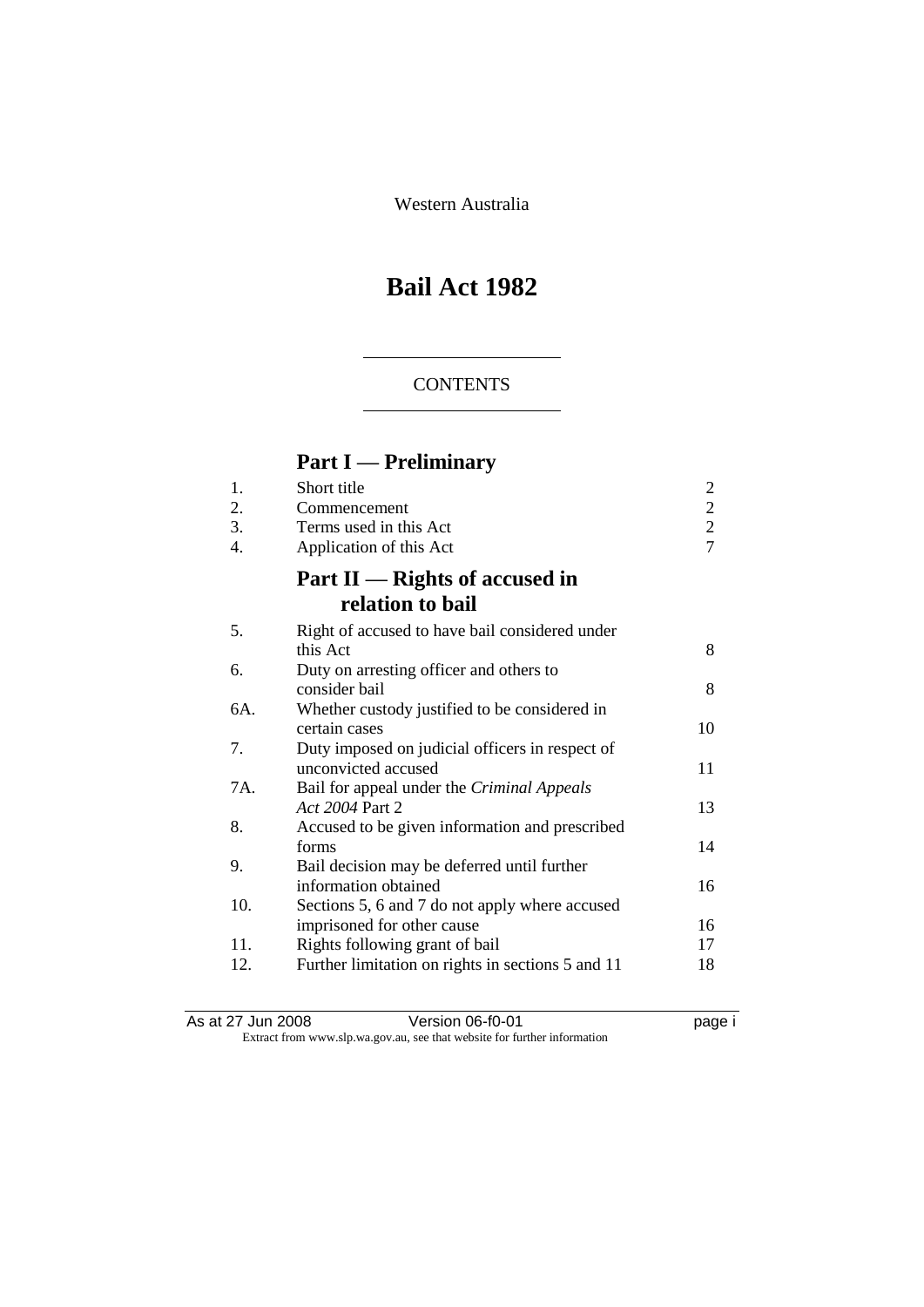| Contents |
|----------|
|----------|

# **Part III — Jurisdiction to grant bail**

| 13.  | Jurisdiction to grant bail                            | 19 |
|------|-------------------------------------------------------|----|
| 14.  | Supreme Court judge has jurisdiction in all cases     | 19 |
| 15.  | Exclusive jurisdiction of Supreme Court judge in      |    |
|      | murder cases                                          | 20 |
| 16.  | Bail of person arrested on warrant                    | 21 |
| 16A. | Restrictions on powers of authorised officers and     |    |
|      | justices in certain cases                             | 21 |
| 17.  | Conditions which may be imposed                       | 23 |
| 17A. | Further provisions as to responsible person's         |    |
|      | undertaking (Schedule 1 Part C clause 2)              | 23 |
|      | Part IV — Hearing of case for bail,                   |    |
|      | parties, and evidence                                 |    |
|      |                                                       |    |
| 20.  | Power to consider bail in camera and to prohibit      |    |
|      | publication                                           | 25 |
| 21.  | Parties                                               | 26 |
| 22.  | Evidence                                              | 26 |
| 23.  | Accused not bound to supply information               | 26 |
| 24.  | Information may be referred to police officer for     |    |
|      | verification or for report                            | 27 |
| 24A. | Information may be referred to community              |    |
|      | corrections officer for verification or for report    | 27 |
| 25.  | Protection of accused as to information given for     |    |
|      | bail purposes                                         | 28 |
| 26.  | Record of decision and reasons                        | 28 |
| 27.  | Transmission of relevant papers to court              | 29 |
| 27A. | Transmission of papers to CEO (corrections)           | 30 |
|      | Part $V$ — Bail undertakings                          |    |
| 28.  | Bail undertaking                                      | 31 |
| 29.  | Before whom bail undertaking may be entered into      | 32 |
| 30.  | Duties of person before whom bail undertaking is      |    |
|      | entered into                                          | 32 |
| 31.  | Different time and place for appearance may be        |    |
|      | substituted                                           | 33 |
| 32.  | Giving and proof of notices under section 31          | 35 |
| 33.  | Judicial officer may order accused to enter into bail |    |
|      | undertaking                                           | 36 |
| 34.  | Cessation and suspension of bail undertaking          | 37 |
|      |                                                       |    |

page ii Version 06-f0-01 As at 27 Jun 2008

Extract from www.slp.wa.gov.au, see that website for further information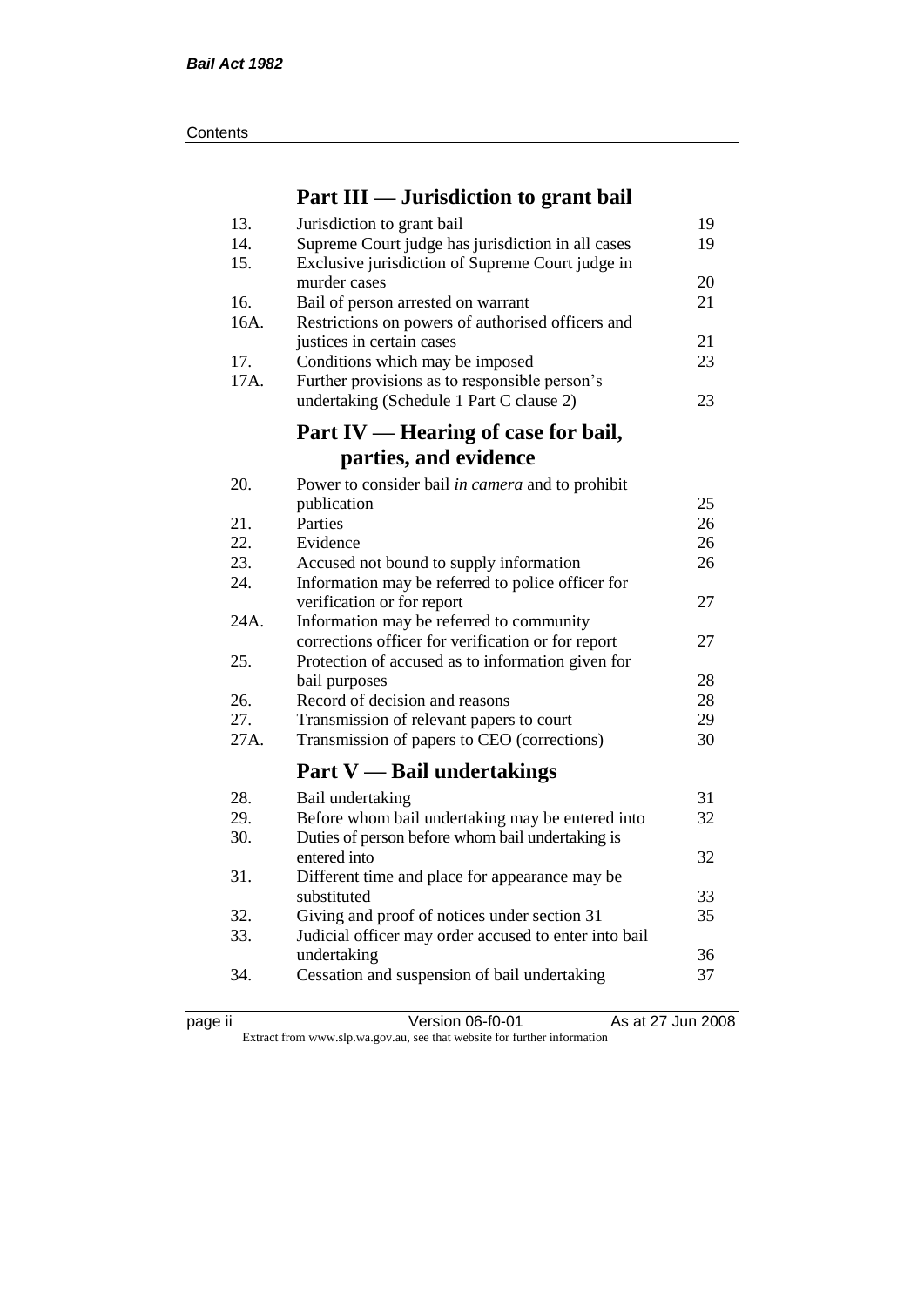# **Part VI — Sureties and surety undertakings**

| 35.  | Meaning of surety and surety undertaking           | 38 |
|------|----------------------------------------------------|----|
| 36.  | Authority to approve sureties                      | 38 |
| 37.  | Proposed surety to receive certain information and |    |
|      | prescribed form for completion                     | 39 |
| 38.  | Persons disqualified from being sureties           | 39 |
| 39.  | Matters relevant to approval of sureties           | 40 |
| 40.  | Decision on application by proposed surety         | 40 |
| 41.  | Finality of decision to refuse approval            | 41 |
| 42.  | Before whom surety undertaking may be entered      |    |
|      | into                                               | 41 |
| 43.  | Duties of persons before whom surety undertaking   |    |
|      | is entered into                                    | 41 |
| 44.  | Surety undertaking extends to adjourned hearing    |    |
|      | only by consent                                    | 42 |
| 45.  | Giving and proof of notices under section 44       | 42 |
| 46.  | Power of surety to apprehend accused               | 43 |
| 47.  | Cessation and suspension of surety undertaking     | 44 |
| 48.  | Surety may apply for cancellation of his           |    |
|      | undertaking                                        | 45 |
| 49.  | Forfeiture of money under surety's undertaking     | 46 |
| 50.  | Offence to indemnify surety                        | 48 |
|      | <b>Part VIA — Administration of home</b>           |    |
|      | detention conditions                               |    |
| 50A. | Powers of CEO (corrections)                        | 49 |
| 50C. | Powers and duties of community corrections         |    |
|      | officers                                           | 49 |
| 50D. | Powers of members of the Police Force              | 51 |
| 50E. | CEO (corrections) may substitute a different place |    |
|      | of detention and apply conditions                  | 51 |
| 50F. | CEO (corrections) may revoke bail                  | 52 |
| 50G. | Procedure on arrest after revocation of bail       | 52 |
| 50H. | Exclusion of the rules of natural justice          | 53 |
| 50J. | Delegation by CEO (corrections)                    | 53 |
| 50K. | Retrieval of monitoring equipment                  | 53 |
| 50L. | Rules                                              | 54 |

| As at 27 Jun 2008 | Version 06-f0-01                                                         | <br>page III |
|-------------------|--------------------------------------------------------------------------|--------------|
|                   | Extract from www.slp.wa.gov.au, see that website for further information |              |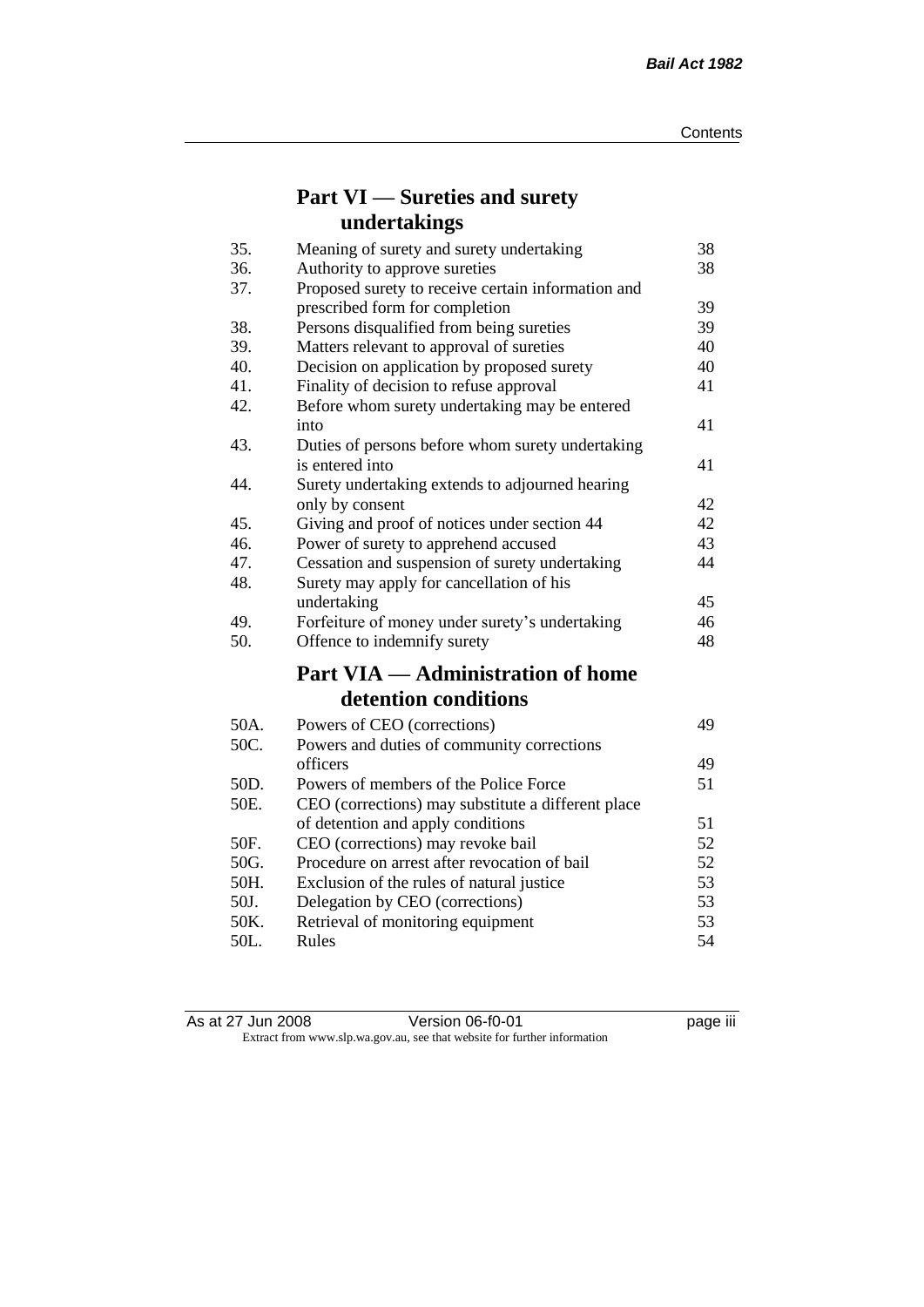#### **Contents**

# **Part VII — Enforcement of bail undertakings**

| Offence to fail to comply with bail undertaking      | 55 |
|------------------------------------------------------|----|
| Provisions as to summary proceedings before          |    |
| superior courts for an offence under section 51      | 56 |
| Appeals against decisions made under s. 52           | 57 |
| Accused on bail may be taken before a judicial       |    |
| officer for variation or revocation of bail          | 58 |
| Powers of judicial officer to revoke or vary bail    | 59 |
| Warrant for arrest of absconding accused             | 60 |
| Forfeiture of money under bail undertaking           | 61 |
| Automatic forfeiture on expiration of one year after |    |
| absconding                                           | 62 |
| <b>Part VIII — Miscellaneous</b>                     |    |
|                                                      |    |

| 59.  | Further power of judicial officer in relation to    |    |
|------|-----------------------------------------------------|----|
|      | enforcement of undertakings                         | 63 |
| 60.  | Accused and surety to notify any change of address  | 63 |
| 61.  | Offence of failing to bring arrested person before  |    |
|      | court or person able to grant bail                  | 64 |
| 62.  | Offence to give false information for bail purposes | 64 |
| 63.  | Protection of persons carrying out this Act         | 64 |
| 64.  | Evidence of non-appearance etc. by an accused       | 65 |
| 65.  | Bail undertakings by minors                         | 65 |
| 66.  | Abolition of other powers to grant bail             | 65 |
| 66A. | Delegation by registrar                             | 66 |
| 67.  | Regulations                                         | 66 |

# **Schedule 1**

# **Part A — Jurisdiction to grant bail**

| 68 |
|----|
|    |
|    |
| 69 |
| 69 |
| 70 |
| 70 |
| 70 |
|    |

| c<br>н |
|--------|
|--------|

page iv Version 06-f0-01 As at 27 Jun 2008 Extract from www.slp.wa.gov.au, see that website for further information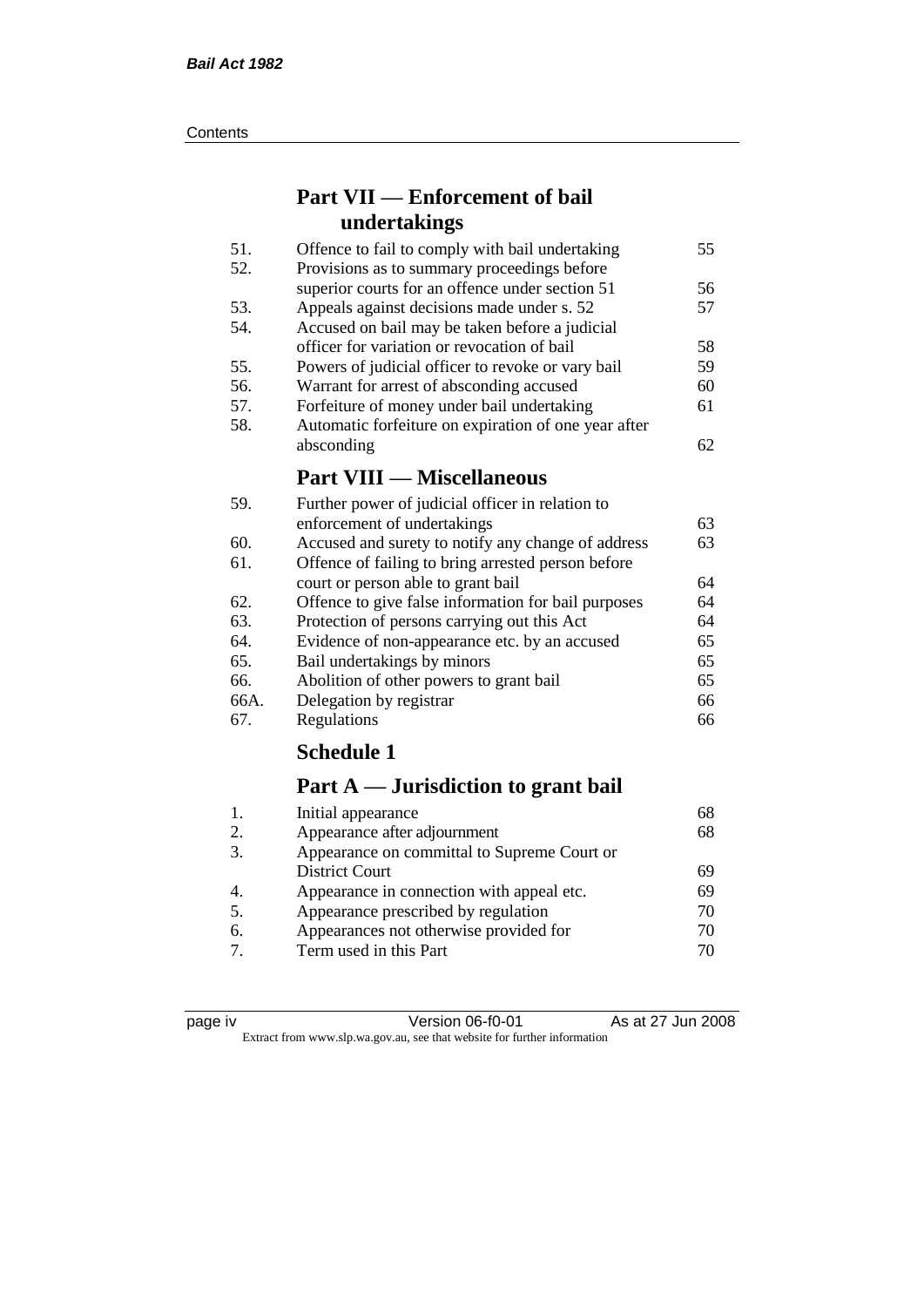# **Part B — Cessation of power to grant bail**

| 1.  | Upon decision by judge, power of other officers                              |    |
|-----|------------------------------------------------------------------------------|----|
|     | ceases                                                                       | 70 |
| 2.  | Upon decision by judicial officer, his power and<br>that of his peers ceases | 71 |
| 3.  | Upon refusal by justice power of authorised officer                          |    |
|     | or justice ceases                                                            | 71 |
| 4.  | Judicial officer's powers where accused proves                               |    |
|     | new facts or changed circumstances                                           | 71 |
|     | Part C — Manner in which                                                     |    |
|     | jurisdiction to be exercised                                                 |    |
| 1.  | Bail before conviction to be at discretion of bail                           |    |
|     | authority, except for a child                                                | 72 |
| 2.  | Child to have qualified right to bail                                        | 73 |
| 3.  | Matters relevant to consideration of clause 1(a)                             | 75 |
| 3A. | Bail where serious offence committed while                                   |    |
|     | accused on bail for another serious offence                                  | 75 |
| 3B. | Determination of exceptional reasons under                                   |    |
|     | clause $3A(1)$                                                               | 76 |
| 4.  | When bail to be granted after conviction                                     | 78 |
| 5.  | Exception for bail for an appeal under the Criminal                          |    |
|     | Appeals Act 2004 Part 2                                                      | 78 |
| 6.  | Bail of people on community orders etc.                                      | 79 |
| 7.  | Bail for initial appearance to be for not more than                          |    |
| 8.  | 7 days                                                                       | 79 |
|     | Bail on adjournment in court of summary                                      |    |
|     | jurisdiction to be for not more than 30 days except<br>by consent            | 79 |
| 9.  | Provision as to calculation of time                                          | 80 |
|     |                                                                              |    |
|     | Part D — Conditions which may be                                             |    |
|     | imposed on a grant of bail                                                   |    |
| 1.  | Conditions as to forfeiture and giving security may                          |    |
|     | be imposed on the accused and sureties                                       | 80 |
| 2.  | Other conditions which may be imposed                                        | 81 |
| 3.  | Home detention condition may be imposed                                      | 84 |

As at 27 Jun 2008 Version 06-f0-01 page v Extract from www.slp.wa.gov.au, see that website for further information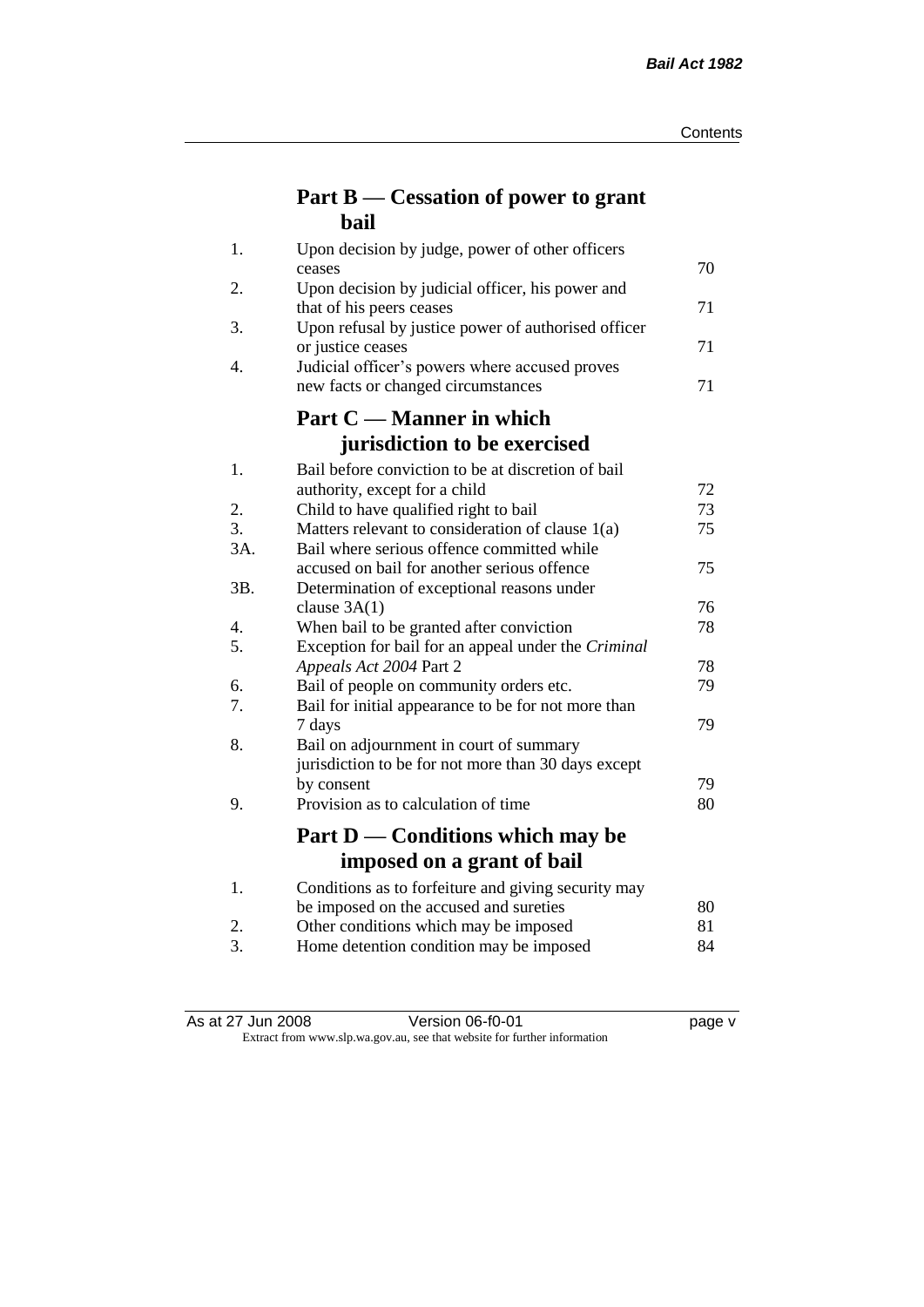#### **Contents**

# **Schedule 2 — Serious offences**

## **Notes**

| Compilation table                            | 89 |
|----------------------------------------------|----|
| Provisions that have not come into operation | 93 |

page vi Version 06-f0-01 As at 27 Jun 2008 Extract from www.slp.wa.gov.au, see that website for further information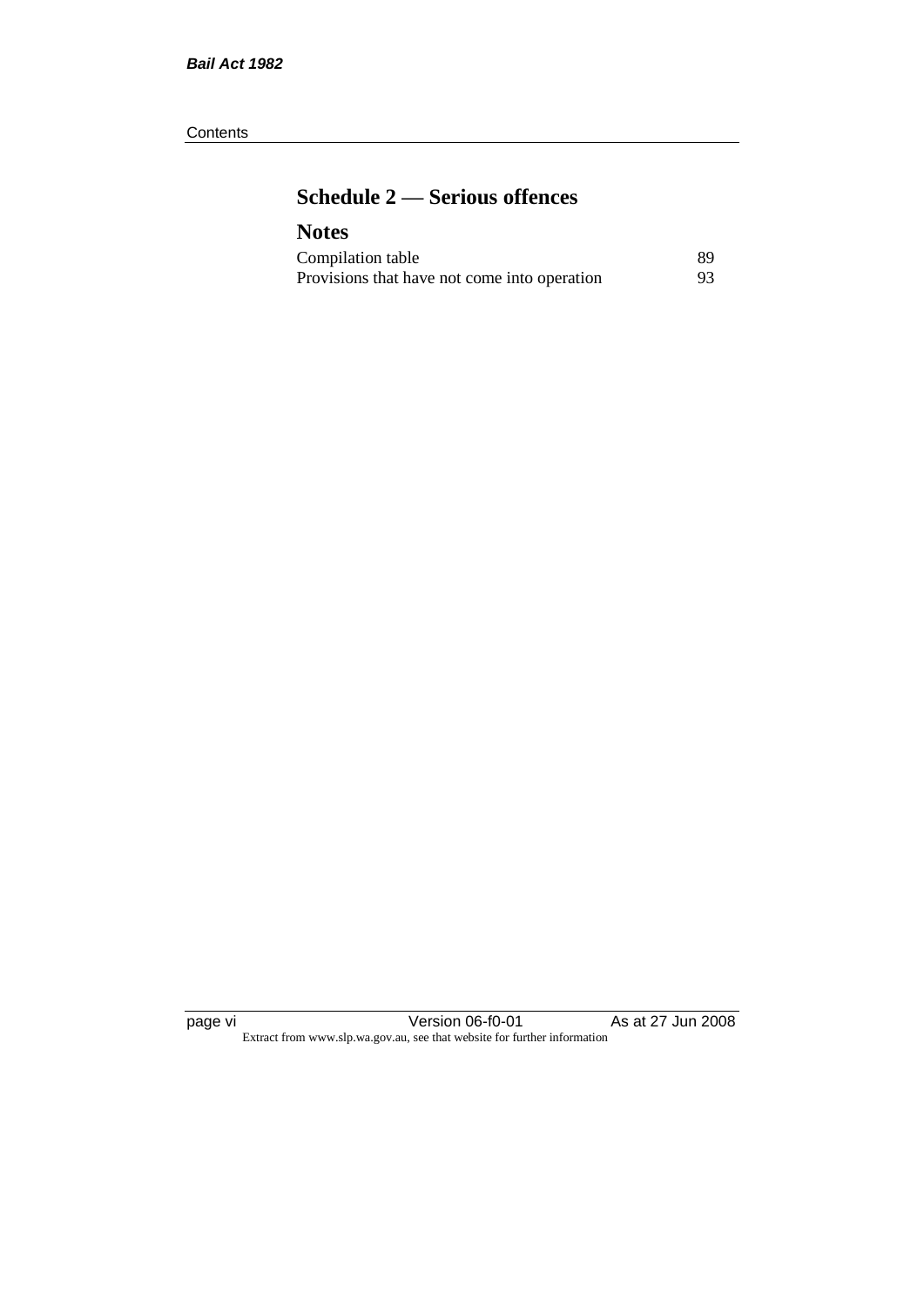Western Australia

# **Bail Act 1982**

**An Act to make better provision for bail in criminal proceedings.** 

As at 27 Jun 2008 **Version 06-f0-01 Page 1 page 1** Extract from www.slp.wa.gov.au, see that website for further information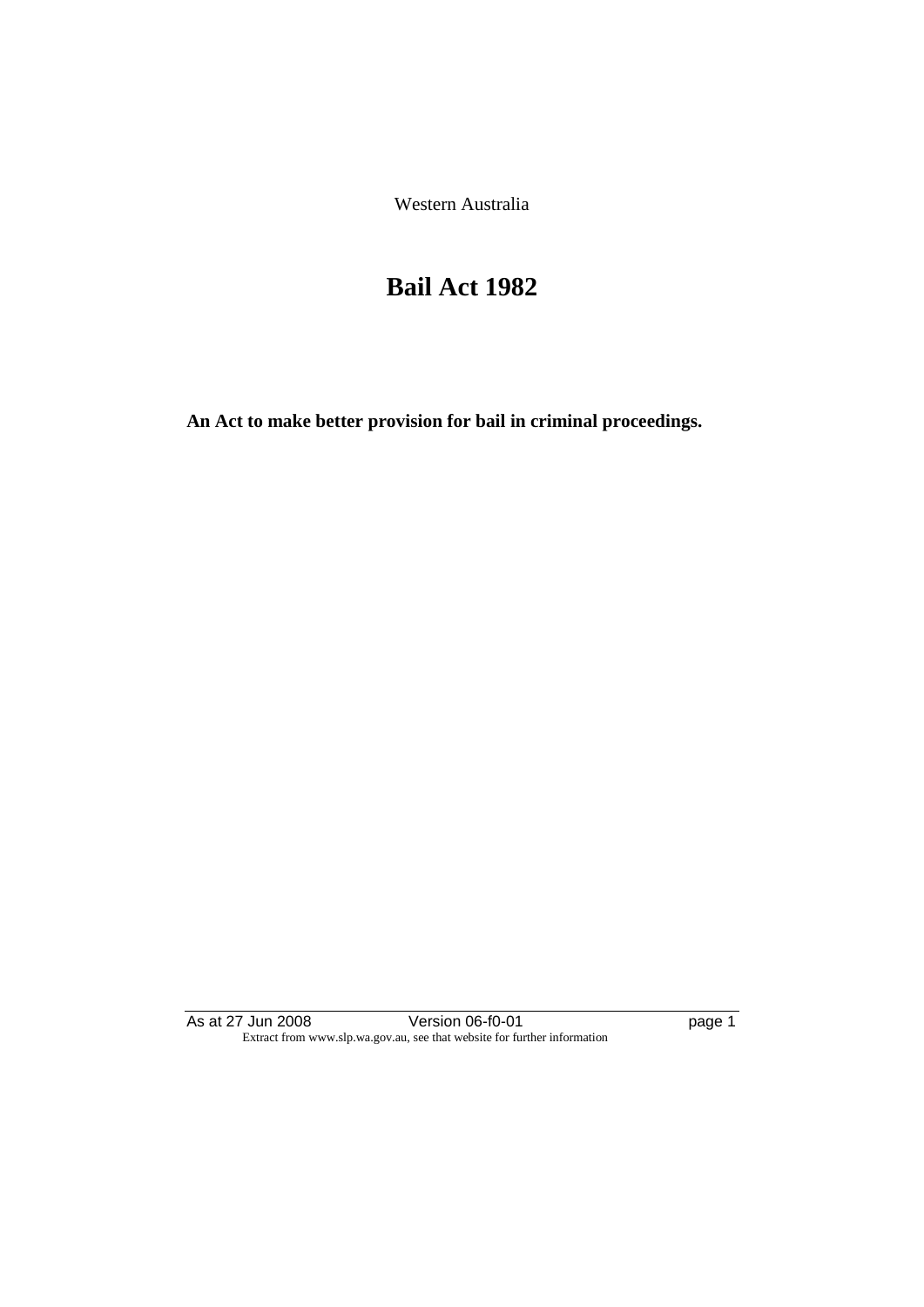# **Part I — Preliminary**

#### **1. Short title**

This Act may be cited as the *Bail Act* 1982<sup>1</sup>.

#### **2. Commencement**

This Act shall come into operation on a day to be fixed by proclamation  $<sup>1</sup>$ .</sup>

### **3. Terms used in this Act**

(1) In this Act, unless a contrary intention appears —

**"accused"** includes —

- (a) a person charged with, convicted of, or found guilty of an offence;
- (b) a person whose conviction for an offence is stayed;
- (c) a person in respect of whom an appeal relating to an offence is pending;
- (d) a person in respect of whom a new trial for an offence has been ordered;

#### **"adjournment"**—

- (a) means any order of a court by which proceedings for an offence are postponed or interrupted or are to be held at a different time or place before the same court; and
- (b) is deemed to include any order of a court, other than a committal to the Supreme Court or District Court, by which the venue of any proceedings for an offence is changed to another court or a court at another place whether by way of a remand, referral, or recommittal of the accused or otherwise;
- **"appeal"** includes an application for leave to appeal;

page 2 **Version 06-f0-01** As at 27 Jun 2008 Extract from www.slp.wa.gov.au, see that website for further information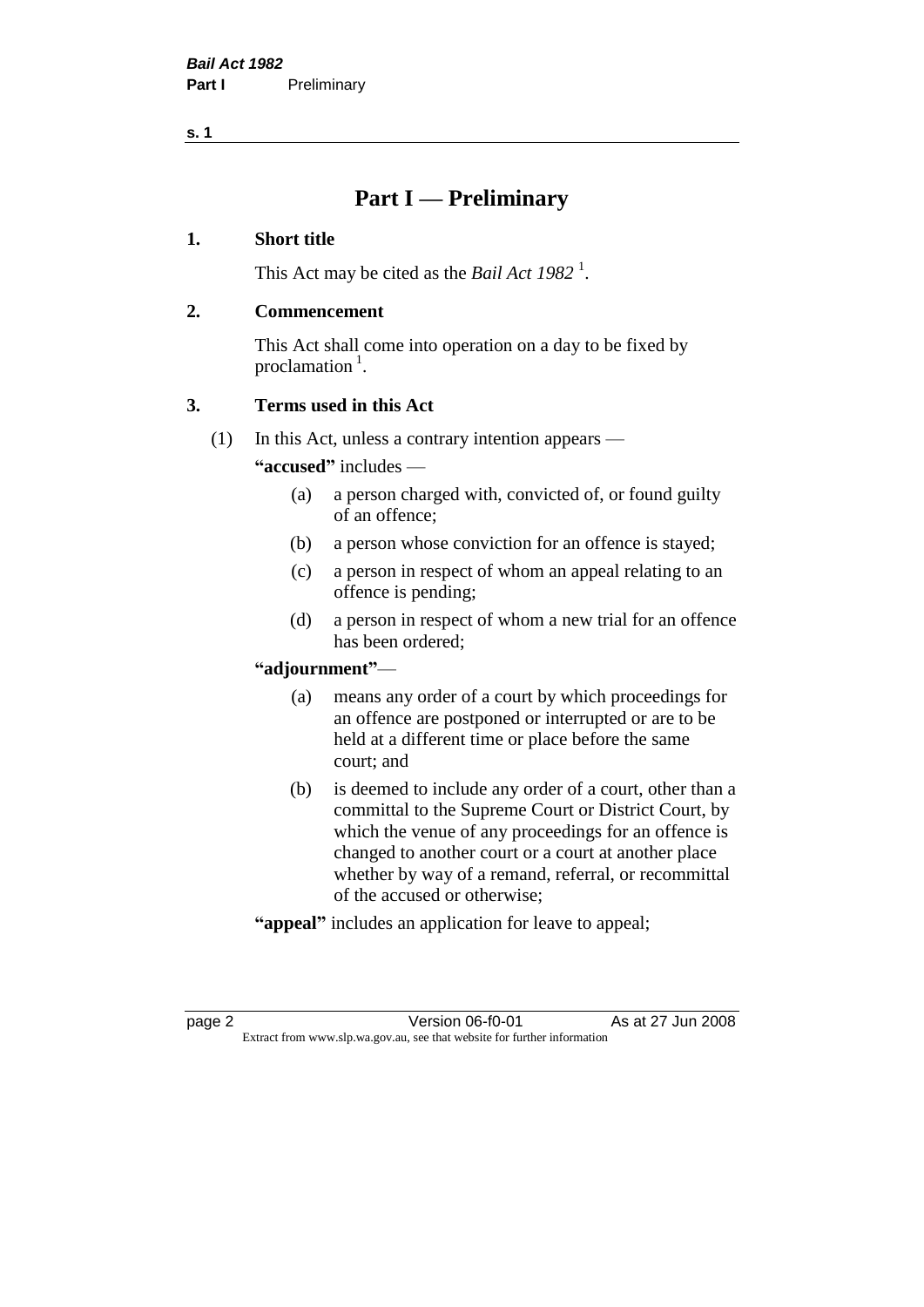#### **"appropriate judicial officer"** —

- (a) subject to paragraphs (b) and (c), means a judicial officer who is empowered to exercise jurisdiction in the court before which the accused is required to appear pursuant to his bail undertaking;
- (b) if the court is the Court of Appeal, means a judge of appeal;
- (c) except in section 49, also means a judge of the Supreme Court or a judge of the Children's Court in any case where —
	- (i) only a judge of the Supreme Court or a judge of the Children's Court has power to grant bail under section 15, or a judicial officer has exercised the power contained in section  $31(2)(d)$ ; or
	- (ii) a judge of the Supreme Court or a judge of the Children's Court has granted bail under section 14,

for the appearance in question;

- **"as soon as is practicable"** means as soon as is reasonably practicable;
- **"authorised community services officer"** means any of the following persons —
	- (a) the CEO (corrections) or a delegate of the CEO (corrections) under subsection (5);
	- (b) a registrar of the Children's Court;
	- (c) a superintendent of a detention centre under the *Young Offenders Act 1994*;
	- (d) the officer for the time being in charge of any detention centre under the *Young Offenders Act 1994*;
- **"authorised officer"** means an authorised police officer or an authorised community services officer;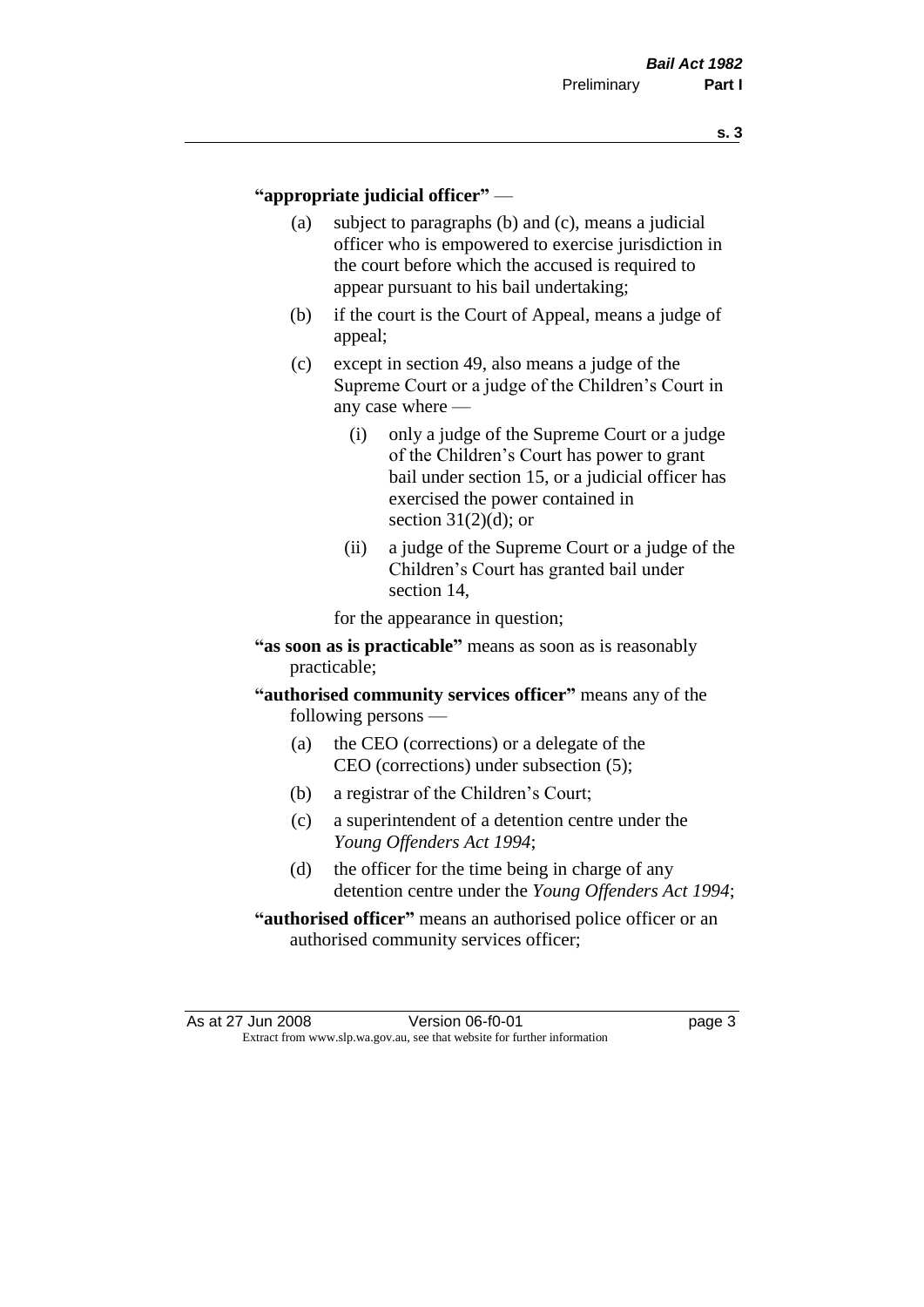- **"authorised police officer"** means a police officer who holds the rank of sergeant, or a higher rank, or is for the time being in charge of a police station or lock-up;
- **"bail undertaking"** means an undertaking described in section 28(2):
- **"CEO (corrections)"** means the chief executive officer of the Public Sector agency principally assisting the Minister administering Part 8 of the *Sentence Administration Act 2003* in its administration;
- **"child"** has the same meaning as "young person" has in the *Young Offenders Act 1994*;
- **"community corrections officer"** has the same meaning as in the *Sentence Administration Act 2003*;

**"court"** means each of the following —

- (a) the Magistrates Court;
- (b) the Children's Court;
- (c) a Coroner's Court;
- (d) the District Court;
- (e) the Supreme Court;
- (f) the Court of Appeal;
- **"early release order"** means an early release order made under the *Sentence Administration Act 1995* or *Sentence Administration Act 2003*;
- **"home detention condition"** means a home detention condition imposed under clause 3 of Part D of Schedule 1;
- **"judicial officer"** means any person empowered to exercise jurisdiction in a court whether or not he is sitting as a court, and includes a single justice;
- **"lock-up"** includes a place prescribed as a lock-up for the purposes of the *Court Security and Custodial Services Act 1999*;

page 4 Version 06-f0-01 As at 27 Jun 2008 Extract from www.slp.wa.gov.au, see that website for further information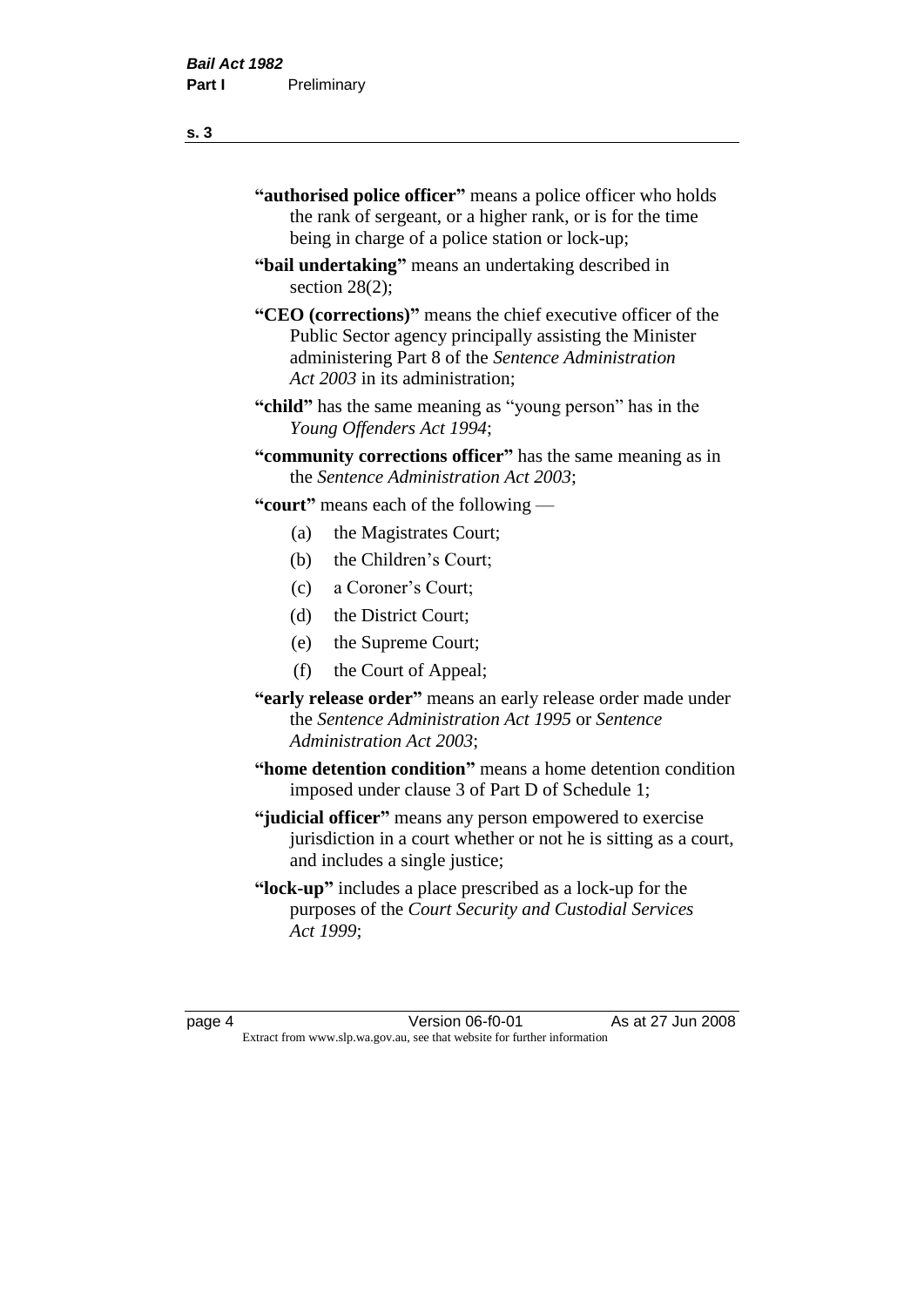- **s. 3**
- **"offence"** means any act, omission or conduct which renders the person doing the act, making the omission or engaging in the conduct liable to any punishment, and includes an alleged offence; but nothing in this definition shall limit the operation of subsection (4);
- **"police officer"** means any member of the Police Force of Western Australia;

#### **"prosecutor"** includes —

- (a) in the case of an offence charged in a prosecution notice, the prosecutor;
- (b) in the case of an offence charged in an indictment, the State or the Commonwealth, as the case may be;

#### **"serious offence"** means —

- (a) an offence against section 51(2a); and
- (b) an offence described in Schedule 2;

#### **"surety"** and **"surety undertaking"** have the meanings assigned to them by section 35;

**"trial"** means all proceedings for an offence between —

- (a) the time when the accused is called upon to plead to the prosecution notice or the indictment; and
- (b) the time when the accused is found not guilty or is sentenced.
- (2) A reference in this Act
	- (a) to a power to grant bail includes a reference to a power to refuse bail;
	- (b) to a grant of bail includes a reference to a grant of bail by the exercise of a power in section 31(2).
- (3) Where in this Act there is a reference to a requirement that an accused appear in court, the reference is to a requirement, unless a contrary intention appears, that the accused —
	- (a) surrender himself into the custody of the court or, in the case of a bail undertaking, of the court specified therein,

| As at 27 Jun 2008 | Version 06-f0-01                                                         | page 5 |
|-------------------|--------------------------------------------------------------------------|--------|
|                   | Extract from www.slp.wa.gov.au, see that website for further information |        |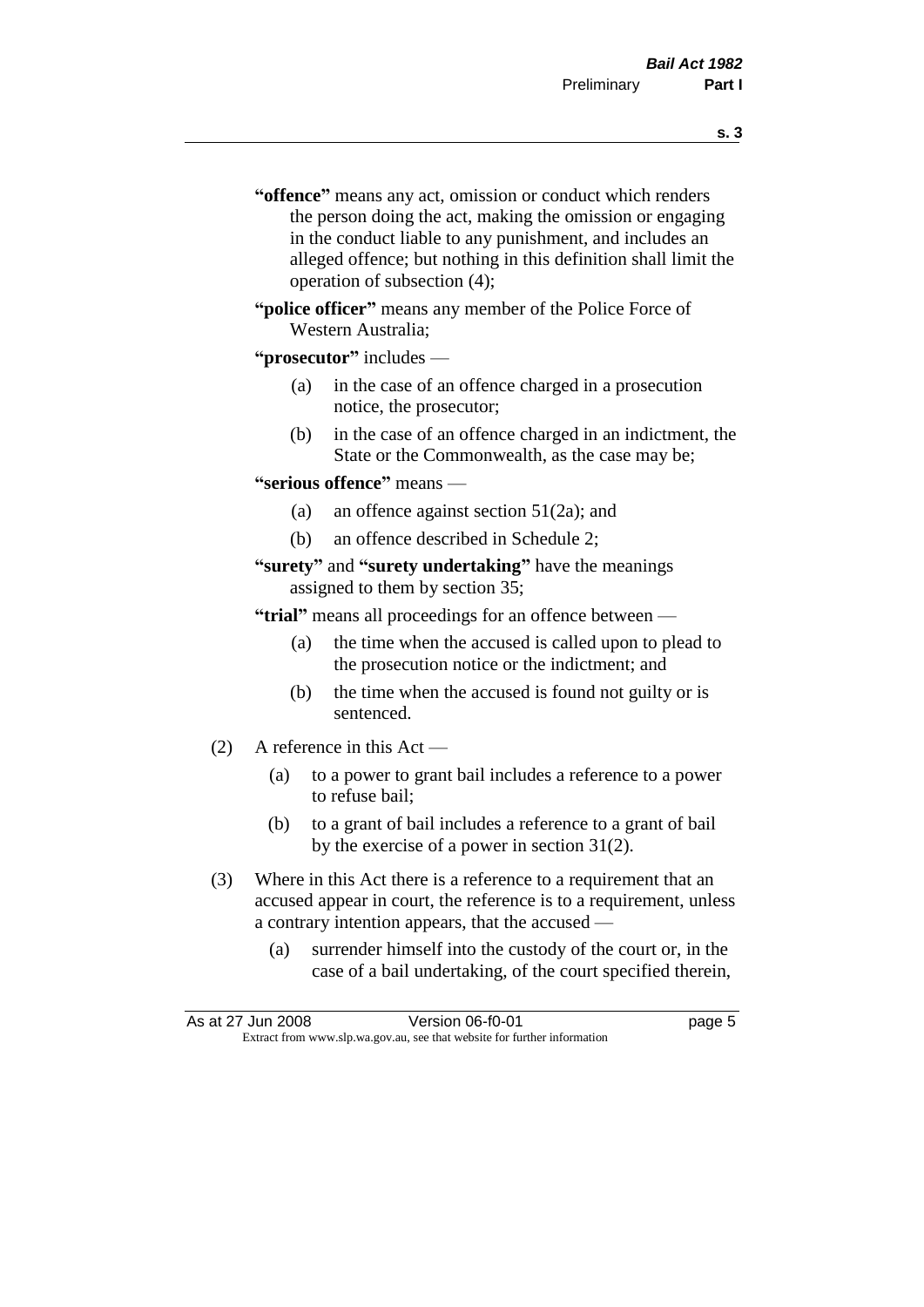or of such person as the court may direct, to be dealt with according to law;

(b) submit himself to a search of his person and any property then in his possession (which is hereby authorised) and allow to be taken from him, to be dealt with according to the relevant law and procedures, anything so found; and

- (c) remain in custody until authorised to be released therefrom.
- (4) If a person is arrested under a warrant issued
	- (a) under section 50, 79, 84E or 129 of the *Sentencing Act 1995* in connection with a possible breach of a conditional release order, a sentence of suspended imprisonment or conditional suspended imprisonment, or a community order imposed under that Act; or
	- (b) under section 43 of the *Young Offenders Act 1994* in respect of an alleged breach of a youth community based order, an intensive youth supervision order or a conditional release order made under that Act,
	- then
		- (c) the person is to be taken as having been arrested and to be in custody awaiting an appearance in court for the offence for which the sentence was imposed;
		- (d) the first appearance in court after the arrest is to be taken, for the purposes of sections  $5(1)$  and  $8(1)$  and clause 1 of Part A and clause 7 of Part C of Schedule 1, to be the initial appearance for that offence; and
		- (e) the proceedings following the arrest are to be taken to be proceedings for that offence and to be a trial for the purpose of the definition in subsection (1) of "trial".

page 6 **Version 06-f0-01** As at 27 Jun 2008 Extract from www.slp.wa.gov.au, see that website for further information

**s. 3**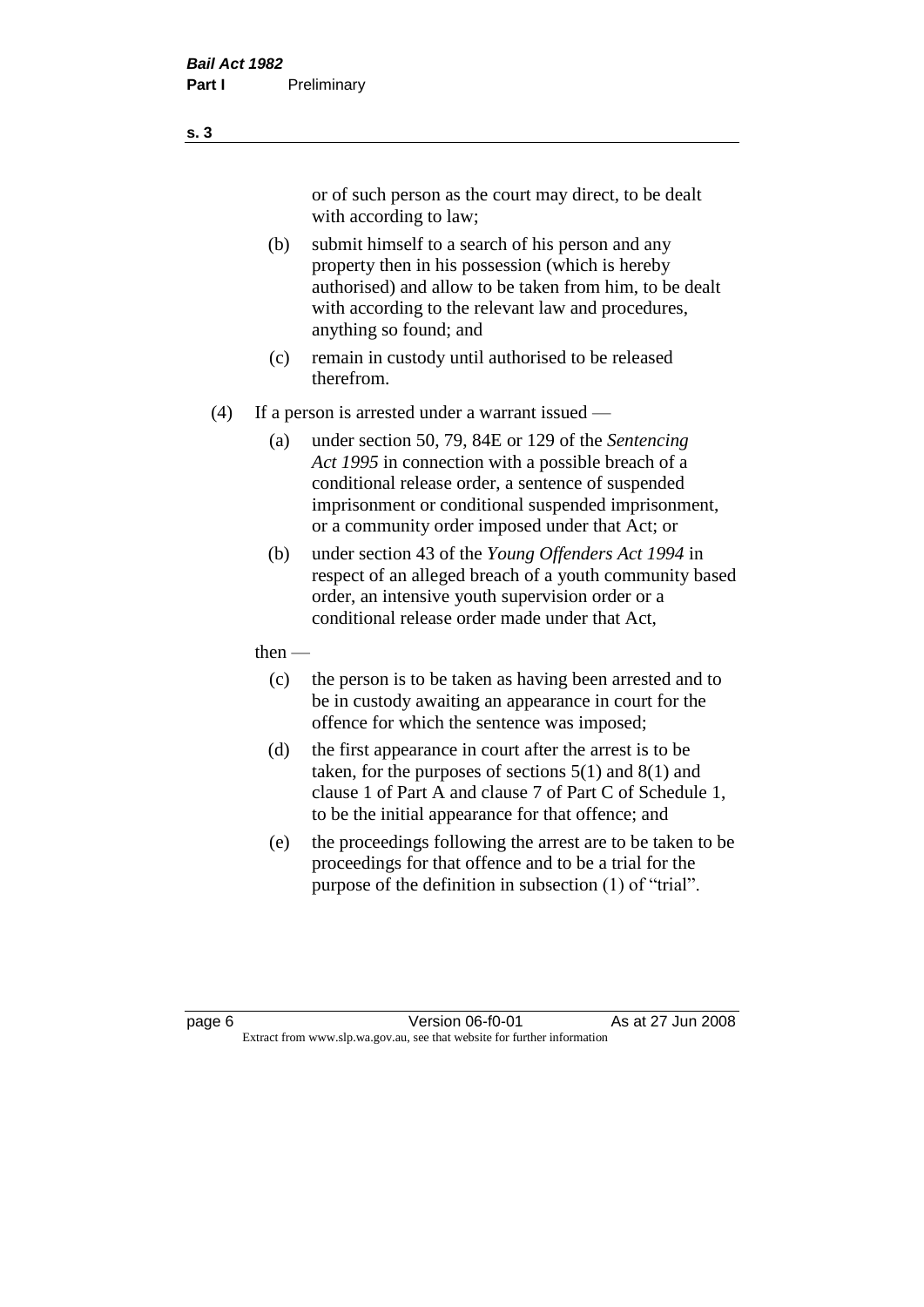- **s. 4**
- (5) The CEO (corrections) may by writing signed by him delegate to any officer of the department of which he is the chief executive officer any function he has under this Act as an authorised community services officer.

*[Section 3 amended by No. 74 of 1984 s. 3; No. 15 of 1988 s. 4; No. 49 of 1988 s. 78; No. 61 of 1990 s. 4; No. 31 of 1993 s. 6; No. 45 of 1993 s. 4 and 12; No. 78 of 1995 s. 7; No. 57 of 1997 s. 21(1); No. 54 of 1998 s. 4 and 14; No. 47 of 1999 s. 7; No. 50 of 2003 s. 29(3); No. 65 of 2003 s. 121(2); No. 27 of 2004 s. 13(2); No. 34 of 2004 s. 251; No. 45 of 2004 s. 28(4); No. 59 of 2004 s. 141; No. 84 of 2004 s. 11, 82 and 83(2); No. 65 of 2006 s. 51 and 53.]* 

### **4. Application of this Act**

The operation of this Act extends to any appearance in a court for an offence —

- (a) except to the extent that in this Act, or in the law creating the offence or applicable thereto, express provision is made excluding or limiting the operation of this Act in respect of that appearance;
- (b) whether or not that law contains a reference to the granting of bail;
- (c) however any reference in that law to the granting of bail may be expressed; and
- (d) as if any reference therein to the taking of a recognizance were to a requirement that, except where bail is dispensed with under this Act, the accused enter into a bail undertaking.

*[Section 4 amended by No. 84 of 2004 s. 82.]*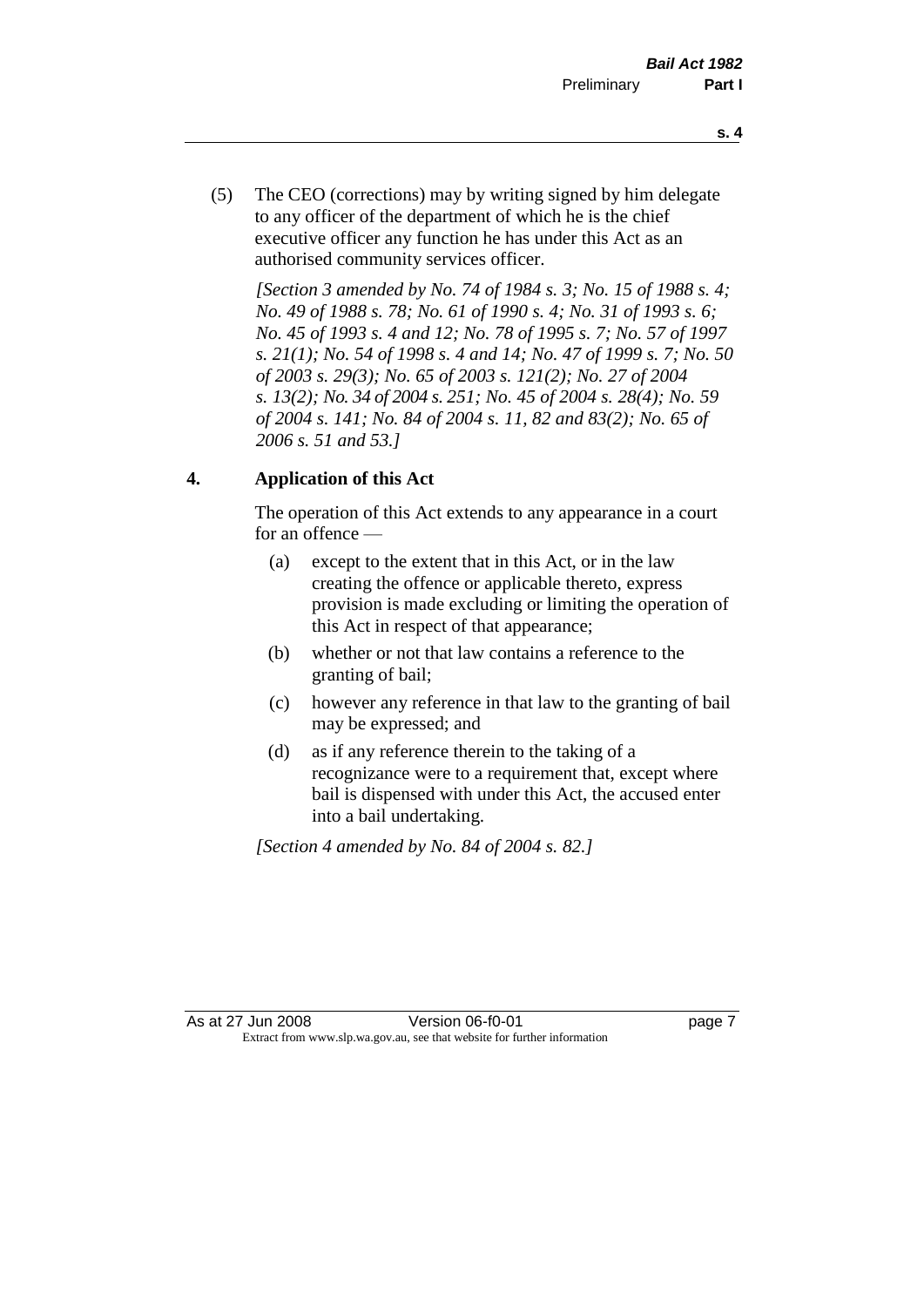# **Part II — Rights of accused in relation to bail**

*[Heading amended by No. 84 of 2004 s. 82.]* 

### **5. Right of accused to have bail considered under this Act**

- (1) An accused who is in custody for an offence awaiting his initial appearance in court therefor is entitled —
	- (a) subject to sections 9, 10, 12 and 16(2), to have his case for bail for that appearance considered under and in accordance with this Act as soon as is practicable;
	- (b) if his case is not so considered, or if he is refused bail or is not released on bail, to be brought before a court as soon as is practicable.
- (2) An accused who is in custody awaiting any appearance in court for an offence, other than an initial appearance, is entitled, subject to sections 7(3), 9 and 10, to have his case for bail for that appearance considered under and in accordance with this Act.

*[Section 5 amended by No. 74 of 1984 s. 4; No. 84 of 2004 s. 82.]* 

### **6. Duty on arresting officer and others to consider bail**

- (1) This section applies to a police officer or other person (the **"arrester"**) who —
	- (a) charges a person who is under arrest (the **"accused"**) with an offence; and
	- (b) does not release the accused unconditionally under section 142 of the *Criminal Investigation Act 2006*,

or who arrests a person under a warrant.

- (2) This section is subject to  $-$ 
	- (a) the exercise of the power conferred by section 9; and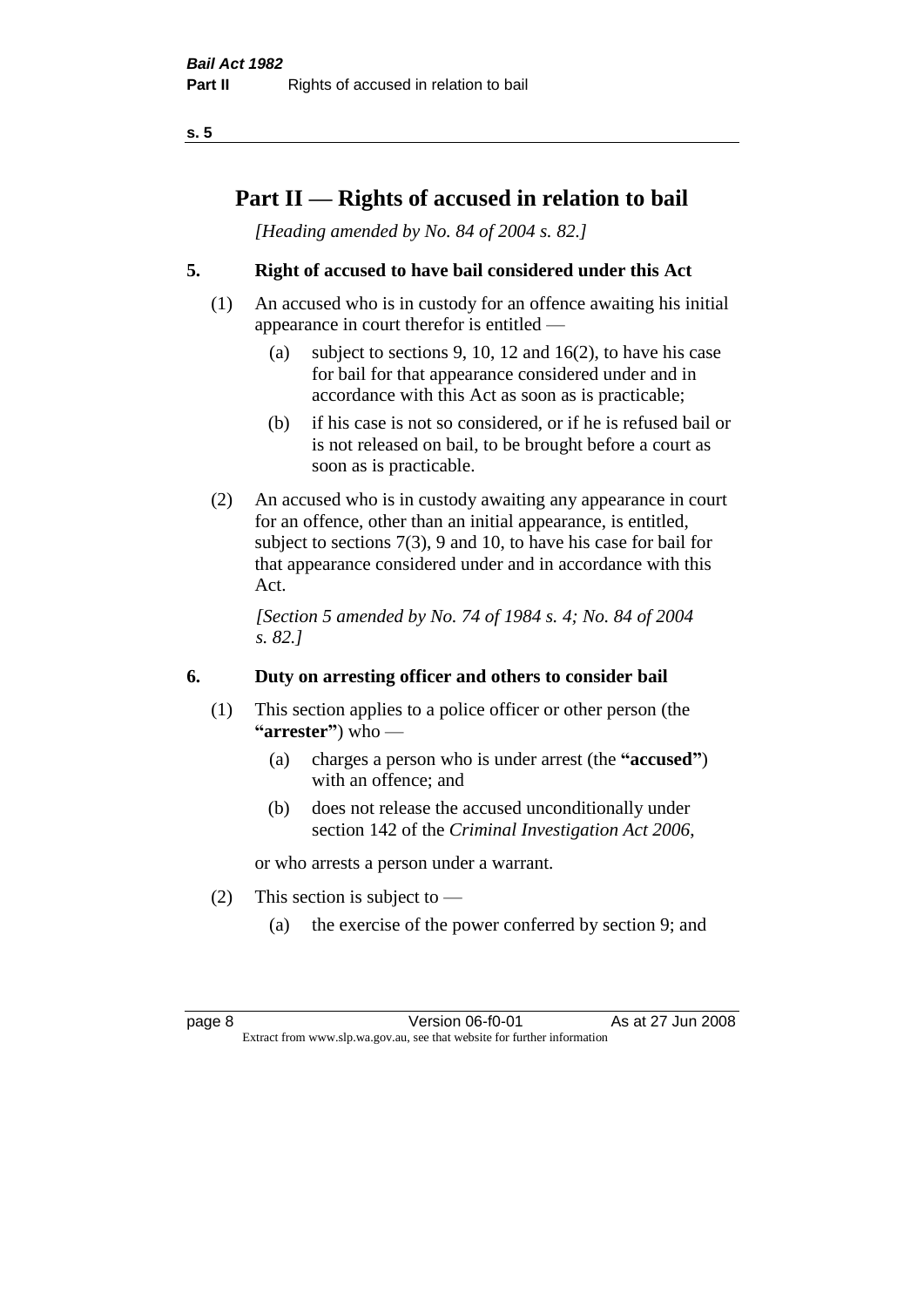- **s. 6**
- (b) sections 10, 12 and 16 and clause 3A of Part C of Schedule 1.
- (3) The duties in this section shall be performed whether or not an application for bail is made by or on behalf of the accused.
- (4) As soon as is practicable after the accused is charged, or arrested under a warrant, as the case may be, the arrester shall either —
	- (a) bring the accused or cause the accused to be brought before a court; or
	- (b) perform the other duties of the arrester under this section.
- (5) If the arrester has power to grant the accused bail, the arrester shall consider the accused's case for bail.
- (6) If the arrester does not have power to grant the accused bail, the arrester shall, unless subsection (8), (9) or (10) applies, bring or cause the accused to be brought before an authorised police officer or a justice or, in the case of a child, any authorised officer or a justice, who shall consider the accused's case for bail as soon as is practicable.
- (7) Even if the arrester has power to grant the accused bail, the arrester may, instead of complying with subsection (5), comply with subsection  $(6)$  as if the arrester did not.
- (8) If under section 15 only a judge of the Supreme Court or a judge of the Children's Court has power to grant the accused bail, the arrester shall bring the accused or cause the accused to be brought before a judge of the Supreme Court or a judge of the Children's Court, as the case requires, who shall consider the accused's case for bail as soon as is practicable.
- (9) If under section 16 only a justice has power to grant the accused bail, the arrester shall bring the accused or cause the accused to be brought before a justice, who shall consider the accused's case for bail as soon as is practicable.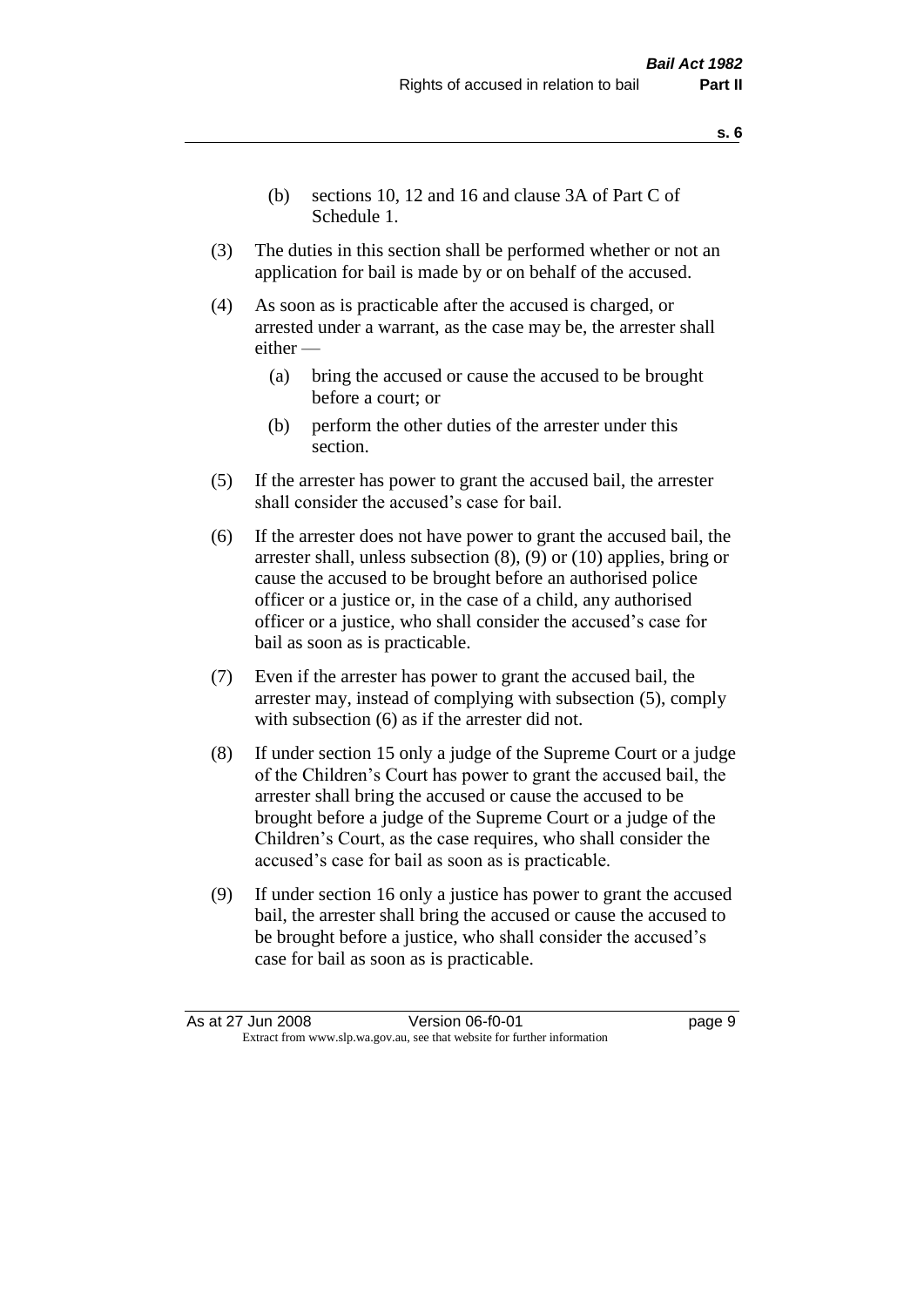#### **s. 6A**

(10) If section 16A applies, the arrester shall bring the accused or cause the accused to be brought before a court or judge referred to in section 16A(1), who shall consider the accused's case for bail as soon as is practicable.

*[Section 6 inserted by No. 59 of 2006 s. 4(1).]* 

#### **6A. Whether custody justified to be considered in certain cases**

- (1) In this section
	- **"accused"** means an accused who is under arrest, other than pursuant to a warrant;
	- **"released"** means released from custody without being required to enter into, or without having entered into, a bail undertaking;

**"serious offence"** means an indictable offence the penalty specified by a written law for which is or includes imprisonment for 5 years or more or life;

- **"summary court"** means the Magistrates Court or the Children's Court.
- (2) An authorised officer or justice who is considering an accused's case for bail for an initial appearance in a summary court on a charge of an indictable offence that is not a serious offence may order that the accused be served with a summons under the *Criminal Procedure Act 2004*, and released, in respect of the charge unless satisfied —
	- (a) that there are reasonable grounds to suspect the accused would not obey the summons if served with it; or
	- (b) that not releasing the accused is justified under subsection (4) or for any other reason.
- (3) An authorised officer or justice who is considering an accused's case for bail for an initial appearance in a summary court on a charge of a simple offence must order that the accused be served with a court hearing notice under the *Criminal Procedure*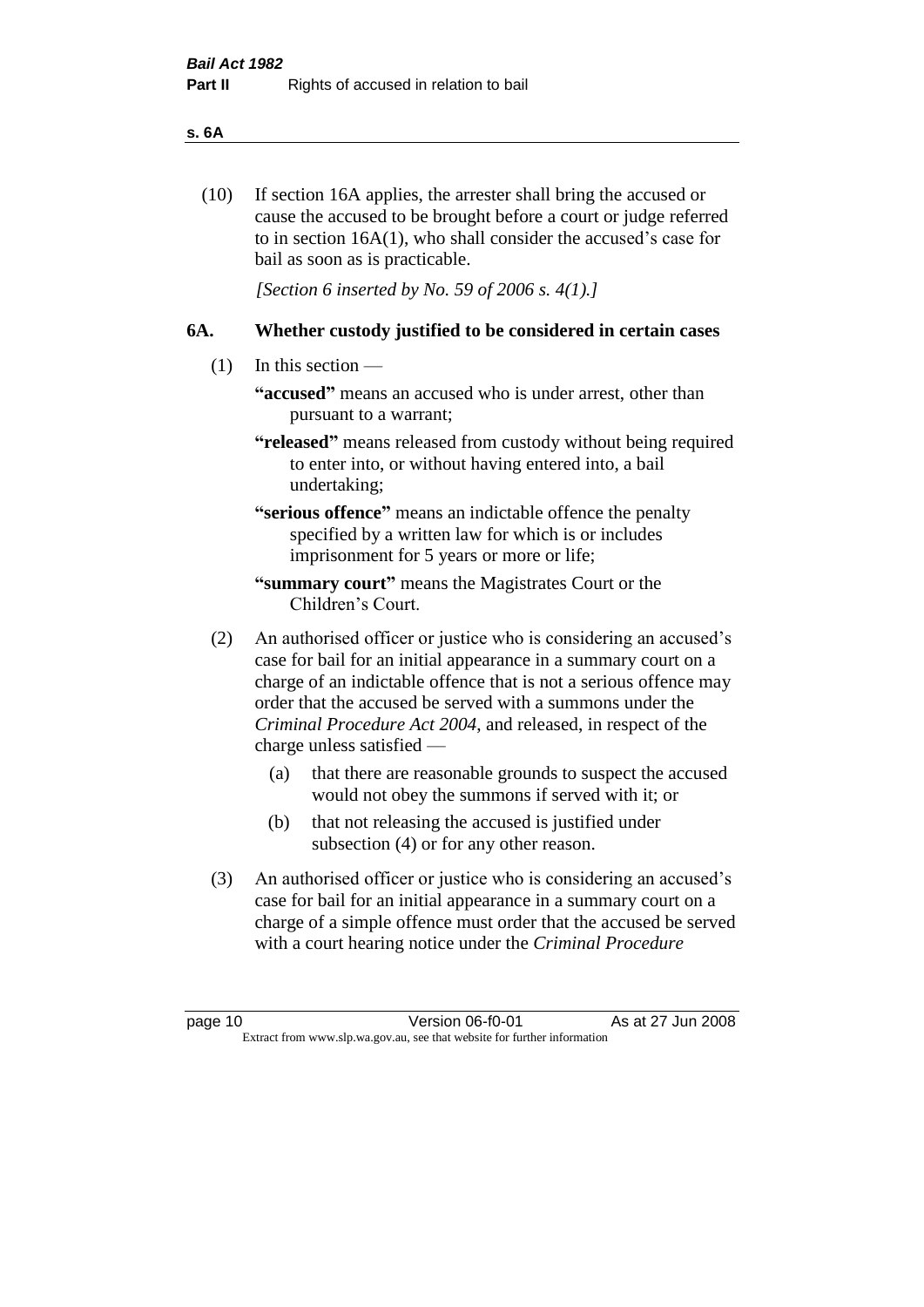*Act 2004*, and released, in respect of the charge unless satisfied —

- (a) that the presence of the accused when the charge is dealt with is likely to be necessary for any reason or for sentencing purposes; or
- (b) that not releasing the accused is justified under subsection (4) or for any other reason.
- (4) Not releasing an accused is justified if there are reasonable grounds to suspect that if the accused were released —
	- (a) the accused
		- (i) would commit an offence;
		- (ii) would continue or repeat an offence with which he or she is charged;
		- (iii) would endanger another person's safety or property; or
		- (iv) would interfere with witnesses or otherwise obstruct the course of justice, whether in relation to the accused or any other person;
		- or
	- (b) the accused's safety would be endangered.
- (5) This section does not affect the operation of section 28 or 30 of the *Criminal Procedure Act 2004*.

*[Section 6A inserted by No. 59 of 2006 s. 5.]* 

### **7. Duty imposed on judicial officers in respect of unconvicted accused**

(1) Upon and following an accused's initial appearance in court for an offence every judicial officer who may thereafter order his detention or continued detention in custody before conviction for the offence (including detention during the period of his trial) is under a duty, unless subsection (2) applies, to consider the accused's case for bail, whether or not an application for bail is made by the accused or on his behalf.

As at 27 Jun 2008 **Version 06-f0-01 Dage 11** Extract from www.slp.wa.gov.au, see that website for further information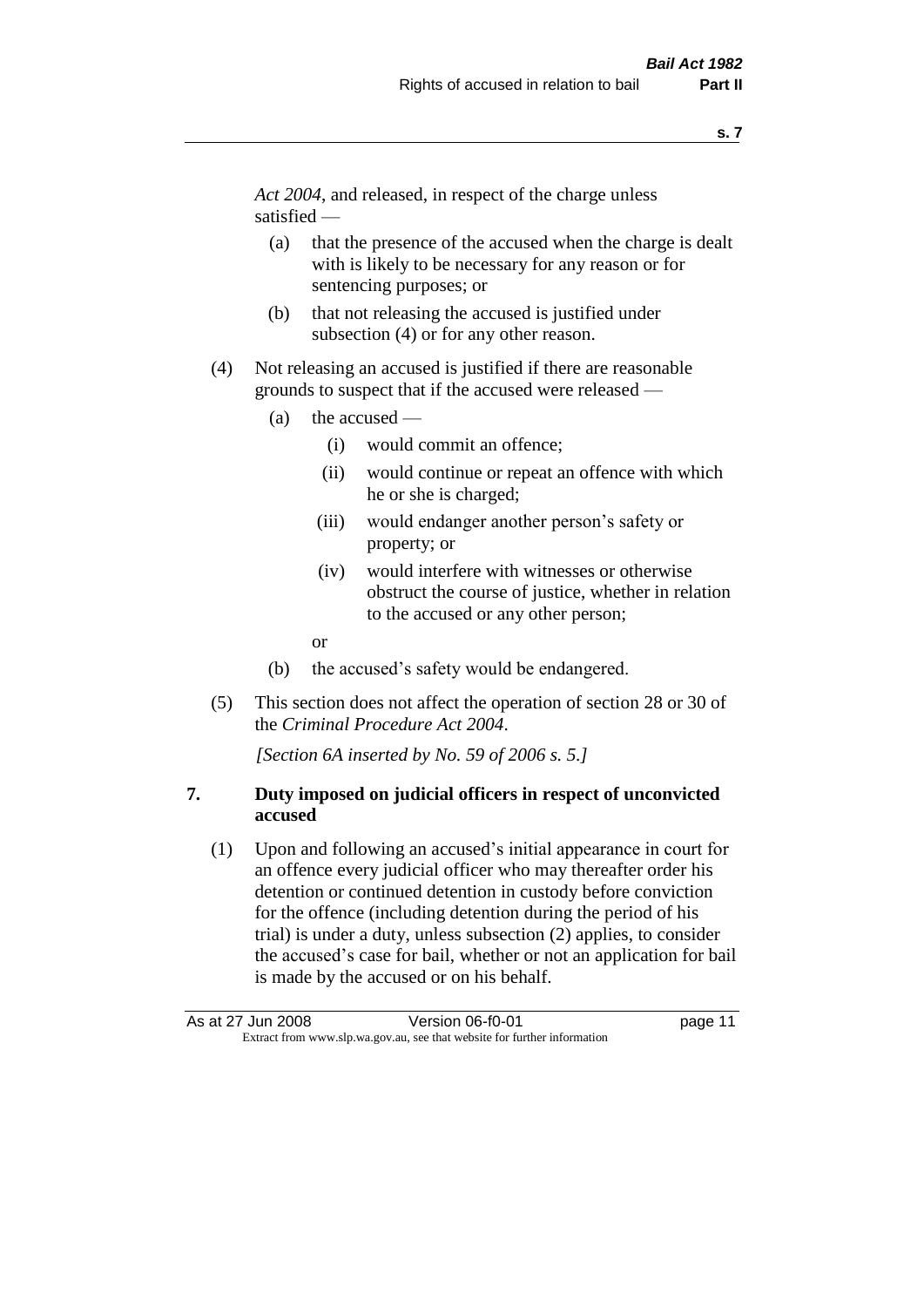- (2) Where under section 15 only a judge of the Supreme Court or a judge of the Children's Court has power to grant bail for an offence, the judicial officer referred to in subsection (1), other than a judge of the Supreme Court or a judge of the Children's Court, shall, whether or not an application for bail is made by the person or on his behalf, cause the accused to be taken as soon as is practicable before a judge of the Supreme Court or a judge of the Children's Court, as the case may require for the purpose of having the accused's case for bail considered by the judge.
- (3) Notwithstanding subsection (2), where
	- (a) the duty described in that subsection or in section 6(8) or (9) has been discharged once in relation to an accused's case for bail; and
	- (b) bail has on that occasion been refused by a judge of the Supreme Court or a judge of the Children's Court,

the accused's case for bail need not be considered on any subsequent occasion in the same case when the accused's continued detention may be ordered unless the accused satisfies the judicial officer who may order his detention that —

- (c) new facts have been discovered, new circumstances have arisen or the circumstances have changed since bail was refused on the occasion mentioned in paragraph (b); or
- (d) he failed to adequately present his case for bail on that occasion,

but if the judicial officer is so satisfied he shall cause the accused to be taken as soon as is practicable before a judge of the Supreme Court or a judge of the Children's Court as the case may require for the purpose of having the accused's case for bail considered by the judge.

(4) Notwithstanding subsection (1), after the duty described in that subsection has been discharged once in relation to an accused's case for bail or after a judge of the Supreme Court or a judge of

| page 12 | Version 06-f0-01                                                         | As at 27 Jun 2008 |
|---------|--------------------------------------------------------------------------|-------------------|
|         | Extract from www.slp.wa.gov.au, see that website for further information |                   |

**s. 7**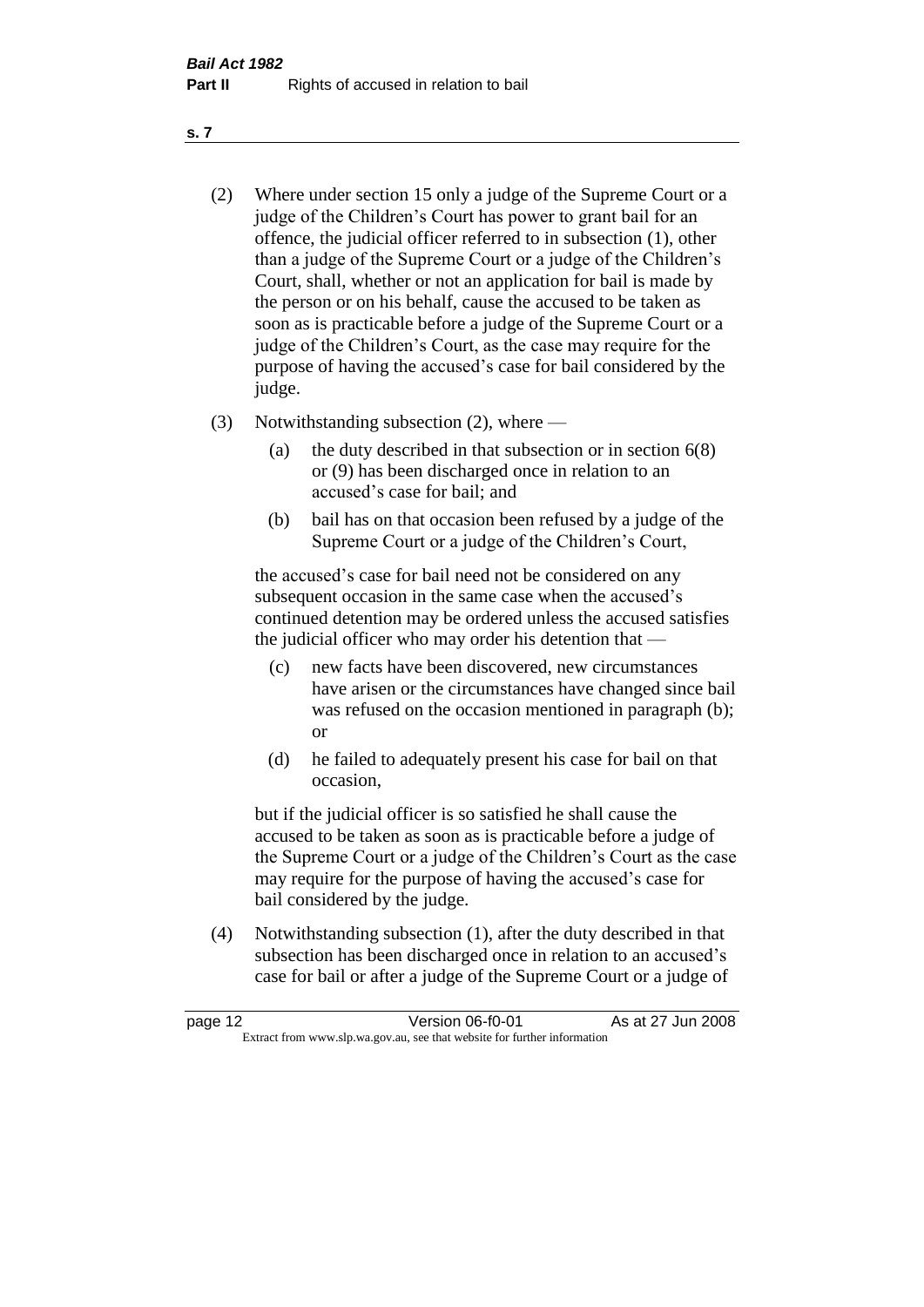the Children's Court has considered the case under section 15, it is sufficient on any subsequent consideration of bail in the same case for a judicial officer, including a judge of the Supreme Court or a judge of the Children's Court acting under section 15 —

- (a) to inquire whether any new fact has been discovered or new circumstance has arisen, or whether the circumstances have changed, since bail was previously granted or refused and whether the accused considers that he failed to adequately present his case for bail on a previous occasion; and
- (b) unless he is satisfied that there is any reason of the kind mentioned in paragraph (a) for not doing so, to adopt the decision previously made in the case, but with power to make such variations of the terms and conditions of bail as he thinks fit.
- (5) The operation of this section is subject to the exercise of the power conferred by section 9 and to the provisions of sections 10, 12 and 16(2) and clause 3A of Part C of Schedule 1.

*[Section 7 amended by No. 74 of 1984 s. 5; No. 49 of 1988 s. 80; No. 45 of 1993 s. 6; No. 84 of 2004 s. 82; No. 59 of 2006 s. 4(2).]* 

#### **7A. Bail for appeal under the** *Criminal Appeals Act 2004* **Part 2**

- (1) If a person is in custody and an appeal has been commenced under Part 2 of the *Criminal Appeals Act 2004* in connection with the decision by virtue of which the person is in custody, the person may apply for bail —
	- (a) if the appeal is to be heard and determined by the Court of Appeal or if an application has been made to the Court of Appeal for leave to appeal to the Court of Appeal — to a judge of appeal; or
	- (b) in any other case to a judge of the Supreme Court.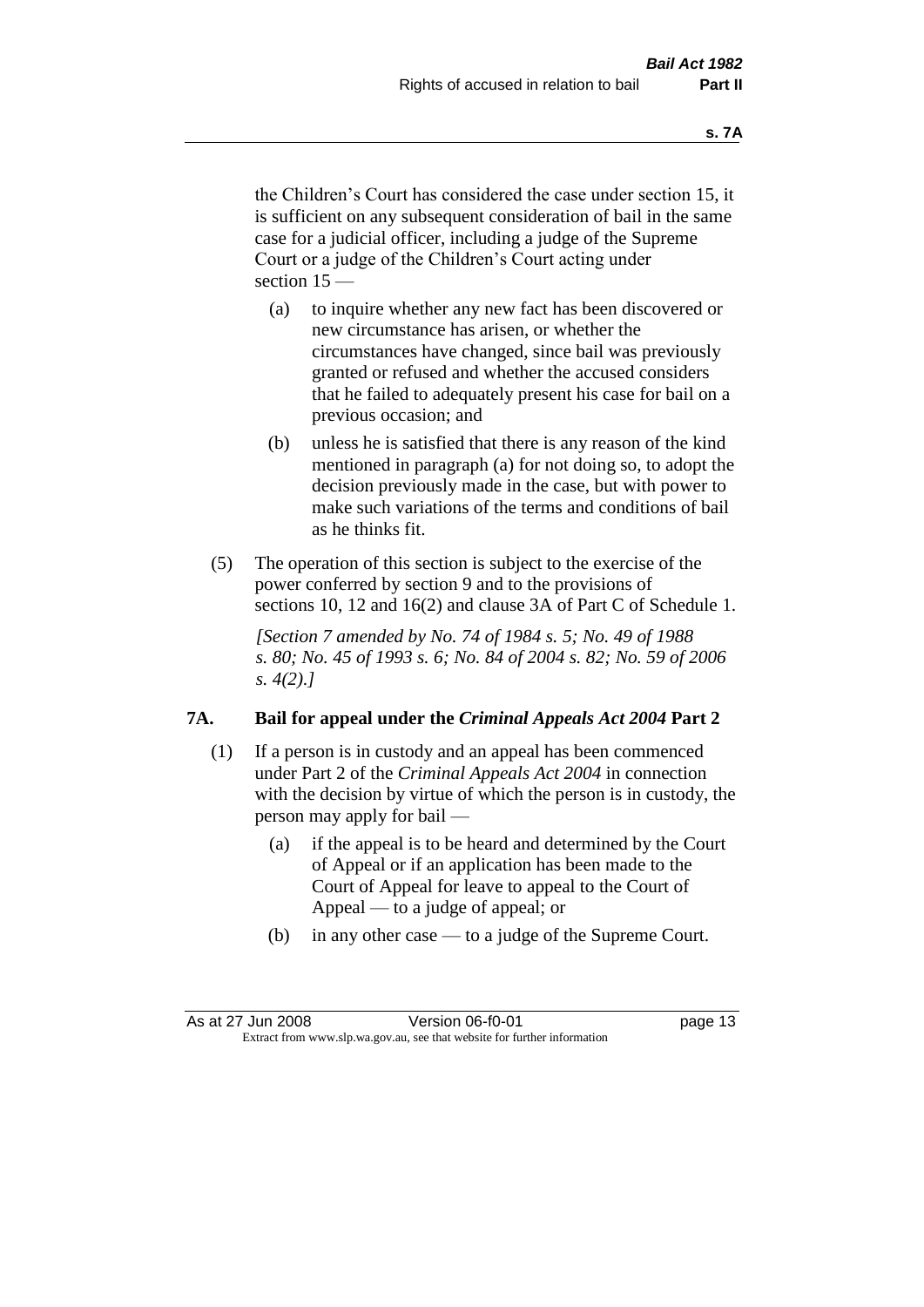- (2) Bail shall not be granted to an applicant for bail under subsection (1) until he has given notice of his application for bail to —
	- (a) the State Solicitor; or
	- (b) the Deputy Director of Public Prosecutions (Commonwealth) in Perth,

as the case may require, and that official has been given an opportunity to be heard on the application.

*[Section 7A inserted by No. 33 of 1989 s. 18; amended by No. 65 of 2003 s. 88(2); No. 45 of 2004 s. 28(4); No. 59 of 2004 s. 141; No. 84 of 2004 s. 11.]* 

#### **8. Accused to be given information and prescribed forms**

- (1) Subject to subsection (4), a judicial officer or authorised officer who is called upon to consider an accused's case for bail, on the first occasion when it arises in relation to an offence or group of offences for which an accused is required to appear, shall ensure that the accused is, or has been, given —
	- (a) such information in writing as to the effect of this Act as is prescribed for the purposes of this paragraph;
	- (b) a prescribed form for completion, designed to disclose to the judicial officer or authorised officer all information relevant to the decision; and
	- (c) where the accused is unable or insufficiently able, to read, speak or write English, such assistance as he may reasonably require in order to have communicated to him the information mentioned in paragraph (a) and complete the form referred to in paragraph (b).
- (2) After an accused case for bail has been considered once, a judicial officer or authorised officer on any subsequent consideration of bail in the same case shall —
	- (a) comply with subsection  $(1)(a)$ ; and

**s. 8**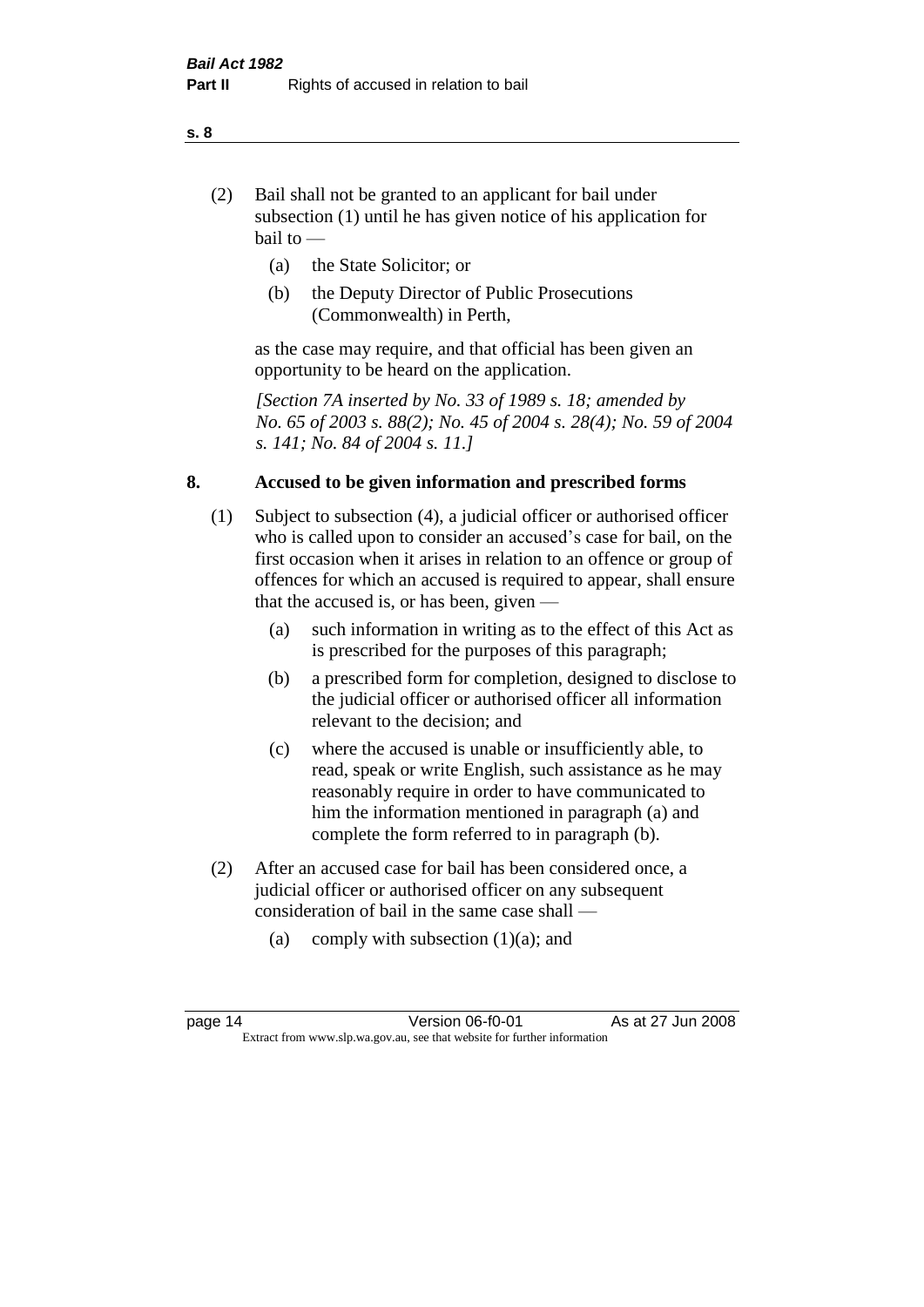- (b) either comply with subsection  $(1)(b)$  or obtain the form previously completed for the purposes of that paragraph, if any, and ensure that —
	- (i) the form is revised in order to show any changes which he is informed have occurred since it was completed; and
	- (ii) any assistance, of the kind referred to in subsection  $(1)(c)$  is given to the accused for the purpose of completing or revising the form, as the case may be.
- (3) Nothing in this section shall be read as limiting section 23.
- (3a) Notwithstanding subsection  $(1)(a)$  or  $(2)(a)$  a judicial officer or authorised officer need not comply with that paragraph if it appears to him that the accused's case for bail is such that bail is likely to be granted to him in accordance with this Act; but if it subsequently appears to him that bail will not be granted or that the accused is dissatisfied with any condition imposed on the grant of bail he shall then comply with that paragraph.
- (4) Notwithstanding subsection  $(1)(b)$  or  $(2)(b)$ , a judicial officer or an authorised officer may dispense with completion or revision of the form referred to in those paragraphs if it appears to him  $that -$ 
	- (a) the accused's case for bail is such that bail is likely to be granted to him in accordance with this Act; and
	- (b) the information in the possession of the judicial officer or authorised officer is sufficient for his consideration of the case.
- (5) Where a person has applied for bail for an appeal as mentioned in section 7A(1), this section applies as if the consideration of bail for the appeal were a first consideration of bail for an offence.

*[Section 8 amended by No. 74 of 1984 s. 6; No. 15 of 1988 s. 6; No. 33 of 1989 s. 18; No. 84 of 2004 s. 82.]*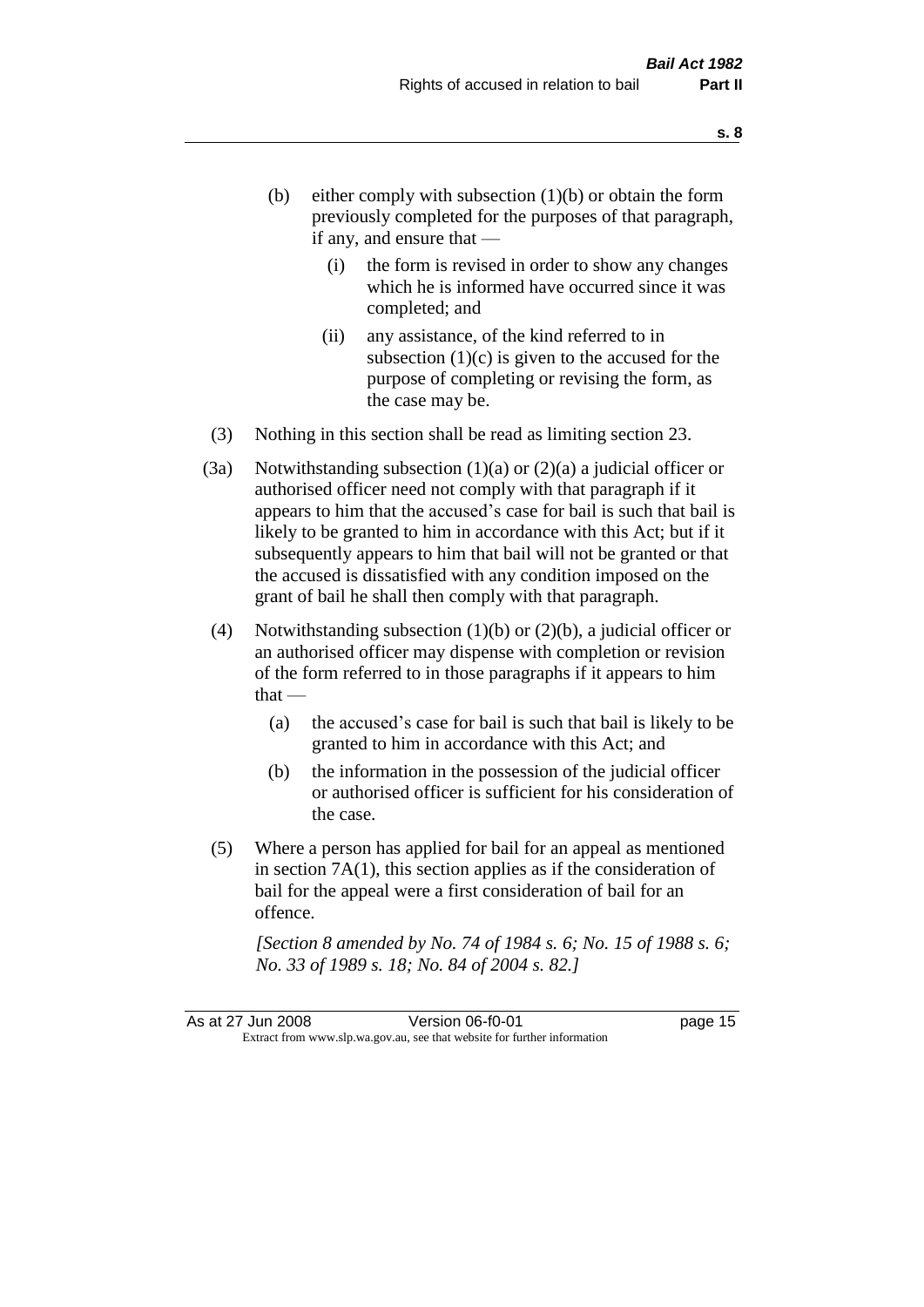### **9. Bail decision may be deferred until further information obtained**

- (1) Subject to section 26(2) of the *Young Offenders Act 1994*, a judicial officer or authorised officer who is called upon to consider a case for bail may defer consideration of the case for a period not exceeding 30 days if he thinks it is necessary —
	- (a) to obtain more information for the purpose of making a decision in accordance with this Act; or
	- (b) to take any step authorised by section 24(1).
- (2) Nothing in this section shall be taken to limit the right of an accused to be brought before a court as soon as is practicable if he is not released on bail.

*[Section 9 amended by No. 57 of 1997 s. 21(2); No. 84 of 2004 s. 82.]*

### **10. Sections 5, 6 and 7 do not apply where accused imprisoned for other cause**

Notwithstanding sections 5, 6 and 7, the rights conferred on an accused and the duties imposed on police officers, authorised officers and judicial officers by those sections in respect of an appearance in court for an offence do not arise where —

- (a) the accused is in custody for some other offence or reason (including the non-payment of a sum of money); and
- (b) the police officer, authorised officer or judicial officer is satisfied that the accused is likely to remain in custody for that other offence or reason until or beyond the time for the appearance for the first-mentioned offence.

*[Section 10 amended by No. 84 of 2004 s. 82.]*

page 16 Version 06-f0-01 As at 27 Jun 2008 Extract from www.slp.wa.gov.au, see that website for further information

**s. 9**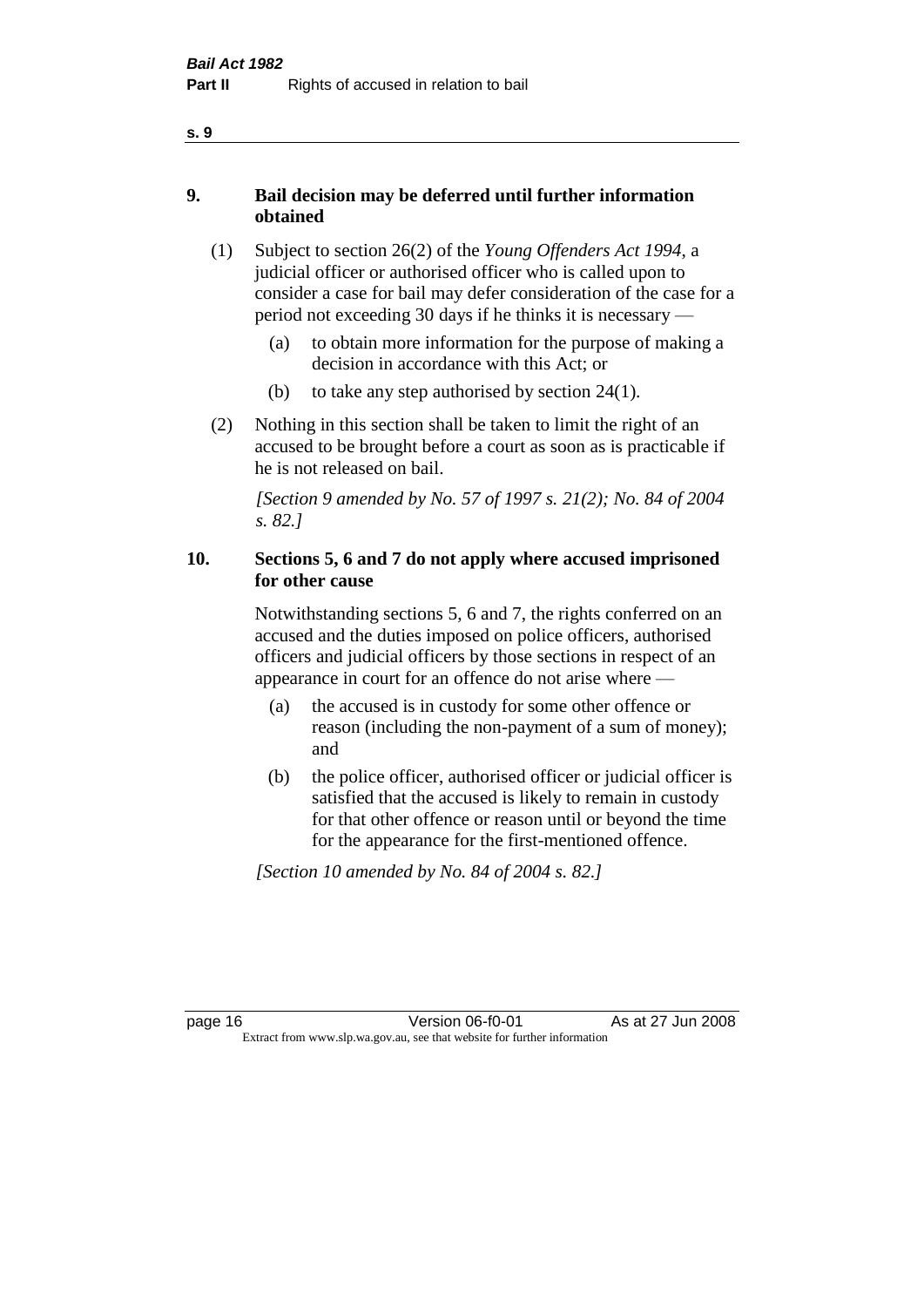#### **11. Rights following grant of bail**

- $(1)$  When
	- (a) bail has been granted to an accused for an appearance in court;
	- (b) all conditions which are to be complied with before the release of the accused have been complied with; and
	- (c) he has entered into a bail undertaking for that appearance or his bail undertaking is deemed to be amended under section 31(3),

the accused has a right to be at liberty until he is required to appear, or to next appear, before a court, but subject to —

- (d) any requirement that he be in custody for some other reason;
- (e) the exercise of the powers in sections 14(3), 17A, 46, 54 and 55; and
- (f) the limitation mentioned in section 12.
- (2) As soon as is practicable after an accused becomes entitled to be at liberty as provided in subsection  $(1)$  —
	- (a) an authorised officer, where bail was granted by an authorised officer;
	- (b) a justice who has granted bail otherwise than while sitting as a court;
	- (c) a judge's associate, where bail was granted by a judge of the District Court or the Supreme Court or the Children's Court; and
	- (d) in any other case, the registrar of the court where the judicial officer who granted bail exercises jurisdiction or a justice,

shall, where the accused is in custody in a lock-up or prison, forthwith deliver or cause to be delivered a certificate to that effect in the prescribed form to the person in charge of the lock-up or

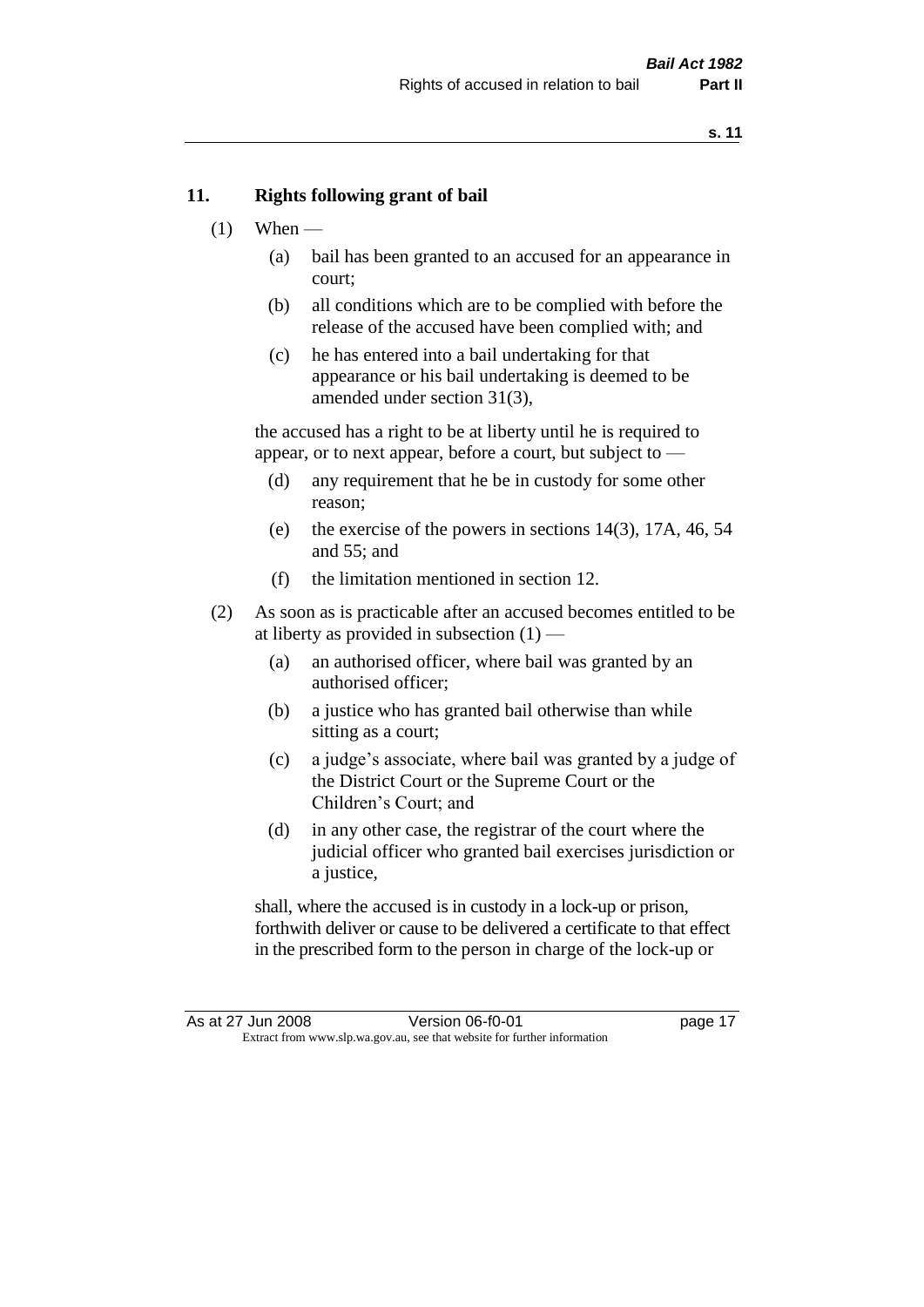prison, and that person shall release the accused from custody as soon as is practicable after he receives the certificate.

(3) In subsection (2)(a) **"authorised officer"** does not include an authorised officer who is also the person in charge of the lock-up in which the accused is in custody.

*[Section 11 amended by No. 74 of 1984 s. 7; No. 15 of 1988 s. 7; No. 49 of 1988 s. 81; No. 45 of 1993 s. 7; No. 47 of 1999 s. 8; No. 59 of 2004 s. 141; No. 84 of 2004 s. 82.]* 

#### **12. Further limitation on rights in sections 5 and 11**

The right of an accused to have his case for bail considered as soon as is practicable, his right to be at liberty as mentioned in section 11(1), and the corresponding duties created by this Part, are limited so far as is reasonably necessary for the exercise or performance by a person of any statutory power or function vested in him which requires or permits the continued custody of the accused, including the exercise of the powers set out in Part 12 of the *Criminal Investigation Act 2006* and Parts 6 and 7 of the *Criminal Investigation (Identifying People) Act 2002*.

*[Section 12 amended by No. 6 of 2002 s. 96; No. 84 of 2004 s. 82; No. 59 of 2006 s. 6.]*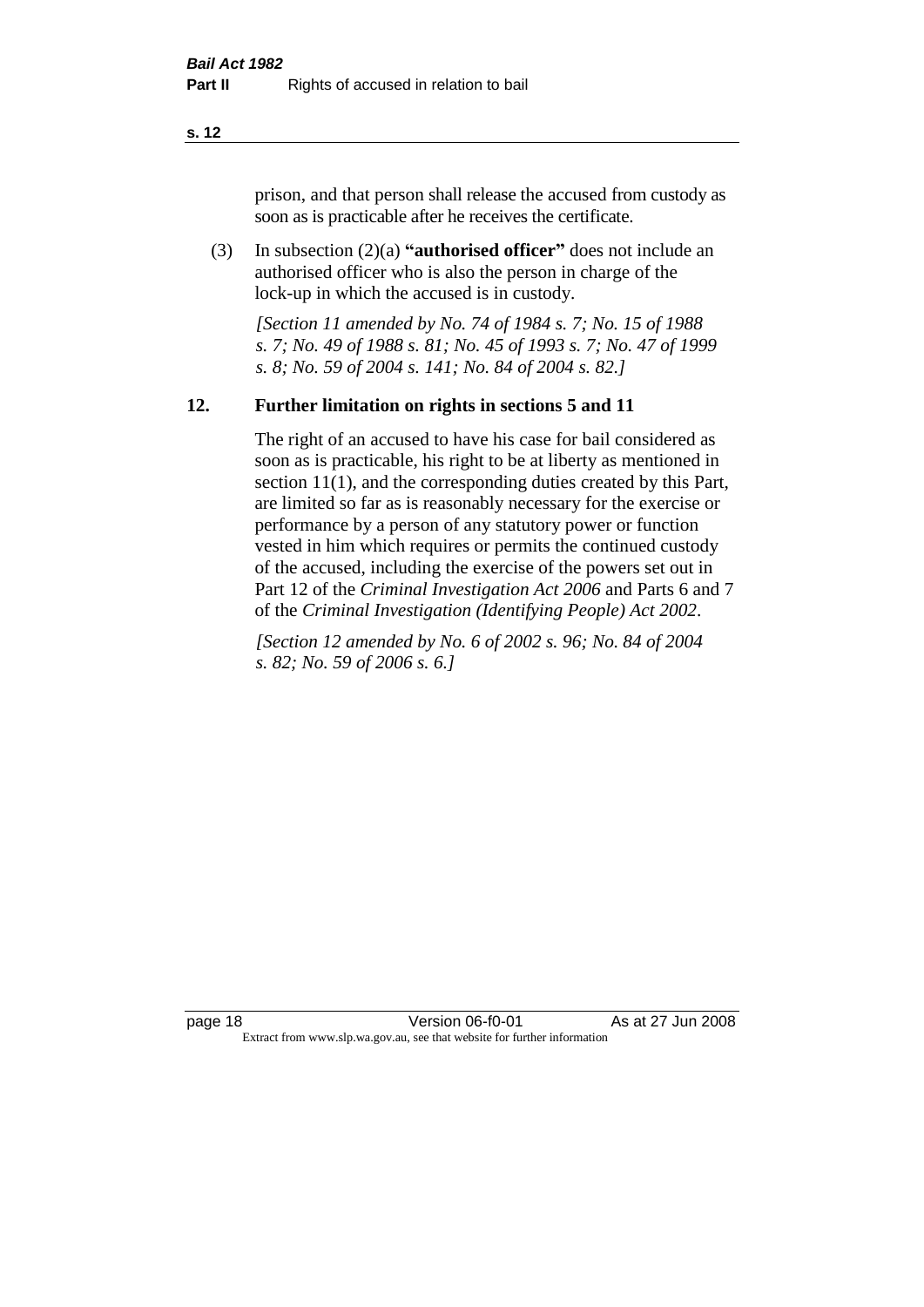# **Part III — Jurisdiction to grant bail**

#### **13. Jurisdiction to grant bail**

- (1) Jurisdiction to grant bail for any appearance described in the first column of Part A of Schedule 1 is vested in the judicial officer or authorised officer specified in the second column of that Part opposite thereto and shall be exercised subject to and in accordance with this Part and the further provisions in Parts B, C and D of Schedule 1.
- (2) A home detention condition shall not be imposed as a condition of bail except by a judicial officer.

*[Section 13 amended by No. 61 of 1990 s. 5; No. 45 of 1993 s. 12.]* 

#### **14. Supreme Court judge has jurisdiction in all cases**

- (1) A judge of the Supreme Court may, in accordance with this  $Act -$ 
	- (a) exercise a power to grant bail which is conferred upon any other judicial officer or any authorised officer by this Act; and
	- (b) revoke or vary any bail previously granted by any other such officer.
- (2) Subject to subsection (2a), the jurisdiction of a judge of the Supreme Court under subsection (1) in respect of an appearance by an accused may be invoked by application made by either the prosecutor or the accused, and whether or not any other judicial officer has —
	- (a) previously granted or refused bail; or
	- (b) exercised any power conferred on him by section 55,

in respect of that appearance.

(2a) After the jurisdiction under subsection (1) has been invoked once by an accused in relation to an offence or group of

| As at 27 Jun 2008 | Version 06-f0-01                                                         | page 19 |
|-------------------|--------------------------------------------------------------------------|---------|
|                   | Extract from www.slp.wa.gov.au, see that website for further information |         |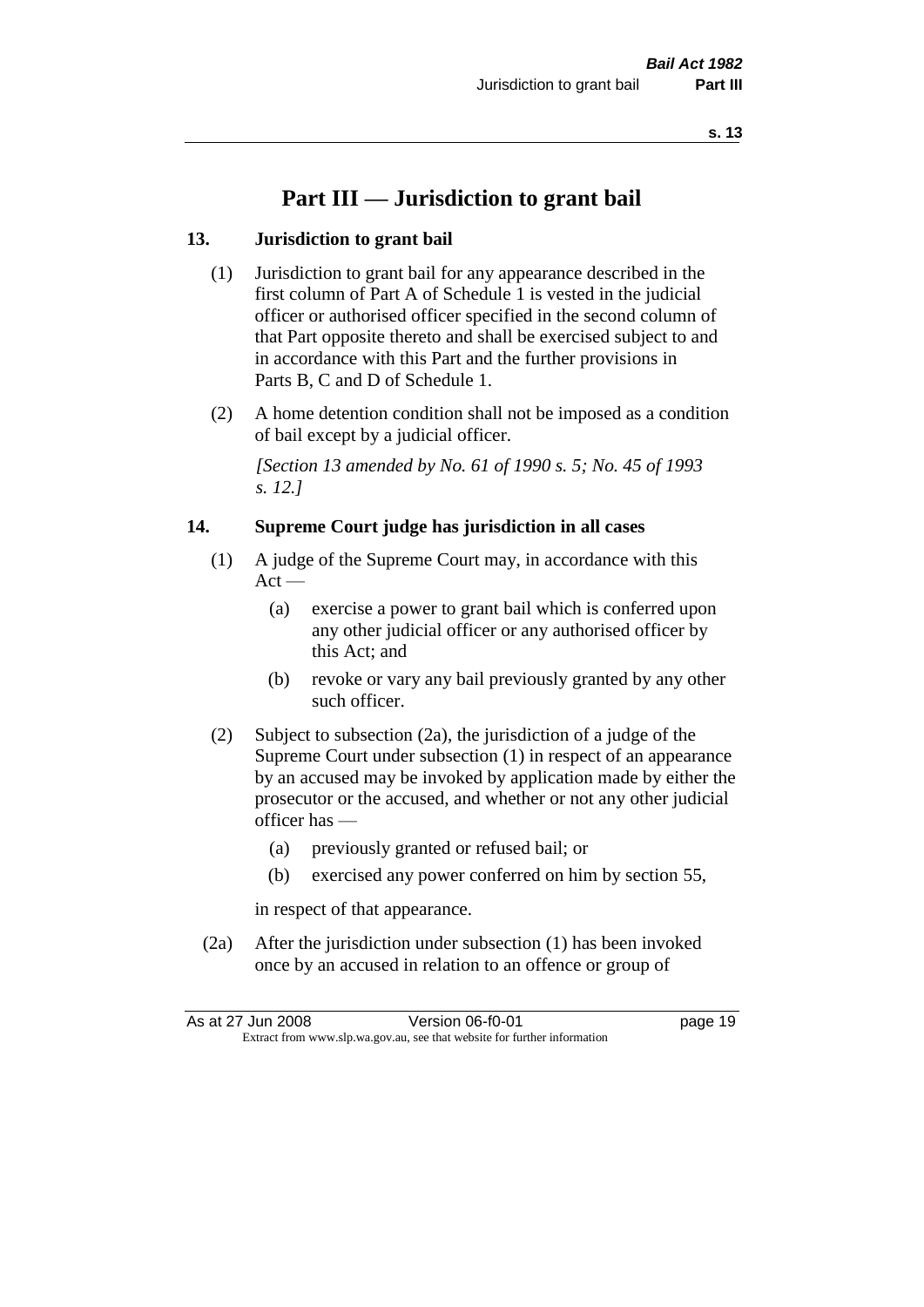offences for which he is required to appear, it may not be further invoked by that accused in relation to that offence or group of offences unless the accused satisfies a judge of the Supreme Court that —

- (a) new facts have been discovered, new circumstances have arisen or the circumstances have changed since the occasion when the jurisdiction was invoked; or
- (b) he failed to adequately present his case for bail on that occasion.
- (3) Where under subsection (1) a judge of the Supreme Court
	- (a) revokes the bail of an accused who is at liberty, he may order that the accused be returned to custody to await the appearance for which the bail was granted;
	- (b) varies the bail of such an accused, he may order that the accused be returned to custody until he becomes entitled to be at liberty pursuant to section 11,

and the judge may issue any warrant which may be necessary to carry such an order into effect.

- (4) In this section **"any other judicial officer"** means any judicial officer whose jurisdiction is inferior to that of a judge of the Supreme Court.
- (5) The powers and duties conferred on a judge of the Supreme Court by this section may in the case of a child charged with an offence before the Children's Court also be exercised by a judge of the Children's Court.

*[Section 14 amended by No. 74 of 1984 s. 8; No. 49 of 1988 s. 82; No. 84 of 2004 s. 82.]* 

#### **15. Exclusive jurisdiction of Supreme Court judge in murder cases**

(1) Where an accused is in custody for wilful murder or murder, the power to grant bail shall be exercised only by a judge of the

page 20 Version 06-f0-01 As at 27 Jun 2008 Extract from www.slp.wa.gov.au, see that website for further information

**s. 15**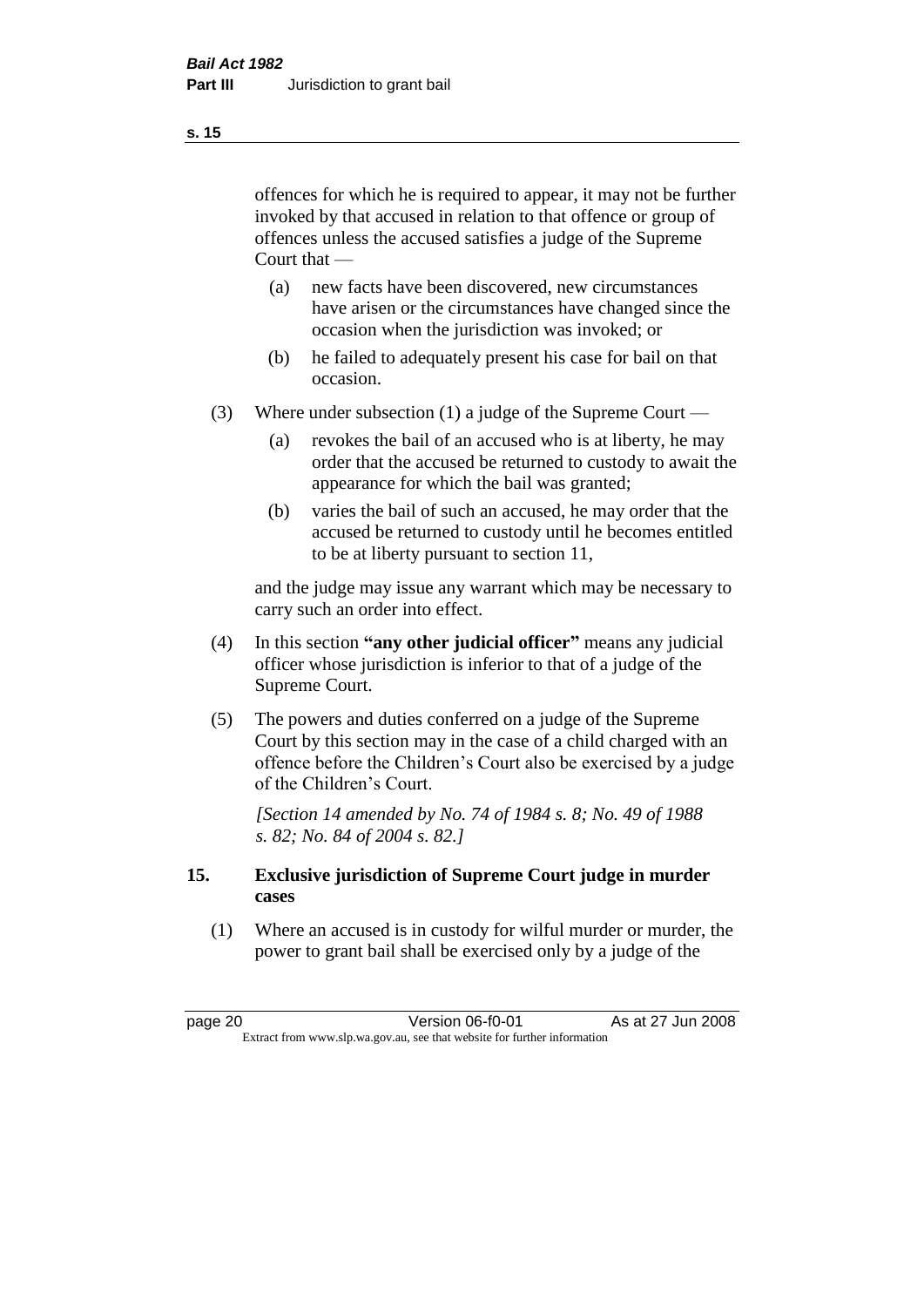Supreme Court, or in the case of an accused who is a child by a judge of the Children's Court, except —

- (a) where section  $31(2)(d)$  applies; or
- (b) to the extent that the Court of Appeal exercises its powers under Part A of Schedule 1.

```
[(2) repealed]
```
*[Section 15 amended by No. 52 of 1984 s. 35; No. 74 of 1984 s. 9; No. 49 of 1988 s. 83; No. 70 of 1988 s. 45; No. 45 of 1993 s. 12; No. 45 of 2004 s. 28(4); No. 84 of 2004 s. 82.]* 

#### **16. Bail of person arrested on warrant**

- (1) Subject to sections 14 and 15 where the arrest of an accused for an offence is made pursuant to a warrant he shall not be granted bail before he is brought before a court or judicial officer as commanded by the warrant, except by a justice acting in terms of section 6(9).
- (2) Notwithstanding subsection (1) or any other provision of this Act, an accused who has been arrested pursuant to a warrant —
	- (a) issued under section 56; or
	- (b) issued under the *Criminal Procedure Act 2004* for an offence against section 51(1) or (2),

shall not have a right to have his case for bail considered, and shall not be granted bail, before he is brought before the court as commanded by the warrant.

*[Section 16 amended by No. 59 of 2004 s. 141; No. 84 of 2004 s. 11 and 82; No. 59 of 2006 s. 4(3).]*

#### **16A. Restrictions on powers of authorised officers and justices in certain cases**

- (1) Where this section applies to a person who has been arrested for an offence jurisdiction does not arise under section 13 until the person is brought before —
	- (a) a court constituted by or so as to include a magistrate; or

As at 27 Jun 2008 **Version 06-f0-01 Dage 21** Extract from www.slp.wa.gov.au, see that website for further information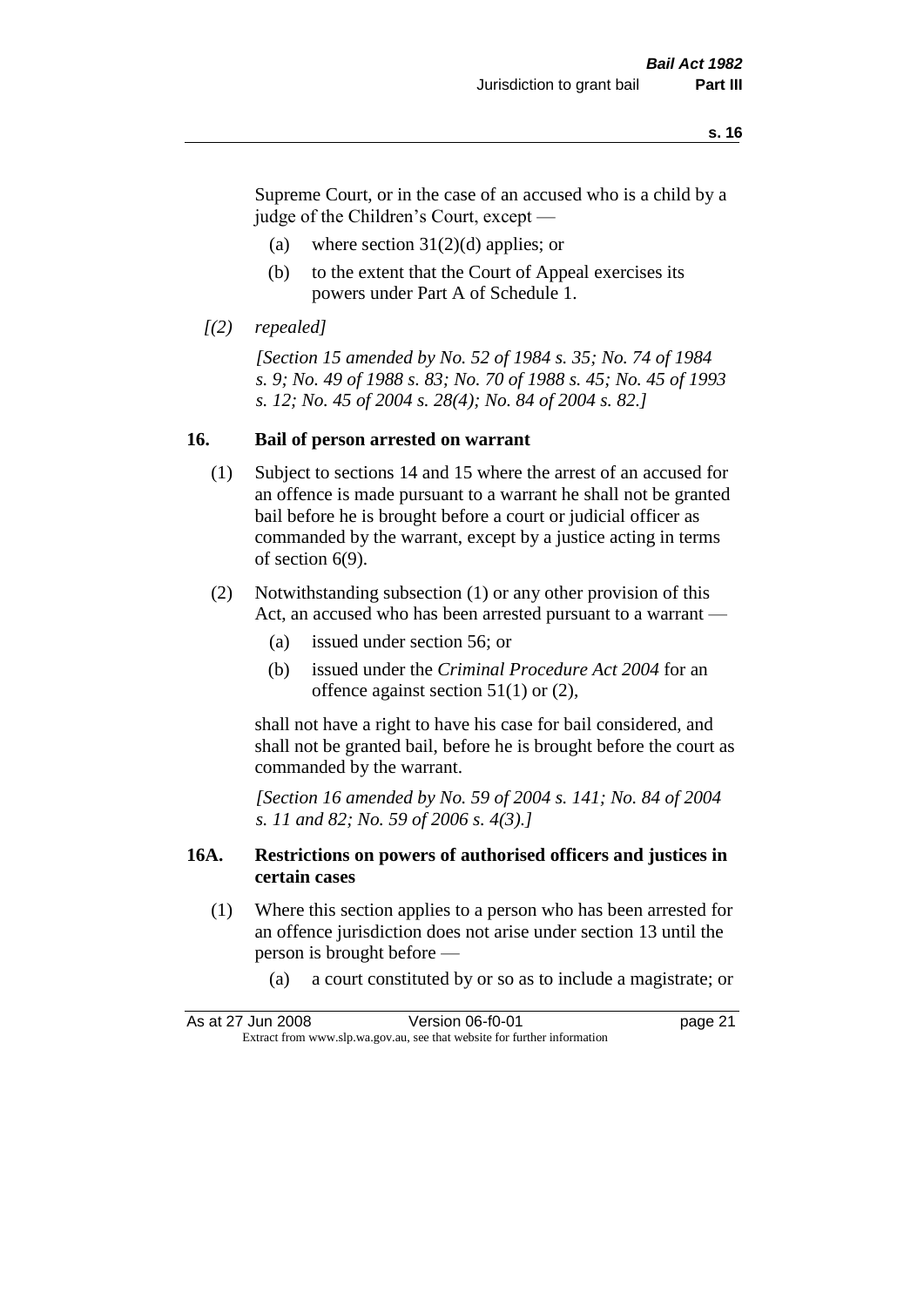- (b) where section 15 applies, a judge of the Supreme Court or a judge of the Children's Court as the case may require.
- (2) This section applies where
	- (a) a person has been arrested in an urban area for a serious offence; and
	- (b) the serious offence is alleged to have been committed while the accused was —
		- (i) on bail for; or
		- (ii) at liberty under an early release order made in respect of,

another serious offence.

- (3) This section also applies where a person has been arrested in an urban area for an offence against section 61(1) of the *Restraining Orders Act 1997* (which creates offences for breaches of violence restraining orders).
- (4) In this section —

**"urban area"** means —

- (a) the metropolitan region as defined in the *Planning and Development Act 2005* and any prescribed area that adjoins that region; and
- (b) any other prescribed area of the State, being the whole or part of, or an area adjoining, a local government district under the *Local Government Act 1995* that is designated under that Act as a city or a town.

*[Section 16A inserted by No. 54 of 1998 s. 6(1); amended by No. 38 of 2004 s. 59; No. 84 of 2004 s. 82; No. 38 of 2005 s. 15.]*

page 22 Version 06-f0-01 As at 27 Jun 2008 Extract from www.slp.wa.gov.au, see that website for further information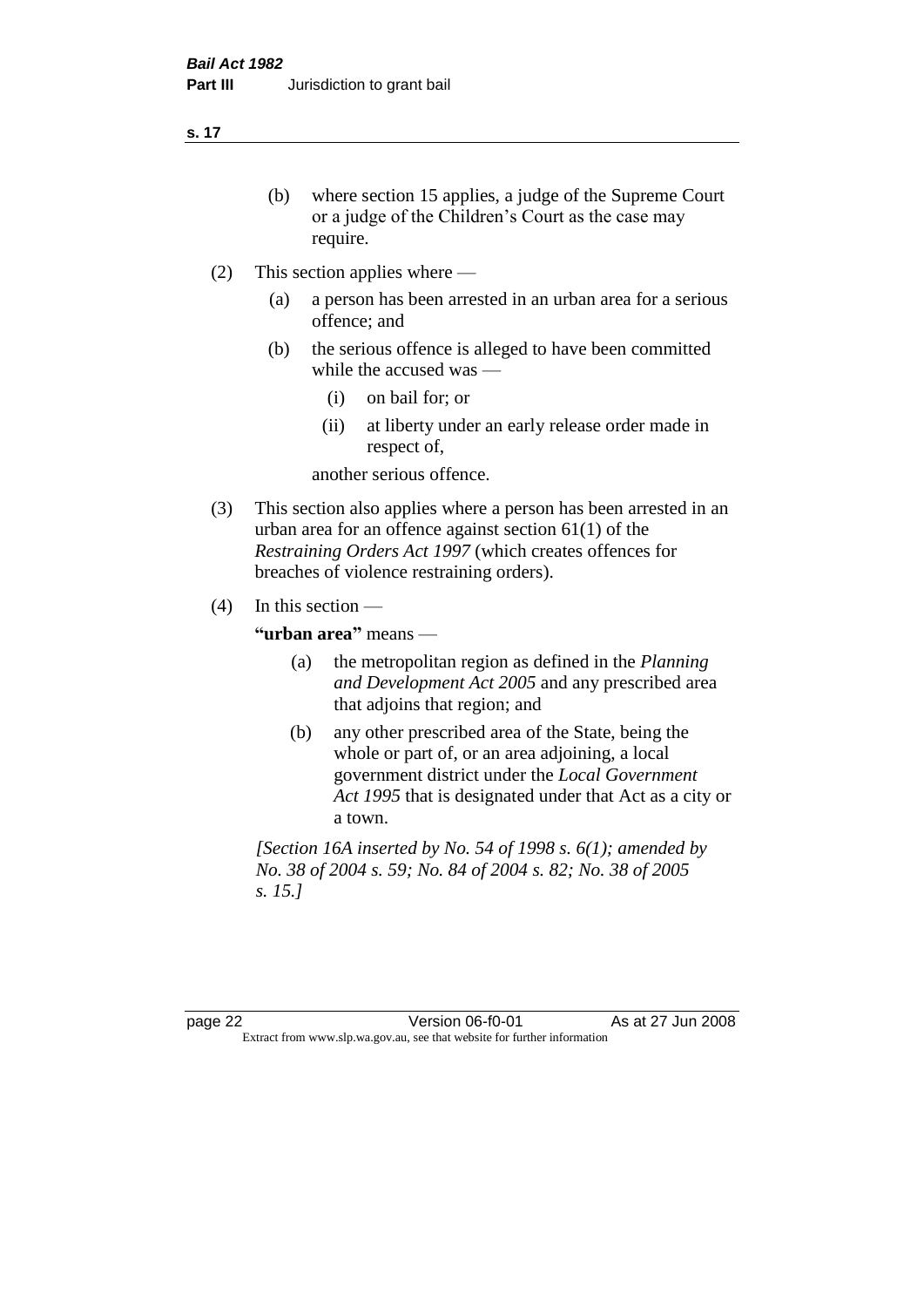#### **17. Conditions which may be imposed**

- (1) A judicial officer or authorised officer may impose conditions on a grant of bail only to the extent that he is authorised to do so by clause 2(3)(c) of Part C and Part D of Schedule 1.
- (2) Conditions imposed on a grant of bail shall not be any more onerous on the accused than the judicial officer or authorised officer considers is required in the public interest having regard to the nature of the offence for which the accused is in custody and the circumstances of the accused.

*[Section 17 amended by No. 45 of 1993 s. 8 and 12; No. 84 of 2004 s. 82.]* 

#### **17A. Further provisions as to responsible person's undertaking (Schedule 1 Part C clause 2)**

- (1) Where this section applies, an authorised police officer may
	- (a) cancel an undertaking of the kind described in clause 2(3)(c) of Part C of Schedule 1;
	- (b) approve of another person as a responsible person within the meaning in that clause; and
	- (c) detain the accused or order his detention until the person so approved enters into an undertaking of the kind mentioned in paragraph (a).
- (2) Subsection (1) applies where
	- (a) a person has entered into an undertaking referred to in paragraph (a) of that subsection;
	- (b) a judicial officer when granting bail ordered that the person may under this section be released from the undertaking by an authorised police officer; and
	- (c) the person wishes to be so released.
- (3) A police officer may, for the purpose of the exercise of the powers in subsection (1), take into custody a child accused who has been released on bail.

| As at 27 Jun 2008 | Version 06-f0-01                                                         | page 23 |
|-------------------|--------------------------------------------------------------------------|---------|
|                   | Extract from www.slp.wa.gov.au, see that website for further information |         |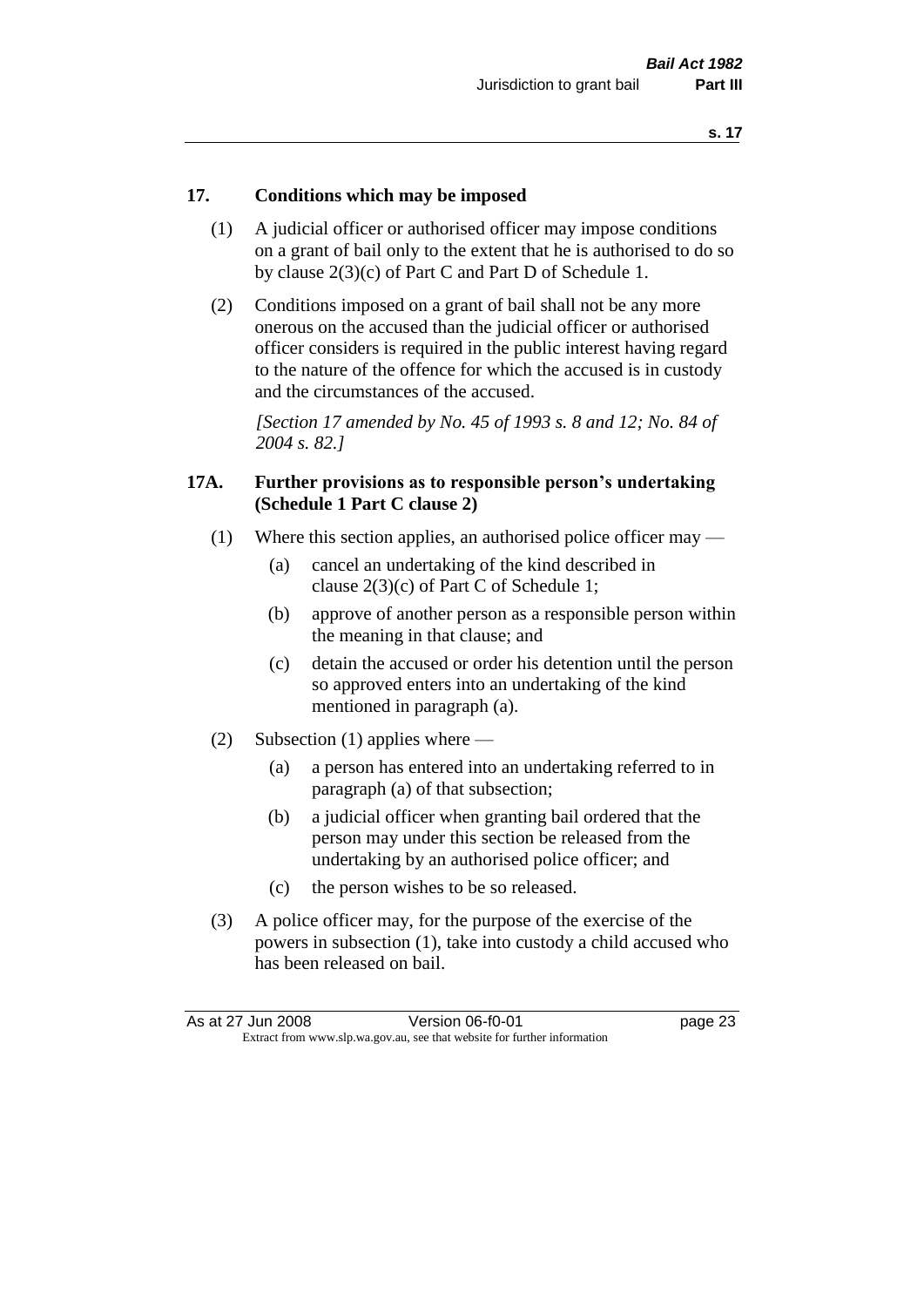#### **s. 17A**

- (4) If the police officer is not an authorised police officer he shall, as soon as is practicable, bring the accused before an authorised police officer for the purpose referred to in subsection (3).
- (5) After an undertaking has been entered into as mentioned in subsection  $(1)(c)$ , the accused, subject to this Act, has a right to be at liberty until he is required to appear before a court.

*[Section 17A inserted by No. 45 of 1993 s. 9; amended by No. 84 of 2004 s. 82.]* 

*[18-19. Repealed by No. 59 of 2006 s. 7(1).]*

page 24 Version 06-f0-01 As at 27 Jun 2008 Extract from www.slp.wa.gov.au, see that website for further information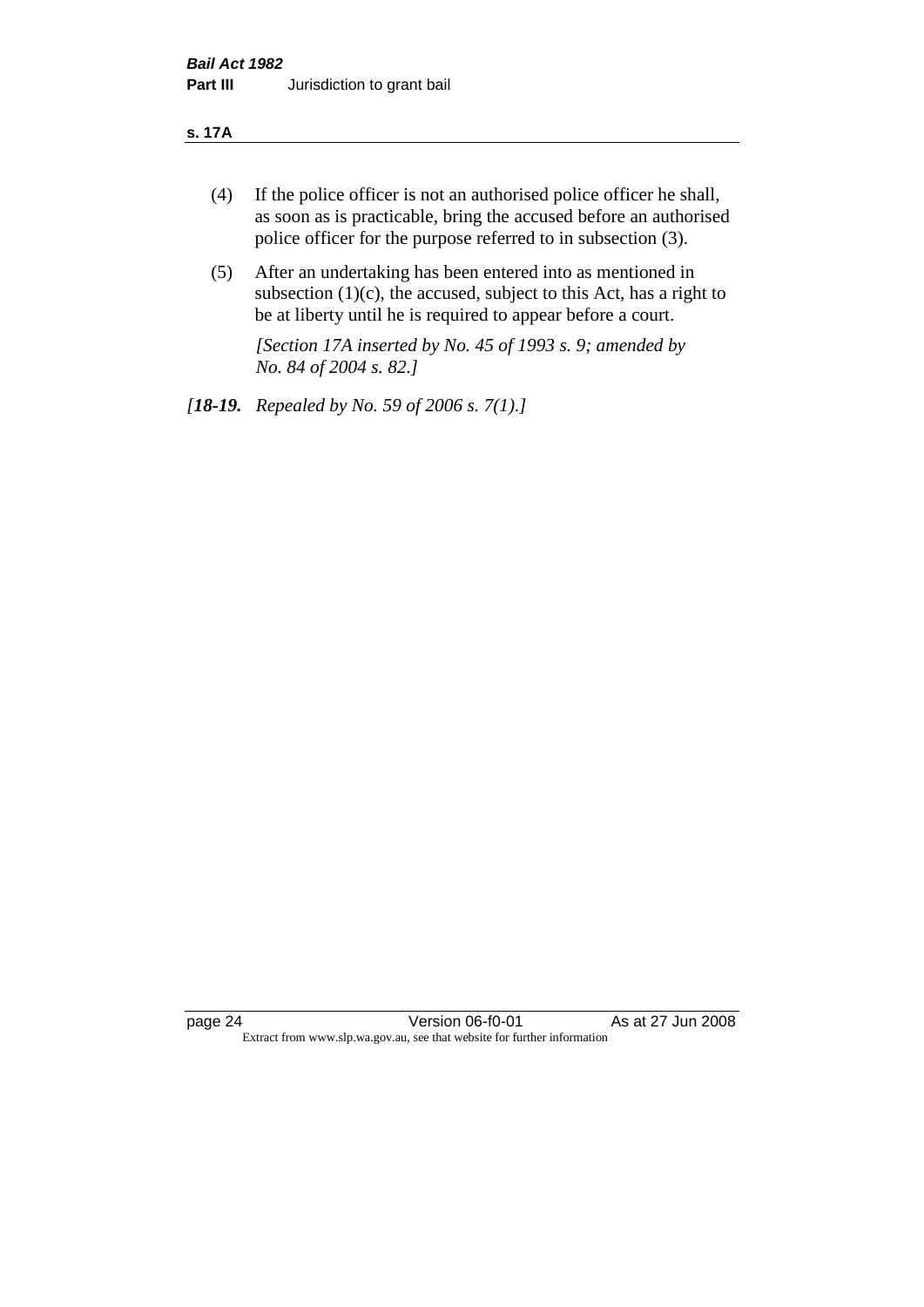# **Part IV — Hearing of case for bail, parties, and evidence**

#### **20. Power to consider bail** *in camera* **and to prohibit publication**

- (1) On the consideration by a judicial officer of a case for bail of an accused who is charged with an offence triable by jury, the judicial officer may, to avoid prejudice to either party, exercise the powers described in subsection (2), but shall only exercise the power in paragraph (b) thereof if he considers that the exercise of the power in paragraph (a) is not, on its own, likely to be sufficient to avoid prejudice.
- (2) The powers referred to in subsection (1) are to order
	- (a) that no report, or summary, of any statement, or of any specified statement, made or furnished at the hearing shall be published by any means;
	- (b) that the bail application be heard *in camera*.
- (3) Where an order is made under subsection (2)(a), no report, or summary, of any statement referred to in that paragraph shall be published by any means —
	- (a) if the offence is one that may be tried on indictment, before a court decides that it is to be tried on indictment;
	- (b) if the accused is discharged from further proceedings upon the prosecution notice or indictment brought against him for the offence, before he is so discharged; or
	- (c) if the accused is tried on indictment for the offence, before the trial is ended.
- (4) A person who, except with lawful excuse, fails to comply with an order made under this section commits an offence.

Penalty: \$1 000.

*[Section 20 amended by No. 50 of 2003 s. 37(2); No. 4 of 2004 s. 58; No. 84 of 2004 s. 11 and 82.]*

As at 27 Jun 2008 **Version 06-f0-01 Dage 25** Extract from www.slp.wa.gov.au, see that website for further information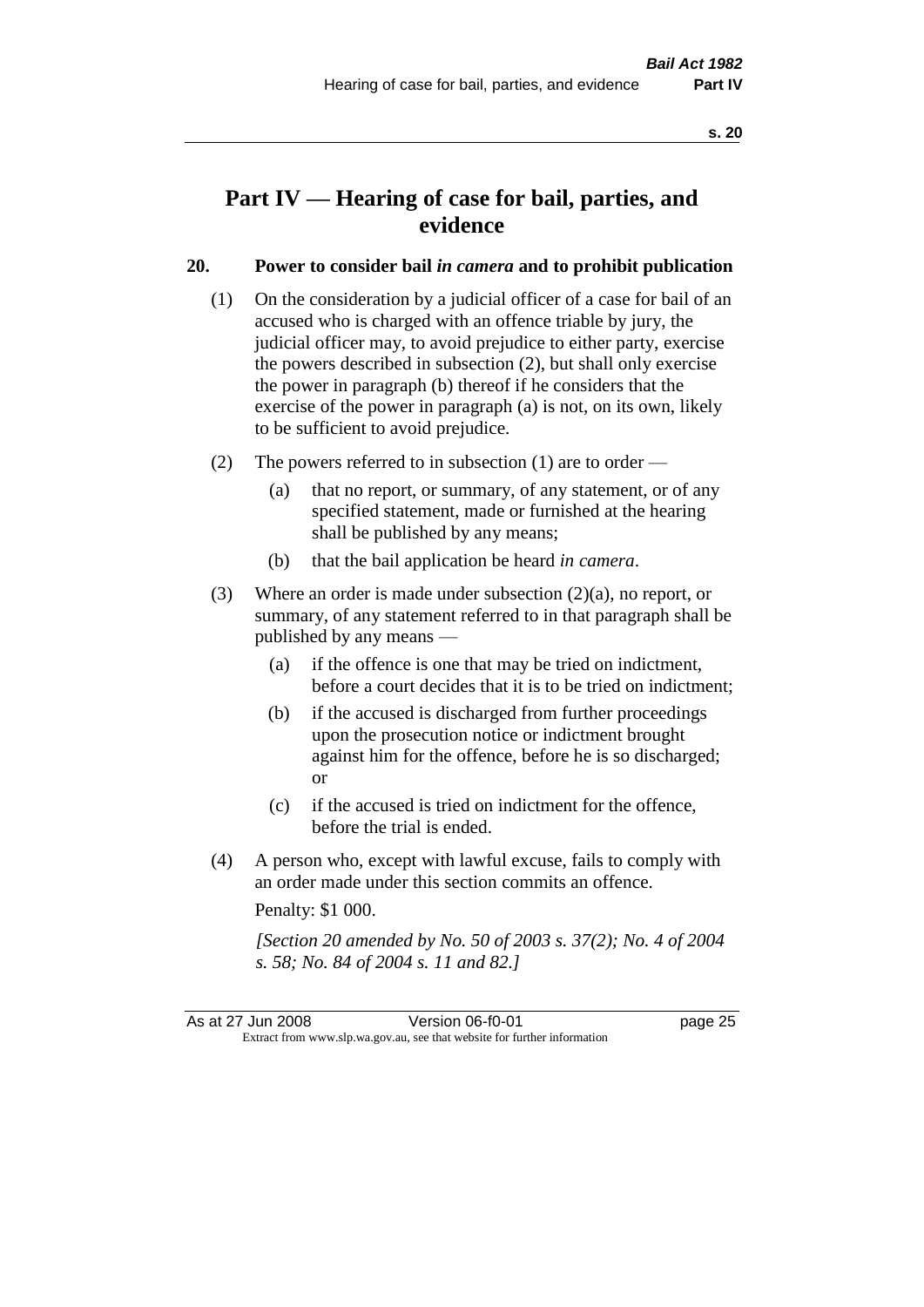#### **21. Parties**

- (1) The parties to proceedings on a case for bail are the prosecutor and the accused and, subject to subsection (2), no other person shall be a party to, or be represented at, the proceedings.
- (2) Nothing in subsection (1) affects the right of
	- (a) the Attorney General to apply for leave, or be an appellant, under Part 2 of the *Criminal Appeals Act 2004*;
	- (b) the State Solicitor or the Deputy Director of Public Prosecutions (Commonwealth) to receive notice and be heard under section 7A(2); or
	- (c) an officer referred to in section 33 of the *Children's Court of Western Australia Act 1988* to be present at and participate in proceedings concerning a child under that section.

*[Section 21 amended by No. 15 of 1988 s. 9; No. 49 of 1988 s. 84; No. 33 of 1989 s. 18; No. 31 of 1993 s. 7; No. 65 of 2003 s. 88(3); No. 59 of 2004 s. 141; No. 84 of 2004 s. 11 and 82.]* 

#### **22. Evidence**

A judicial officer or authorised person may in considering any case for bail receive and take into account such information as he thinks fit whether or not the same would normally be admissible in a court of law.

#### **23. Accused not bound to supply information**

An accused is not obliged to complete, or furnish information for, the prescribed form referred to in section  $8(1)(b)$ , or for any revision thereof, or to furnish any information, whether on oath or otherwise, for the purpose of having his case for bail considered.

*[Section 23 amended by No. 84 of 2004 s. 82.]* 

page 26 Version 06-f0-01 As at 27 Jun 2008 Extract from www.slp.wa.gov.au, see that website for further information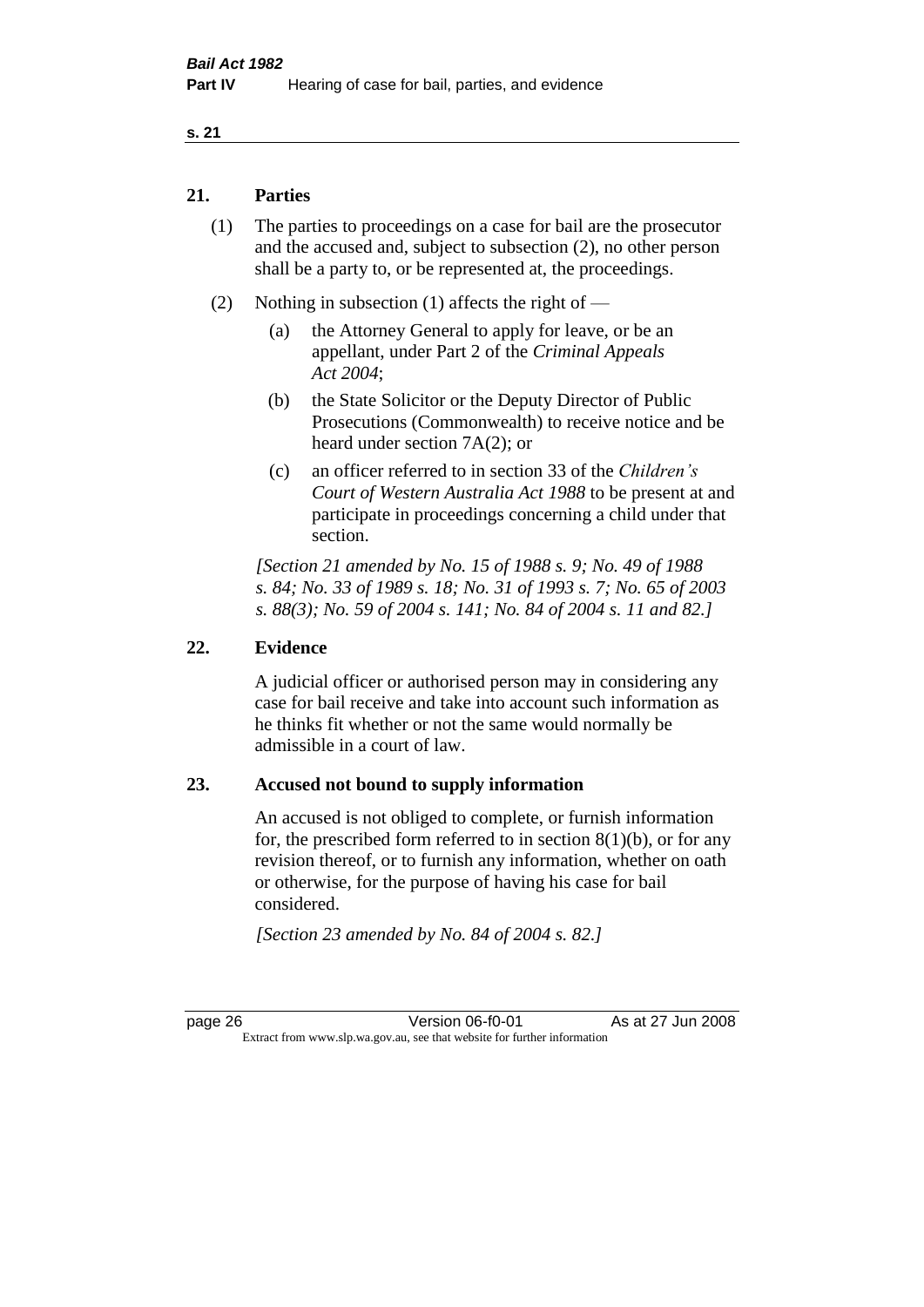### **24. Information may be referred to police officer for verification or for report**

- (1) A judicial officer or authorised officer who is called upon to consider a case for bail may —
	- (a) request that any information placed before the judicial officer or authorised officer by the accused for the purposes of the case be verified by a police officer, and to that end may refer to a police officer the prescribed form mentioned in section 8(1)(b), after it has been completed or revised;
	- (b) request that a report on any matter mentioned in Part C of Schedule 1, so far as it applies to an accused whose case is being or to be considered, be made by a police officer.
- (2) Where a reference or request is made under subsection (1) a police officer shall, as soon as is practicable —
	- (a) make a report to the judicial officer or the authorised officer accordingly; and
	- (b) furnish a copy of the report to the accused or his solicitor or counsel.

*[Section 24 inserted by No. 61 of 1990 s. 6; amended by No. 45 of 1993 s. 12; No. 84 of 2004 s. 82.]* 

#### **24A. Information may be referred to community corrections officer for verification or for report**

- (1) A judicial officer who is called upon to consider a case for bail may refer to a community corrections officer any matter referred to in section 24(1) and may request a community corrections officer to do any matter referred to in that section.
- (2) A judicial officer who is called upon to consider a case for bail and who desires to impose a home detention condition as a condition on a grant of bail, shall request that a report be made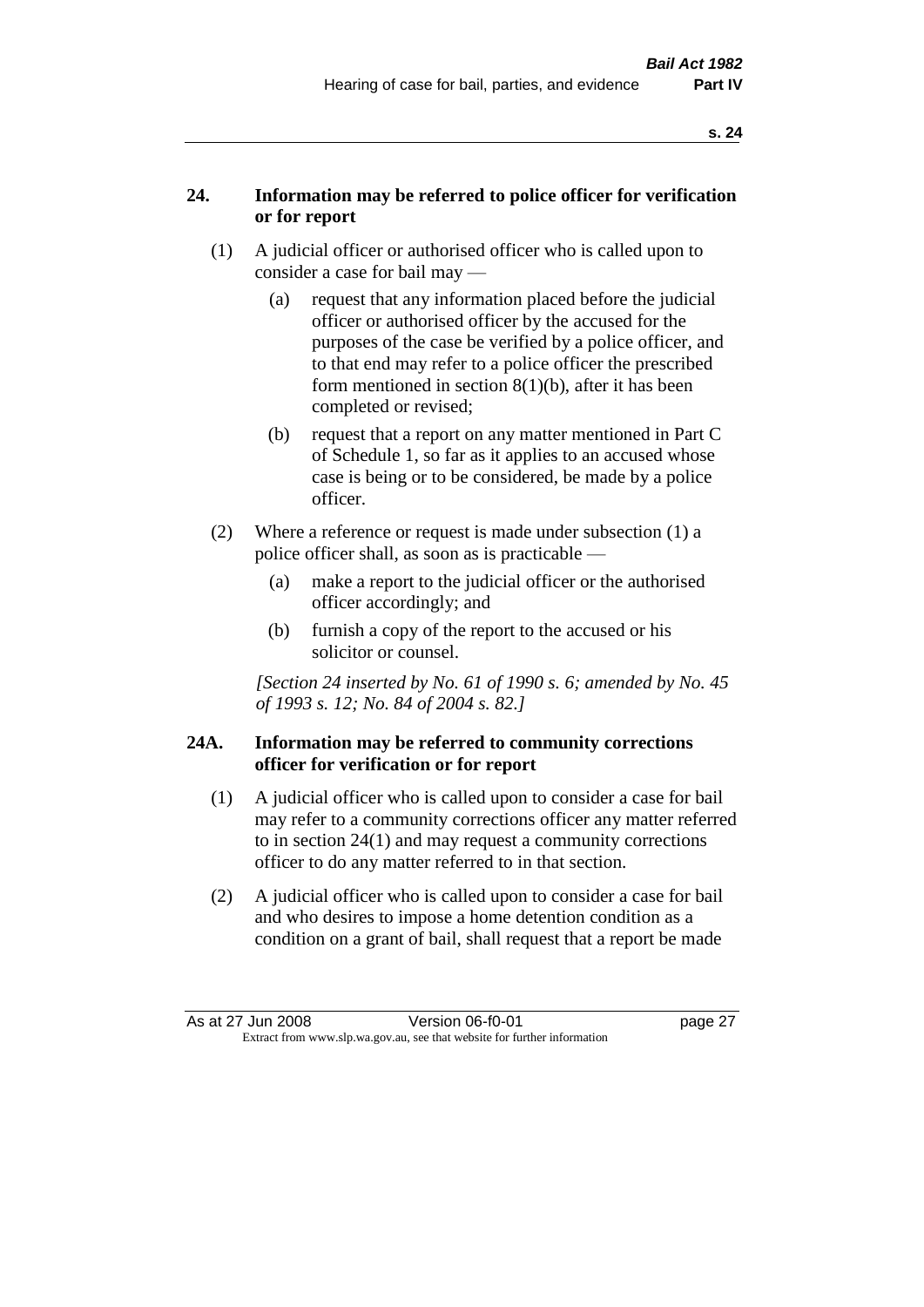by a community corrections officer about the suitability of the accused to be subject to a home detention condition.

- (3) Where a reference or a request is made under subsection (1) or a report is requested under subsection (2) a community corrections officer shall, as soon as is practicable, make a report to the judicial officer and, at the discretion of the judicial officer, copies may be made available to the prosecution or to the accused or his solicitor or counsel.
- (4) Where a community corrections officer makes a report that an accused is suitable to be subject to a home detention condition, the officer shall annex to the report and provide to the accused or his solicitor or counsel, a list of those conditions in rules made under section 50L that may be applied to the accused by the CEO (corrections) while the accused is subject to the home detention condition.

*[Section 24A inserted by No. 61 of 1990 s. 7; amended by No. 31 of 1993 s. 9; No. 84 of 2004 s. 82; No. 65 of 2006 s. 53.]* 

### **25. Protection of accused as to information given for bail purposes**

A statement made by an accused to a judicial officer or authorised officer for the purpose of a decision whether bail should be granted to him for any appearance in court for an offence shall not be admissible in evidence against him at his trial for that offence.

*[Section 25 amended by No. 84 of 2004 s. 82.]* 

### **26. Record of decision and reasons**

- (1) A bail record form shall be completed by an authorised officer or a justice if he —
	- (a) refuses to grant bail to an accused;
	- (b) grants bail to an accused in the circumstances referred to in clause 3 of Part B of Schedule 1; or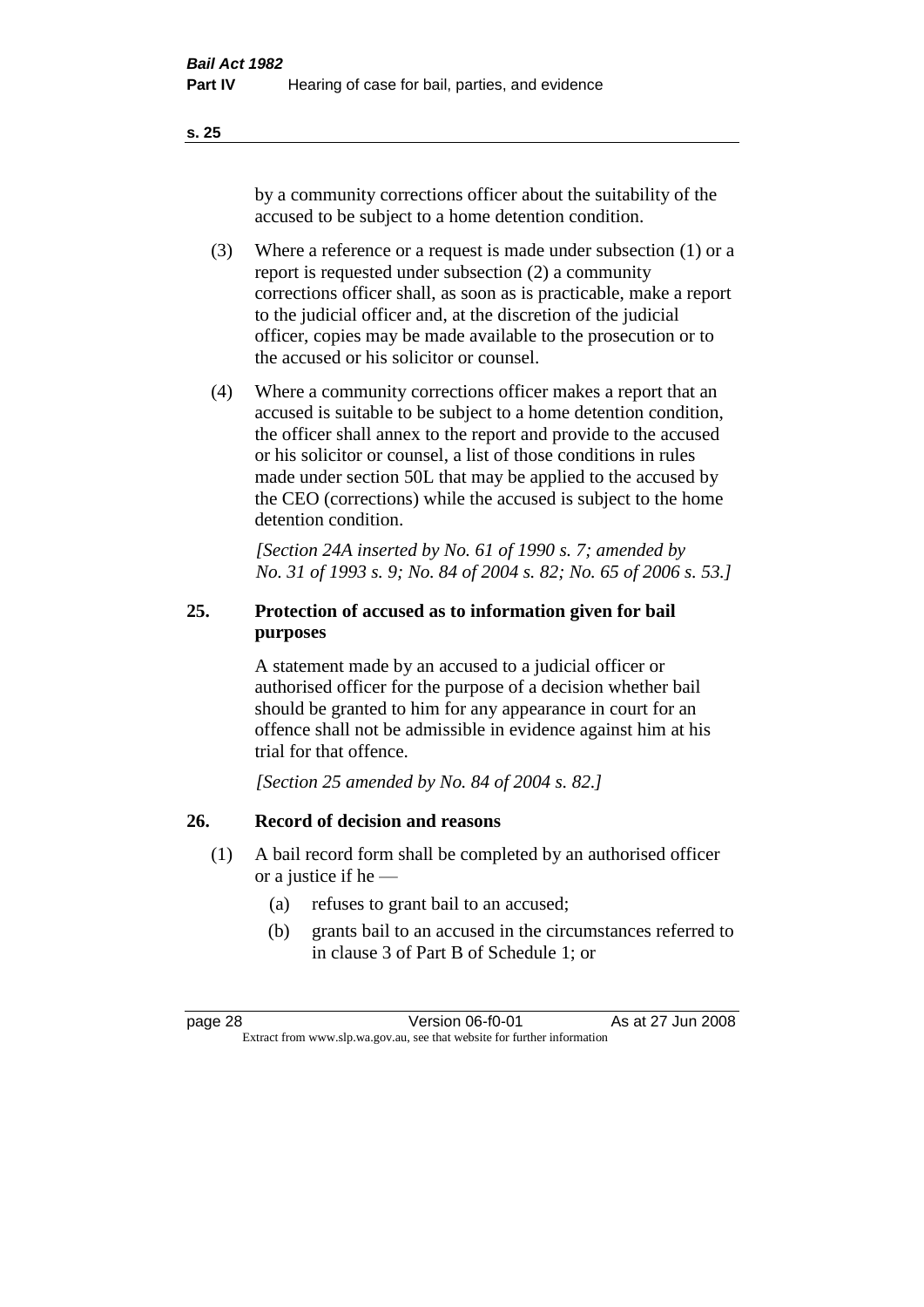- (c) imposes any condition on a grant of bail and it appears to him that the accused is dissatisfied with the condition.
- (2) Where a judicial officer, other than a justice
	- (a) refuses to grant bail to an accused; or
	- (b) imposes any condition on a grant of bail and it appears to him that the accused is dissatisfied with the condition,

a record of the decision and of the reasons therefor shall be made.

- (3) The accused, the prosecutor or an intending prosecutor shall be entitled, upon request, to be furnished with a copy of the bail record form or, where subsection (2) applies, of the record made.
- (4) For the purposes of this section
	- (a) references to a justice do not include a magistrate or a judge of the District Court or the Supreme Court or the Children's Court who is a justice; and
	- (b) a bail record form is a prescribed form designed to contain a summary of the matters relevant to the decision as to the bail of an accused, including those matters set out in Part C of Schedule 1, the decision made, and the reasons for the decision.

*[Section 26 inserted by No. 15 of 1988 s. 10; amended by No. 49 of 1988 s. 85; No. 45 of 1993 s. 12; No. 59 of 2004 s. 141; No. 84 of 2004 s. 82.]* 

# **27. Transmission of relevant papers to court**

(1) An authorised officer and a judicial officer who consider an accused's case for bail for an appearance for an offence and a person before whom a bail undertaking or a surety undertaking is entered into shall ensure that the relevant papers are sent as soon as is practicable, to the court before which the accused is required to appear.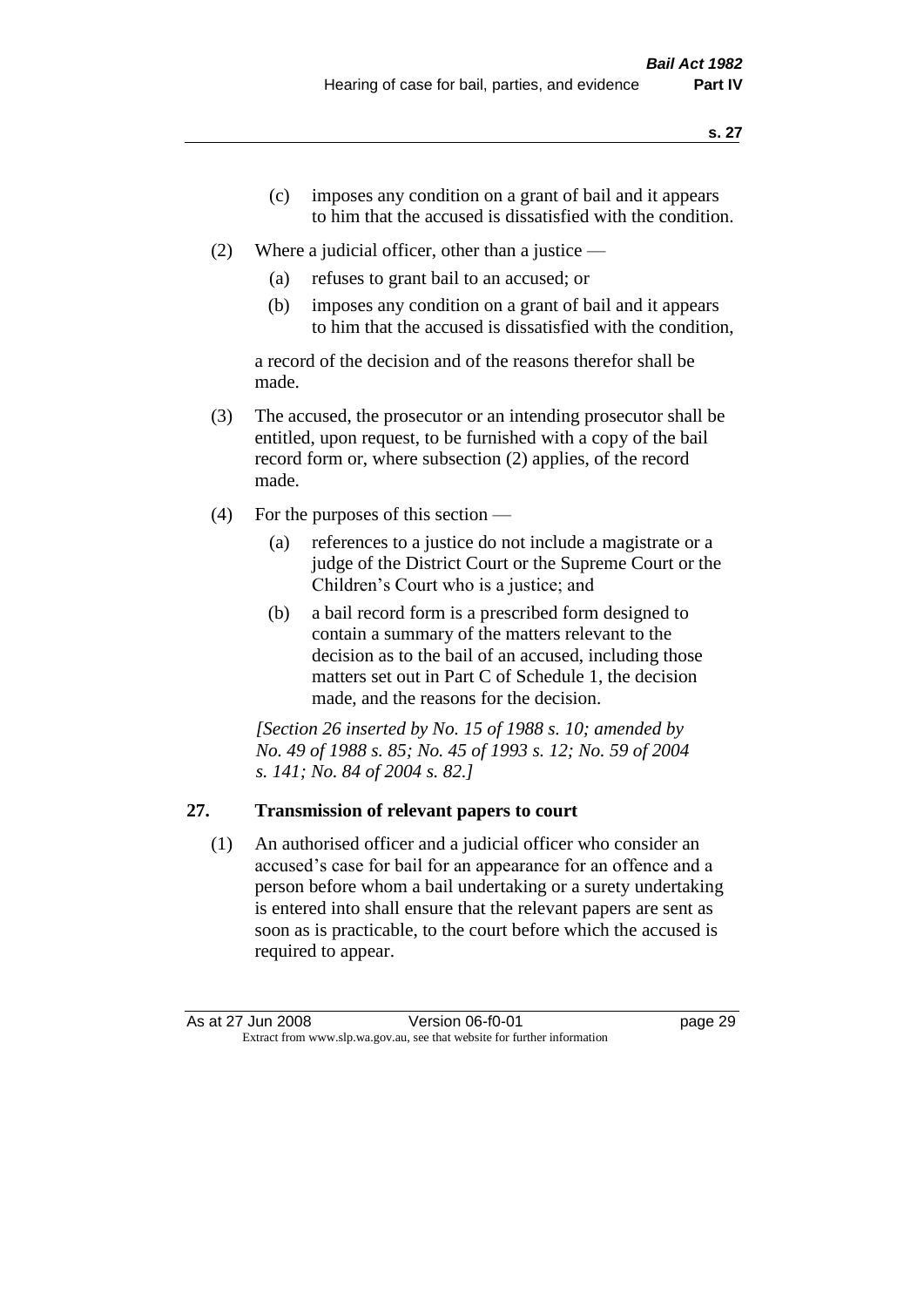#### **s. 27A**

(2) In subsection (1) **"the relevant papers"** in relation to any particular officer or person means such papers as are prescribed to be sent by that officer or person.

*[Section 27 amended by No. 84 of 2004 s. 82; No. 59 of 2006 s. 7(2).]* 

## **27A. Transmission of papers to CEO (corrections)**

A judicial officer who grants bail subject to a home detention condition shall ensure that a copy of the bail record form and of the bail undertaking are sent as soon as is practicable to the CEO (corrections).

*[Section 27A inserted by No. 61 of 1990 s. 8; amended by No. 31 of 1993 s. 9; No. 65 of 2006 s. 53.]* 

page 30 Version 06-f0-01 As at 27 Jun 2008 Extract from www.slp.wa.gov.au, see that website for further information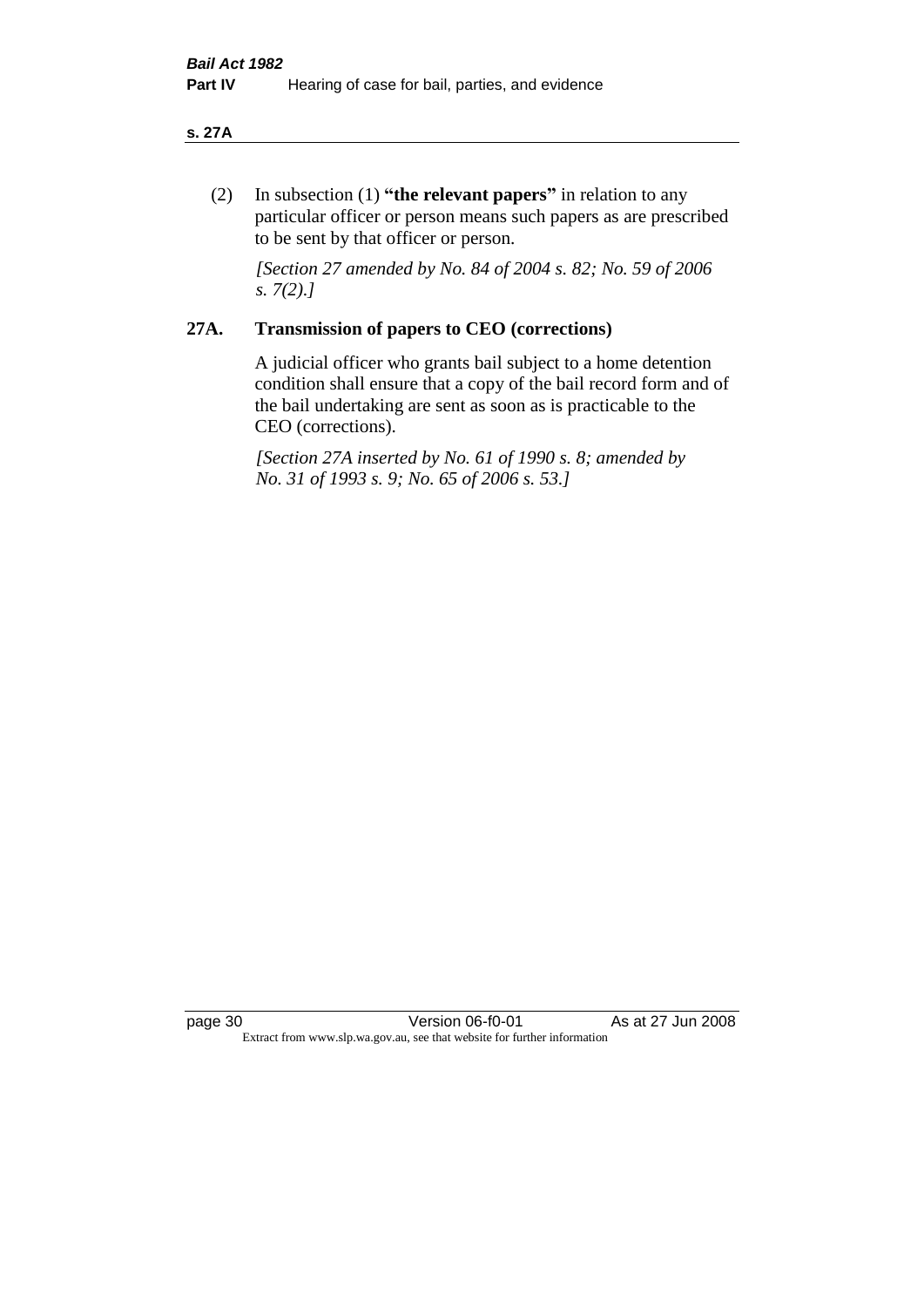# **Part V — Bail undertakings**

#### **28. Bail undertaking**

- (1) A person shall not be released on bail for an appearance in court unless he has entered into a bail undertaking for that appearance or is deemed to have done so under section 31(3).
- (2) A bail undertaking is an undertaking in writing by an accused in the prescribed form —
	- (a) that he will appear at a time and place specified, or deemed by section 31(3) to be specified, in the undertaking;
	- (b) that if he fails to appear at that time and place he will as soon as is practicable —
		- (i) notify the registrar of the court at which he is required to appear of the cause of his failure; and
		- (ii) appear at that court when the court is sitting;
	- (c) that he will comply with such conditions as may be imposed on him under clause 2 of Part D of Schedule 1;
	- (d) that he will comply with any home detention condition which may be imposed as a condition on a grant of bail to him pursuant to clause 3 of Part D of Schedule 1,

and containing any agreement as to forfeiture of money by the accused which may be required pursuant to clause 1 of that Part.

- (3) A bail undertaking for any appearance may be entered into in respect of more than one offence.
- (4) The undertakings mentioned in subsection  $(2)(a)$  and (b) are, subject to section 34, enforceable under sections 51, 57 and 58.

*[Section 28 amended by No. 61 of 1990 s. 9; No. 45 of 1993 s. 12; No. 59 of 2004 s. 141; No. 84 of 2004 s. 82.]*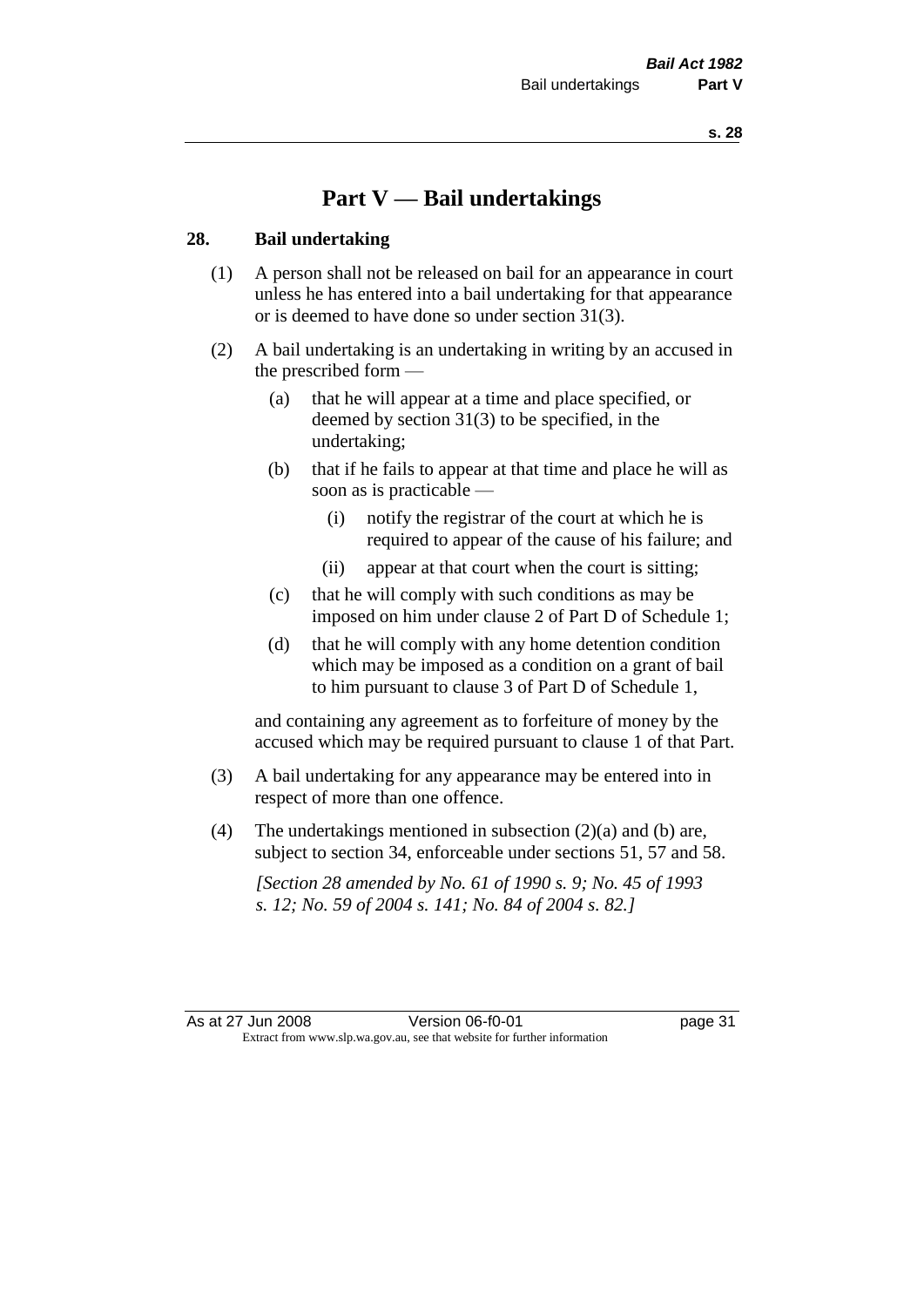#### **29. Before whom bail undertaking may be entered into**

A bail undertaking need not be entered into before the judicial officer or authorised officer who granted bail but may be entered into before any of the following persons —

- (a) a judicial officer;
- (b) the Principal Registrar or a registrar of the Supreme Court;
- (c) the registrar or a deputy registrar of the District Court;
- (d) a registrar of the Magistrates Court;
- (da) a registrar of the Children's Court;
- (e) a coroner's registrar within the meaning of the *Coroners Act 1996*;
- (f) an authorised police officer;
- (g) an associate of a judge of the Supreme Court or of the District Court or of the Children's Court;
- (h) where the accused is in prison, any person for the time being in charge of the prison;
- (i) where the accused is a child, any authorised community services officer.

*[Section 29 amended by No. 15 of 1988 s. 11; No. 49 of 1988 s. 86; No. 2 of 1996 s. 61; No. 59 of 2004 s. 141; No. 84 of 2004 s. 82.]* 

#### **30. Duties of person before whom bail undertaking is entered into**

- (1) The person before whom a bail undertaking is to be entered into by an accused shall before it is entered into —
	- (a) (i) read the undertaking to the accused; or
		- (ii) be informed by the accused that the accused has read it; or
		- (iii) if necessary, have the undertaking translated to the accused;

and

page 32 Version 06-f0-01 As at 27 Jun 2008 Extract from www.slp.wa.gov.au, see that website for further information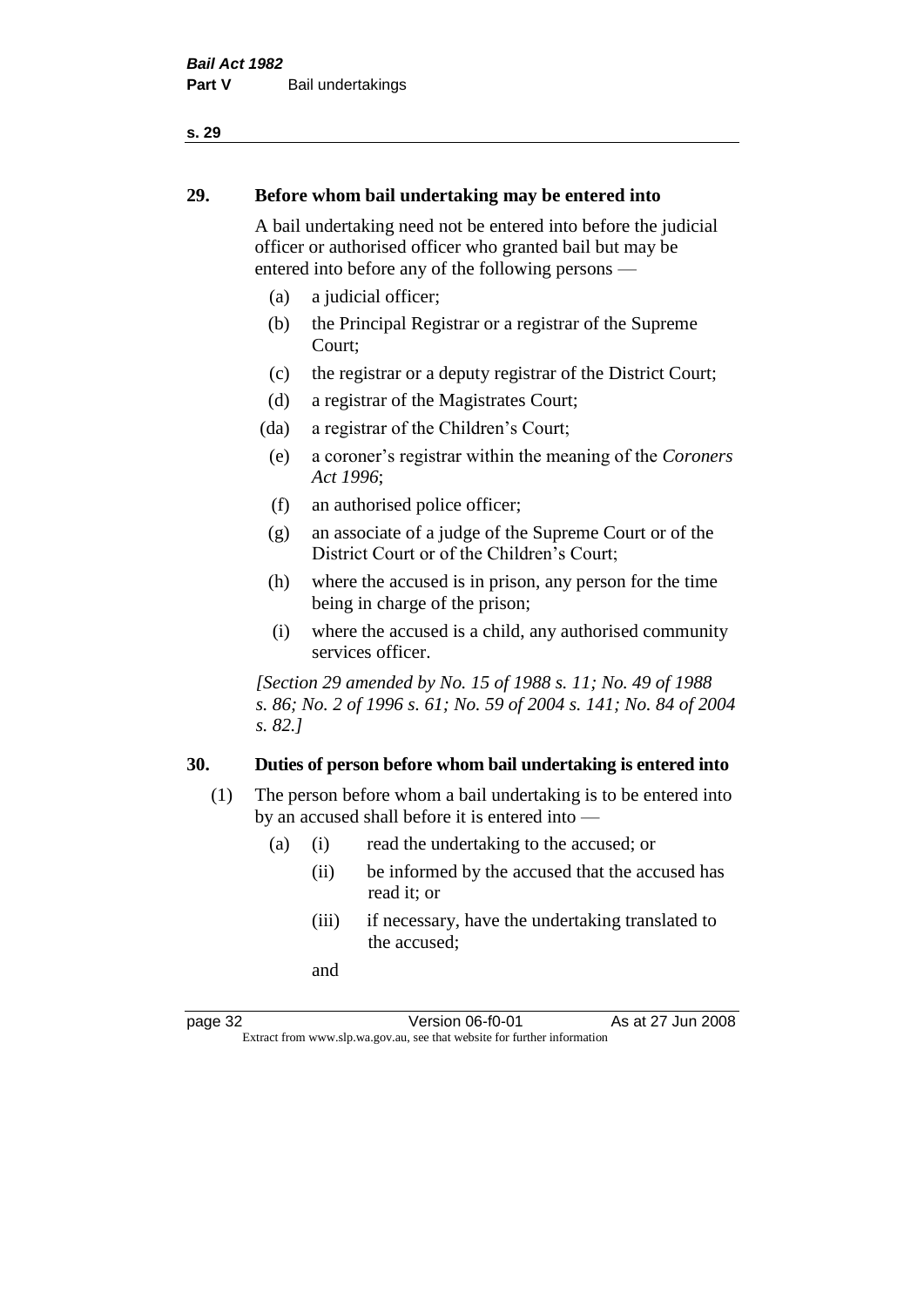- (b) ensure that all conditions which are to be complied with before the release of the accused have been complied with.
- (2) The person before whom a bail undertaking is entered into by an accused shall give to him, or cause to be given to him —
	- (a) a copy of the bail undertaking as duly completed; and
	- (b) a notice in writing in the prescribed form showing
		- (i) his obligations pursuant to the undertaking; and
		- (ii) the consequences of his failure to comply with them.
- (3) The person before whom a bail undertaking is entered into by an accused shall enquire of the accused whether he requires the notice referred to in subsection (2)(b) to be read or translated to him and shall take such steps as are necessary to comply with any such requirement of the accused.

*[Section 30 inserted by No. 15 of 1988 s. 12; amended by No. 84 of 2004 s. 82.]* 

# **31. Different time and place for appearance may be substituted**

- (1) A different time or a different time and place may be substituted in accordance with this section for the time and place for appearance specified, or deemed by this section to be specified, in a bail undertaking.
- (2) A different time, or a different time and place, for the appearance by the accused may be substituted as mentioned in subsection  $(1)$  —
	- (a) upon an adjournment of proceedings at which the accused is present, by the judicial officer, if he has power to grant bail for that appearance, fixing a time and place for the resumed proceedings and notifying the accused orally thereof;
	- (b) upon an adjournment of proceedings from which the accused is absent for reasonable cause, by the judicial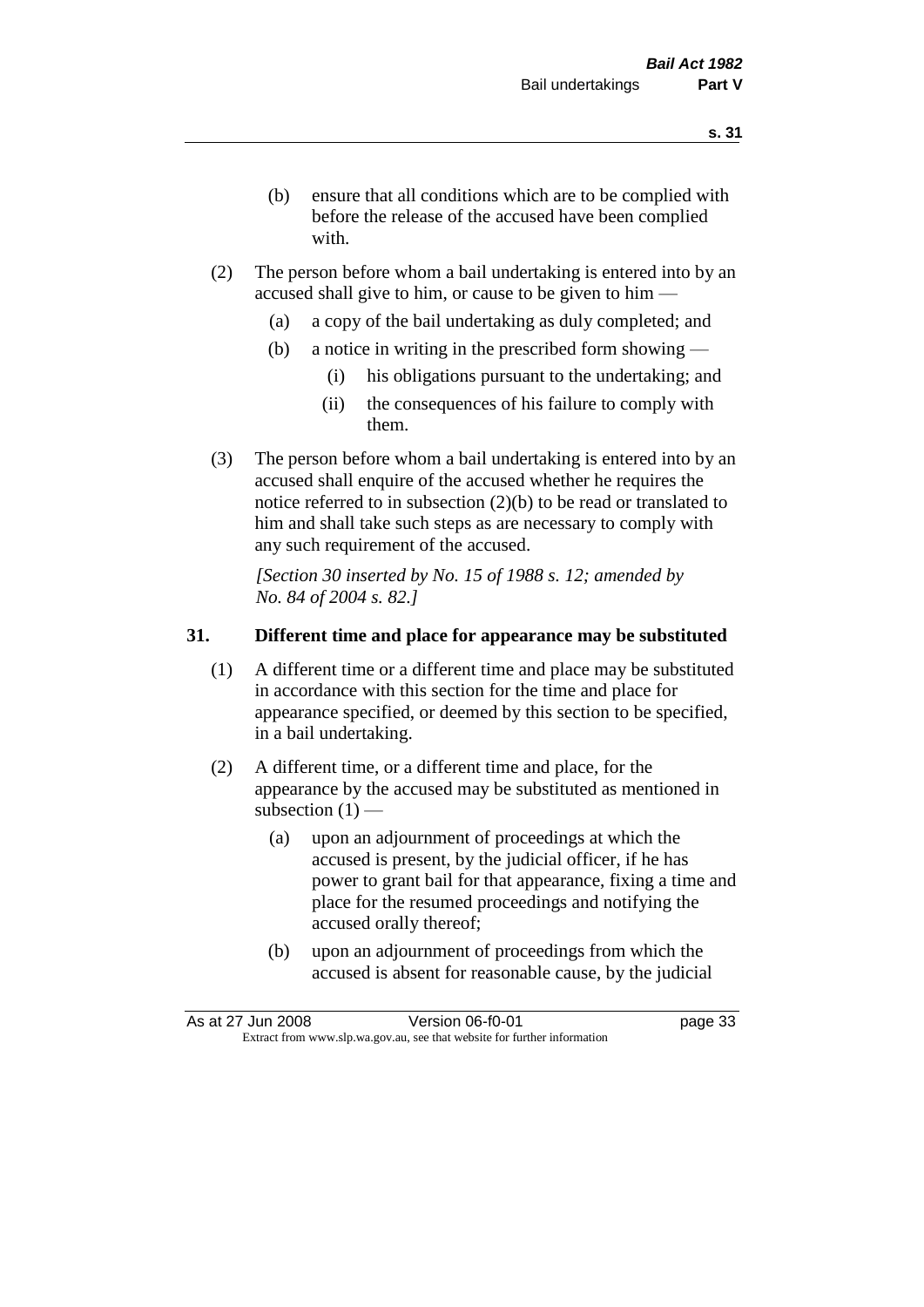officer, if he has power to grant bail for that appearance, fixing a time and place for the resumed proceedings and directing the registrar of the court to give written notice thereof to the accused;

- $(c)$  where
	- (i) a judge of the Supreme Court or a judge of the Children's Court has granted bail to an accused under section 15; and
	- (ii) a judicial officer, other than such a judge, has committed the accused to the Supreme Court,

by a judge of the Supreme Court notifying the accused orally, or directing the registrar of the court to give written notice to the accused of the time or time and place for the proceedings;

- (d) where
	- (i) a judge of the Supreme Court or a judge of the Children's Court has granted bail to an accused under section 15;
	- *[(ii) deleted]*
	- (iii) the judicial officer is satisfied that there has been no material change in the facts or circumstances which applied on the grant of bail,

by the judicial officer notifying the accused orally, or directing the registrar of the court to give written notice to the accused, of the time or time and place for the resumed proceedings;

- (e) upon a committal to the Supreme Court or District Court, by a judicial officer, if he has power to grant bail for that appearance, fixing a specified day in a specified sitting or session of that court and directing the registrar of the court to give written notice thereof to the accused;
- (f) where an accused has been committed for trial in the Supreme Court or the District Court in a specified sitting or session thereof or on a specified day in a specified

**s. 31**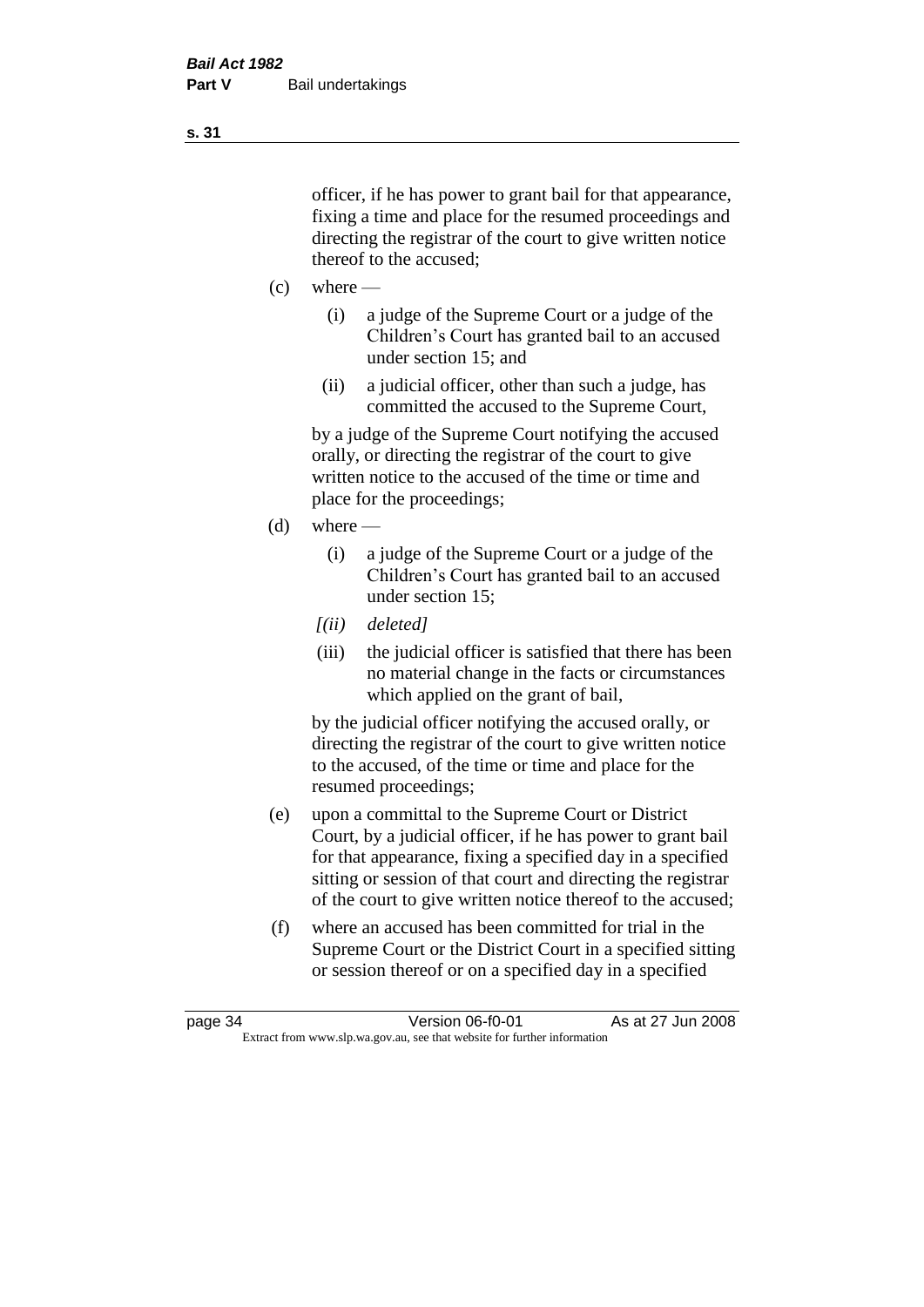sitting or session thereof, by an officer of the court fixing a time for the trial in that sitting or session and giving written notice thereof to the accused;

- (g) if the parties agree to a different time or a different time and place for the proceedings, by an officer of the court giving written notice thereof to the accused.
- (3) Where a different time or a different time and place is notified to an accused pursuant to subsection (2) the bail undertaking shall be deemed to be amended to specify that time or that time and place for appearance, and the terms and conditions thereof shall continue to apply as so amended as if the accused had entered into the bail undertaking in that form.
- (4) Where the power in subsection (2)(b) is exercised upon an adjournment of proceedings the right of the accused to be at liberty under section 11(1) does not lapse by reason only that there is an interval between the adjournment of the proceedings and the time when he is notified of the time and place for the resumed proceedings.

*[Section 31 amended by No. 15 of 1988 s. 13; No. 49 of 1988 s. 87; No. 27 of 2002 s. 21; No. 59 of 2004 s. 141; No. 84 of 2004 s. 82.]* 

# **32. Giving and proof of notices under section 31**

- (1) A written notice to an accused under section 31(2), shall be given to him personally or sent to him by registered post or telegram at his address appearing in his bail undertaking or notified under section 60.
- (2) Without limiting section 75(2) of the *Interpretation Act 1984*, **"registered post"** in subsection (1) includes any method of post whereby an acknowledgment of receipt is obtained from the person to whom a letter is addressed; and if a notice is sent to a person by that method, production of an acknowledgment purporting to be signed by that person shall be evidence of his receipt of the same.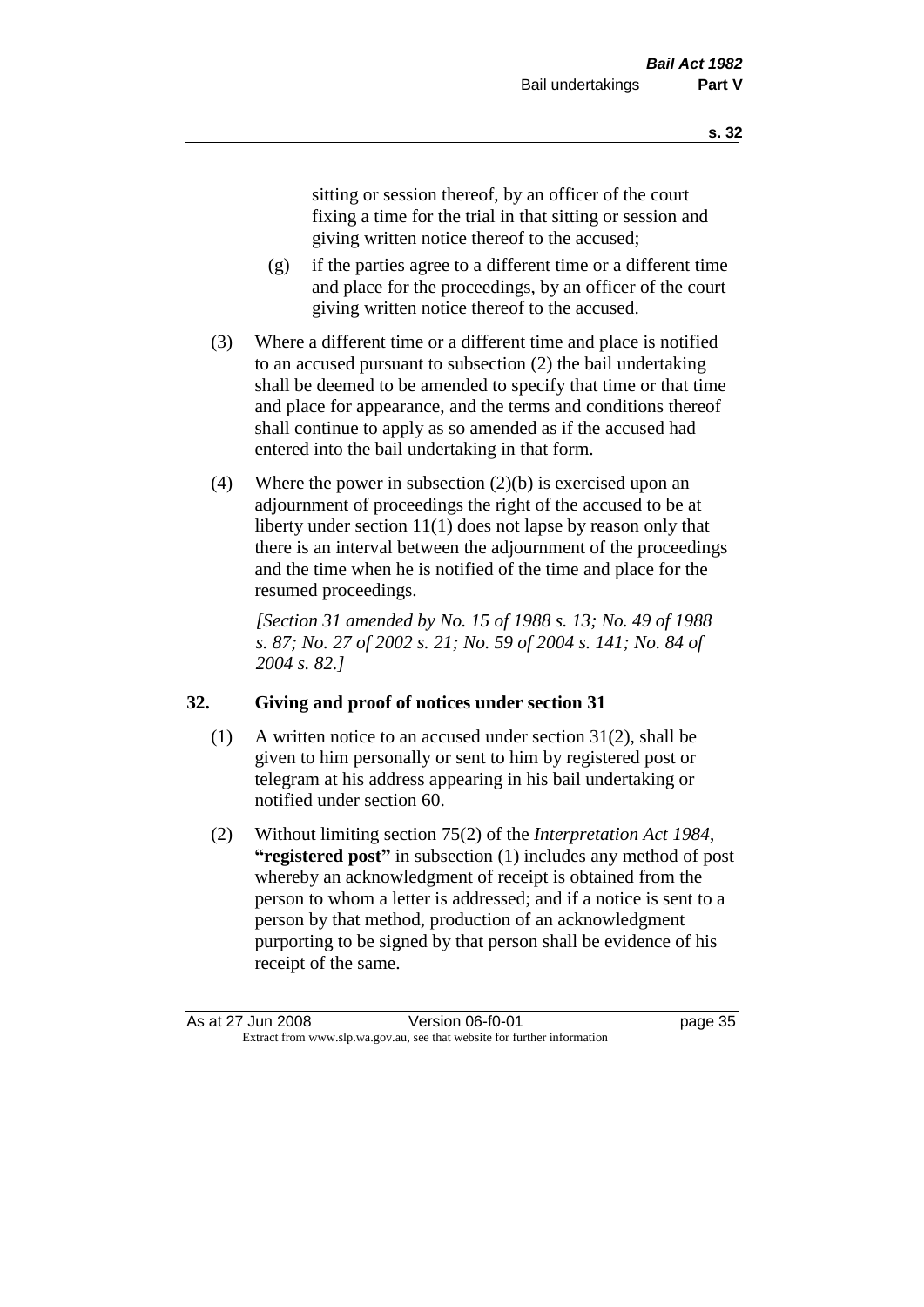(3) If notice is sent by registered post (otherwise than as mentioned in subsection (2)) or by telegram it shall be presumed, unless the contrary is shown, to have been received and at the time when, in the ordinary course of events, the letter or telegram would have been delivered.

(4) The judicial officer who under section  $31(2)(a)$  notifies an accused of the time and place for resumed proceedings shall endorse on the accused's bail undertaking a certificate showing details of such time and place and that he notified the accused thereof.

(5) In any proceedings —

- (a) a document purporting to be a copy of a notice referred to in subsection (1) shall be evidence of the terms of the notice;
- (b) an endorsement on a bail undertaking purporting to be a certificate referred to in subsection (4) shall be evidence of the matters appearing therein without proof of the signature of the judicial officer who made it.

*[Section 32 amended by No. 74 of 1984 s. 12; No. 84 of 2004 s. 82.]* 

# **33. Judicial officer may order accused to enter into bail undertaking**

- (1) Where bail is granted to an accused by a judicial officer, whether with or without any condition being attached thereto, and the accused fails or refuses to enter into a bail undertaking in terms of the grant, the judicial officer who granted bail may, subject to subsection (3), order that the accused enter into the bail undertaking within such time as he may specify.
- (2) If an accused does not comply with an order under subsection (1), the judicial officer may, subject to subsection (3), further order that a bail undertaking, in such form as the judicial officer may approve, shall be deemed to have been entered into by the accused on the date of such

**s. 33**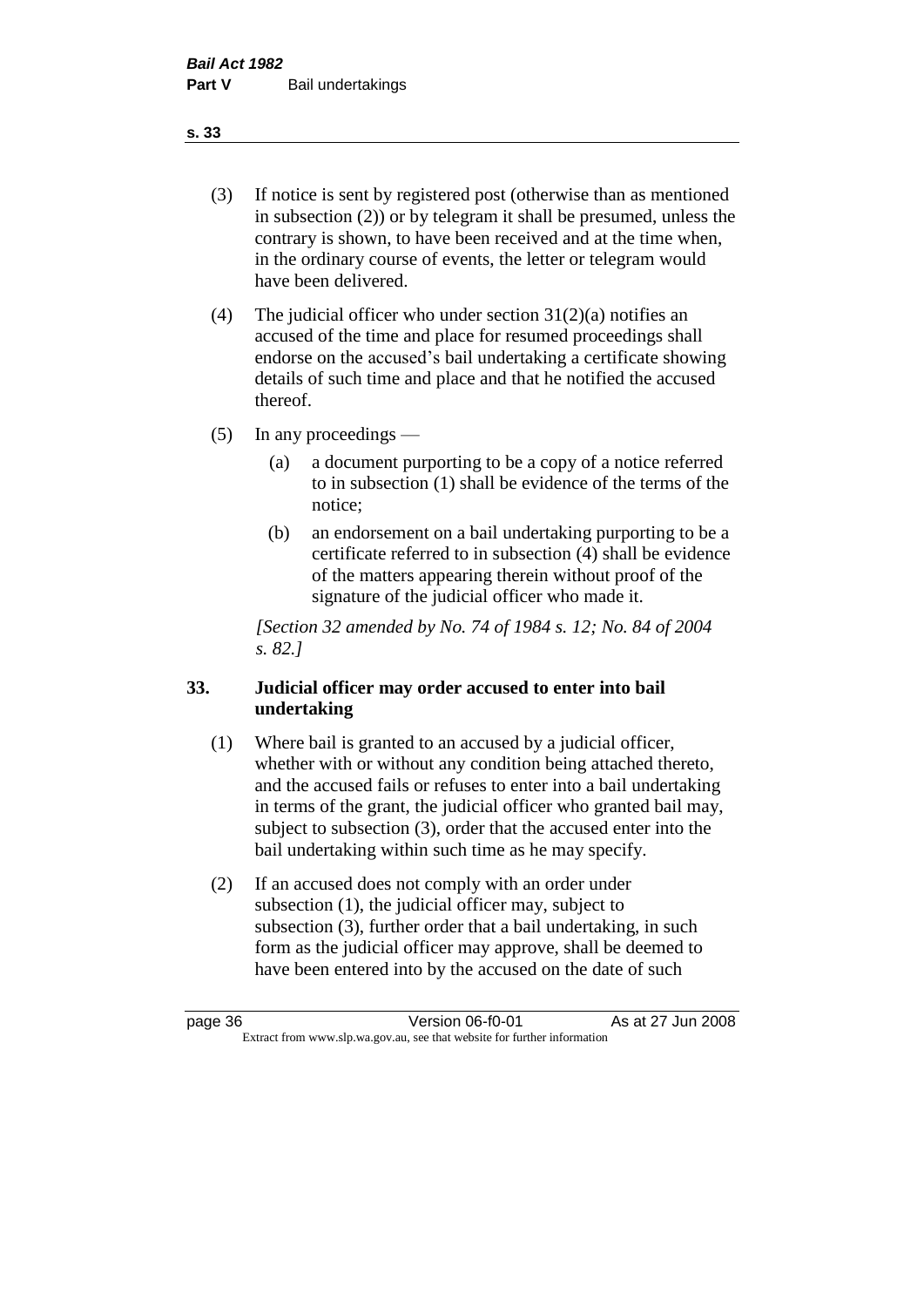further order, and thereupon that undertaking shall be treated as if it had been duly entered into by the accused for the purposes of this Act.

- (3) A judicial officer shall not
	- (a) make an order under subsection (2) unless he has personally informed the accused of the terms and effect of the order made under subsection (1);
	- (b) exercise any of the powers conferred on him by this section unless he is satisfied that the accused has the capacity to enter into and comply with the undertaking.

*[Section 33 amended by No. 84 of 2004 s. 82.]* 

## **34. Cessation and suspension of bail undertaking**

A bail undertaking ceases to have effect —

- (a) upon the revocation of bail under section 55;
- (b) upon the death of the accused, but only if no order has been made under section 57;
- (c) subject to section 31, upon the appearance in court by the accused as required by his bail undertaking;
- (d) upon the discharge of the accused according to law from any further proceedings for the offence, or all of the offences, to which the bail undertaking relates;
- (e) during any period before the time at which the accused is required to appear in court when he is in custody for any other offence or reason.

*[Section 34 amended by No. 84 of 2004 s. 82.]*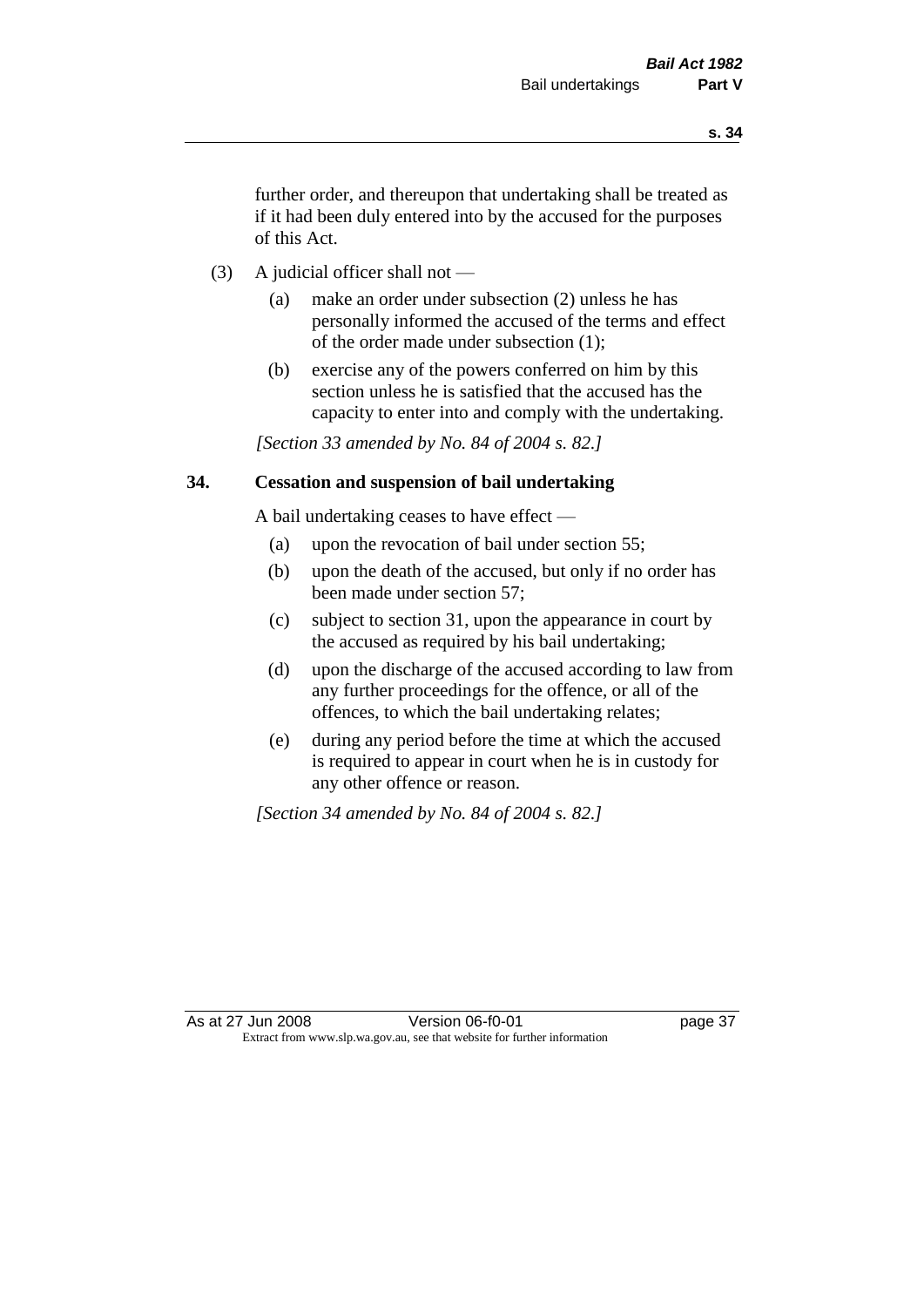# **Part VI — Sureties and surety undertakings**

# **35. Meaning of surety and surety undertaking**

- (1) A surety is a person who, as a condition of the grant of bail to an accused, enters into a surety undertaking, that is to say, undertakes in writing that he will, subject to this Act, forfeit a specified amount of money if the accused fails to comply with any requirement of his bail undertaking mentioned in section  $28(2)(a)$  and  $(b)(ii)$ .
- (2) A surety is required to be approved under section 40.
- (3) A forfeiture of money by a surety as mentioned in subsection (1) is enforceable as provided in section 49 but not otherwise.

*[Section 35 amended by No. 84 of 2004 s. 82.]* 

## **36. Authority to approve sureties**

- (1) The decision whether an applicant should be approved as a surety in any case shall be made, on notice to the prosecutor in the prescribed manner —
	- (a) where a judicial officer imposed the requirement for a surety in that case, by that judicial officer or by a judicial officer whose jurisdiction is co-extensive with that judicial officer's;
	- (b) where an authorised officer imposed the requirement for a surety in that case, by that or any other authorised officer; or
	- (c) where subsection (2) applies, by an officer of the court authorised under that subsection.
- (2) A judicial officer when granting bail to an accused subject to a requirement for a surety or sureties may authorise a justice, a registrar of any court or an associate of a judge of the Supreme Court or of the District Court or of the Children's Court, by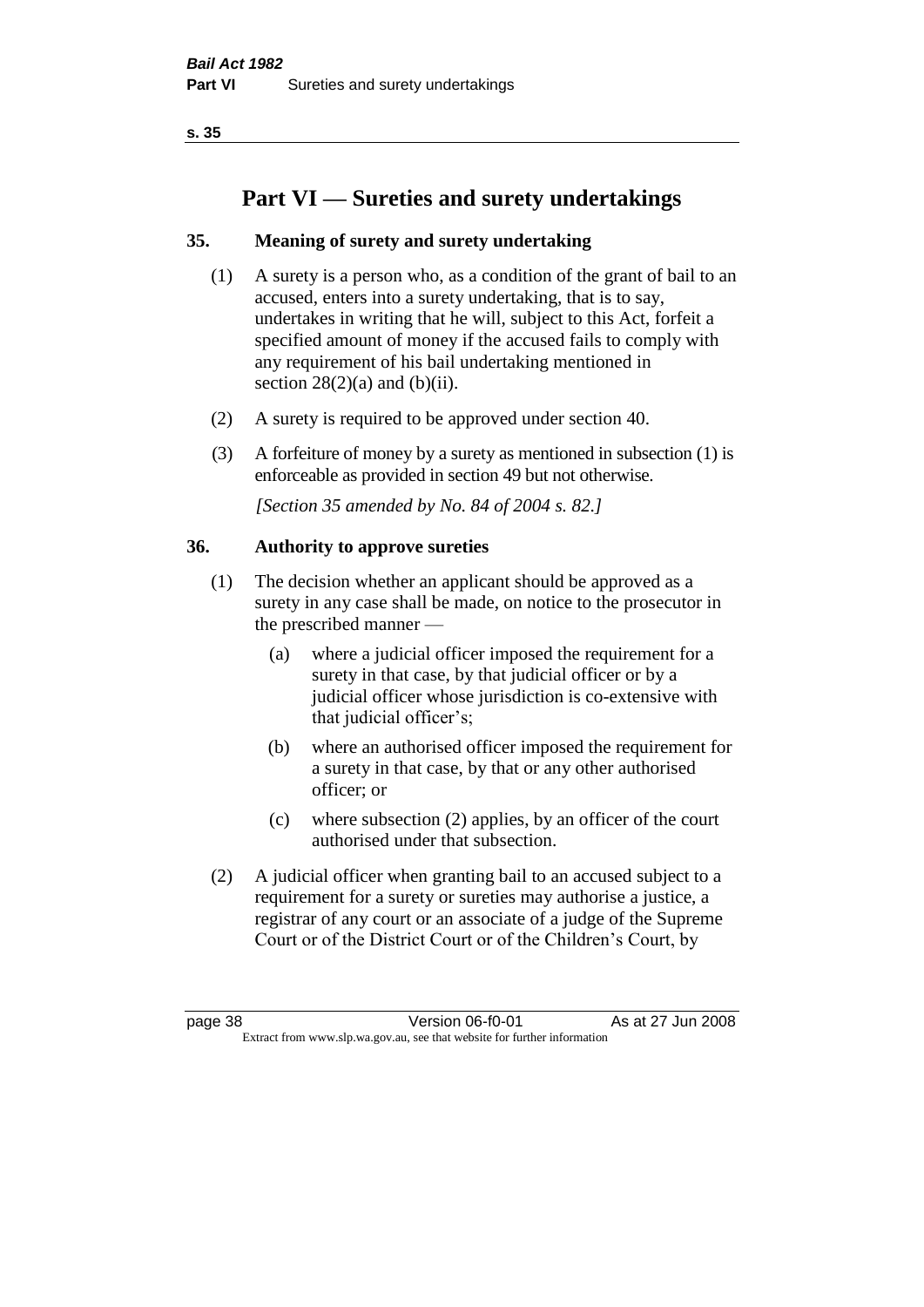name or office, to decide whether any applicant should be approved as a surety in that case.

*[Section 36 amended by No. 15 of 1988 s. 14; No. 49 of 1988 s. 88; No. 59 of 2004 s. 141; No. 84 of 2004 s. 82.]* 

#### **37. Proposed surety to receive certain information and prescribed form for completion**

- (1) Whenever an officer referred to in section 36(1) is called upon to decide whether an applicant should be approved as a surety, he shall ensure that the applicant is, or has been, given —
	- (a) a duly completed notice in the prescribed form showing details of the terms and conditions on which bail has been granted to the accused in whose case the surety is required;
	- (b) such information in writing as to the effect of this Act in relation to the rights, obligations and liabilities of sureties as is prescribed for the purposes of this paragraph; and
	- (c) a prescribed form of declaration for completion designed to disclose to the officer all information relevant to the decision.
- (2) Before he makes his decision, the officer shall ensure that the applicant furnishes to him the declaration referred to in subsection (1)(c) duly completed.

*[Section 37 amended by No. 84 of 2004 s. 82.]* 

#### **38. Persons disqualified from being sureties**

- (1) A person is not qualified to be approved as a surety if  $-$ 
	- (a) he is under 18 years of age; or
	- (b) subject to subsection (2), the value of his assets, after provision is made for his debts and liabilities, is less than the amount which he might become liable to forfeit under his proposed surety undertaking; or

As at 27 Jun 2008 Version 06-f0-01 Page 39 Extract from www.slp.wa.gov.au, see that website for further information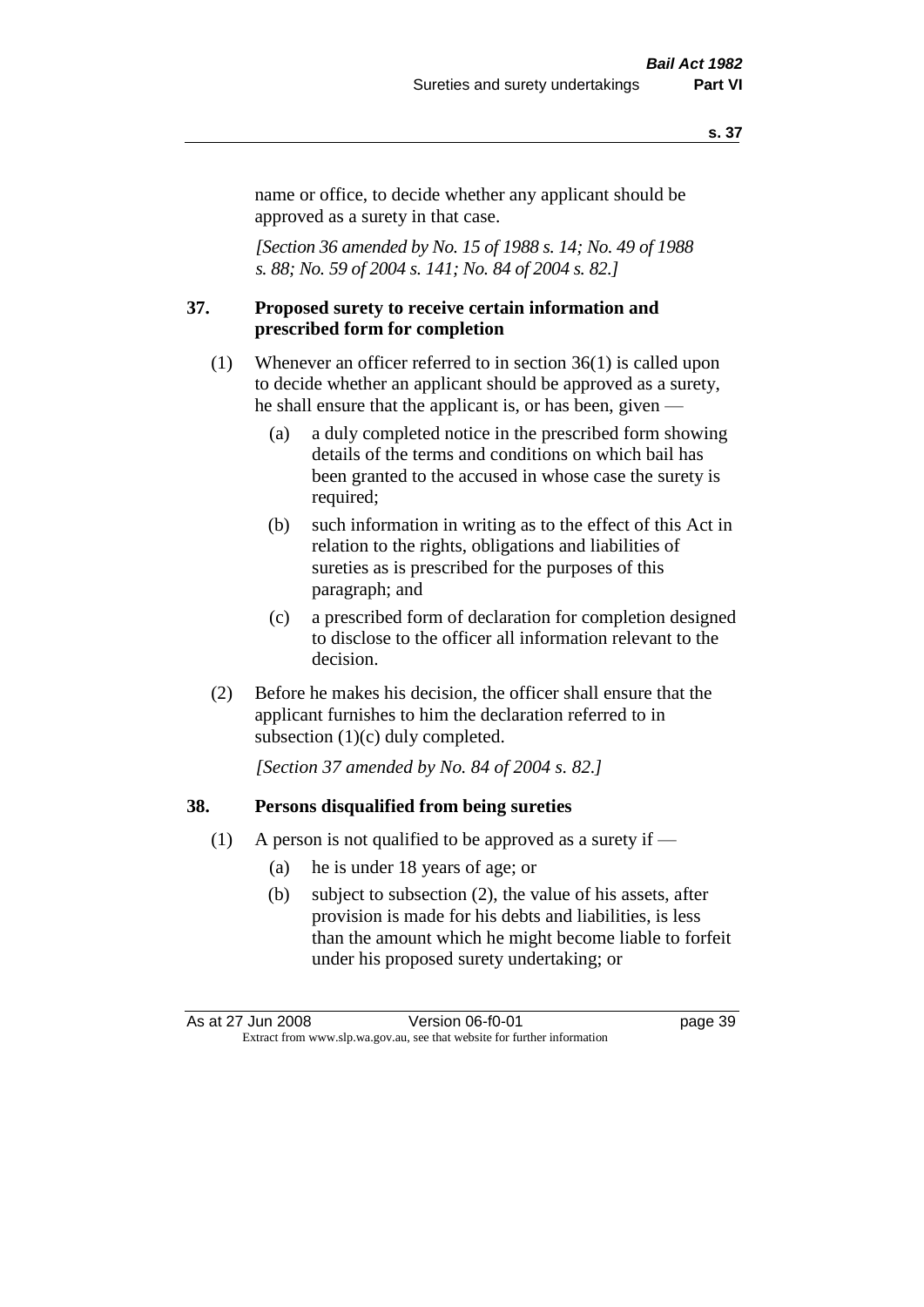(c) there are reasonable grounds for believing that he has been, or will be, indemnified by any person against any forfeiture referred to in paragraph (b).

(2) Subsection (1)(b) does not apply where the applicant for approval is required to give security sufficient to cover the amount which he might become liable to forfeit.

## **39. Matters relevant to approval of sureties**

In determining whether an applicant is suitable to be a surety an officer referred to in section 36(1) shall have regard to all matters which appear to him to be relevant including, as well as any others, the following —

- (a) the character and antecedents of the applicant;
- (b) his proximity to or connection with the accused, whether by kinship, place of residence or otherwise; and
- (c) his ability to pay, or give security for, the amount which he might become liable to forfeit under his proposed surety undertaking, without excessive hardship to himself or his dependants.

*[Section 39 amended by No. 84 of 2004 s. 82.]* 

## **40. Decision on application by proposed surety**

- (1) Upon receipt of the duly completed declaration referred to in section  $37(1)(c)$ , the officer shall, after making any enquiries which he thinks desirable, make a decision, as soon as is practicable, either to approve or not to approve of the applicant as a surety in that case.
- (2) If the officer does not approve of the applicant as a surety he shall record the reasons for his doing so and inform the applicant and the accused thereof, or cause them to be so informed.

*[Section 40 amended by No. 15 of 1988 s. 15; No. 84 of 2004 s. 82.]* 

page 40 Version 06-f0-01 As at 27 Jun 2008 Extract from www.slp.wa.gov.au, see that website for further information

**s. 39**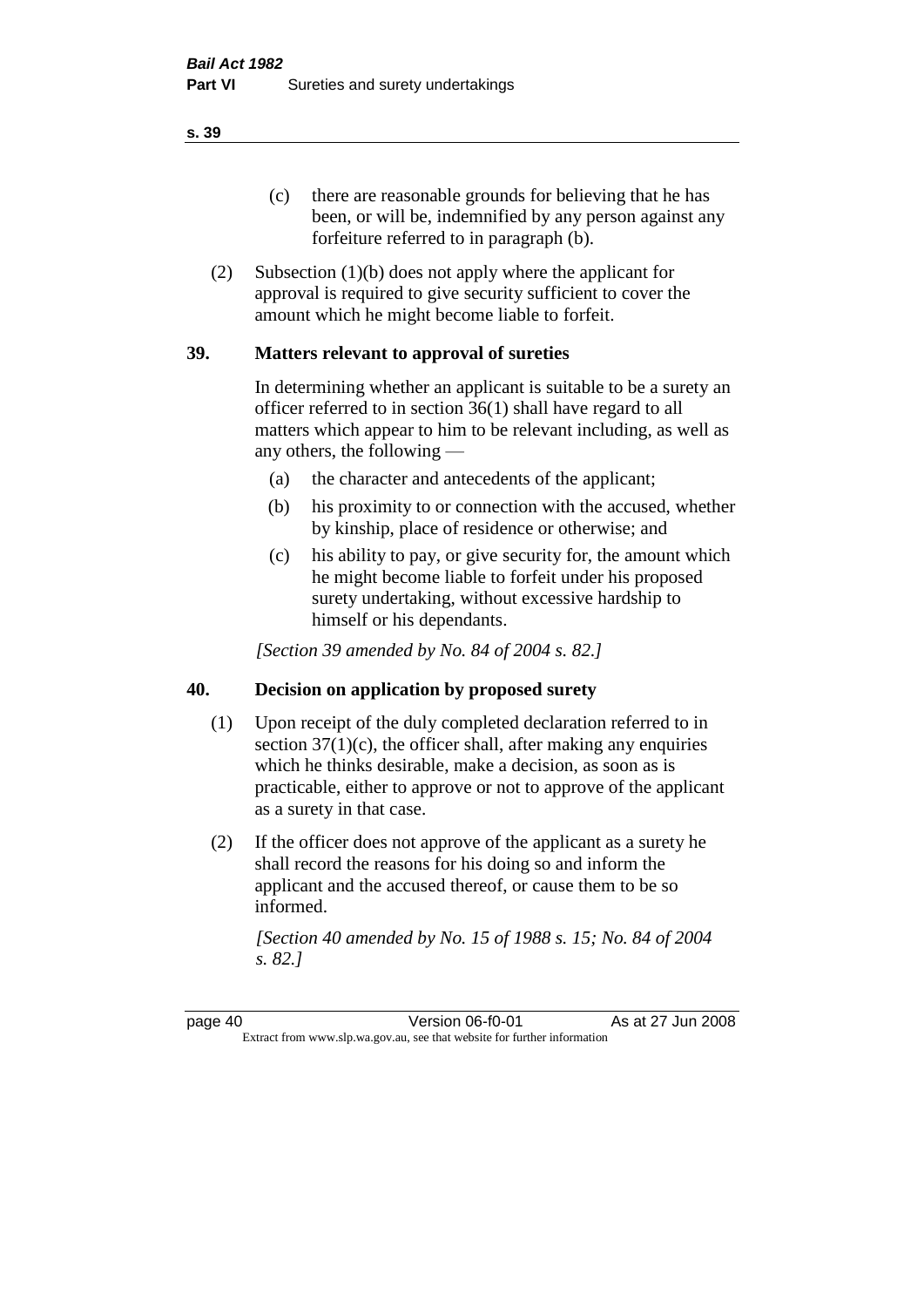## **41. Finality of decision to refuse approval**

- (1) A decision by an officer referred to in section 36(1) not to approve of the applicant as a surety is final unless the applicant becomes entitled to re-apply under subsection (2).
- (2) An applicant who is refused approval as a surety may re-apply for approval to the officer who made that decision, or if he is absent or unavailable to another officer acting in his position, on the ground that —
	- (a) new facts have been discovered, new circumstances have arisen or the circumstances have changed since he was refused approval; or
	- (b) he failed to adequately present his case for approval on his previous application,

and the provisions of this Act, except section 37, shall, with necessary modifications, apply to any such further application and the decision thereon.

#### **42. Before whom surety undertaking may be entered into**

A surety undertaking need not be entered into before the officer who approved the surety but may be entered into before any person before whom the accused for whose appearance the surety is approved might enter into his bail undertaking under section 29.

*[Section 42 amended by No. 84 of 2004 s. 82.]* 

## **43. Duties of persons before whom surety undertaking is entered into**

A person before whom a surety undertaking is to be entered into —

- $(a)$  shall
	- (i) read to the surety;
	- (ii) be informed by the surety that he has read; or

As at 27 Jun 2008 Version 06-f0-01 page 41 Extract from www.slp.wa.gov.au, see that website for further information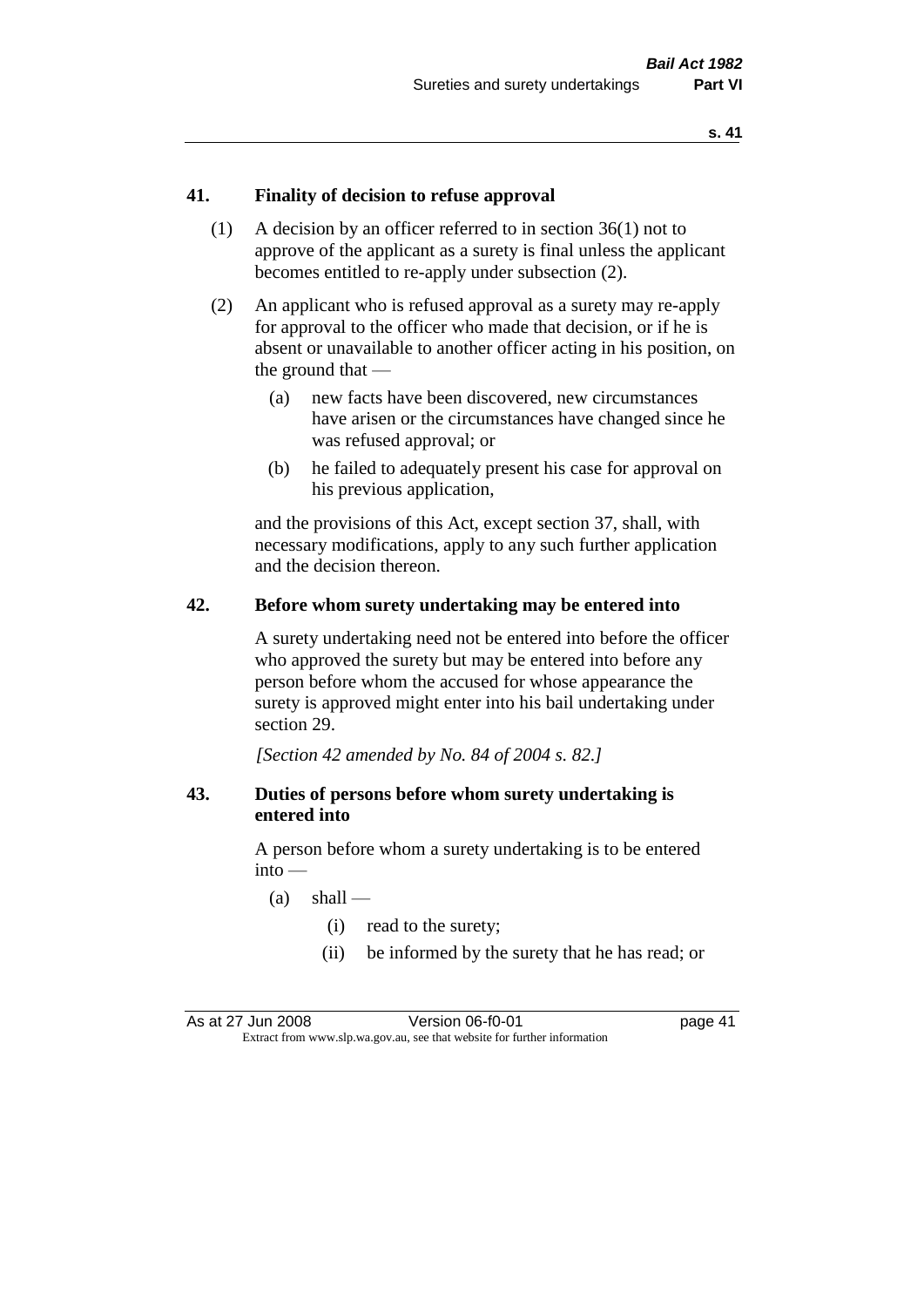(iii) if necessary, have translated to the surety, the documents described in section  $37(1)(a)$  and (b), and the surety undertaking, before the surety enters into the undertaking;

- (b) shall ensure that all conditions which are to be complied with by the surety have been complied with before the surety enters into his undertaking; and
- (c) shall give to the surety a copy of his surety undertaking as duly completed.

*[Section 43 amended by No. 74 of 1984 s. 13.]* 

# **44. Surety undertaking extends to adjourned hearing only by consent**

- (1) A surety undertaking does not extend to the failure by the accused to appear at a different time or a different time and place pursuant to section 31 unless —
	- (a) his surety undertaking contains a provision that it does so extend; and
	- (b) where applicable, pursuant to subsection (2), he has received notice as mentioned in that subsection.
- (2) A surety undertaking may, at the option of the surety, also contain a provision that, where a different time or a different time and place for the accused's appearance is substituted pursuant to section 31, the surety's liability shall only arise if he is given notice, as soon as is practicable, of the different time or the different time and place.

*[Section 44 amended by No. 74 of 1984 s. 14; No. 84 of 2004 s. 82.]* 

# **45. Giving and proof of notices under section 44**

- (1) For the purposes of section 44(2) notice to a surety may be given —
	- (a) orally to the surety by the judicial officer when he fixes a time and place for the proceedings or the resumed

page 42 Version 06-f0-01 As at 27 Jun 2008 Extract from www.slp.wa.gov.au, see that website for further information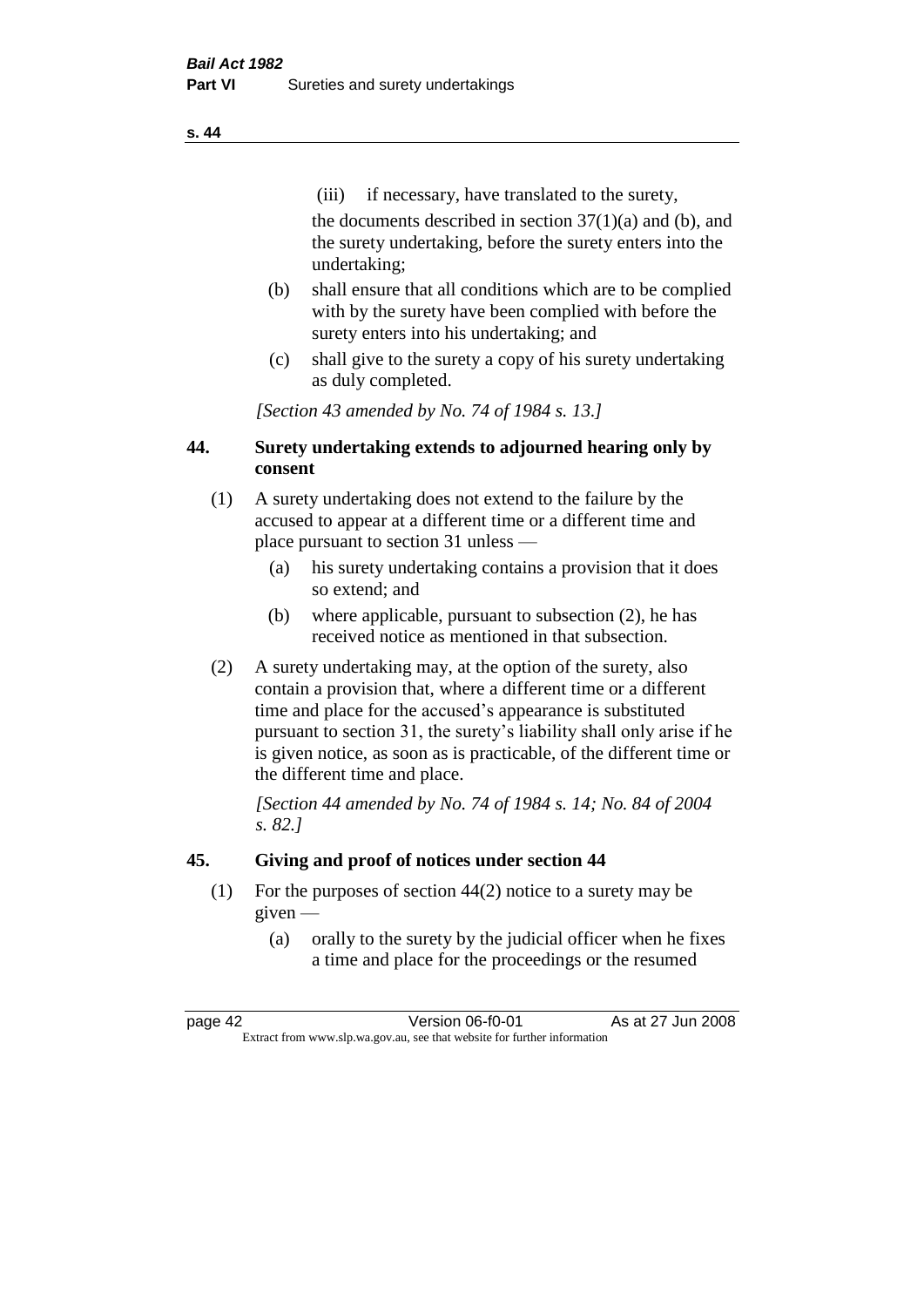proceedings;

- (b) in the prescribed form to the surety personally; or
- (c) by the registrar of the court sending the prescribed form by registered post or telegram to him at his address appearing in his undertaking or notified under section 60.
- (2) Section 32(2) and (3) shall apply to the service and proof of service of a notice under subsection (1)(c).
- (3) A judicial officer who, under subsection  $(1)(a)$ , notifies a surety of the time and place for the proceedings or the resumed proceedings shall endorse on the surety's undertaking a certificate showing details of such time and place and that he notified the surety thereof.
- (4) In any proceedings
	- (a) a document purporting to be a copy of a notice referred to in section 44(2) shall be evidence of the terms of the notice;
	- (b) an endorsement on a surety undertaking purporting to be a certificate referred to in subsection (3) shall be evidence of the matters appearing therein without proof of the signature of the judicial officer who made it.

*[Section 45 amended by No. 74 of 1984 s. 15; No. 59 of 2004 s. 141.]* 

#### **46. Power of surety to apprehend accused**

- (1) A surety may arrest an accused for whose appearance in court he has entered into a surety undertaking if the surety has reasonable grounds to believe that —
	- (a) the accused
		- (i) is not likely to comply with the requirements of his bail undertaking mentioned in section  $28(2)(a)$  or (b);

As at 27 Jun 2008 Version 06-f0-01 page 43 Extract from www.slp.wa.gov.au, see that website for further information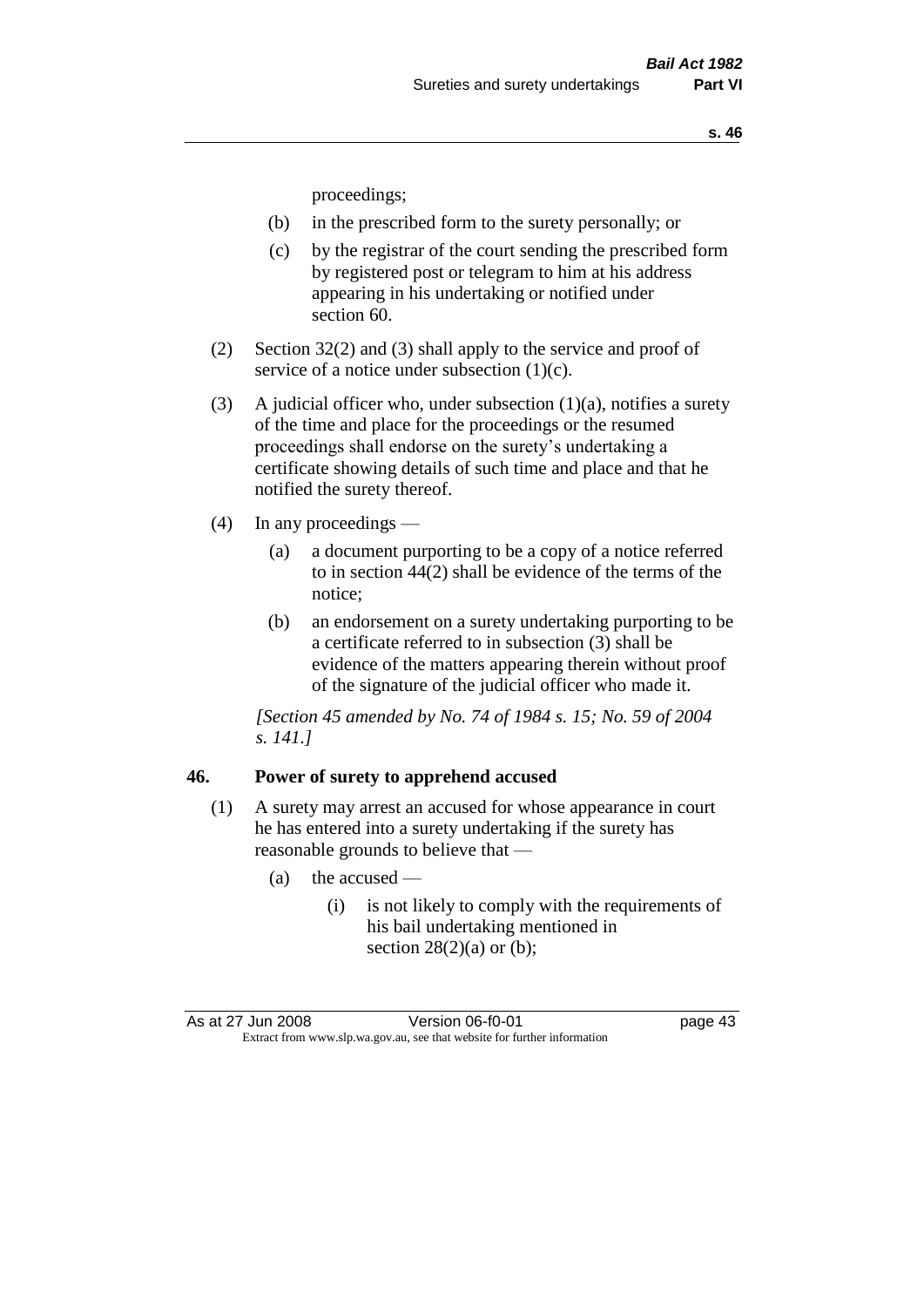- (ii) is, or has been, in breach of any condition of his bail undertaking mentioned in section 28(2)(c); or
- (iii) is, or has been, in breach of a home detention condition mentioned in section 28(2)(d);

and

- (b) it is not expedient to invoke the assistance of a police officer under section 54(1) because the delay occasioned by doing so would defeat the purpose of that section.
- (2) A surety who arrests an accused under subsection (1) shall, as soon as is practicable, deliver him into the custody of a police officer and thereafter he shall be dealt with under section 54(4) and section 55, and those provisions shall apply, as if he had been arrested by a police officer under section 54(2).

*[Section 46 amended by No. 74 of 1984 s. 16; No. 61 of 1990 s. 10; No. 84 of 2004 s. 82.]* 

# **47. Cessation and suspension of surety undertaking**

A surety undertaking ceases to have effect —

- (a) upon the revocation of bail under section  $55(1)$ ;
- (b) upon the release of an accused under section 55(2) if the surety does not consent to the continuance in force of his surety undertaking;
- (c) upon its being cancelled under section 48(4) (and as from the time fixed therefor) by an appropriate judicial officer;
- (d) upon the death of the surety, but only if no order under section 49(1) has been made before then;
- (e) subject to sections 31 and 44, upon the appearance in court by the accused as required by his bail undertaking;
- (f) upon the discharge of the accused according to law from any further proceedings for the offence, or all of the offences, to which the surety undertaking relates; or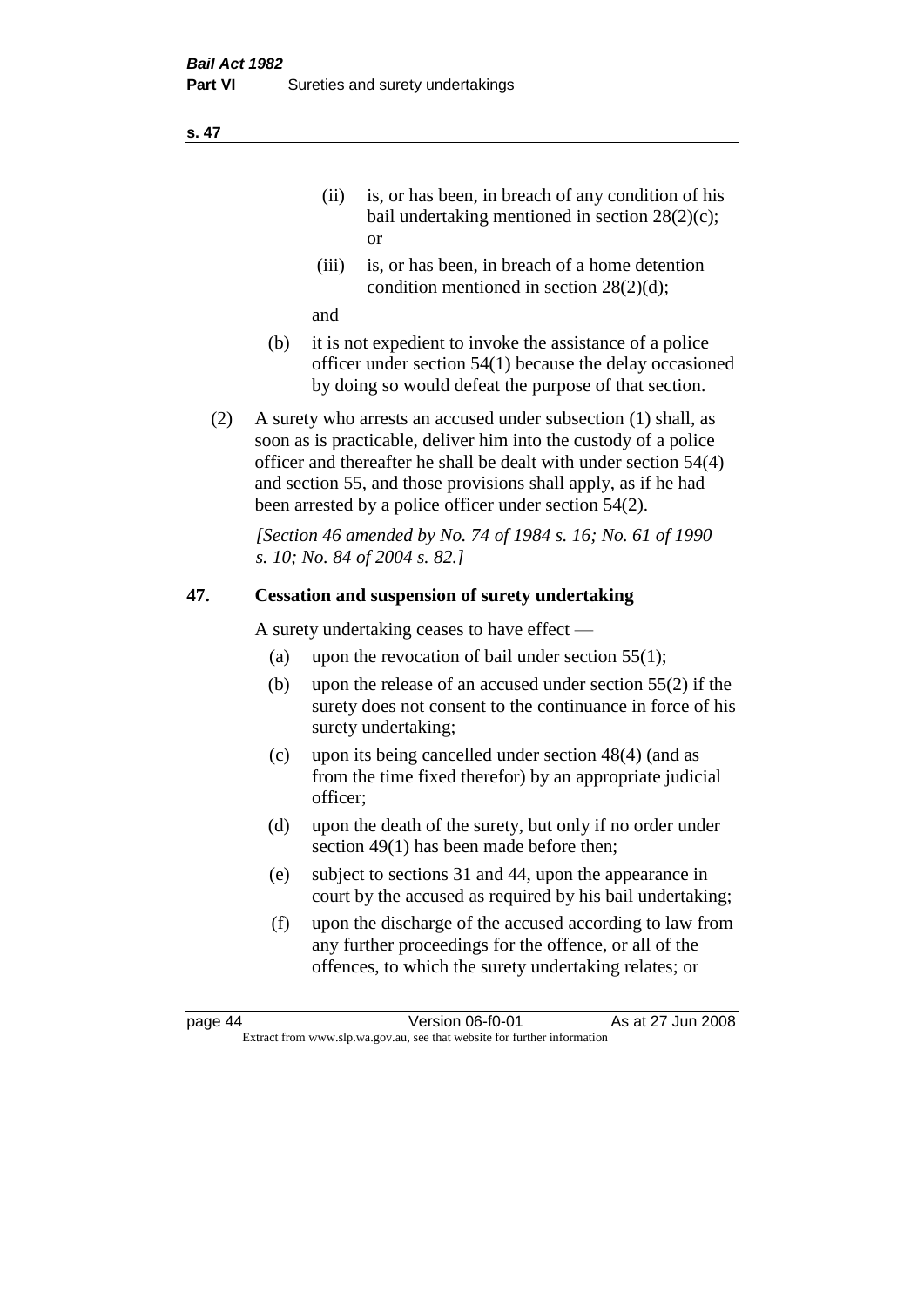(g) during any period before the time at which the accused is required to appear in court when he is in custody for any other offence or reason.

*[Section 47 amended by No. 84 of 2004 s. 82.]* 

## **48. Surety may apply for cancellation of his undertaking**

- (1) A surety may apply to an appropriate judicial officer for cancellation of his undertaking.
- (2) An application under subsection (1) may be made at any time before that specified, or deemed by section 31(3) to be specified, in the accused's bail undertaking for his appearance in court.
- (3) Upon an application being made under subsection (1) an appropriate judicial officer shall cause the accused to appear before him or another such officer and may issue a warrant or summons for that purpose.
- (4) Upon the appearance of the accused before the time mentioned in subsection (2) an appropriate judicial officer shall —
	- (a) cancel the surety undertaking; and
	- (b) exercise one of the powers set out in section  $55(1)(d)$ or (e).
- (5) An application under subsection (1) must be made, and proceedings on it are to be conducted —
	- (a) in a court of summary jurisdiction in accordance with regulations made under the *Criminal Procedure Act 2004*;
	- (b) in the Supreme Court or the District Court  $-\text{in}$ accordance with rules of court made under the *Criminal Procedure Act 2004*.

*[Section 48 amended by No. 59 of 2004 s. 141; No. 84 of 2004 s. 7 and 82.]*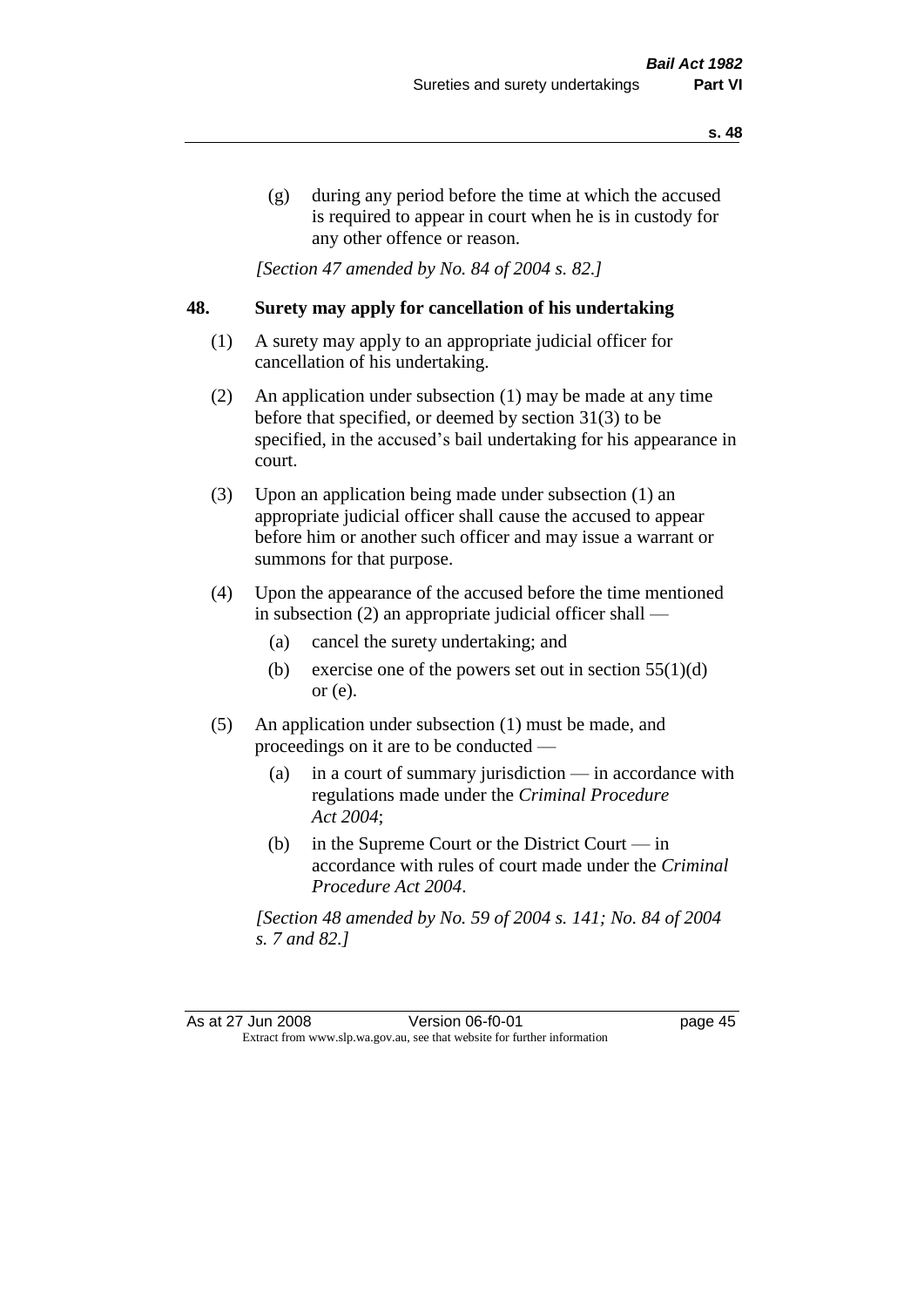# **49. Forfeiture of money under surety's undertaking**

- (1) Where an accused has failed to comply with any requirement of his bail undertaking mentioned in section 28(2)(a) or (b)(ii) the following provisions of this section apply for the purpose of enforcing payment to the State of any sum thereupon payable by a surety in terms of his surety undertaking —
	- (a) the registrar of the court before which the accused failed to appear may apply to an appropriate judicial officer for an order that the sum be paid;
	- (b) that judicial officer shall summon the surety to appear before the court in which the judicial officer exercises jurisdiction to show cause why an order of forfeiture should not be made under this section;
	- (c) on the hearing of the application and upon proof of the surety's liability in terms of his undertaking, the judicial officer shall order forfeiture of the full amount specified in the undertaking unless the surety attends at the hearing and shows to the satisfaction of the judicial officer that there was reasonable cause for the failure of the accused to comply with the requirement to which the application relates;
	- (d) notwithstanding paragraph (c), the judicial officer may decline to make an order under that paragraph or may order forfeiture in part only where the surety attends and shows to the satisfaction of the judicial officer —
		- (i) that, by reason of a change of circumstances since the undertaking was entered into, an order for forfeiture, or for forfeiture in full (as the case may be), would cause excessive hardship to the surety or his dependants; and
		- (ii) that such hardship would not be relieved by the exercise of one or more of the powers conferred by section 59;

page 46 Version 06-f0-01 As at 27 Jun 2008 Extract from www.slp.wa.gov.au, see that website for further information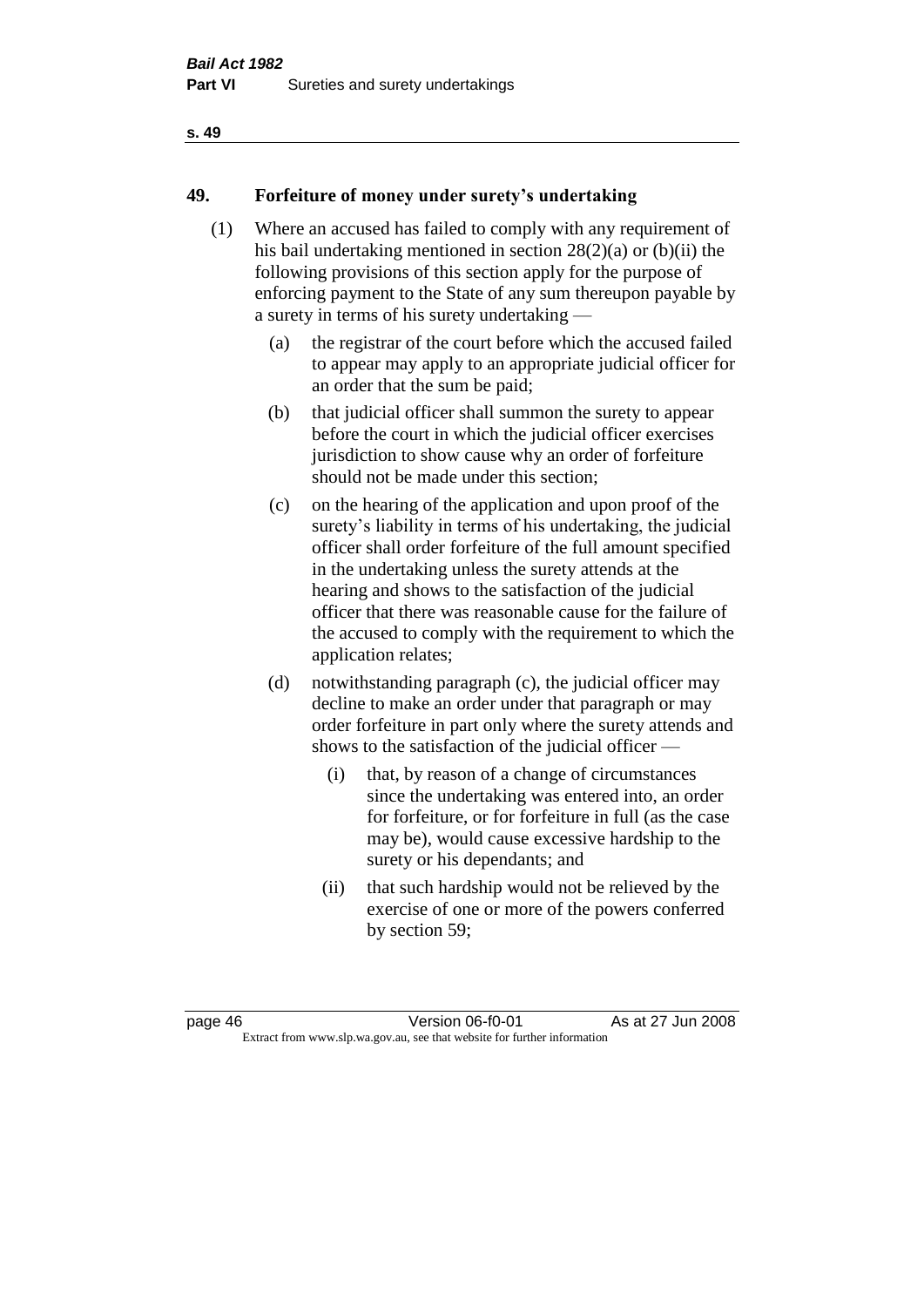- (e) an order may be made under this section whether or not the accused has been convicted of an offence against section 51(1) or (2) but if, after an order has been made, the surety satisfies the Governor that new facts have been discovered or new circumstances have arisen which show that there was reasonable cause for the failure of the accused as mentioned in paragraph (c), the Governor may exercise the power in section 139 of the *Sentencing Act 1995* as if the forfeiture were one to which that section applied.
- (2) An application under subsection (1) must be made, and proceedings on it are to be conducted —
	- (a) in a court of summary jurisdiction in accordance with regulations made under the *Criminal Procedure Act 2004*;
	- (b) in the Supreme Court or the District Court in accordance with rules of court made under the *Criminal Procedure Act 2004*.
- (3) Without prejudice to the recovery of such an amount as a civil debt due to the State, any amount to be paid under an order made under this section is to be paid, and its payment may be enforced under Part 5 of the *Fines, Penalties and Infringement Notices Enforcement Act 1994*, unless an order has been made under subsection (4).
- (4) If under this section the Supreme Court or the District Court makes an order requiring the payment of money, the court may make an order under section 59 of the *Sentencing Act 1995* in respect of the amount payable and for that purpose that section, with any necessary changes, applies as if the amount were a fine imposed on the surety.

*[Section 49 amended by No. 74 of 1984 s. 17; No. 92 of 1994 s. 5; No. 78 of 1995 s. 8; No. 65 of 2003 s. 121(3); No. 74 of 2003 s. 29; No. 59 of 2004 s. 141; No. 84 of 2004 s. 8, 11 and 82.]*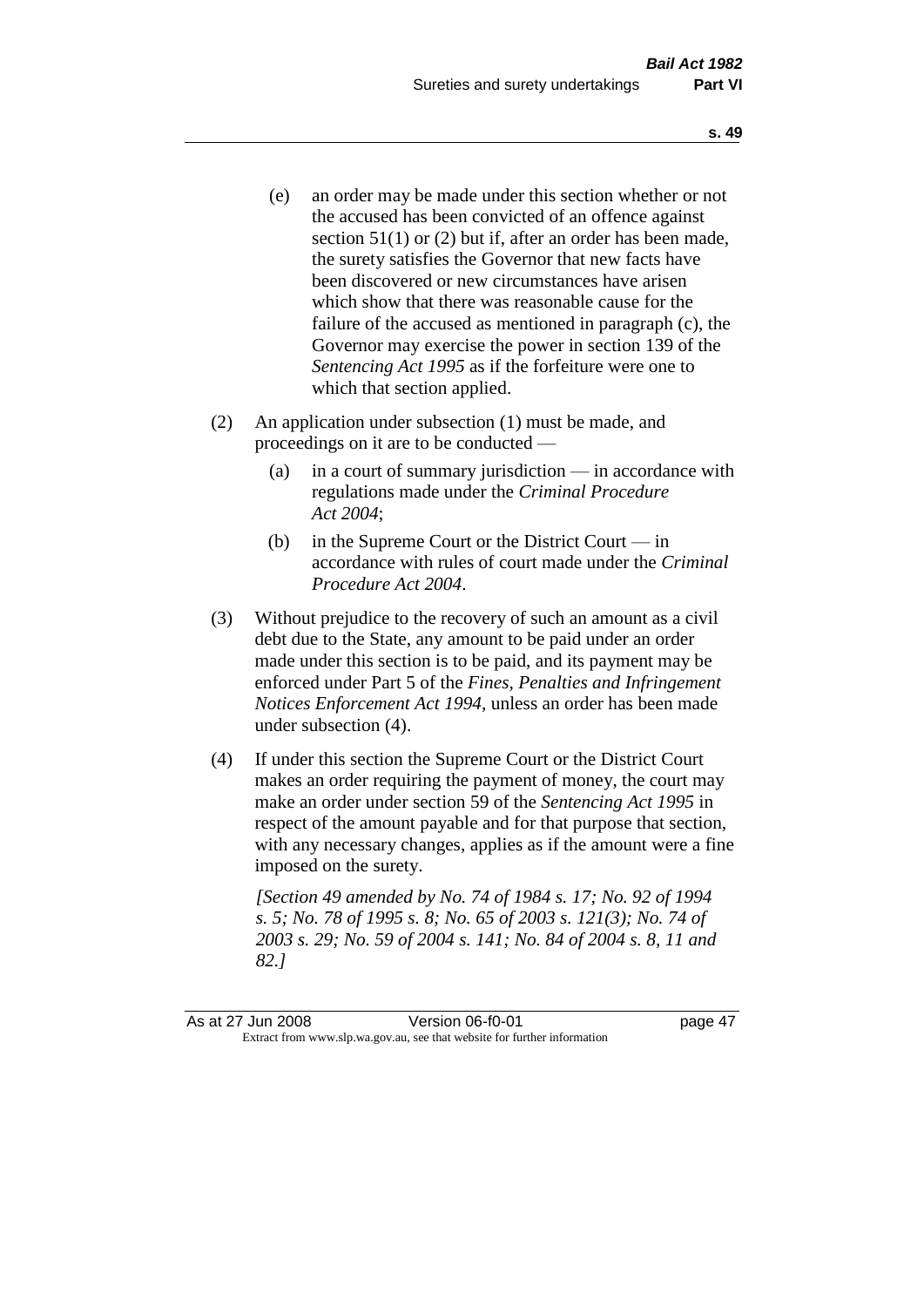#### **50. Offence to indemnify surety**

(1) If a person indemnifies, or agrees to indemnify, a surety or proposed surety against any liability which the surety or proposed surety may incur under this Act (including this section) he and the surety or proposed surety and any person with whom he agrees as aforesaid each commits an offence.

Penalty: \$1 000 or imprisonment for 12 months or both.

- (2) An offence is committed under subsection  $(1)$ 
	- (a) whether the agreement is made before or after the surety undertaking is entered into and whether or not a proposed surety actually becomes a surety; and
	- (b) whether the compensation is to be in money or in money's worth.
- (3) An offence is not committed under subsection (1) by a surety or proposed surety if he shows —
	- (a) that he had no knowledge of an agreement within the meaning of subsection (1) proposed to be entered into between 2 other persons; or
	- (b) that having such knowledge he took all steps reasonably available to him to prevent the agreement being entered into.

*[Section 50 amended by No. 74 of 1984 s. 18.]*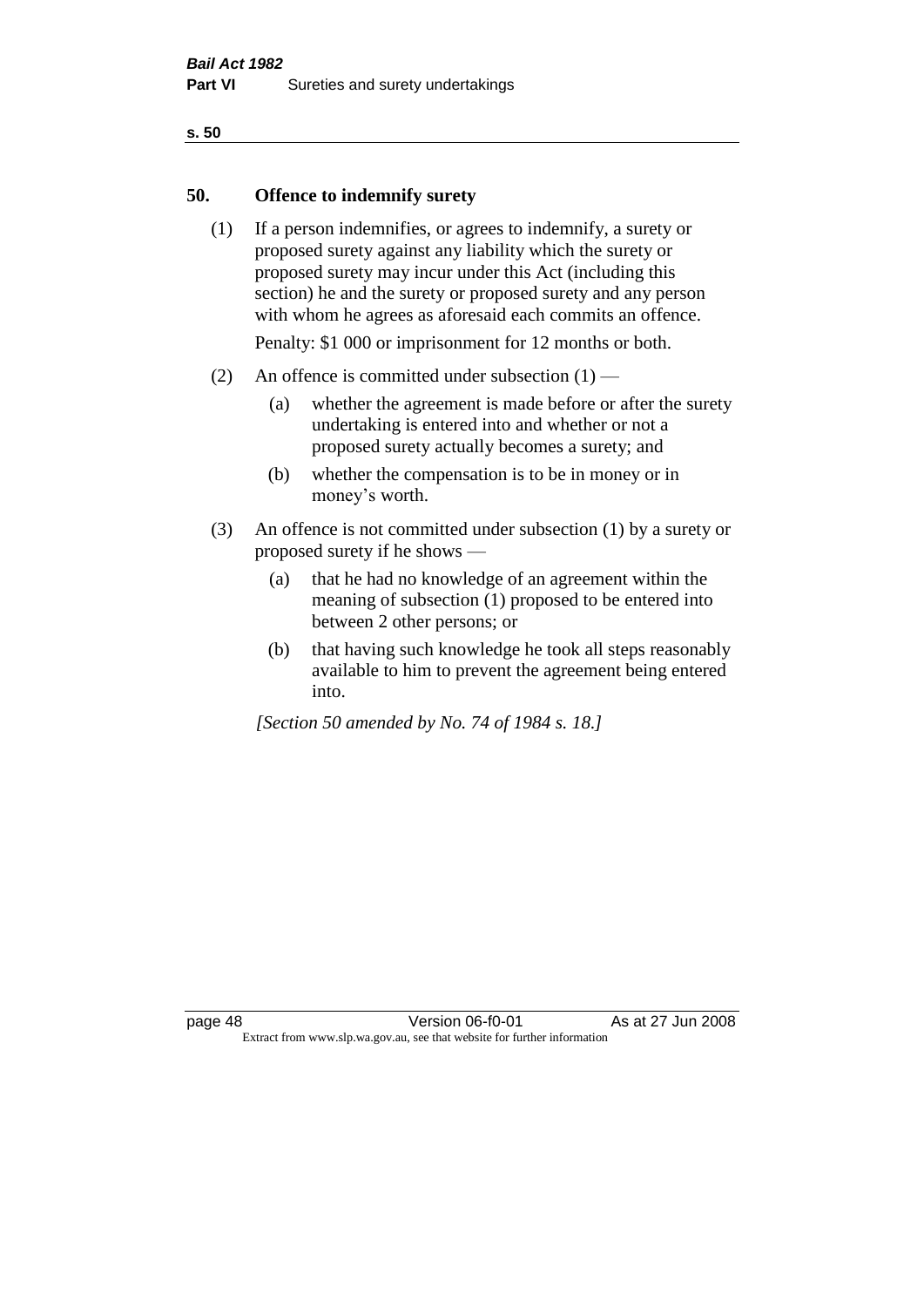#### **s. 50A**

# **Part VIA — Administration of home detention conditions**

*[Heading inserted by No. 61 of 1990 s. 11.]* 

#### **50A. Powers of CEO (corrections)**

The CEO (corrections) has all of the powers conferred under this Act on a community corrections officer and may review, vary, or rescind a direction given by a community corrections officer.

*[Section 50A inserted by No. 61 of 1990 s. 11; amended by No. 31 of 1993 s. 9; No. 65 of 2006 s. 53.]* 

*[50B. Repealed by No. 78 of 1995 s. 8.]* 

#### **50C. Powers and duties of community corrections officers**

- (1) A community corrections officer may give such reasonable directions to an accused subject to a home detention condition as are necessary for the proper administration of the condition and any other condition imposed on the grant of bail to the accused including, without limiting the generality of the foregoing, directions as to —
	- (a) when the accused may leave the place where he is required by the home detention condition to remain;
	- (b) the period of any authorised absence from the place where he is required by the home detention condition to remain;
	- (c) when the accused shall return to the place where he is required by the home detention condition to remain;
	- (d) the method of travel to be used by the accused during any absence from the place where he is required by the home detention condition to remain; and
	- (e) the manner in which the accused shall report his whereabouts.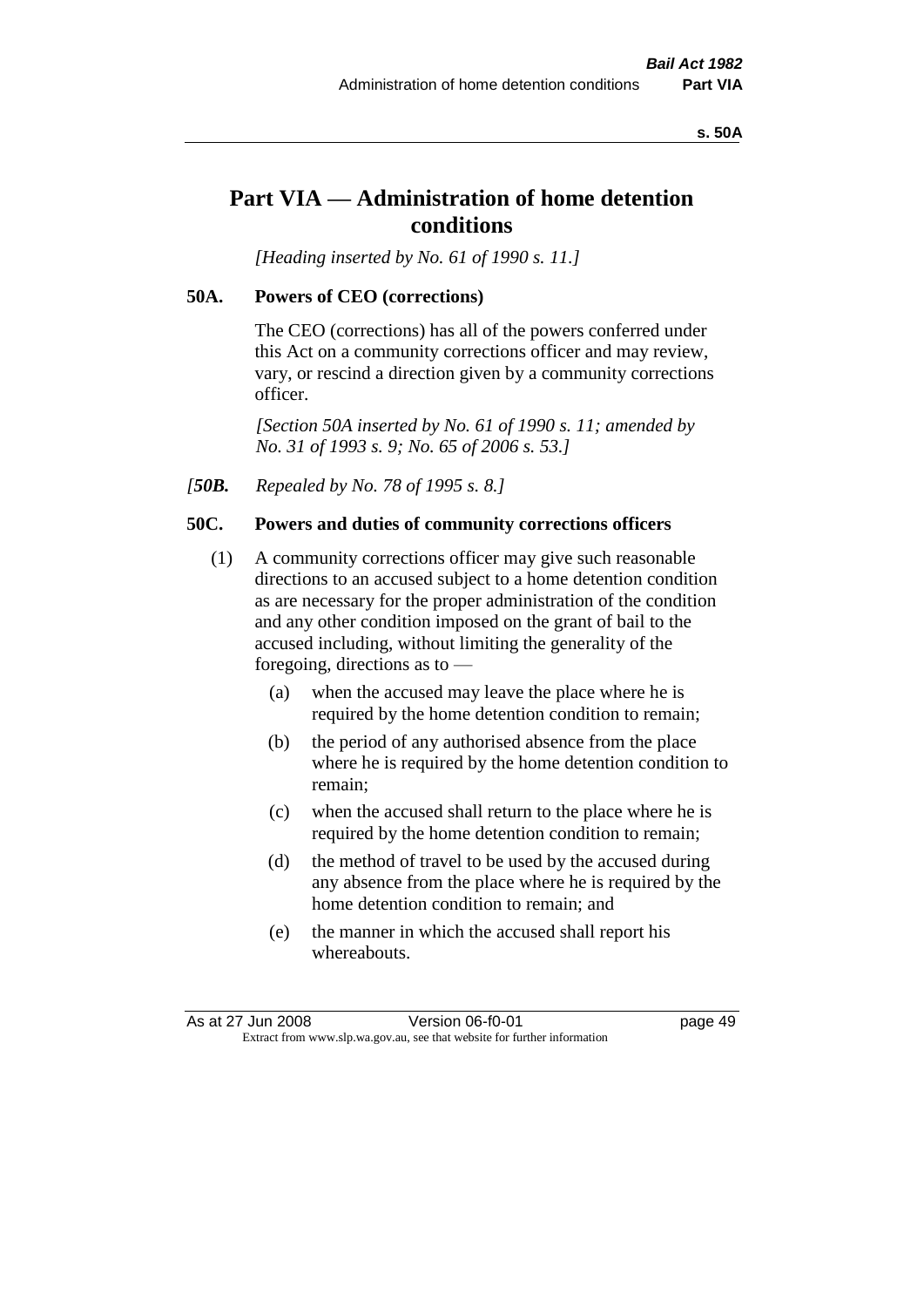**s. 50C**

| (2)     | For the purpose of ascertaining whether or not an accused is<br>complying with a home detention condition or any direction<br>given pursuant to subsection (1), a community corrections<br>officer may, at any time — |                                                                                                                                                                                              |  |  |  |
|---------|-----------------------------------------------------------------------------------------------------------------------------------------------------------------------------------------------------------------------|----------------------------------------------------------------------------------------------------------------------------------------------------------------------------------------------|--|--|--|
|         | (a)                                                                                                                                                                                                                   | enter or telephone the place where the accused is<br>required by a home detention condition to remain;                                                                                       |  |  |  |
|         | (b)                                                                                                                                                                                                                   | enter or telephone the accused's place of employment or<br>any other place where the accused is permitted or<br>required to attend; or                                                       |  |  |  |
|         | (c)                                                                                                                                                                                                                   | question any person at any place referred to in<br>paragraph $(a)$ or $(b)$ .                                                                                                                |  |  |  |
| (3)     | A person who $-$                                                                                                                                                                                                      |                                                                                                                                                                                              |  |  |  |
|         | (a)                                                                                                                                                                                                                   | hinders a person exercising powers under subsection (2);<br><sub>or</sub>                                                                                                                    |  |  |  |
|         | (b)                                                                                                                                                                                                                   | fails to answer a question put pursuant to<br>subsection $(2)(c)$ or gives an answer that the person<br>knows is false or misleading in a material particular,                               |  |  |  |
|         | commits an offence.                                                                                                                                                                                                   |                                                                                                                                                                                              |  |  |  |
|         | Penalty: \$2 000 and imprisonment for 12 months.                                                                                                                                                                      |                                                                                                                                                                                              |  |  |  |
| (4)     | A community corrections officer —                                                                                                                                                                                     |                                                                                                                                                                                              |  |  |  |
|         | (a)                                                                                                                                                                                                                   | shall keep such records and make such returns and<br>reports in relation to accused persons subject to home<br>detention conditions as the CEO (corrections) directs;<br>and                 |  |  |  |
|         | (b)                                                                                                                                                                                                                   | shall make any records relating to an accused subject to<br>a home detention condition available on the request of<br>the CEO (corrections) to him.                                          |  |  |  |
|         |                                                                                                                                                                                                                       | [Section 50C inserted by No. 61 of 1990 s. 11; amended by<br>No. 31 of 1993 s. 9; No. 50 of 2003 s. 37(3); No. 84 of 2004<br>s. 82 and 83(3); No. 65 of 2006 s. 53; No. 2 of 2008 s. 56(2).] |  |  |  |
|         |                                                                                                                                                                                                                       |                                                                                                                                                                                              |  |  |  |
| page 50 |                                                                                                                                                                                                                       | Version 06-f0-01<br>As at 27 Jun 2008<br>Extract from www.slp.wa.gov.au, see that website for further information                                                                            |  |  |  |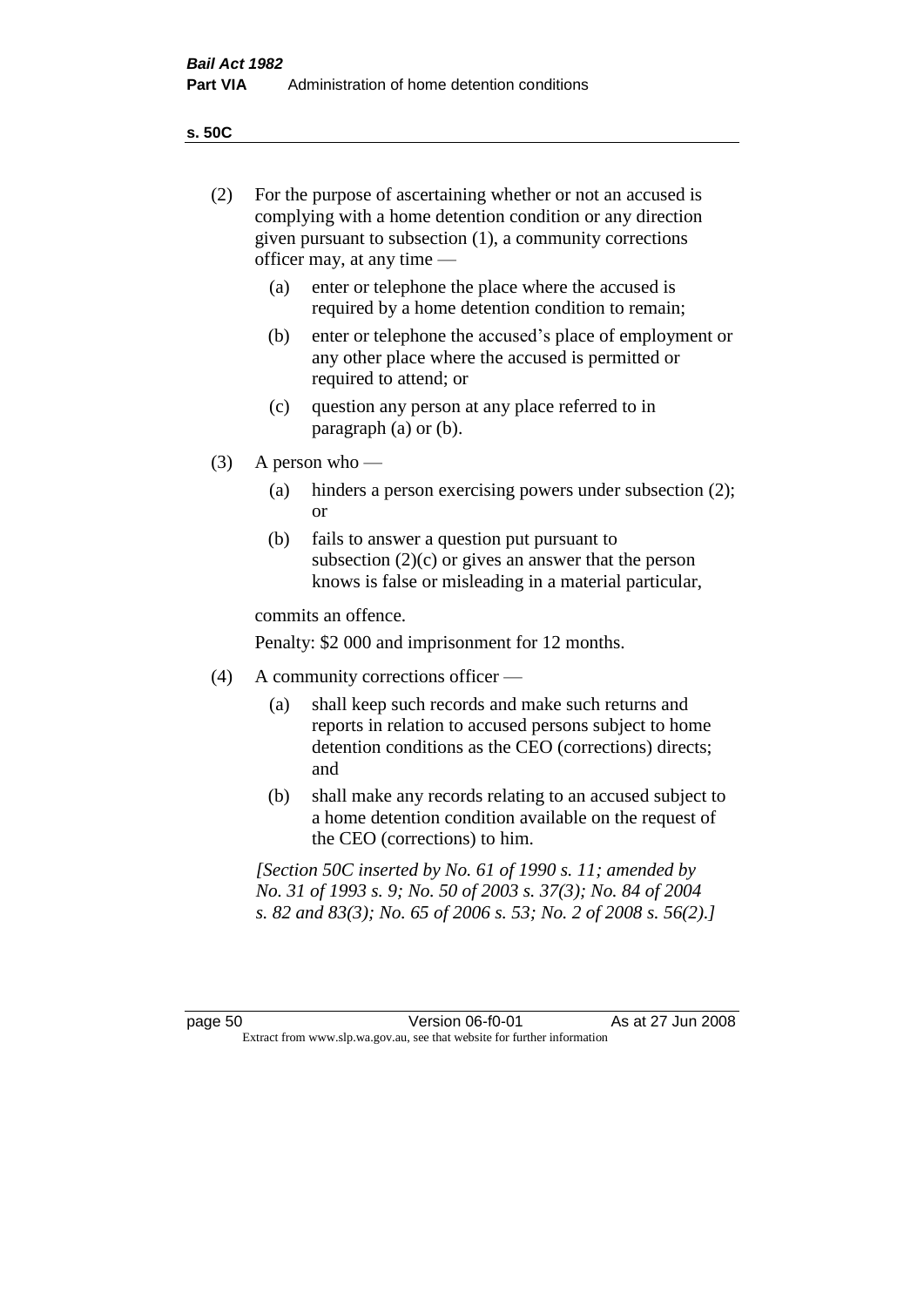#### **50D. Powers of members of the Police Force**

- (1) For the purpose of ascertaining whether or not an accused is complying with a home detention condition, a member of the Police Force may —
	- (a) require the accused to produce a copy of his bail undertaking and any notice by the CEO (corrections) under section 50E(a) for inspection; and
	- (b) require the accused to explain why he is absent from the place where he is required by the home detention condition to remain.
- (2) An accused who fails to comply with subsection  $(1)(a)$  or who fails to explain when required to do so under subsection  $(1)(b)$ or who gives an explanation that the accused knows is false or misleading in a material particular, commits an offence.

Penalty: \$2 000.

*[Section 50D inserted by No. 61 of 1990 s. 11; amended by No. 31 of 1993 s. 9; No. 50 of 2003 s. 37(4); No. 84 of 2004 s. 82; No. 65 of 2006 s. 53.]* 

## **50E. CEO (corrections) may substitute a different place of detention and apply conditions**

The CEO (corrections) may, at any time, by notice in writing given to an accused granted bail subject to a home detention condition —

- (a) substitute a different place for the place where an accused is required by a home detention condition to remain;
- (b) require the accused to comply with such of the conditions specified in the list provided to the accused under section 24A(4) as are specified in the notice.

*[Section 50E inserted by No. 61 of 1990 s. 11; amended by No. 31 of 1993 s. 9; No. 84 of 2004 s. 82; No. 65 of 2006 s. 53.]*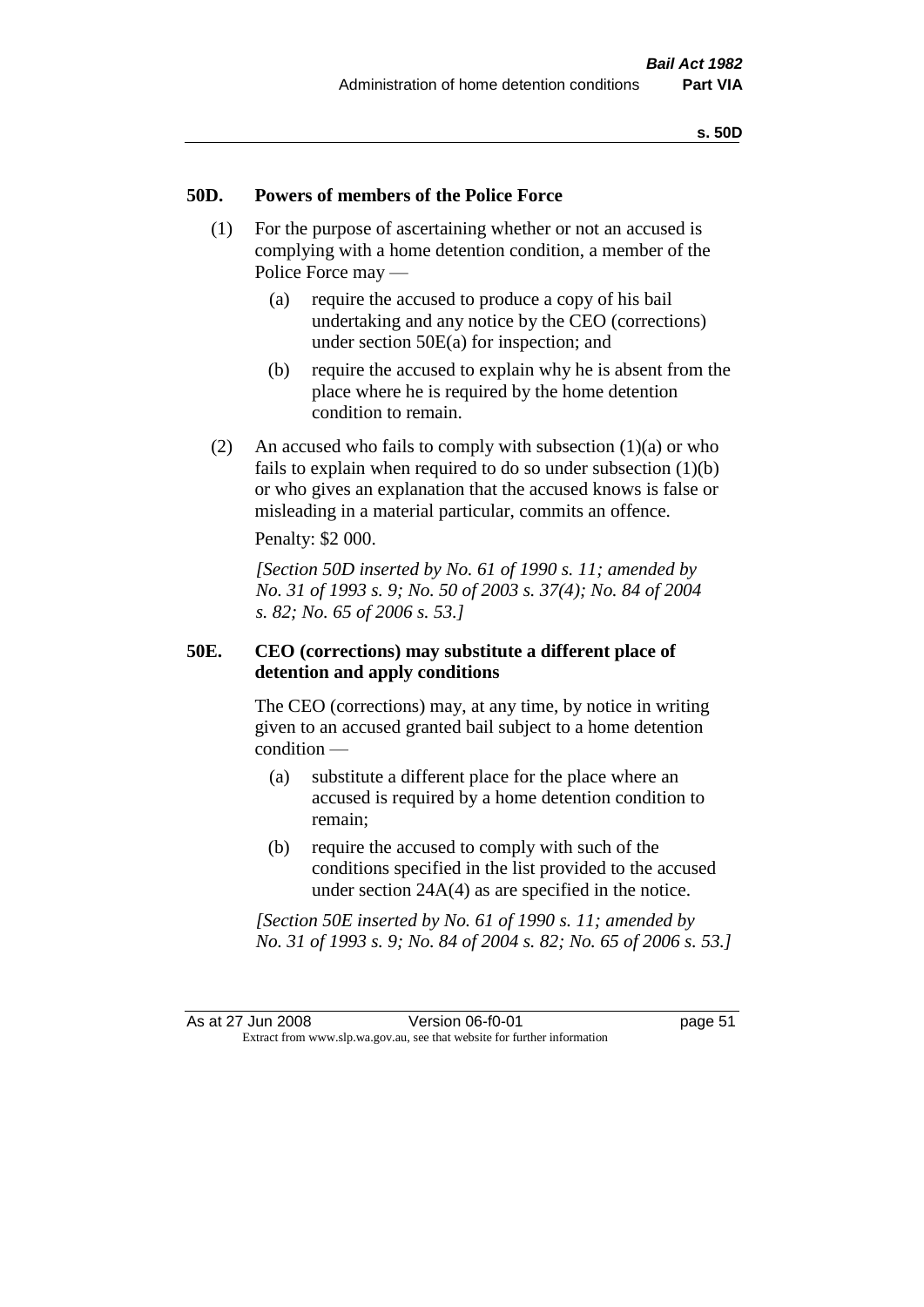| ۰.<br>۰,<br>۰.<br>×<br>× |
|--------------------------|
|--------------------------|

#### **50F. CEO (corrections) may revoke bail**

- (1) Where a home detention condition has been imposed as a condition on a grant of bail to an accused the CEO (corrections) may, in his absolute discretion, by instrument signed by him and if practicable, given to the accused, revoke the bail.
- (2) Without limiting the generality of subsection (1), the power to revoke bail may be exercised where the accused —
	- (a) is not likely to comply with any requirement of his bail undertaking mentioned in section  $28(2)(a)$  or (b); or
	- (b) is, or has been, or is likely to be in breach of any condition of his bail undertaking mentioned in section  $28(2)(c)$ .
- (3) Subject to subsection (4), where the CEO (corrections) revokes bail he shall include a statement of his reasons for the cancellation in the instrument cancelling the bail.
- (4) Where the CEO (corrections) is of the opinion that it would be in the interest of the accused or any other person, or the public, to withhold from the accused any or all of the reasons referred to in subsection (3), the CEO (corrections) may so withhold the reason or reasons.
- (5) Where the CEO (corrections) revokes bail, he may, whenever necessary, issue a warrant directed to all members of the Police Force to have the accused arrested and brought before an appropriate judicial officer.

*[Section 50F inserted by No. 61 of 1990 s. 11; amended by No. 31 of 1993 s. 9; No. 84 of 2004 s. 82; No. 65 of 2006 s. 53.]* 

#### **50G. Procedure on arrest after revocation of bail**

(1) An accused arrested pursuant to a warrant issued under section 50F shall be taken as soon as is practicable before an appropriate judicial officer unless he is arrested less than 24 hours before the time at which he is due to appear in

page 52 Version 06-f0-01 As at 27 Jun 2008 Extract from www.slp.wa.gov.au, see that website for further information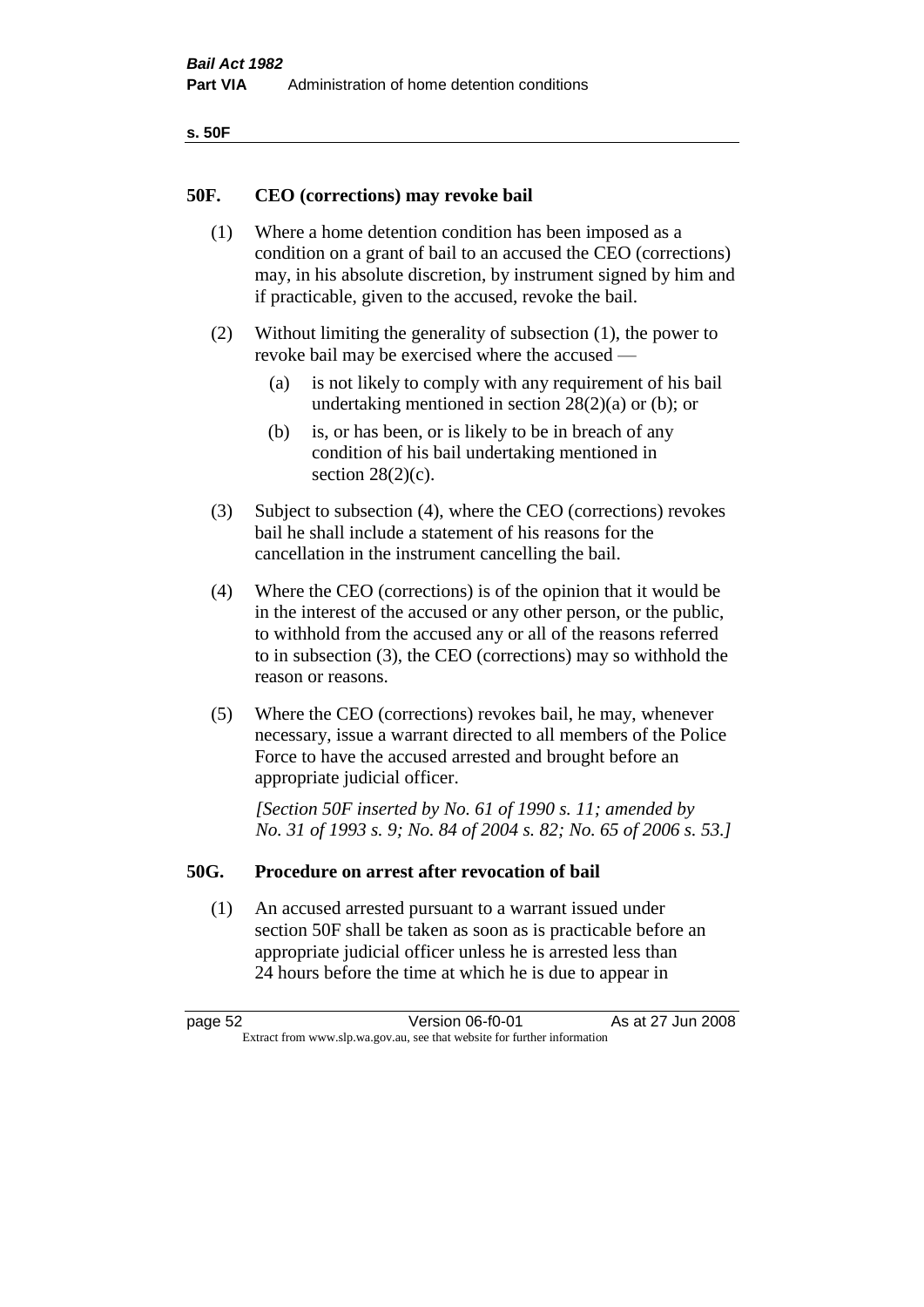accordance with his bail undertaking, in which case he shall be held in custody and brought before an appropriate judicial officer at that time.

- (2) The judicial officer before whom an accused appears under this section may —
	- (a) remand the accused in custody to appear at the time and place specified, or deemed by section 31(3) to be specified, in his bail undertaking; or
	- (b) grant fresh bail to the accused in accordance with this Act, other than clause 2 of Part B of Schedule 1.

*[Section 50G inserted by No. 61 of 1990 s. 11; amended by No. 45 of 1993 s. 12; No. 84 of 2004 s. 82.]* 

## **50H. Exclusion of the rules of natural justice**

The rules known as the rules of natural justice (including any duty of procedural fairness) do not apply to or in relation to the doing or omission of any act, matter or thing under this Part by the CEO (corrections).

*[Section 50H inserted by No. 61 of 1990 s. 11; amended by No. 31 of 1993 s. 9; No. 65 of 2006 s. 53.]* 

## **50J. Delegation by CEO (corrections)**

The CEO (corrections) may, either generally or as otherwise provided by the instrument of delegation, by writing signed by him, delegate to any person any power or duty under this Part, other than this power of delegation.

*[Section 50J inserted by No. 61 of 1990 s. 11; amended by No. 31 of 1993 s. 9; No. 65 of 2006 s. 53.]* 

## **50K. Retrieval of monitoring equipment**

If under rules made under section 50L any device or equipment has been installed at the place where an accused is required by a

| As at 27 Jun 2008                                                        |  | Version 06-f0-01 | page 53 |
|--------------------------------------------------------------------------|--|------------------|---------|
| Extract from www.slp.wa.gov.au, see that website for further information |  |                  |         |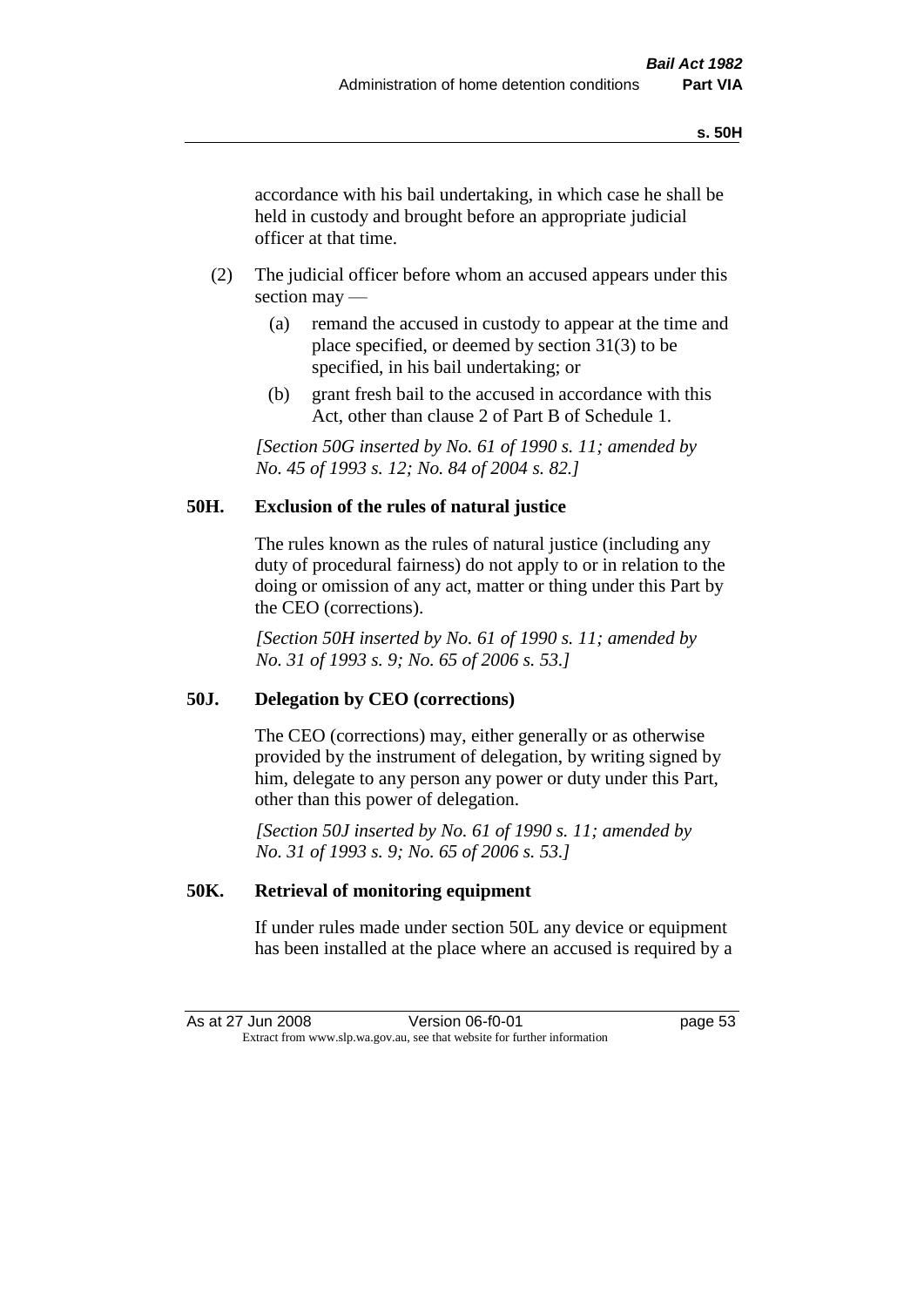#### **s. 50L**

home detention condition to remain, section 118 of the *Sentence Administration Act 2003* applies.

*[Section 50K inserted by No. 78 of 1995 s. 8; amended by No. 50 of 2003 s. 29(3); No. 84 of 2004 s. 82.]* 

# **50L. Rules**

- (1) The CEO (corrections) may, with the approval of the Minister, make rules for the purposes of this Part which may provide for the manner of ensuring that accused persons are complying with home detention conditions and for conditions to be applied to accused persons granted bail subject to home detention conditions including conditions —
	- (a) requiring an accused to wear any device;
	- (b) requiring an accused to permit the CEO (corrections) to install any device or equipment at the place where the accused is required by a home detention condition to remain.
- (2) Rules made under this section may confer a discretionary authority on any person or class of persons.
- (3) Sections 41 and 42 of the *Interpretation Act 1984* do not apply to rules made under this section.

*[Section 50L inserted by No. 61 of 1990 s. 11; amended by No. 31 of 1993 s. 9; No. 84 of 2004 s. 82 and 83(3); No. 65 of 2006 s. 53; No. 2 of 2008 s. 56(3) and (4).]*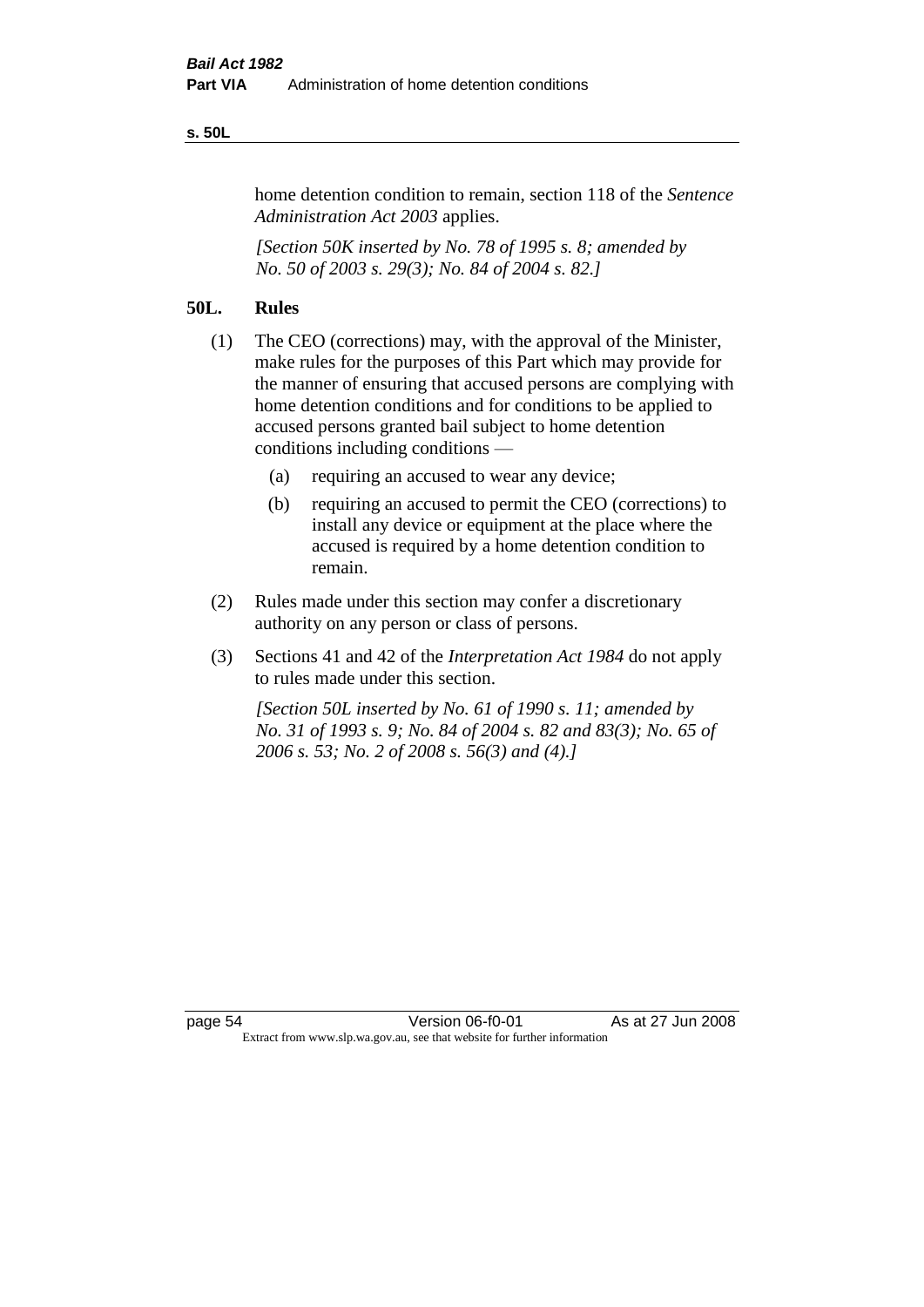# **Part VII — Enforcement of bail undertakings**

## **51. Offence to fail to comply with bail undertaking**

- (1) An accused who, without reasonable cause, fails to comply with the requirement of his bail undertaking mentioned in section 28(2)(a) commits an offence.
- (2) An accused who fails to comply with the requirement of his bail undertaking mentioned in section  $28(2)(b)(ii)$  commits an offence.
- $(2a)$  An accused
	- (a) whose bail undertaking includes any condition imposed for a purpose mentioned in clause  $2(2)(c)$  or (d) of Part D of Schedule 1; and
	- (b) who fails to comply with the condition,

commits an offence.

- (3) An accused shall not be convicted in his absence of an offence against this section.
- (4) An accused who is charged with an offence against subsection (1) or (2) may be convicted of the other of those offences if that other offence is proved by the evidence.
- (5) A prosecution for an offence against subsection (1), (2) or (2a) may be brought at any time.
- (6) A person who is convicted of an offence against subsection (1), (2) or (2a) is liable to a fine not exceeding \$10 000 or imprisonment for a term not exceeding 3 years, or both.
- (7) A court which convicts an accused of an offence against this section may, in addition to any penalty which it may impose, order that the accused pay such sum as it may fix in or towards defraying the costs and expenses of and consequent upon his apprehension following the failure to comply with his bail undertaking for which he was convicted.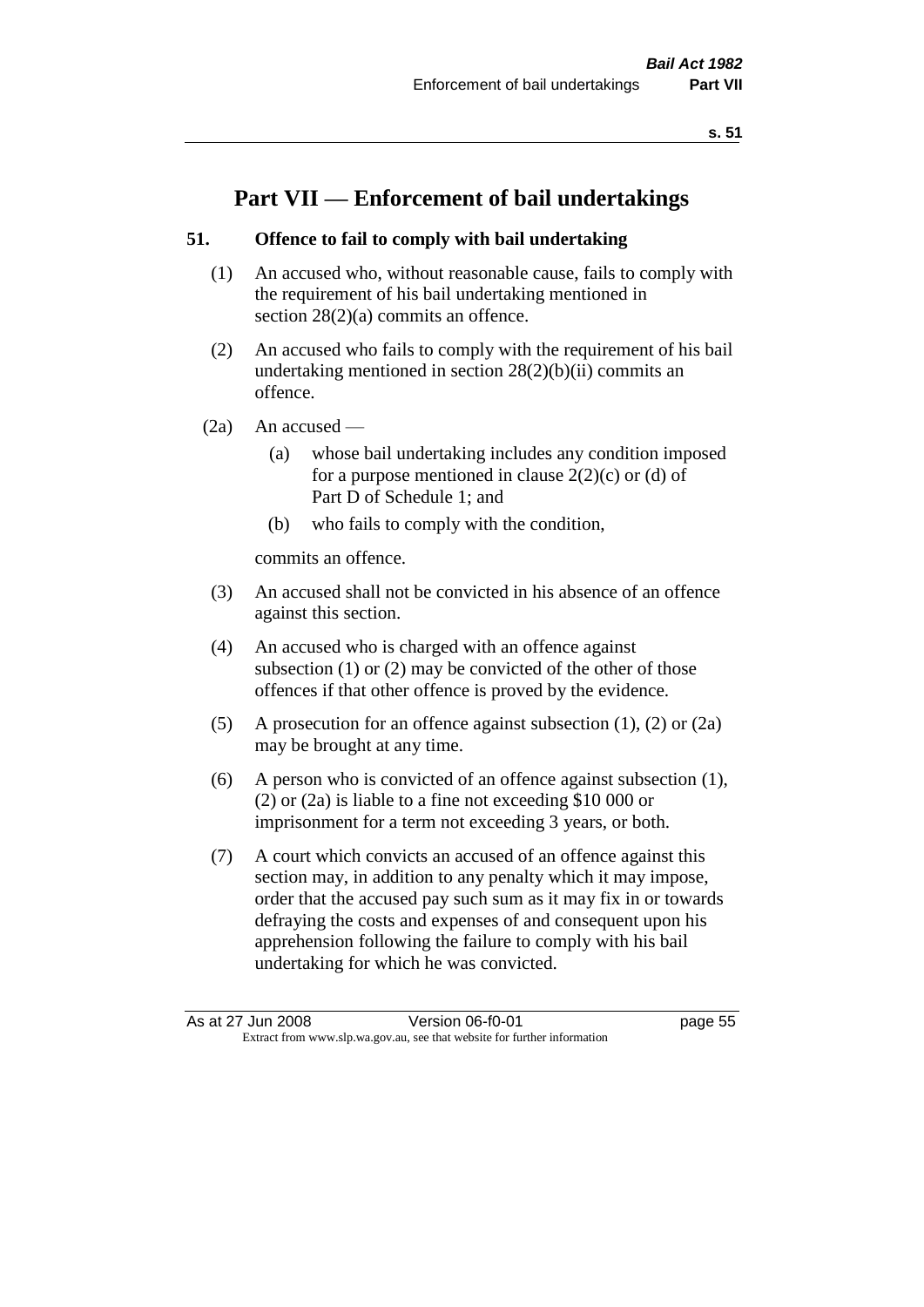- (8) An order made under subsection (7)
	- (a) shall specify to whom and in what manner the sum shall be paid; and
	- (b) may be enforced as though the sum were a penalty imposed under this section.

*[Section 51 amended by No. 54 of 1998 s. 9; No. 59 of 2004 s. 141; No. 84 of 2004 s. 11 and 82.]*

## **52. Provisions as to summary proceedings before superior courts for an offence under section 51**

- (1) This section applies, notwithstanding any other Act, for the purpose of prosecuting an offence against section 51(1), (2) or (2a) where the court before which the accused is bound to appear at the time when he fails to comply with his bail undertaking is the Supreme Court or the District Court.
- (2) Where this section applies, the accused shall be dealt with summarily for the offence and shall be so dealt with —
	- (a) by a judge of the Supreme Court in any case where the accused was bound to appear before the General Division of the Supreme Court;
	- (ab) by a judge of appeal in any case where the accused was bound to appear before the Court of Appeal;
	- (b) by a judge of the District Court in any case where the accused was bound to appear before that Court.
- (3) A prosecution for an offence which is to be dealt with under this section shall be commenced by the authorised officer (as defined in section 80 of the *Criminal Procedure Act 2004*) who was conducting the proceedings in which the accused failed to comply with his bail undertaking —
	- (a) where subsection  $(2)(a)$  or (ab) applies, in the Supreme Court; and
	- (b) where subsection (2)(b) applies, in the District Court.

page 56 Version 06-f0-01 As at 27 Jun 2008 Extract from www.slp.wa.gov.au, see that website for further information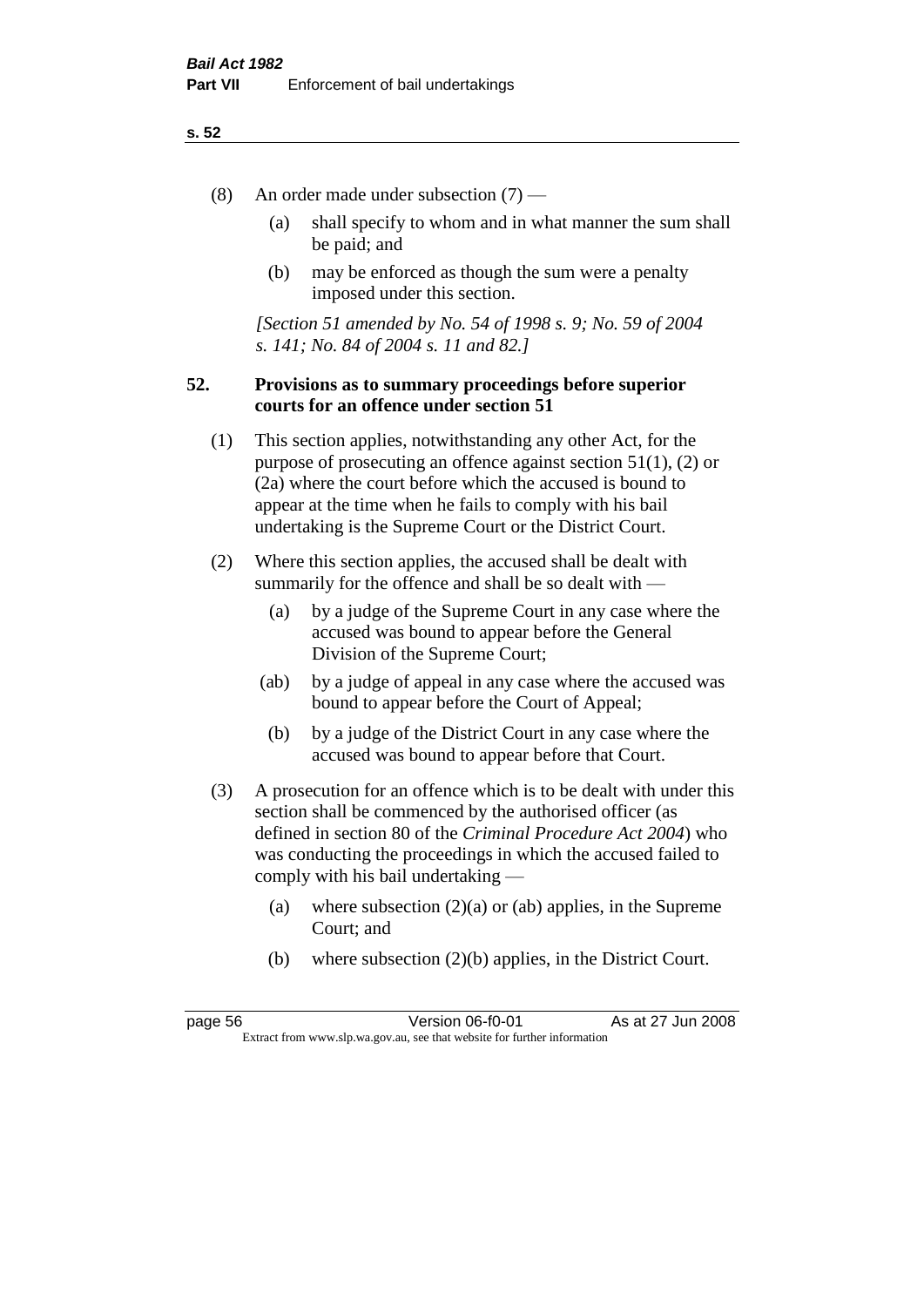- (4) Subject to section 51(3) and (5), a prosecution for an offence which is to be dealt with under this section is to be commenced and conducted under the *Criminal Procedure Act 2004* as if it were a prosecution of a simple offence in a court of summary jurisdiction, but —
	- (a) no fees shall be charged by the Supreme Court or District Court for or in respect of any act or proceeding that relates to the prosecution; and
	- (b) the Supreme Court or District Court cannot order a party to the prosecution to pay another party's costs of or relating to the prosecution, except under section 166(2) of the *Criminal Procedure Act 2004*.
- (5) If under section 51(6) or (7) the Supreme Court or the District Court imposes a pecuniary penalty the court may make an order under section 59 of the *Sentencing Act 1995* in respect of the amount payable.

*[Section 52 amended by No. 92 of 1994 s. 6; No. 78 of 1995 s. 8; No. 54 of 1998 s. 10; No. 45 of 2004 s. 28(2) and (4); No. 59 of 2004 s. 141; No. 84 of 2004 s. 11 and 82; No. 2 of 2008 s. 56(5).]* 

## **53. Appeals against decisions made under s. 52**

- (1) A person who is dissatisfied with a decision (as defined in section 6 of the *Criminal Appeals Act 2004*) made under section 52 may, with the leave of the Court of Appeal, appeal against it.
- (2) For the purposes of subsection (1), Part 2 of the *Criminal Appeals Act 2004*, with any necessary changes, applies as if —
	- (a) the decision referred to in subsection (1) were a decision of a court of summary jurisdiction;
	- (b) a reference in that Part to a court of summary jurisdiction were a reference to the court that made the decision referred to in subsection (1); and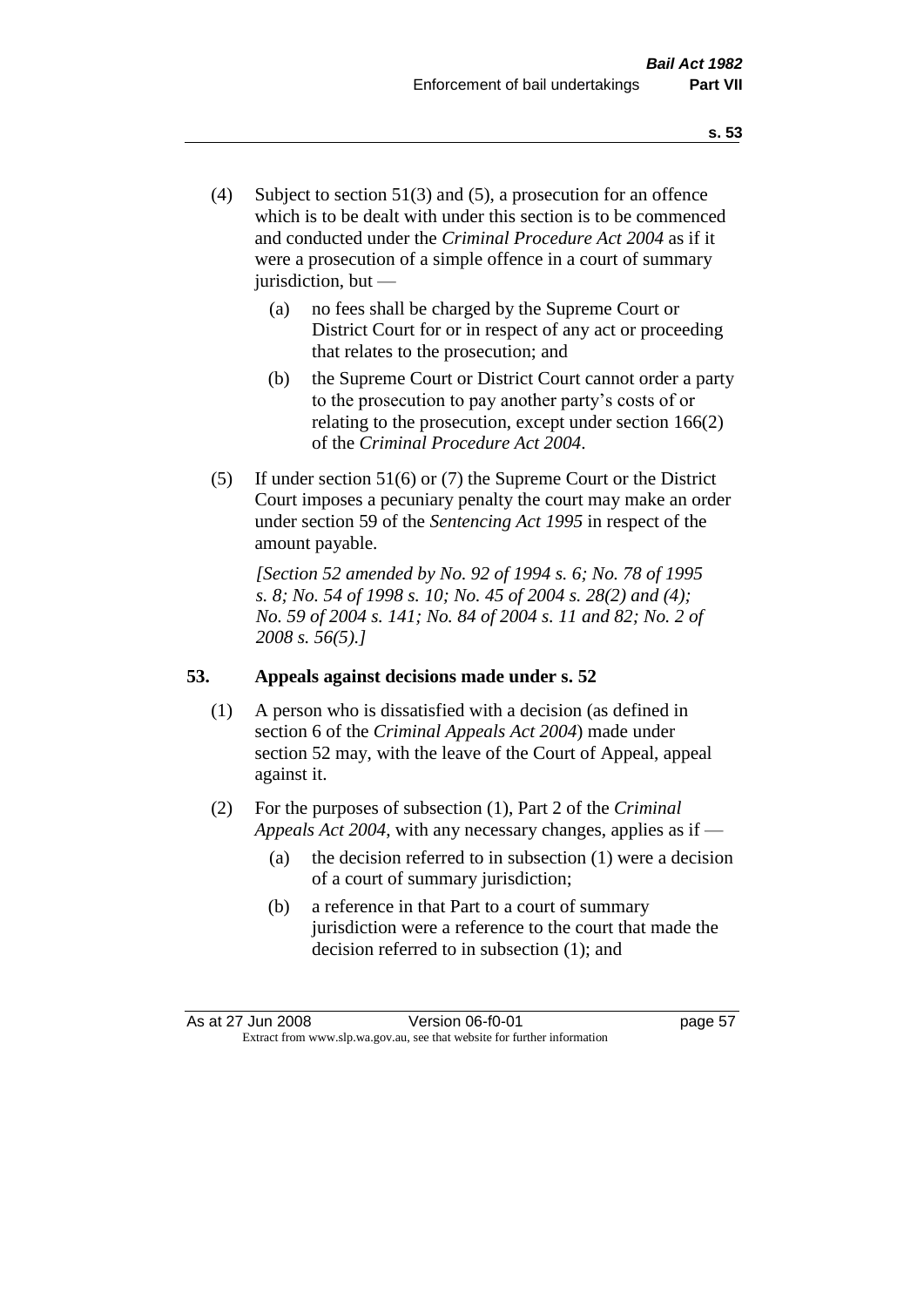- (c) a reference in that Part to commencing an appeal were a reference to applying for leave to appeal.
- (3) Despite section 13(1) of the *Criminal Appeals Act 2004*, the appeal is to be dealt with by the Court of Appeal.

*[Section 53 inserted by No. 45 of 2004 s. 28(3); amended by No. 84 of 2004 s. 11 and 82.]*

#### **54. Accused on bail may be taken before a judicial officer for variation or revocation of bail**

- (1) A police officer may cause an accused who has been released on bail to appear before an appropriate judicial officer to show cause why his bail should not be varied or revoked if the police officer —
	- (a) has reasonable grounds to believe, or is notified in writing by a surety for the accused that the surety has reasonable grounds to believe, that the accused —
		- (i) is not likely to comply with any requirement of his bail undertaking mentioned in section  $28(2)(a)$  or (b);
		- (ii) is, or has been, or is likely to be in breach of any condition of his bail undertaking mentioned in section  $28(2)(c)$ ; or
		- (iii) is, or has been, in breach of a home detention condition mentioned in section 28(2)(d);
	- (b) has reasonable grounds to believe that
		- (i) any surety for the accused's appearance is no longer suitable under section 39 to be a surety, or is dead;
		- (ii) for any reason any security required under Part D of Schedule 1 is no longer sufficient; or
		- (iii) in a case where the accused has been granted bail for the purposes of an appeal, the accused has

page 58 Version 06-f0-01 As at 27 Jun 2008 Extract from www.slp.wa.gov.au, see that website for further information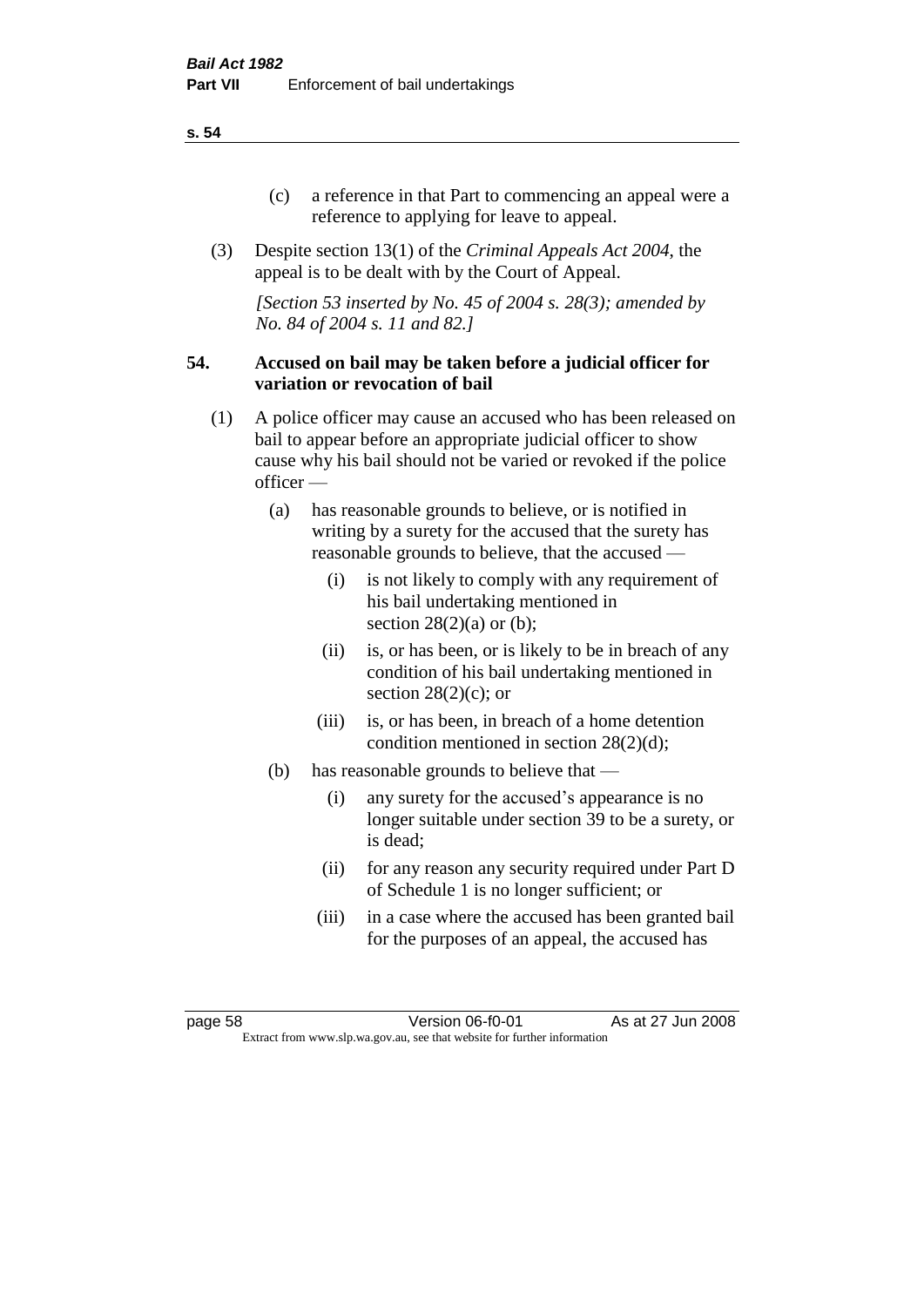discontinued the appeal or has not prosecuted it with all due diligence.

- (2) For the purpose of causing an accused to appear before an appropriate judicial officer as provided in subsection (1) a police officer may —
	- (a) arrest the accused without warrant and bring him before an appropriate judicial officer; or
	- (b) apply to an appropriate judicial officer for a summons or warrant on any ground specified in subsection  $(1)$ .
- (3) An application under subsection (2)(b) must be made, and proceedings on it are to be conducted —
	- (a) in a court of summary jurisdiction in accordance with regulations made under the *Criminal Procedure Act 2004*;
	- (b) in the Supreme Court or the District Court in accordance with rules of court made under the *Criminal Procedure Act 2004*.
- (4) An accused arrested under this section shall be taken as soon as is practicable before an appropriate judicial officer unless he is arrested less than 24 hours before the time at which he is due to appear in accordance with his bail undertaking, in which case he shall be held in custody and brought before an appropriate judicial officer at that time.

*[Section 54 amended by No. 33 of 1989 s. 18; No. 61 of 1990 s. 12; No. 45 of 1993 s. 12; No. 59 of 2004 s. 141; No. 84 of 2004 s. 9, 11 and 82.]* 

#### **55. Powers of judicial officer to revoke or vary bail**

- (1) If the judicial officer before whom an accused appears under section 54 is satisfied that —
	- (a) the accused is not likely to comply with any requirement of his bail undertaking mentioned in section 28(2)(a) or (b);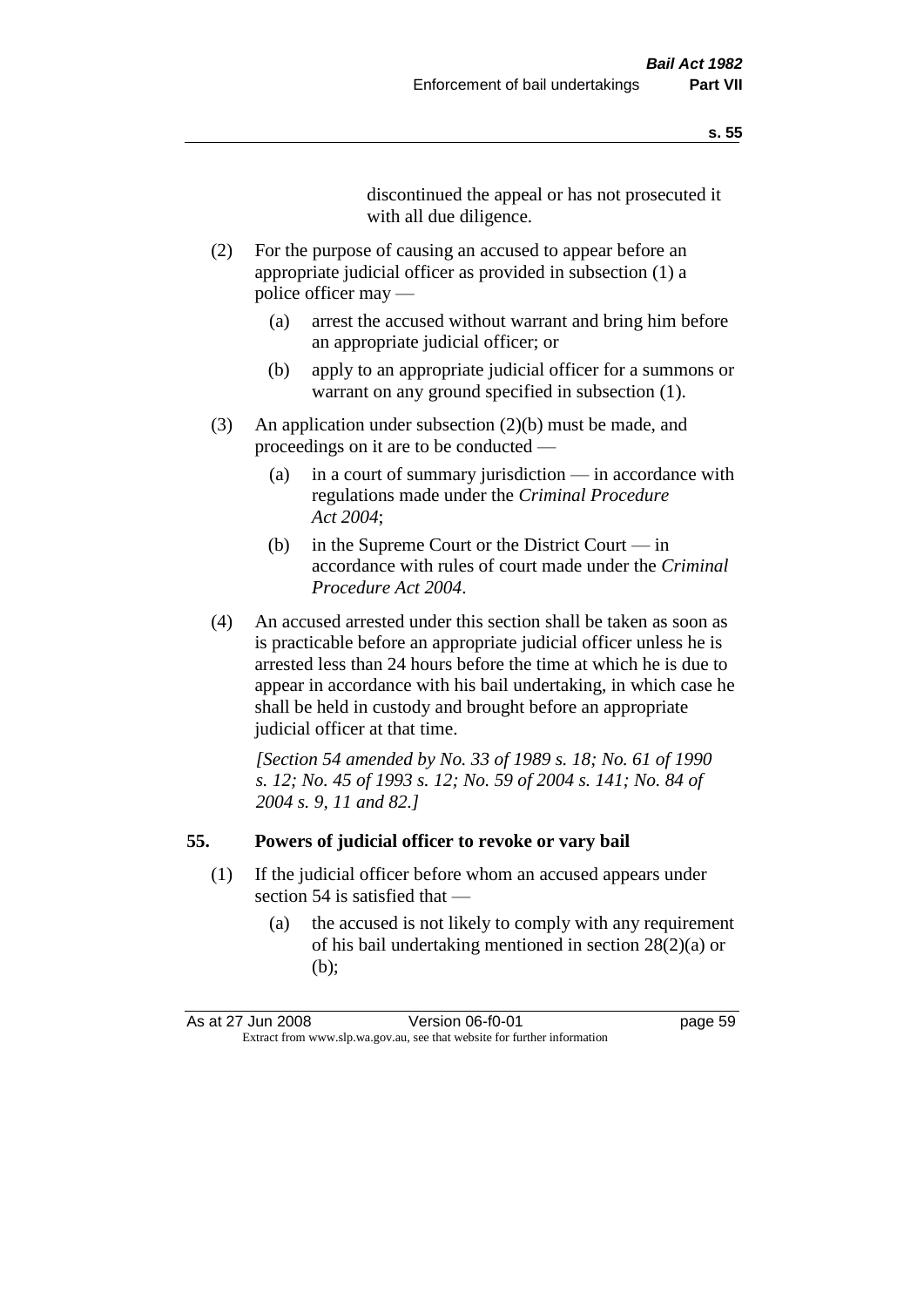- (ba) he is, or has been, in breach of a home detention condition mentioned in section 28(2)(d); or
- (c) any of the grounds set out in section  $54(1)(b)$  has been established,

## he may —

- (d) revoke the bail and remand the accused in custody to appear at the time and place specified, or deemed by section 31(3) to be specified, in his bail undertaking; or
- (e) revoke the bail and grant fresh bail to the accused in accordance with this Act, other than clause 2 of Part B of Schedule 1.
- (2) If the judicial officer before whom the accused so appears is not satisfied as to any of the matters mentioned in subsection  $(1)(a)$ , (b), or (c) he shall release the accused on his existing bail undertaking and, with the consent in writing of the surety, on any existing surety undertaking.

*[Section 55 amended by No. 61 of 1990 s. 13; No. 45 of 1993 s. 12; No. 84 of 2004 s. 82.]* 

## **56. Warrant for arrest of absconding accused**

Where at any time after that specified in his bail undertaking for his appearance an accused has failed to comply with the requirements of his bail undertaking mentioned in section  $28(2)(a)$  or (b), the court before which he was required to appear may issue a warrant to arrest the accused and bring him before that court or a court of like jurisdiction.

*[Section 56 amended by No. 15 of 1988 s. 16; No. 84 of 2004 s. 82.]*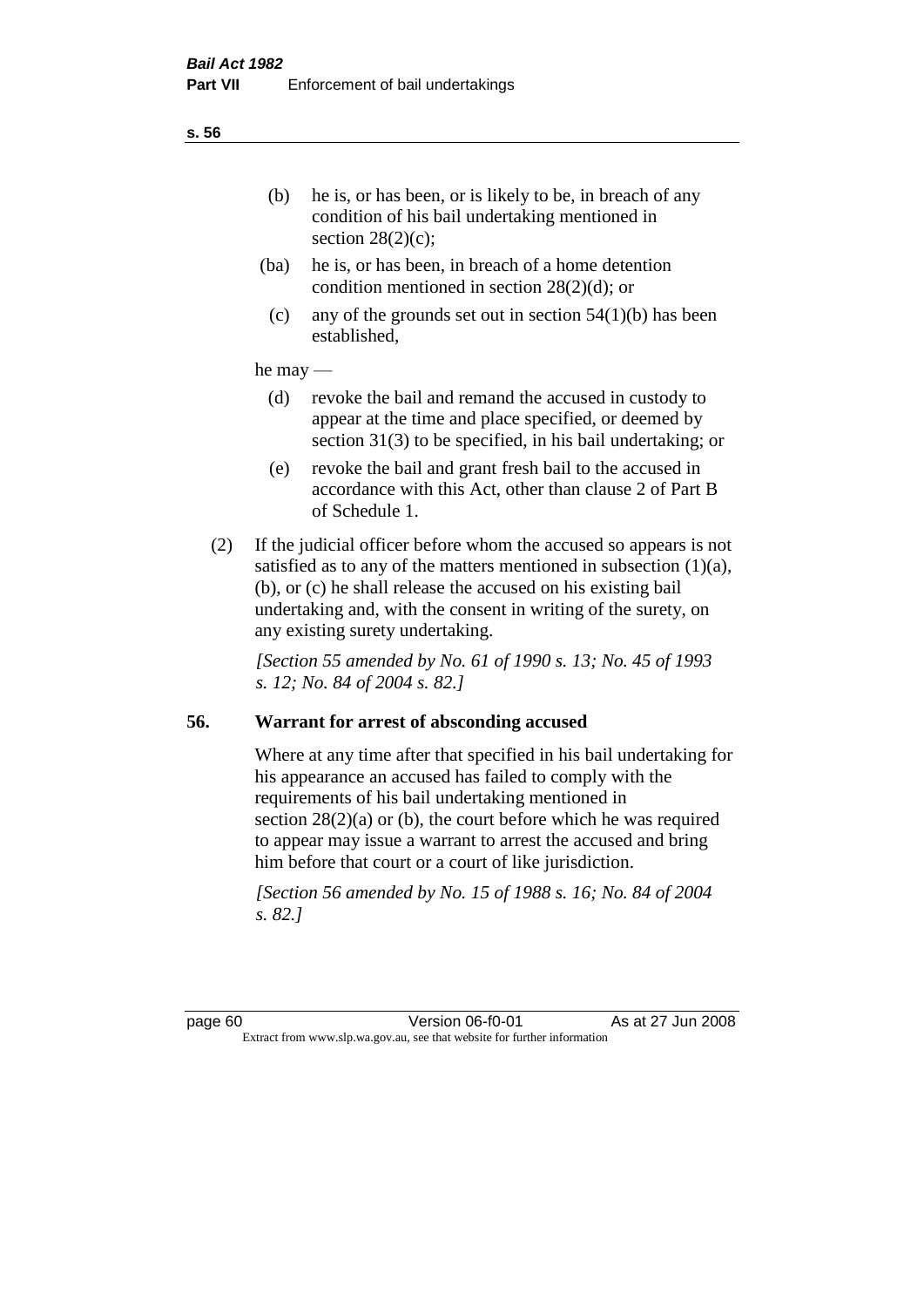#### **57. Forfeiture of money under bail undertaking**

- (1) Where an accused is convicted of an offence against section  $51(1)$ ,  $(2)$  or  $(2a)$ , the court by which he is convicted shall, whether or not an application is made therefor by the prosecutor, order that the full amount agreed to be forfeited, in the accused's bail undertaking, be forfeited to the State.
- (2) Notwithstanding subsection (1), the court may decline to make an order thereunder or may order forfeiture in part only where the accused shows to the satisfaction of the judicial officer —
	- (a) that, by reason of a change of circumstances since the bail undertaking was entered into, an order for forfeiture, or for forfeiture in full (as the case may be), would cause excessive hardship to the accused or his dependants; and
	- (b) that such hardship would not be relieved by the exercise of one of the powers conferred by section 59.
- (3) Without prejudice to the recovery of such an amount as a civil debt due to the State, any amount to be paid under an order made under this section is to be paid, and its payment may be enforced under Part 5 of the *Fines, Penalties and Infringement Notices Enforcement Act 1994*, unless an order has been made under subsection (4).
- (4) If under this section the Supreme Court or the District Court makes an order requiring the payment of money, the court may make an order under section 59 of the *Sentencing Act 1995* in respect of the amount payable and for that purpose that section, with any necessary changes, applies as if the amount were a fine imposed on the accused.

*[Section 57 amended by No. 74 of 1984 s. 19; No. 92 of 1994 s. 7; No. 78 of 1995 s. 8; No. 54 of 1998 s. 11; No. 65 of 2003 s. 121(3); No. 84 of 2004 s. 82.]*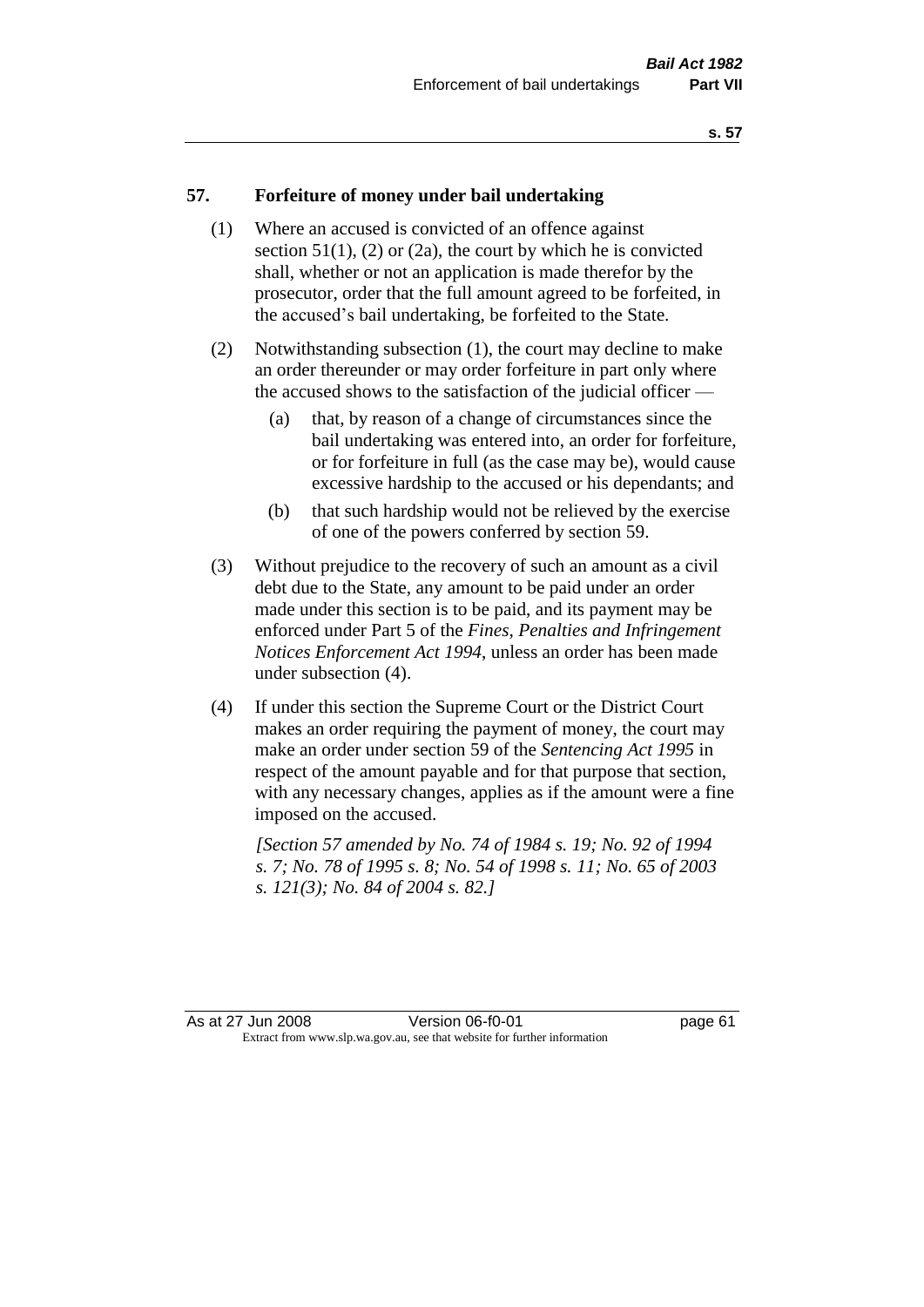# **58. Automatic forfeiture on expiration of one year after absconding**

- (1) If after the expiration of one year from the day on which the accused is required to appear in court in accordance with the requirement of his bail undertaking mentioned in section  $28(2)(a)$  he has not —
	- (a) been arrested under section 56; or
	- (b) appeared in court in accordance with the requirement of his bail undertaking mentioned in section 28(2)(b)(ii); or
	- (c) otherwise surrendered himself or been taken into custody to be dealt with on the charge or charges for which the bail undertaking was entered into,

the full amount specified in the bail undertaking shall, on the expiration of the said period, be forfeited to the State by virtue of this section without any order of the court or other formality.

(2) Upon the occurrence of a forfeiture under subsection (1) any security given by the accused may be resorted to by the State as if an order of forfeiture had been made under section 57(1).

*[Section 58 amended by No. 65 of 2003 s. 121(3); No. 84 of 2004 s. 82.]*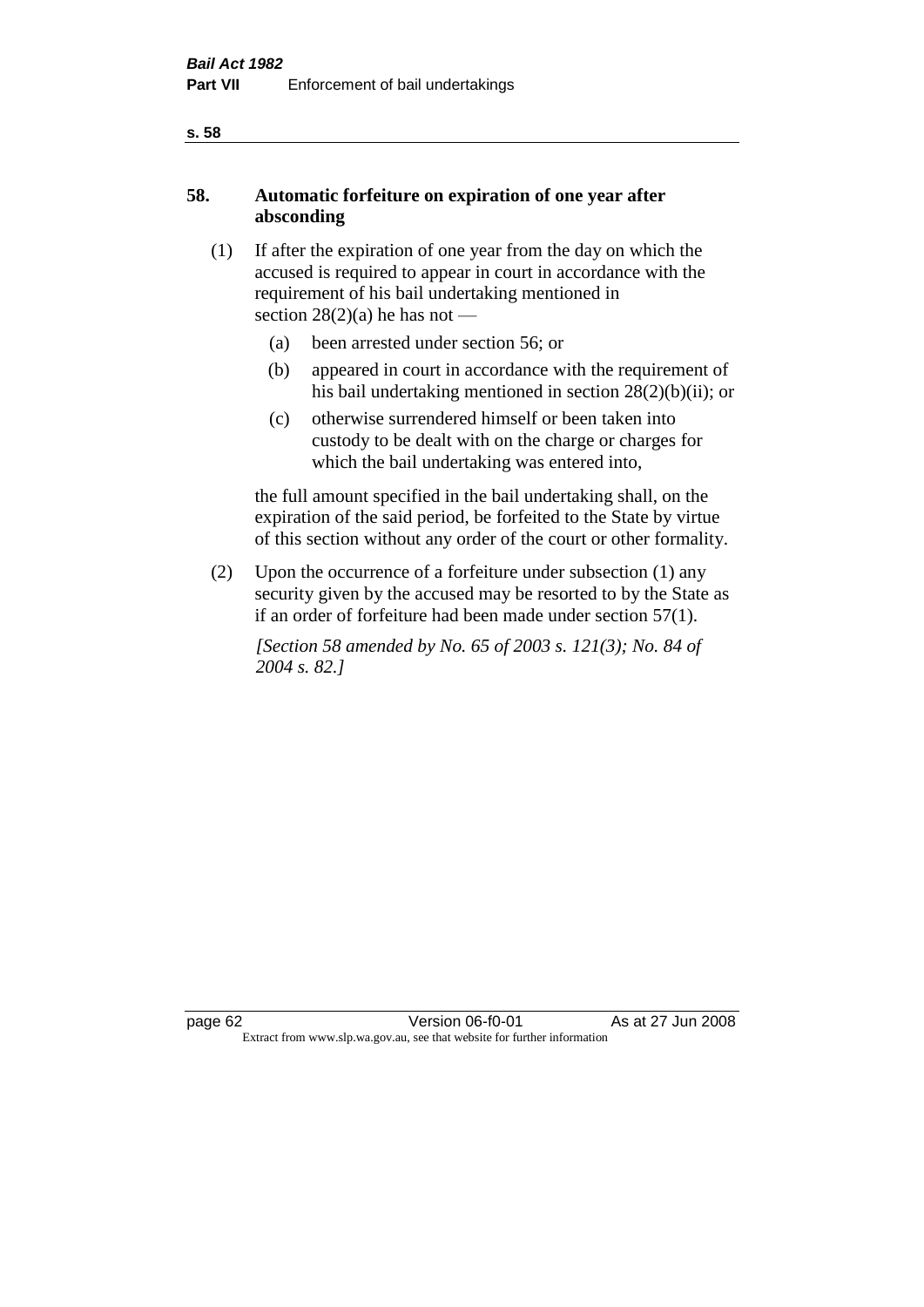# **Part VIII — Miscellaneous**

## **59. Further power of judicial officer in relation to enforcement of undertakings**

A court or an appropriate judicial officer who makes an order for forfeiture under section 49 or 57 may, when doing so, or at any time thereafter, further order —

- (a) that payment of any sum be made by specified instalments or be postponed to a specified date;
- (b) that any security given be applied in or towards payment of the sum forfeited; or
- (c) that the accused or the surety, as the case may be, do all such things and execute all such documents as may be necessary, or as may be specified in the order, for the purpose of vesting any security in the State or enabling the State to realize the same or to resort thereto to recover the sum forfeited,

and the court or an appropriate judicial officer may at any time vary or revoke an order made under paragraph (a), (b), or (c).

*[Section 59 amended by No. 65 of 2003 s. 121(3); No. 84 of 2004 s. 82.]*

# **60. Accused and surety to notify any change of address**

Where —

- (a) an accused who has been released on bail; or
- (b) a surety,

changes his place of residence, employment, or business from that appearing on his bail undertaking or surety undertaking he shall forthwith, in writing, notify details of the change to the registrar of the court before which, at the time when the change occurs, the accused is required to appear, and if without reasonable cause he fails to do so he commits an offence.

#### Penalty: \$1 000.

*[Section 60 amended by No. 50 of 2003 s. 37(5); No. 59 of 2004* 

As at 27 Jun 2008 Version 06-f0-01 page 63 Extract from www.slp.wa.gov.au, see that website for further information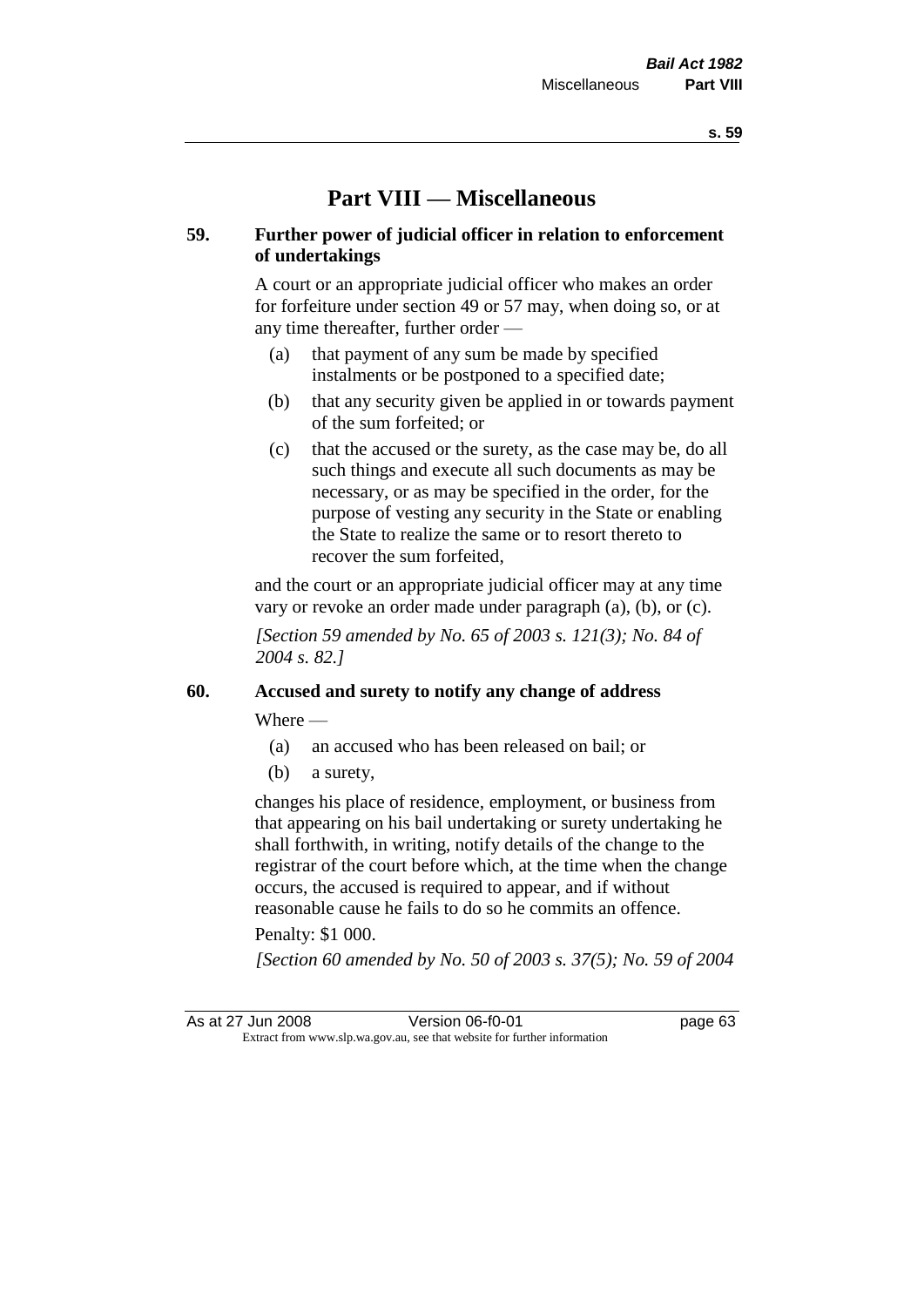*s. 141; No. 84 of 2004 s. 82.]*

# **61. Offence of failing to bring arrested person before court or person able to grant bail**

- (1) A person to whom this section applies commits an offence if, having arrested another for an offence, he wilfully and without reasonable excuse fails to take that other person, or cause him to be taken, as soon as is practicable —
	- (a) before an authorised officer or judicial officer empowered by this Act to grant bail for that offence; or
	- (b) before a court.

Penalty: \$1 000 or imprisonment for 12 months or both.

- (2) This section applies to a person who
	- (a) is not empowered by this Act to grant bail for the offence or by reason of section 16; or
	- (b) being so empowered, elects to act under section 6(7).

*[Section 61 amended by No. 15 of 1988 s. 17; No. 59 of 2006 s. 4(4).]* 

# **62. Offence to give false information for bail purposes**

A person who for the purpose of obtaining —

- (a) a grant of bail for himself or a variation of the terms and conditions thereof; or
- (b) approval of himself as a surety,

makes any statement which he knows is false in a material particular, or recklessly makes any statement which is false in a material particular, commits an offence.

Penalty: \$1 000 or imprisonment for 12 months or both.

# **63. Protection of persons carrying out this Act**

A person shall not be liable in civil proceedings on account of anything done, or omitted to be done, by him in good faith in

page 64 Version 06-f0-01 As at 27 Jun 2008 Extract from www.slp.wa.gov.au, see that website for further information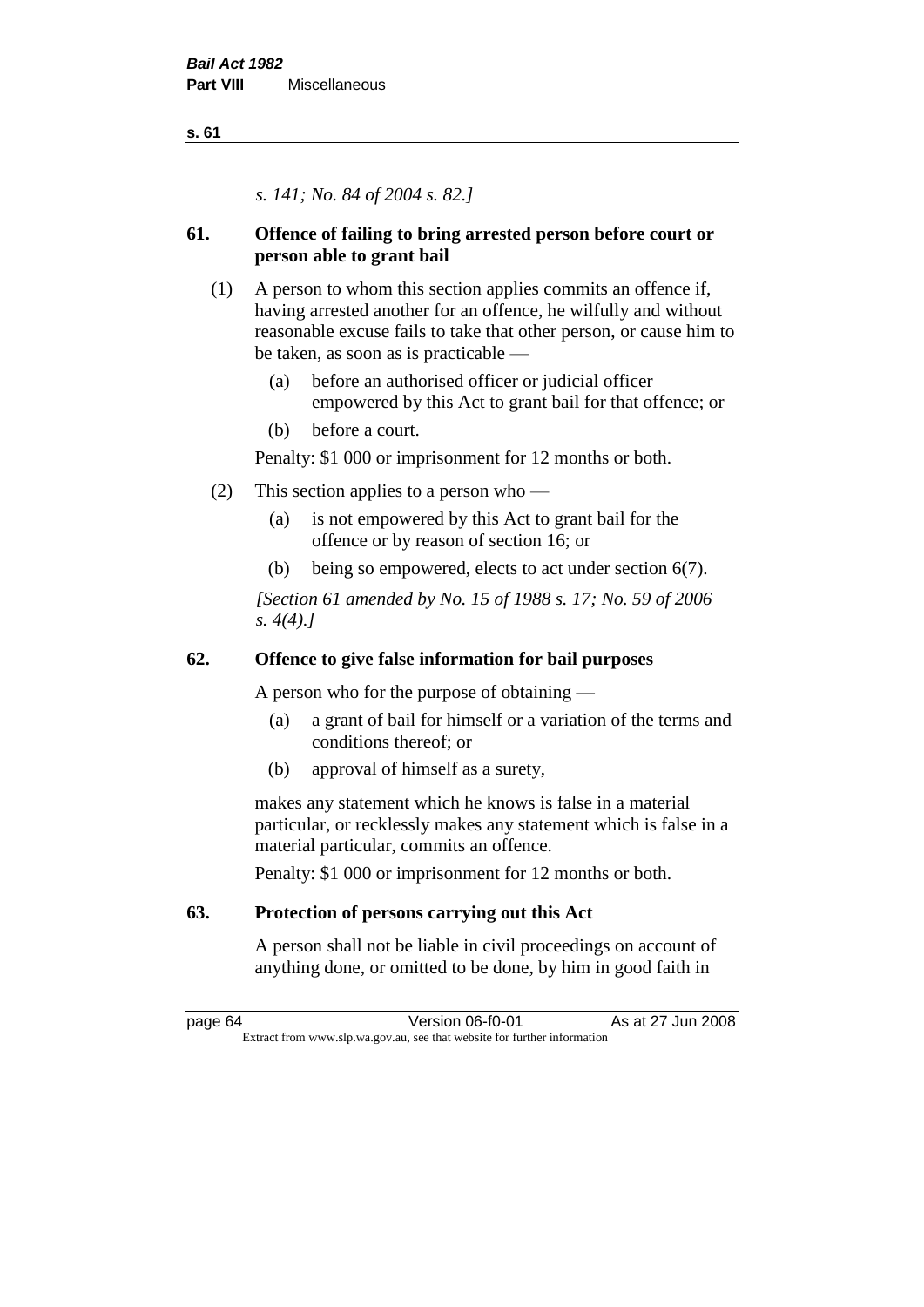the course of carrying out any provision of this Act, or purporting to be so done or omitted; but the liability (if any) of any other person (including the State or the Commonwealth) as his employer is not affected by this section and shall be determined as if it had not been passed.

*[Section 63 amended by No. 65 of 2003 s. 121(4).]*

## **64. Evidence of non-appearance etc. by an accused**

Where it is required for the purposes of this Act to prove —

- (a) that an accused did not appear before a particular court, at a particular place, on a particular day, at a particular time or during a particular period; or
- (b) the day, time or period when or during which an accused did appear before a particular court at a particular place,

a certificate as to any such matter, purporting to be signed by a judicial officer or registrar of the court before which the accused was required to appear, shall be evidence of the matter so certified.

*[Section 64 amended by No. 59 of 2004 s. 141; No. 84 of 2004 s. 82.]* 

# **65. Bail undertakings by minors**

A bail undertaking entered into by a person who is under the age of 18 years shall bind him as if he were of full age.

## **66. Abolition of other powers to grant bail**

- (1) Any power or duty that, at the commencement of this Act, exists apart from statute to grant bail to an accused awaiting an appearance in court for an offence, is abolished.
- (2) Subsection (1) has effect notwithstanding anything in section 16 of the *Supreme Court Act 1935*.
- (3) In subsection (1) **"statute"** means an Act of the Parliament of Western Australia, other than the *Supreme Court Act 1935*.

| As at 27 Jun 2008 | Version 06-f0-01                                                         | page 65 |
|-------------------|--------------------------------------------------------------------------|---------|
|                   | Extract from www.slp.wa.gov.au, see that website for further information |         |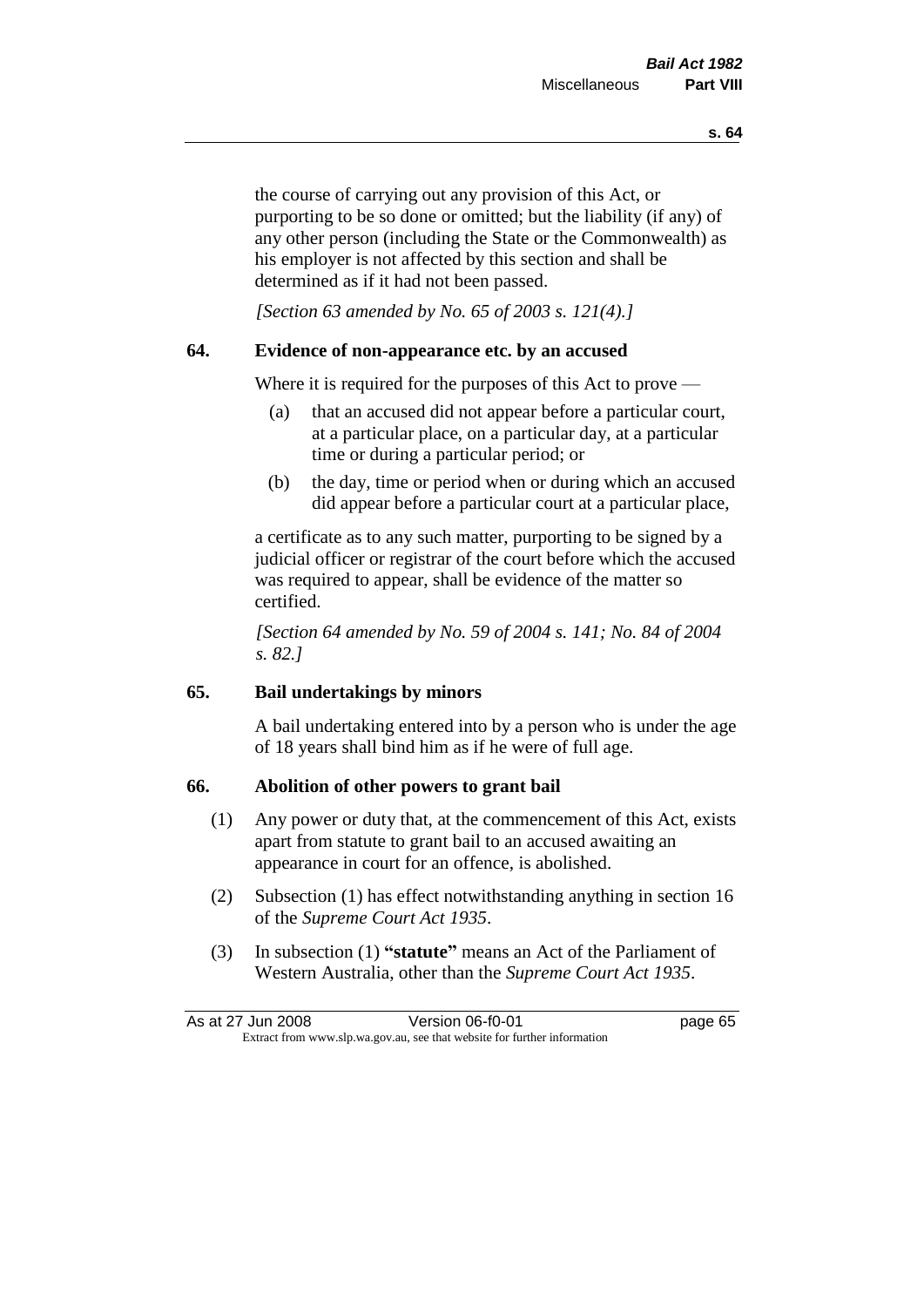**s. 66A**

*[Section 66 amended by No. 84 of 2004 s. 82.]*

# **66A. Delegation by registrar**

- (1) The registrar of a court may, either generally or as otherwise provided by the instrument of delegation, by instrument signed by him, delegate to an officer of that court any function conferred on him by or under this Act other than —
	- (a) this power of delegation; or
	- (b) any function that a judicial officer has required him to perform personally.
- (2) The superintendent of a detention centre under the *Young Offenders Act 1994* may, either generally or as otherwise provided by the instrument of delegation, by instrument signed by him, delegate to an officer of the Public Sector agency principally assisting the Minister administering that Act in its administration any function conferred on him by or under this Act, other than this power of delegation.

*[Section 66A inserted by No. 15 of 1988 s. 18; amended by No. 49 of 1988 s. 89; No. 31 of 1993 s. 8; No. 59 of 2004 s. 141; No. 65 of 2006 s. 52.]* 

# **67. Regulations**

- (1) The Governor may make regulations, not inconsistent with this Act, prescribing such things as are required or permitted by this Act to be prescribed or as it is necessary or expedient to prescribe for the purposes thereof.
- (2) Without limiting the generality of subsection (1) regulations  $may -$ 
	- (a) make provision for or with respect to the making of applications —
		- (i) for or in relation to bail;
		- (ii) for the approval of sureties;

page 66 Version 06-f0-01 As at 27 Jun 2008 Extract from www.slp.wa.gov.au, see that website for further information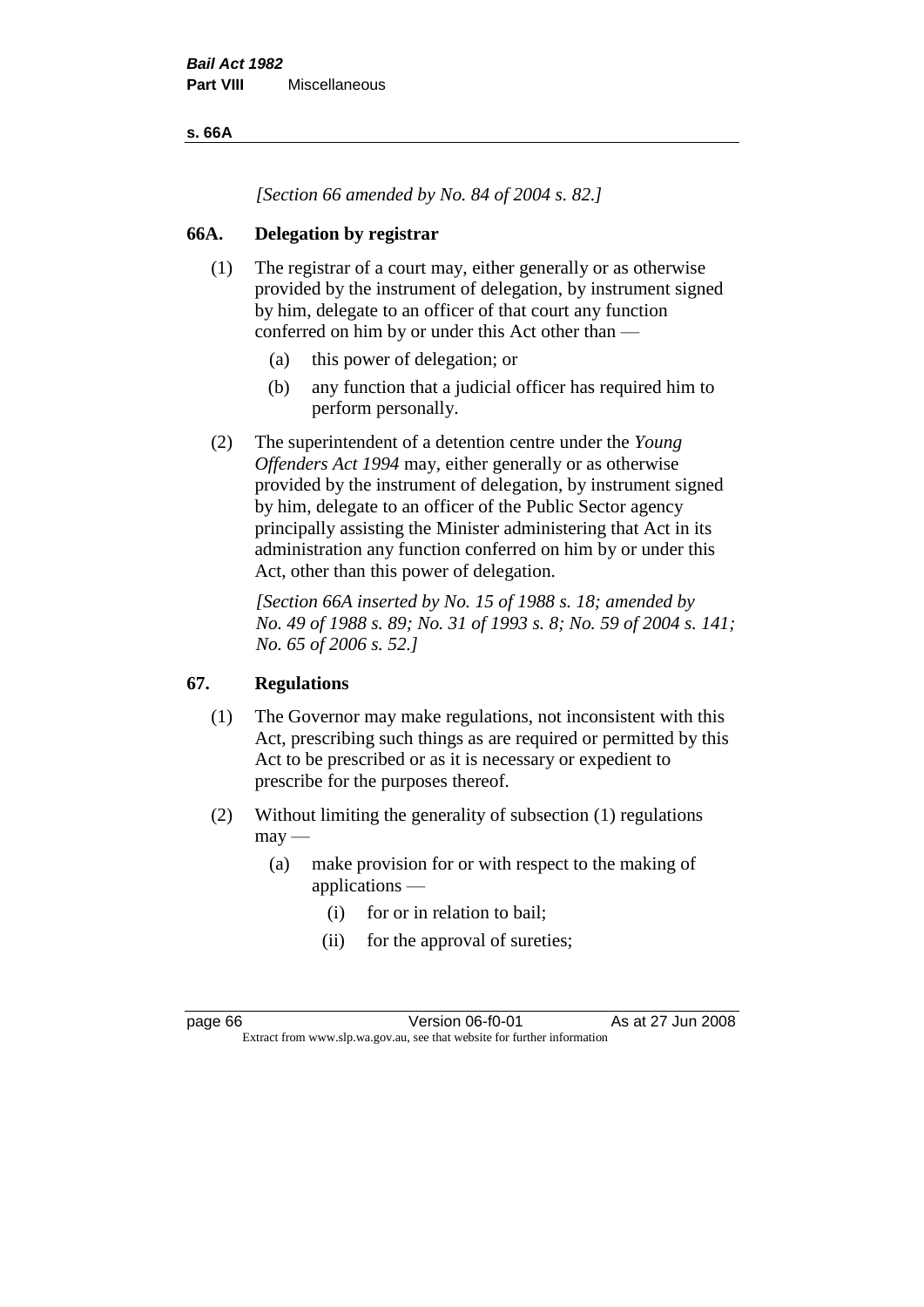- (iii) for the approval of security to be given by accused persons and sureties;
- (iv) for the cancellation of a surety undertaking,

and for the manner in which such applications are to be made and the procedure to be followed on such applications;

- (b) for the purposes of clause 5 of Part A of Schedule 1, prescribe the officer or officers who may grant bail for any prescribed appearance or class of appearance in court by an accused who is in custody;
- (c) make provision for, or with respect to the management, control, supervision and good order of premises established for the accommodation of persons to whom bail has been granted.
- (3) Regulations made under this section may provide that a contravention or failure to comply with a regulation constitutes an offence and may provide for penalties not exceeding a fine of \$500 for offences against the regulations.

*[Section 67 amended by No. 45 of 1993 s. 12; No. 84 of 2004 s. 83(3); No. 2 of 2008 s. 56(6).]* 

*[68. Omitted under the Reprints Act 1984 s. 7(4)(g).]*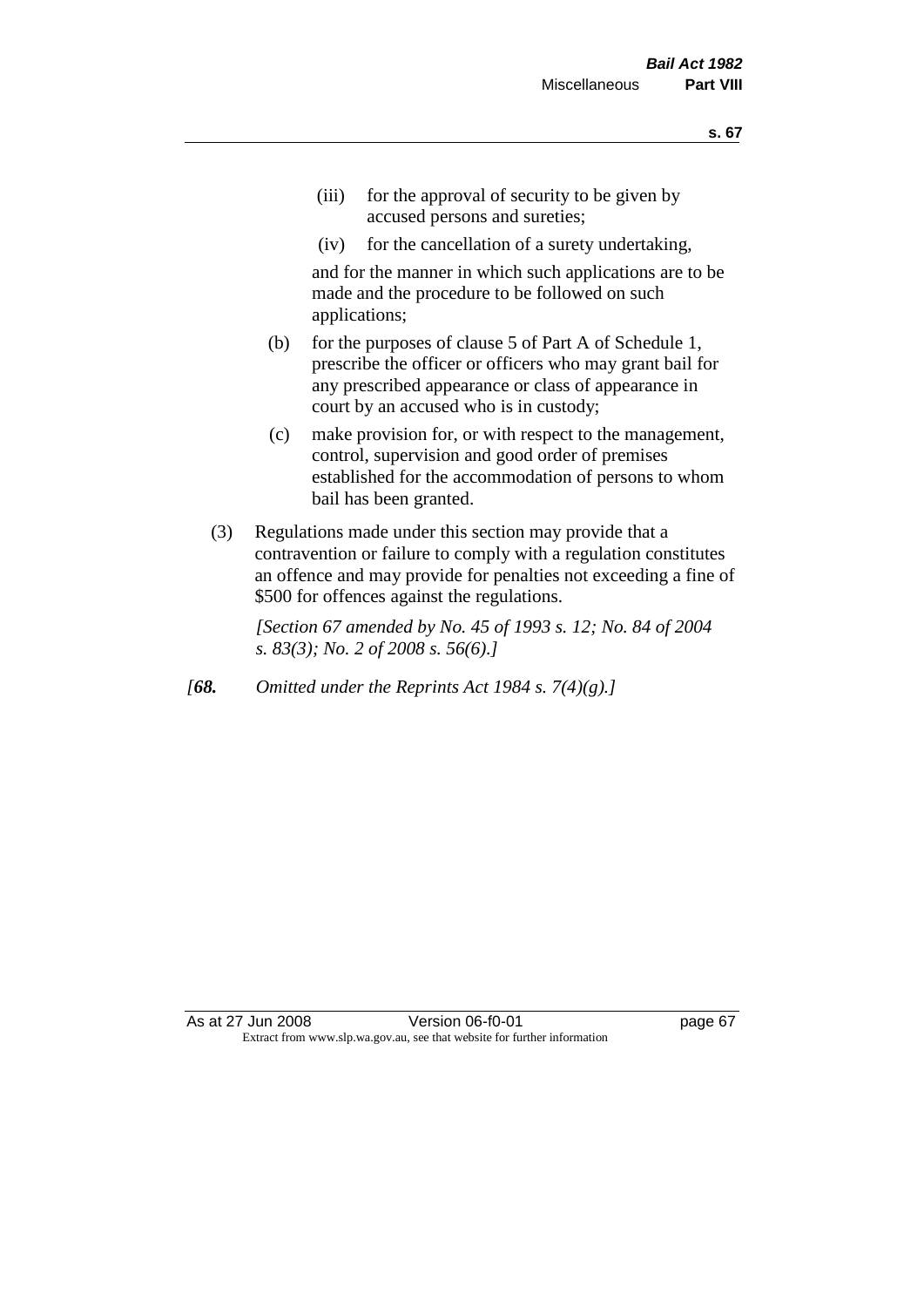# **Schedule 1**

*[Heading amended by No. 45 of 1993 s. 10(1).]*

[Sections 13 and 17]

# **Part A — Jurisdiction to grant bail**

| <b>First Column</b>           | <b>Second Column</b> |
|-------------------------------|----------------------|
| Appearances in court referred | By whom bail may be  |
| to in section 13              | granted              |

## **1. Initial appearance**

| (1) | The initial appearance in a<br>court of summary<br>jurisdiction or the Children's<br>Court by an accused in, or in<br>connection with,<br>proceedings for an offence. | In any case $-$<br>a justice; or<br>(a)<br>an authorised police<br>(b)<br>officer; and<br>in addition, in the case of a child,<br>an authorised community<br>services officer. |
|-----|-----------------------------------------------------------------------------------------------------------------------------------------------------------------------|--------------------------------------------------------------------------------------------------------------------------------------------------------------------------------|
|     |                                                                                                                                                                       |                                                                                                                                                                                |

District Court or the Supreme Court, not being the initial appearance to which clause 3 applies.

(2) The initial appearance in the A judge of the District Court or a judge of the Supreme Court, as the case requires.

*[Clause 1 amended by No. 15 of 1988 s. 19; No. 49 of 1988 s. 90(a)(i); No. 59 of 2004 s. 141; No. 84 of 2004 s. 10(1) and 82.]*

### **2. Appearance after adjournment**

Appearance in any court or before The judicial officer who orders a judicial officer by an accused after any adjournment of proceedings for an offence, not being a committal under clause 3. the adjournment.

*[Clause 2 amended by No. 84 of 2004 s. 82.]*

page 68 Version 06-f0-01 As at 27 Jun 2008 Extract from www.slp.wa.gov.au, see that website for further information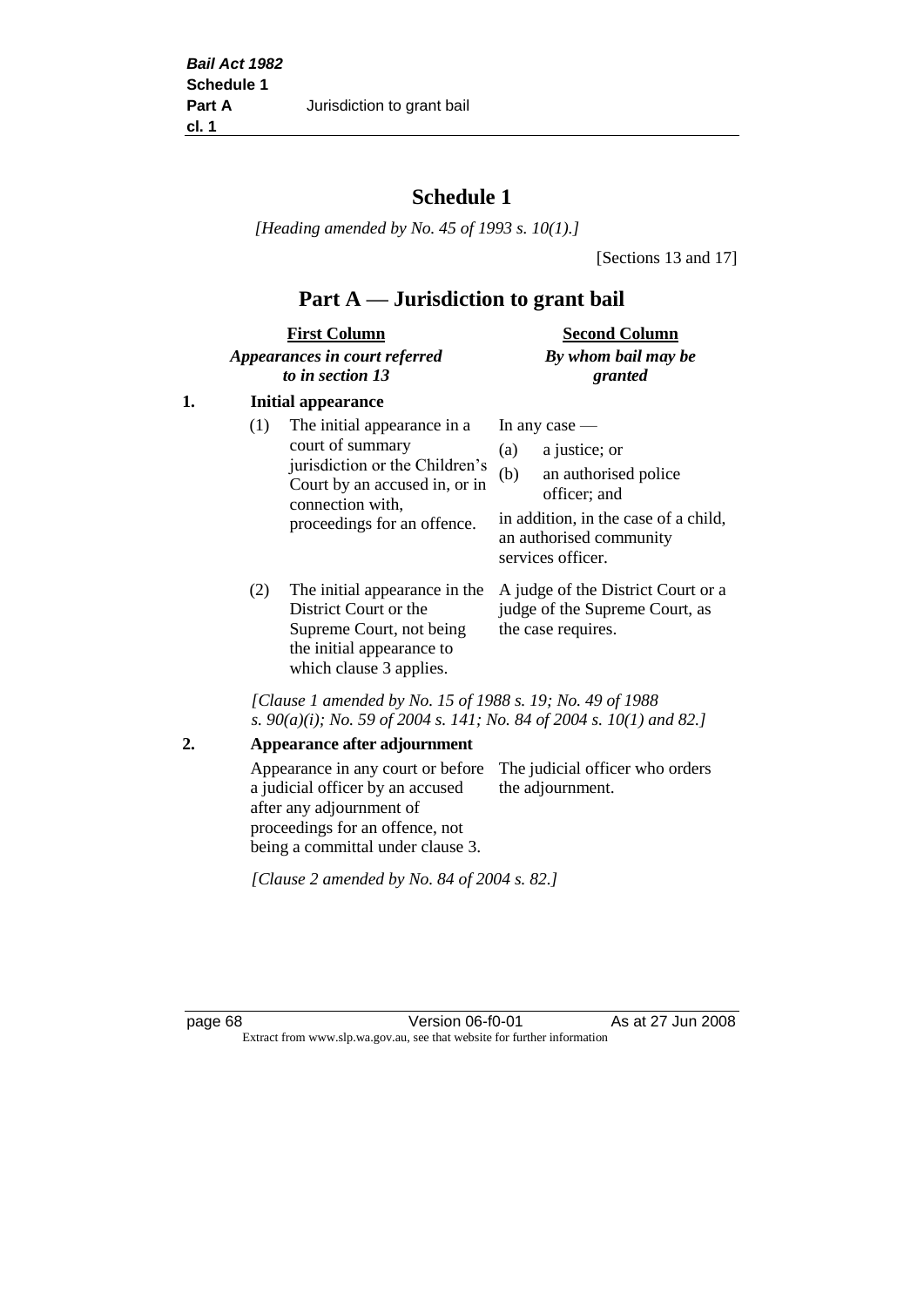# **First Column** *Appearances in court referred to in section 13*

**Second Column** *By whom bail may be granted*

# **3. Appearance on committal to Supreme Court or District Court**

The initial appearance by an accused in the Supreme Court or District Court after he has been committed thereto under any Act to be tried or sentenced or otherwise dealt with.

The judicial officer who orders the committal.

*[Clause 3 amended by No. 84 of 2004 s. 82.]*

### **4. Appearance in connection with appeal etc.**

| (1) | Appearance in connection<br>with an application or appeal<br>made under the <i>Criminal</i><br><i>Appeals Act 2004</i> or with<br>any order made in<br>determining the application<br>or appeal. | If the appeal is being determined<br>by a single judge of the Supreme<br>Court, a single judge of the<br>Supreme Court;<br>If the appeal is being determined<br>by the Court of Appeal, the Court<br>of Appeal or a single judge of<br>appeal. |
|-----|--------------------------------------------------------------------------------------------------------------------------------------------------------------------------------------------------|------------------------------------------------------------------------------------------------------------------------------------------------------------------------------------------------------------------------------------------------|
| (2) | Appearance in connection<br>with a rehearing of<br>proceedings ordered under<br>section 28 of the Children's<br>Court of Western Australia<br>Act 1988.                                          | The Children's Court.                                                                                                                                                                                                                          |
| (3) | Appearance in connection<br>with the reconsideration of<br>an order under section 40 of<br>the Children's Court of<br>Western Australia Act 1988.                                                | The Children's Court constituted<br>by the President.                                                                                                                                                                                          |

*[Clause 4 inserted by No. 84 of 2004 s. 10(2).]*

As at 27 Jun 2008 Version 06-f0-01 Page 69 Extract from www.slp.wa.gov.au, see that website for further information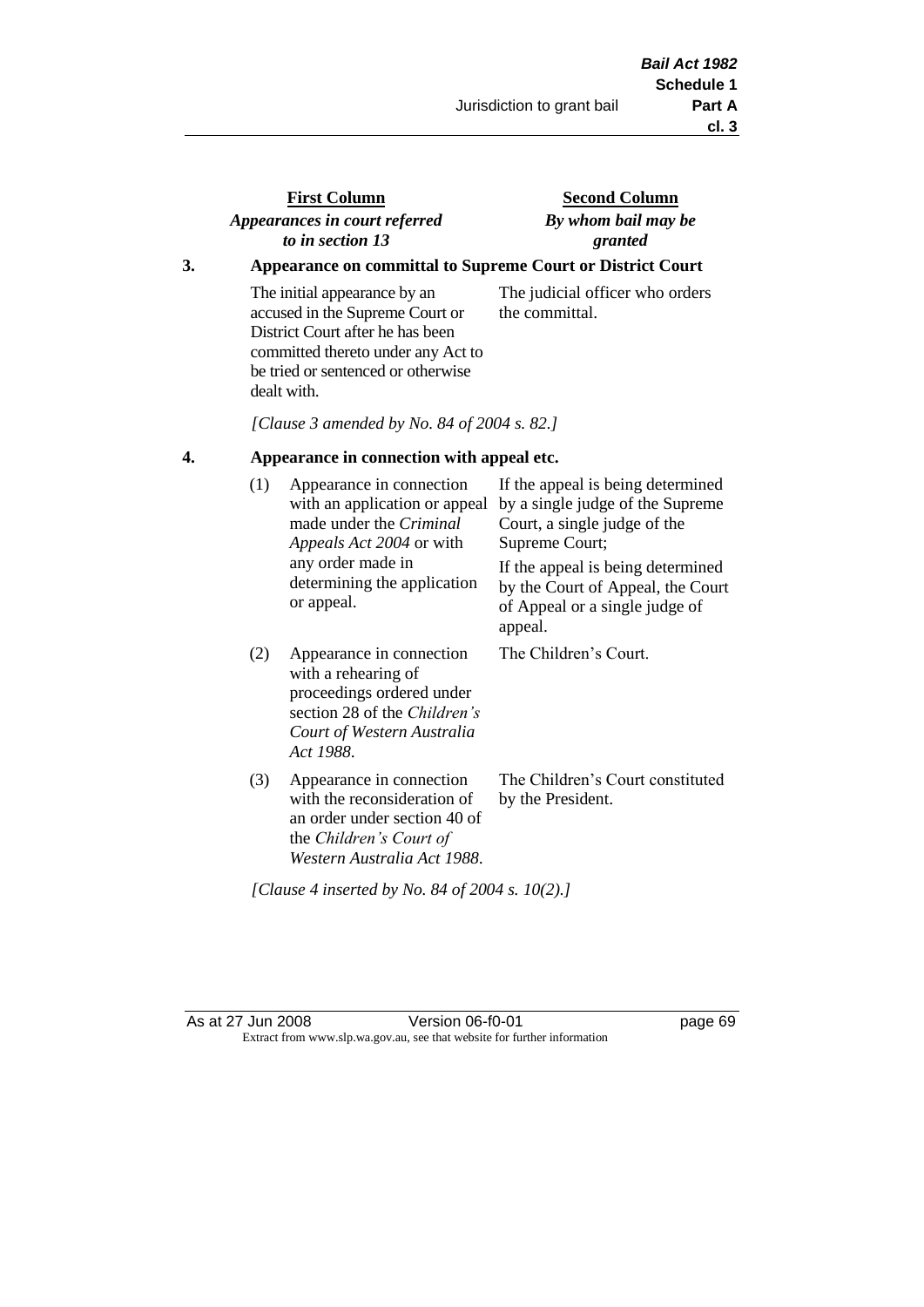|                                              | <b>First Column</b><br>Appearances in court referred                                                                             | <b>Second Column</b><br>By whom bail may be                         |
|----------------------------------------------|----------------------------------------------------------------------------------------------------------------------------------|---------------------------------------------------------------------|
|                                              | to in section 13                                                                                                                 | granted                                                             |
| 5.                                           | Appearance prescribed by regulation                                                                                              |                                                                     |
|                                              | Appearance in a court for any<br>other purpose or following any<br>other occurrence prescribed by<br>regulations under this Act. | The judicial or other officer<br>prescribed by such regulations.    |
| 6.<br>Appearances not otherwise provided for |                                                                                                                                  |                                                                     |
|                                              | Any appearance in a court not<br>otherwise provided for in this<br>Part or by regulations under this<br>Act.                     | The judicial officer who, or court<br>which, orders the appearance. |
| 7.                                           | Term used in this Part                                                                                                           |                                                                     |
|                                              | In this Part, unless the contrary intention appears —                                                                            |                                                                     |

**"proceedings for an offence"** in clause 2 (but not in clause 1) includes any of the following proceedings relating to that offence —

- (a) appeal proceedings;
- (b) proceedings on a writ of *habeas corpus*; and
- (c) proceedings on the re-appearance of an offender under section 50 of the *Sentencing Act 1995*.

*[Clause 7 inserted by No. 84 of 2004 s. 10(3).]*

# **Part B — Cessation of power to grant bail**

### **1. Upon decision by judge, power of other officers ceases**

After a judge of the Supreme Court has granted or refused bail for an appearance by an accused the power to grant bail for that appearance ceases to be vested in any judicial officer whose jurisdiction is inferior to that of such judge or in any authorised officer.

*[Clause 1 amended by No. 84 of 2004 s. 82.]*

page 70 Version 06-f0-01 As at 27 Jun 2008 Extract from www.slp.wa.gov.au, see that website for further information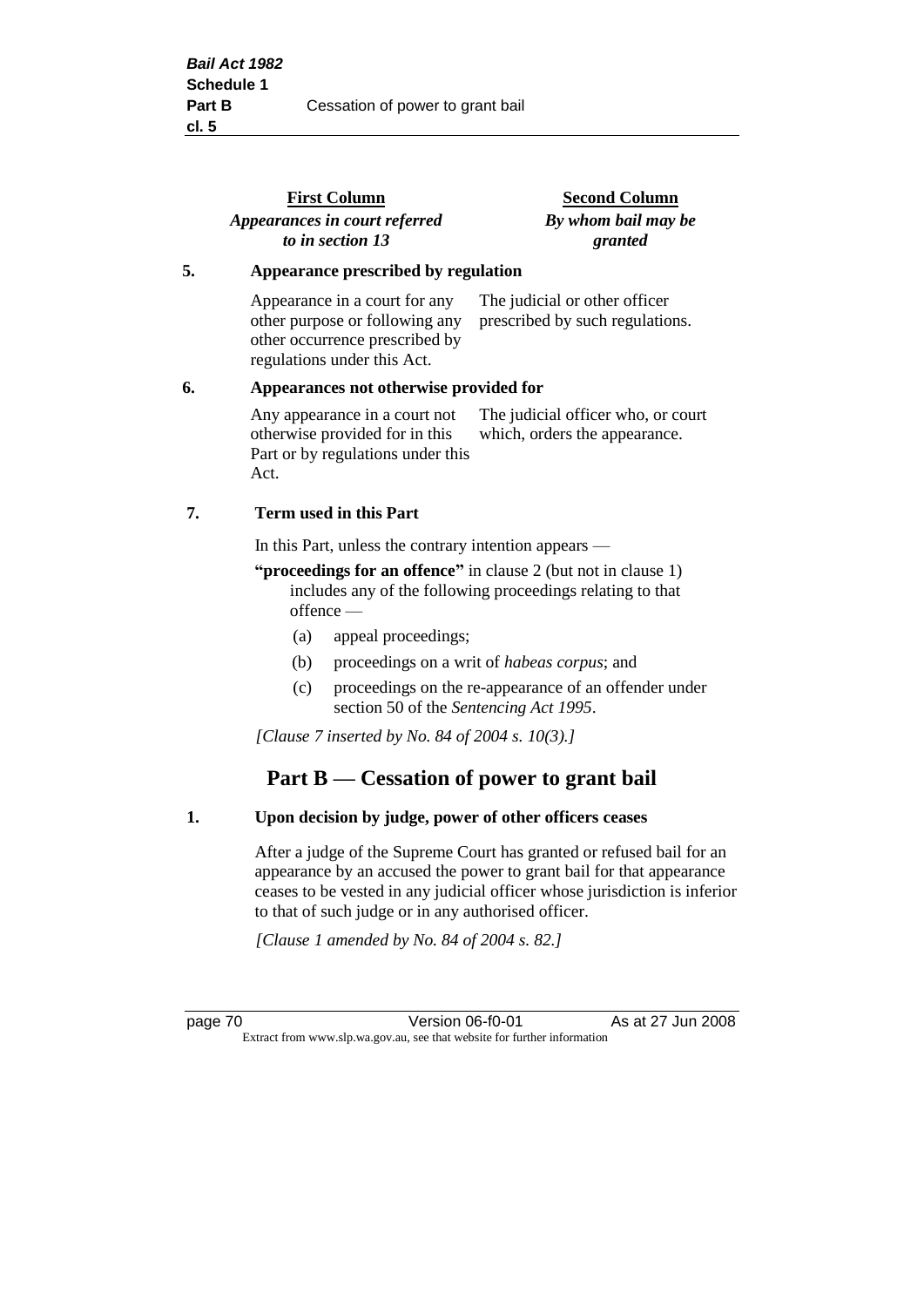### **2. Upon decision by judicial officer, his power and that of his peers ceases**

Except where clause 4 applies, the power to grant bail for an appearance by an accused ceases to be vested in any judicial officer (including a judge of the Supreme Court) after he, or another judicial officer whose jurisdiction is co-extensive with his, has granted or refused bail for that appearance.

*[Clause 2 amended by No. 84 of 2004 s. 82.]*

### **3. Upon refusal by justice power of authorised officer or justice ceases**

After a justice has refused bail for an initial appearance by an accused, the power to grant bail for that appearance ceases to be vested in an authorised officer or another justice, but an authorised officer or a justice may grant bail for an initial appearance notwithstanding that one or more other authorised officers have previously refused bail for that appearance.

*[Clause 3 amended by No. 34 of 1988 s. 90(b); No. 59 of 2004 s. 141; No. 84 of 2004 s. 82.]*

#### **4. Judicial officer's powers where accused proves new facts or changed circumstances**

Notwithstanding clause 2, where an accused has been refused bail for an appearance or has been granted bail therefor on terms or conditions with which he is unable or unwilling to comply, the judicial officer who granted or refused bail or another judicial officer whose jurisdiction is co-extensive with his has power to grant bail for that appearance or to vary the terms or conditions of bail previously granted therefor if the accused makes application and satisfies him  $that -$ 

- (a) new facts have been discovered, new circumstances have arisen or the circumstances have changed since bail was previously granted or refused for that appearance;
- (b) he failed to adequately present his case for bail on the previous occasion when it was considered; or
- (c) where bail was granted subject to a home detention condition, he has, since the previous occasion when his case for bail was

| As at 27 Jun 2008 | Version 06-f0-01                                                         | page 71 |
|-------------------|--------------------------------------------------------------------------|---------|
|                   | Extract from www.slp.wa.gov.au, see that website for further information |         |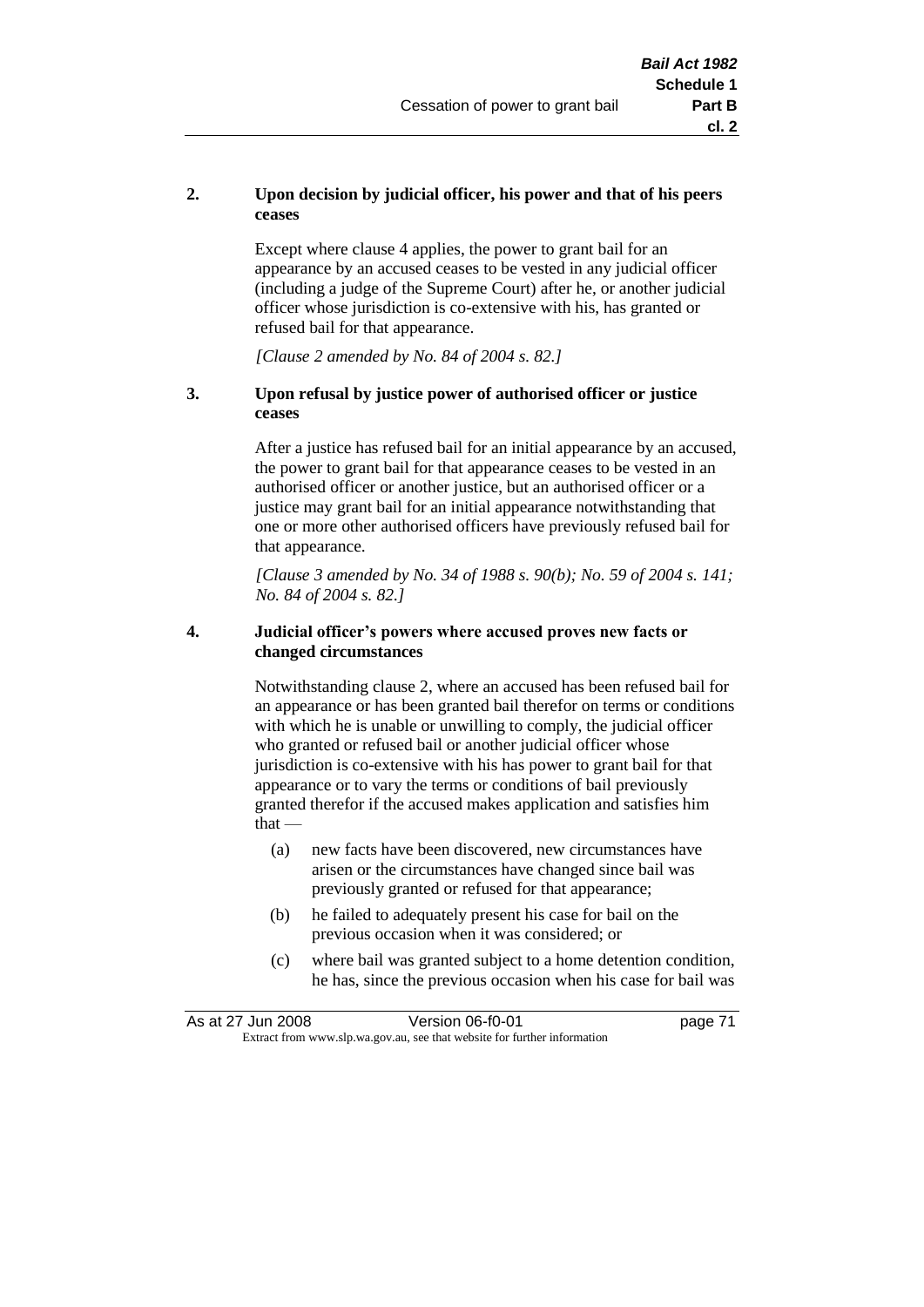considered, complied with the home detention condition for a period of one month or more.

*[Clause 4 amended by No. 61 of 1990 s. 14; No. 84 of 2004 s. 82.]*

# **Part C — Manner in which jurisdiction to be exercised**

Principles governing grant or refusal of bail

### **1. Bail before conviction to be at discretion of bail authority, except for a child**

Subject to clause 3A, the grant or refusal of bail to an accused, other than a child, who is in custody awaiting an appearance in court before conviction for an offence shall be at the discretion of the judicial officer or authorised officer in whom jurisdiction is vested, and that discretion shall be exercised having regard to the following questions as well as to any others which he considers relevant —

- (a) whether, if the accused is not kept in custody, he may  $-$ 
	- (i) fail to appear in court in accordance with his bail undertaking;
	- (ii) commit an offence;
	- (iii) endanger the safety, welfare, or property of any person; or
	- (iv) interfere with witnesses or otherwise obstruct the course of justice, whether in relation to himself or any other person;
- (b) whether the accused needs to be held in custody for his own protection;
- (c) whether the prosecutor has put forward grounds for opposing the grant of bail;
- (d) whether, as regards the period when the accused is on trial, there are grounds for believing that, if he is not kept in custody, the proper conduct of the trial may be prejudiced;
- (e) whether there is any condition which could reasonably be imposed under Part D which would —
	- (i) sufficiently remove the possibility referred to in paragraphs (a) and (d);
	- (ii) obviate the need referred to in paragraph (b); or

| page 72 | Version 06-f0-01                                                         | As at 27 Jun 2008 |  |
|---------|--------------------------------------------------------------------------|-------------------|--|
|         | Extract from www.slp.wa.gov.au, see that website for further information |                   |  |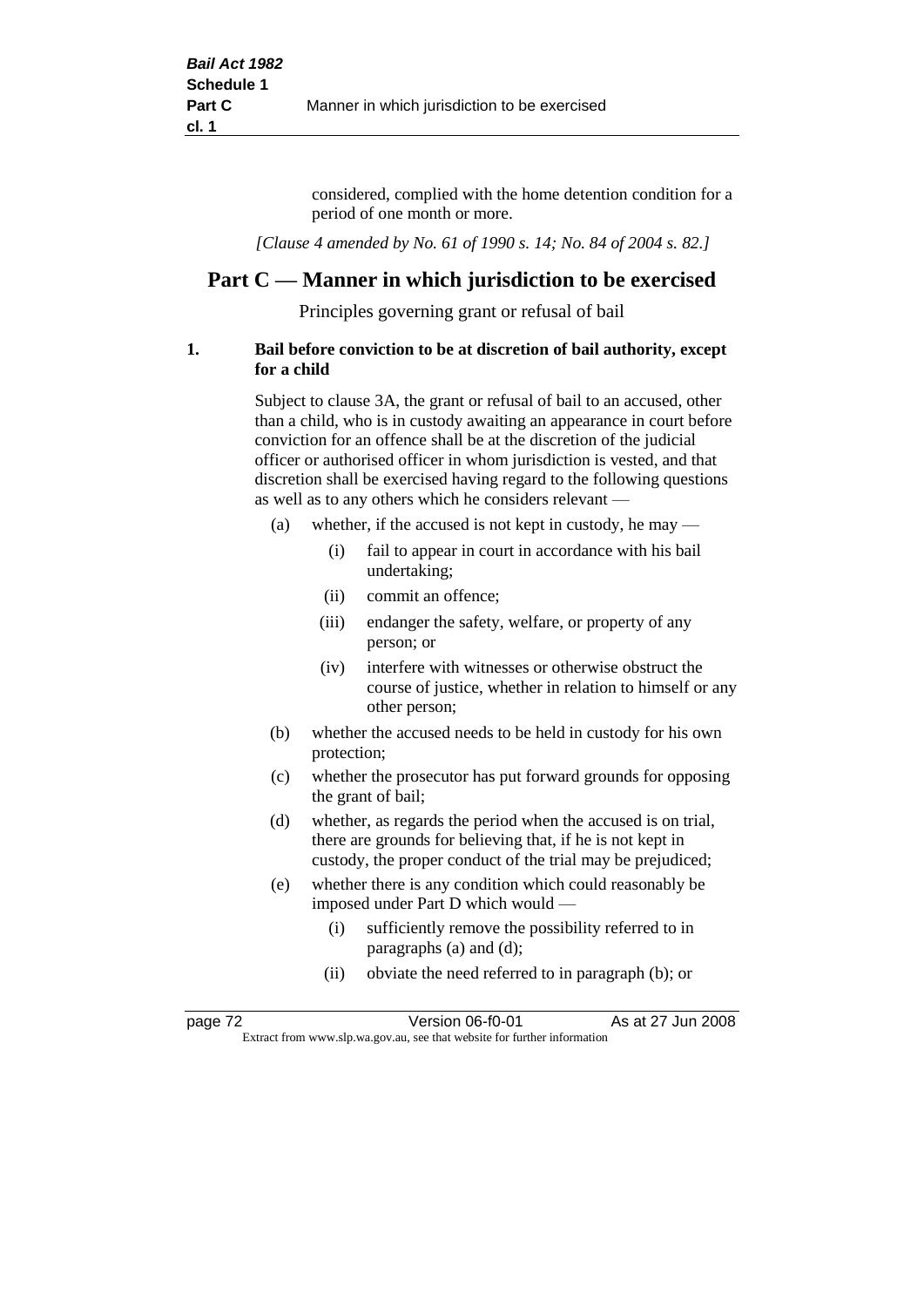- (iii) remove the grounds for opposition referred to in paragraph (c);
- (f) where the accused is charged with an offence that is alleged to have been committed in respect of a child, whether a condition should be imposed under Part D requiring the accused to reside at a place other than the place where the child resides;
- (g) whether the alleged circumstances of the offence or offences amount to wrongdoing of such a serious nature as to make a grant of bail inappropriate.

*[Clause 1 amended by No. 14 of 1992 s. 11; No. 45 of 1993 s. 10(2)(a); No. 54 of 1998 s. 8(a) and (b); No. 84 of 2004 s. 82.]*

## **2. Child to have qualified right to bail**

- (1) In this clause
	- **"responsible person"** means a parent, relative, employer or other person who, in the opinion of the judicial officer or authorised officer, is in a position to both influence the conduct of the child and provide the child with support and direction.
- (2) Subject to subclause (3), a child accused who is in custody awaiting an appearance in court before conviction for an offence has a right to be granted bail unless —
	- (a) in the opinion of the judicial officer or authorised officer in whom jurisdiction is vested —
		- (i) one or more of the questions set out in clause  $1(a)$ , (b), (d) and (g) must be answered in the affirmative; and
		- (ii) there is no condition which he could reasonably impose under Part D which would satisfy the relevant provision of clause 1(e);
		- or
	- (b) there is no responsible person willing to enter into an undertaking of the kind described in subclause (3)(c),

and if the child is refused bail he shall be dealt with in accordance with section 19(2) of the *Young Offenders Act 1994*.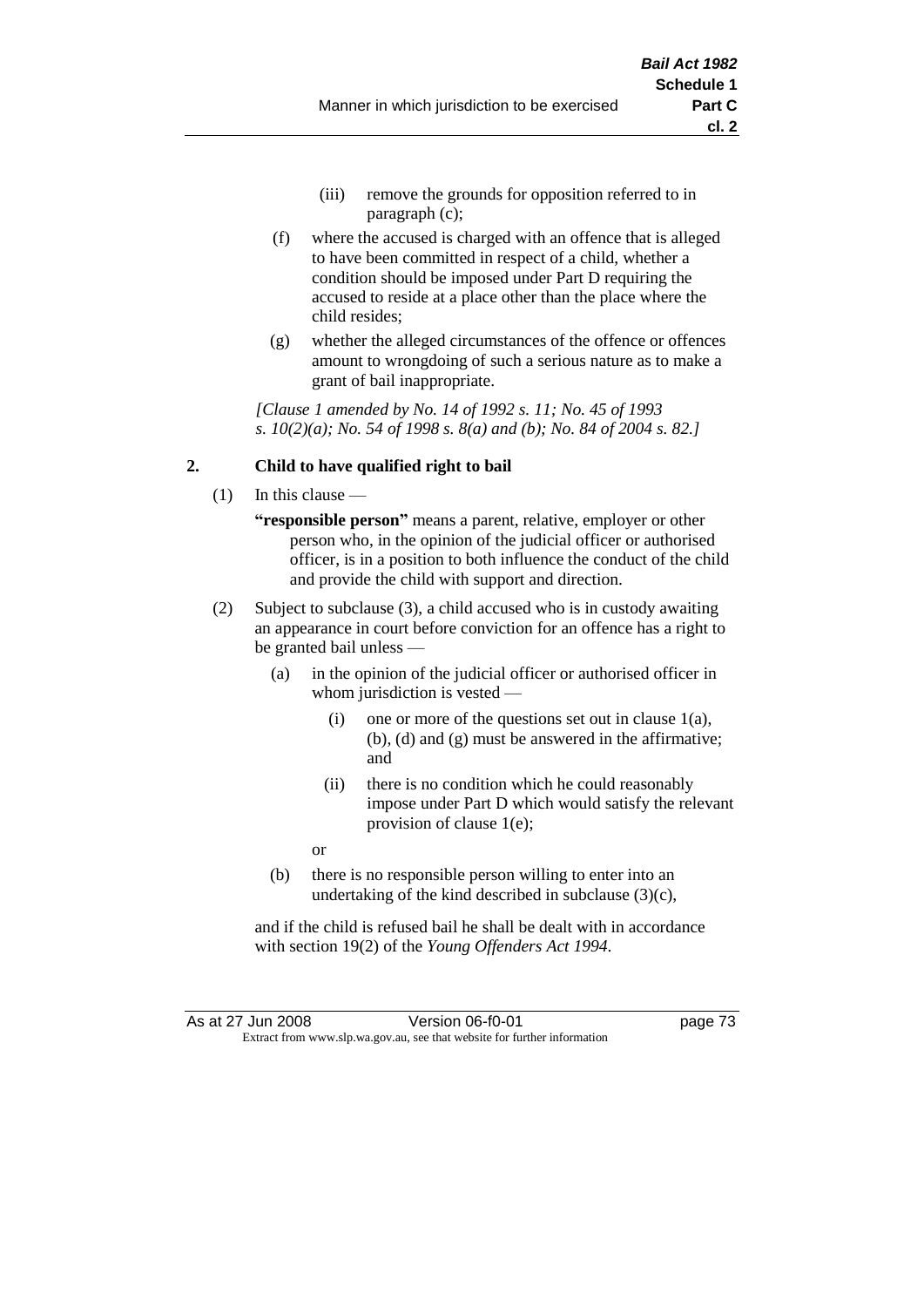- (3) The right of a child accused under subclause (2) is subject to  $-$ 
	- (a) clause 3A; and
	- *[(b) deleted]*
	- (c) there being imposed as a condition on the grant of bail a requirement that before the release of the child on bail a responsible person undertakes in writing in the prescribed form to ensure that the child complies with any requirement of his bail undertaking mentioned in section 28(2)(a), (b), (c) and (d).
- (4) Subclauses (2)(b) and (3)(c) do not apply to a child accused if it appears to the judicial officer or authorised officer that the accused —
	- (a) is over the age of 17 years; and
	- (b) has sufficient maturity to live independently without the guidance or control of a parent or guardian.
- (5) For the purposes of this clause, the provisions of sections 46, 47, 48, 54, 55(2), 60 and  $67(2)(a)(iv)$  apply with all necessary changes as  $if -$ 
	- (a) references in those provisions to a surety and a surety undertaking were references to a responsible person and to an undertaking referred to in subclause (3)(c) respectively; and
	- (b) section  $54(1)(b)(i)$  read as follows
		- $\epsilon$
- (i) a person who has entered into an undertaking referred to in clause 2(3)(c) of Part C of Schedule 1 should no longer be regarded as a responsible person for the purposes of that clause, or is dead;

".

(6) Where a child accused is released on bail his right to be at liberty is subject to the exercise of the powers in section 17A.

*[Clause 2 inserted by No. 45 of 1993 s. 10(2)(b); amended by No. 57 of 1997 s. 21(3)(a); No. 54 of 1998 s. 8(c); No. 34 of 2004 s. 251; No. 84 of 2004 s. 82.]*

page 74 Version 06-f0-01 As at 27 Jun 2008 Extract from www.slp.wa.gov.au, see that website for further information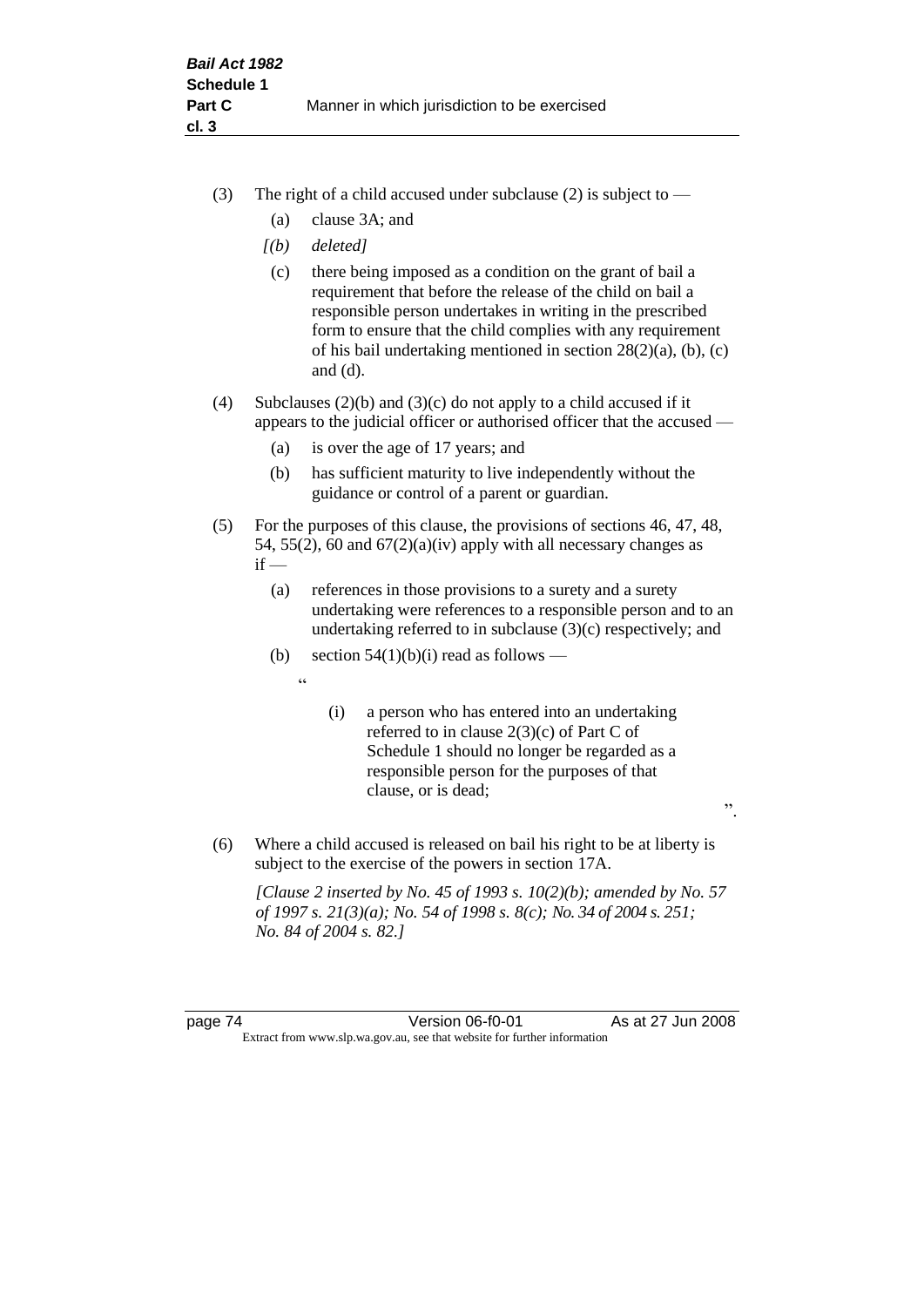### **3. Matters relevant to consideration of clause 1(a)**

In considering whether an accused may do any of the things mentioned in clause 1(a), the judicial officer or authorised officer shall have regard to the following matters, as well as to any others which he considers relevant —

- (a) the nature and seriousness of the offence or offences (including any other offence or offences for which he is awaiting trial) and the probable method of dealing with the accused for it or them, if he is convicted;
- (b) the character, previous convictions, antecedents, associations, home environment, background, place of residence, and financial position of the accused;
- (c) the history of any previous grants of bail to him; and
- (d) the strength of the evidence against him.

*[Clause 3 amended by No. 84 of 2004 s. 82.]*

### **3A. Bail where serious offence committed while accused on bail for another serious offence**

- (1) Notwithstanding clause 1 or 2 or any other provision of this Act, where —
	- (a) an accused is in custody awaiting an appearance in court before conviction for a serious offence; and
	- (b) the serious offence is alleged to have been committed while the accused was —
		- (i) on bail for; or
		- (ii) at liberty under an early release order made in respect of,

another serious offence,

the judicial officer or (if section 16A does not apply) the authorised officer in whom jurisdiction is vested shall refuse to grant bail for the serious offence referred to in paragraph (a) unless the judicial officer or authorised officer —

(c) is satisfied that there are exceptional reasons why the accused should not be kept in custody and, if clause 3B applies, is so satisfied only after complying with that clause; and

| As at 27 Jun 2008 | Version 06-f0-01                                                         | page 75 |
|-------------------|--------------------------------------------------------------------------|---------|
|                   | Extract from www.slp.wa.gov.au, see that website for further information |         |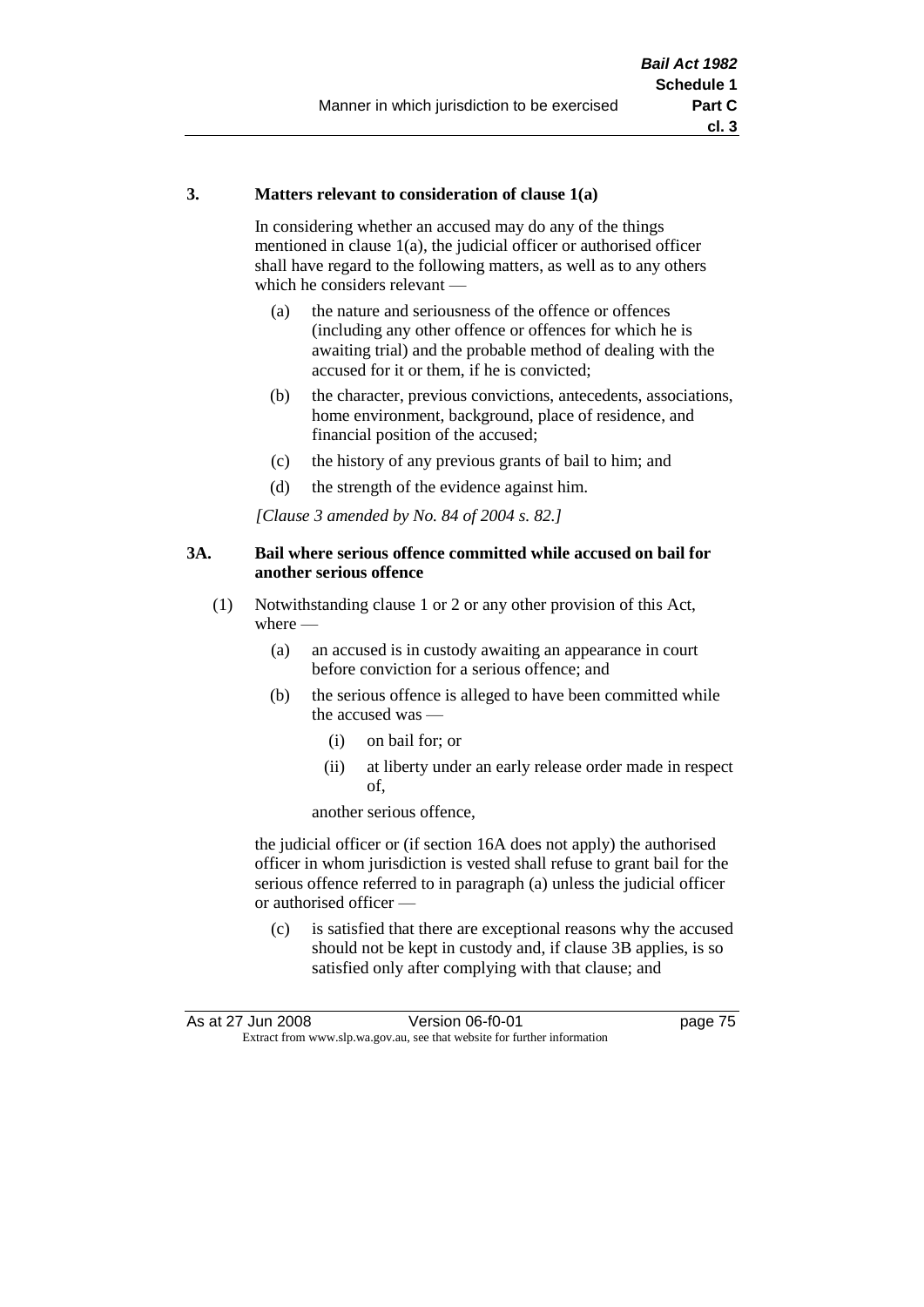- (d) is also satisfied that bail may properly be granted having regard to the provisions of clauses 1 and 3 or, in the case of a child accused, clauses 2 and 3.
- (2) Notwithstanding section 7(1), where an accused is refused bail under subclause (1) for an appearance for a serious offence his case for bail need not be considered again under that subsection for an appearance for that offence unless he satisfies the judicial officer who may order his detention that —
	- (a) new facts have been discovered, new circumstances have arisen or the circumstances have changed since bail was refused; or
	- (b) he failed to adequately present his case for bail on the occasion of that refusal.
- (3) Where a child accused is refused bail under subclause (1) he shall be dealt with in accordance with section 19(2) of the *Young Offenders Act 1994*.

*[Clause 3A inserted by No. 45 of 1993 s. 10(2)(c); amended by No. 57 of 1997 s. 21(3)(b); No. 54 of 1998 s. 7 and 13(1); No. 84 of 2004 s. 82.]*

## **3B. Determination of exceptional reasons under clause 3A(1)**

- (1) This clause applies where it appears to the judicial officer or (if section 16A does not apply) the authorised officer that all or any of the acts alleged to constitute a serious offence referred to in clause 3A(1)(b) would, if proved in the appropriate proceedings, amount to a breach by the accused of a protective condition or order.
- (2) The judicial officer or authorised officer shall, before making a decision that there are exceptional reasons for the purposes of clause  $3A(1)(c)$ , make enquiry, or cause enquiry to be made, whether there has already been -
	- (a) any breach by the accused of the protective condition or order that has been proved in proceedings;
	- (b) any alleged breach by the accused of the protective condition or order that has not been so proved, including an allegation that has not been the subject of a prosecution or any other communication to any relevant official; or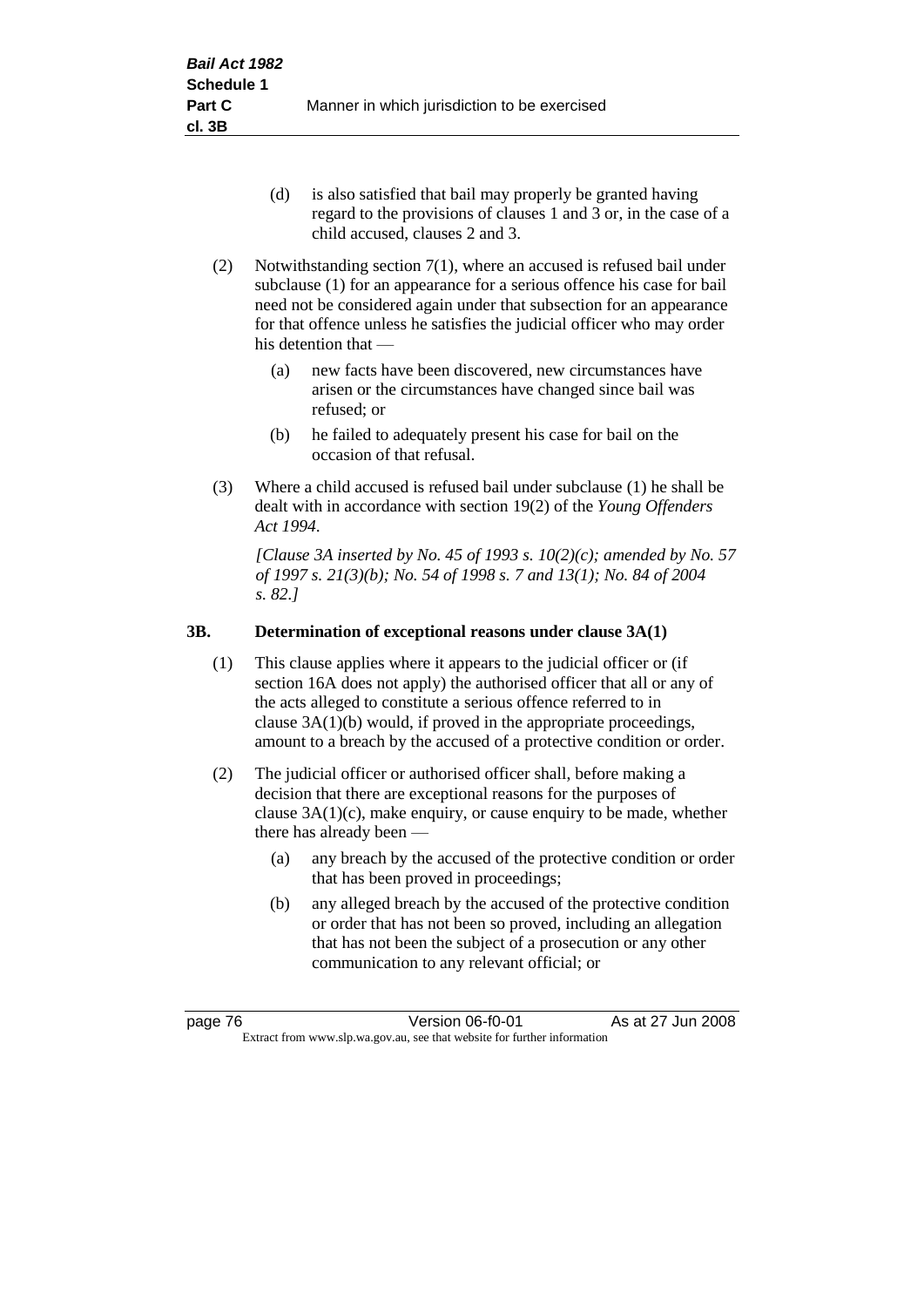- (c) any alleged breach by the accused of any other protective condition or order that has been the subject of a prosecution.
- (3) On becoming aware of any such alleged breach, the judicial officer or authorised officer shall give each person for whose protection a protective condition or order referred to in subclause (2) was imposed or made (a **"relevant person"**) a reasonable opportunity to give evidence by affidavit on matters relating to that protective condition or order.
- (4) The judicial officer or authorised officer shall in making any decision for the purposes of clause  $3A(1)(c)$  —
	- (a) give due weight to  $-$ 
		- (i) any evidence given under subclause (3);
		- (ii) any adverse effect that a grant of bail to the accused would have on a relevant person; and
		- (iii) any difficulty that a relevant person might have in proving any future breach of a protective condition or order;
	- (b) consider whether it would be appropriate to refuse bail and make a hospital order under section 5 of the *Criminal Law (Mentally Impaired Accused) Act 1996*;
	- (c) in the case of a condition imposed for a purpose mentioned in clause  $2(2)(c)$  or (d) of Part D, treat any alleged breach of the condition as a serious matter even if the conduct alleged to amount to the breach in itself appears to be trivial; and
	- (d) consider whether any alleged breach of a protective condition or order that has occurred shows that the purpose of the condition or order has not been achieved and that the accused should be kept in custody.
- (5) The provisions of this clause do not limit the matters that the judicial officer or authorised officer may take into account for the purposes of clause  $3A(1)(c)$ .
- (6) In this clause —

### **"protective condition or order"** means —

(a) a condition imposed for a purpose mentioned in clause  $2(2)(c)$  or (d) of Part D;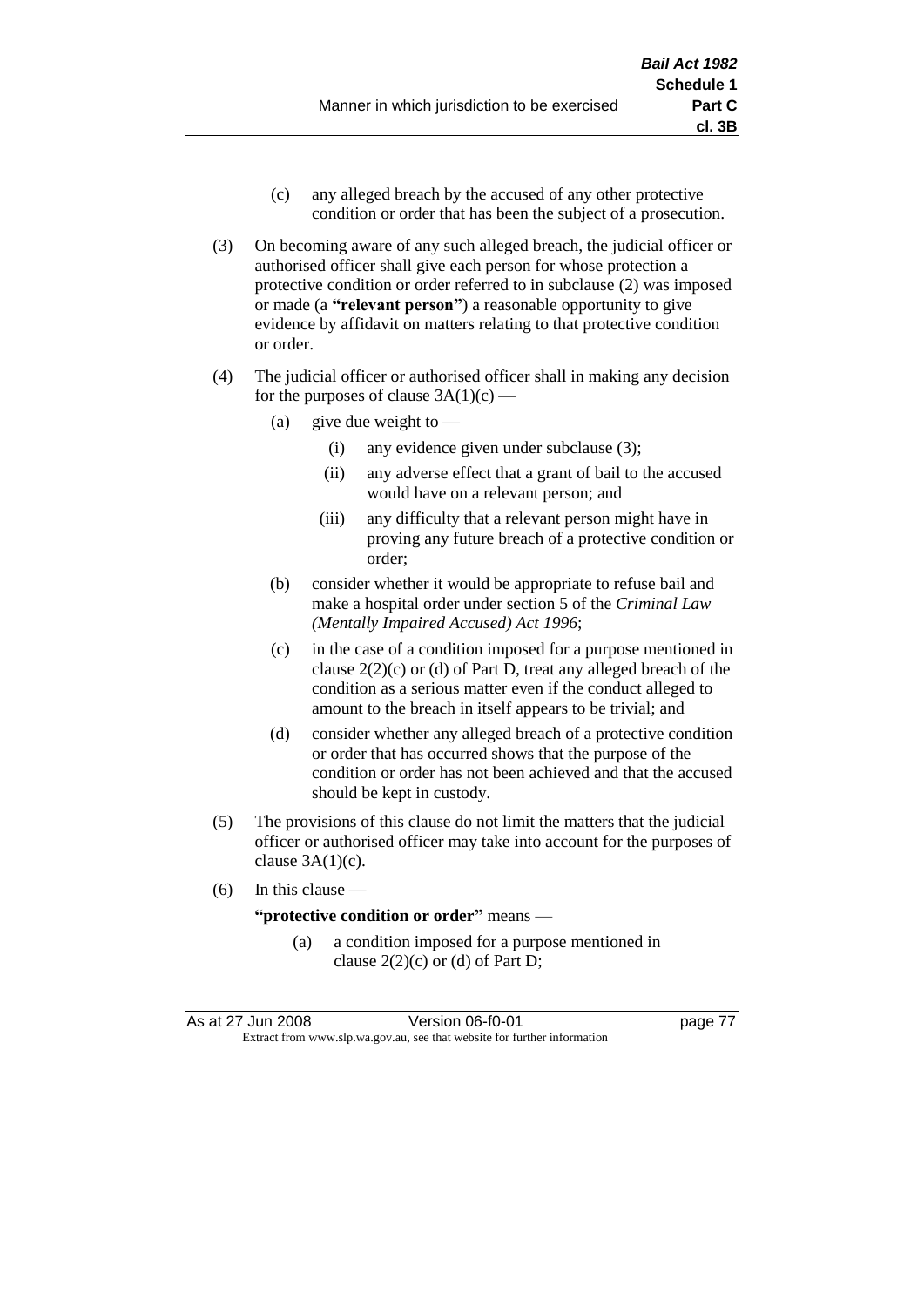| (b) | a violence restraining order or a police order under the |
|-----|----------------------------------------------------------|
|     | <i>Restraining Orders Act 1997; or</i>                   |

- (c) a Part VII order under the *Justices Act 1902* <sup>2</sup>
	- (i) that under section 86 of the *Restraining Orders Act 1997* is taken to be a misconduct restraining order under that Act; and
	- (ii) that shows on the face of the order that the causing or threatening of personal injury by the accused was a ground for the making of the order.

*[Clause 3B inserted by No. 54 of 1998 s. 13(2); amended by No. 38 of 2004 s. 60; No. 59 of 2004 s. 141; No. 84 of 2004 s. 11 and 82.]*

### **4. When bail to be granted after conviction**

In deciding whether or not to grant bail to an accused who is in custody waiting to be sentenced or otherwise dealt with for an offence of which he has been convicted or awaiting the disposal of appeal proceedings, the judicial officer shall, subject to clauses 5 and 6, consider whether —

- (a) in the case of an accused waiting to be sentenced, there is a strong likelihood that he will impose a non-custodial sentence; or
- (b) in either case, there are exceptional reasons why the accused should not be kept in custody,

and shall only grant bail to him if he is satisfied that —

- (c) in the case of an accused waiting to be sentenced, at least one of those reasons exists and, in the case of an appellant, the reason mentioned in paragraph (b) exists; and
- (d) he may properly do so having regard to the provisions of clauses 1 and 3 or, in the case of a child, clauses 2 and 3.

*[Clause 4 amended by No. 84 of 2004 s. 82.]*

### **5. Exception for bail for an appeal under the** *Criminal Appeals Act 2004* **Part 2**

Clause 4 does not apply to the bail of a person who is awaiting the disposal of appeal proceedings under Part 2 of the *Criminal Appeals Act 2004*; such a person shall be deemed for the purposes of this Part

page 78 Version 06-f0-01 As at 27 Jun 2008 Extract from www.slp.wa.gov.au, see that website for further information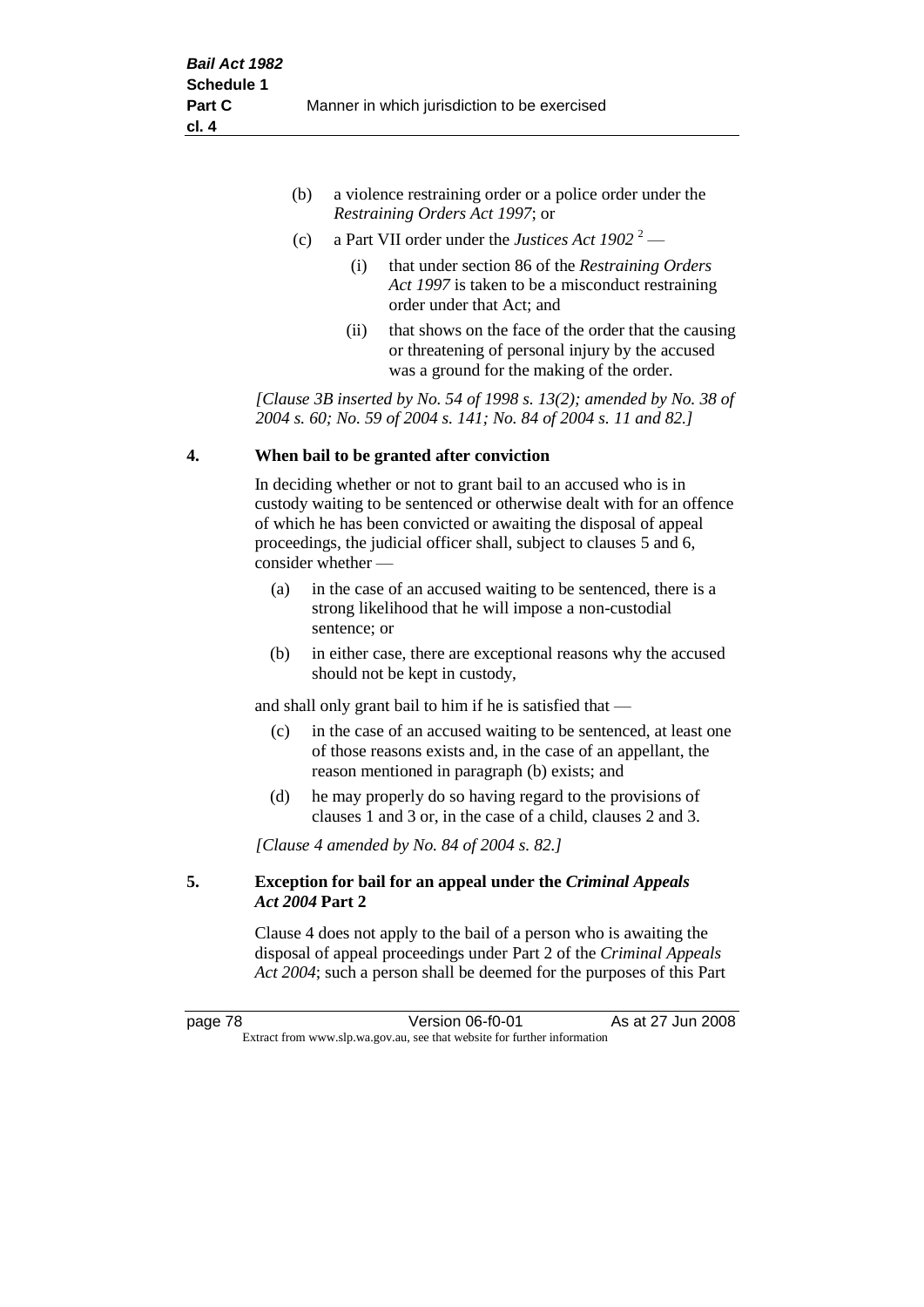to be awaiting an appearance in court before conviction for an offence.

*[Clause 5 inserted by No. 33 of 1989 s. 18; amended by No. 59 of 2004 s. 141; No. 84 of 2004 s. 11.]*

### **6. Bail of people on community orders etc.**

For the purpose of determining whether clause 4 applies, a person in custody —

- (a) under section 50, 79, 84E, 128, 129 or 132 of the *Sentencing Act 1995* in connection with a possible breach of a conditional release order, a sentence of suspended imprisonment or conditional suspended imprisonment or a community order imposed under that Act; or
- (b) under section 43 of the *Young Offenders Act 1994* in respect of an alleged breach of a youth community based order, an intensive youth supervision order or a conditional release order made under that Act,

is to be taken as not having been convicted of the offence for which the sentence was imposed.

*[Clause 6 inserted by No. 78 of 1995 s. 8; amended by No. 27 of 2004 s. 13(3).]*

Limitation on period of bail

## **7. Bail for initial appearance to be for not more than 7 days**

In fixing the terms of bail of an accused for his initial appearance in court for an offence, a justice or an authorised officer shall require him to make the appearance within the period of 7 days commencing on and including the day on which the accused was arrested for the offence.

*[Clause 7 amended by No. 84 of 2004 s. 82.]*

### **8. Bail on adjournment in court of summary jurisdiction to be for not more than 30 days except by consent**

In fixing the terms of bail of an accused for an appearance in court after an adjournment of proceedings for an offence, a judicial officer

As at 27 Jun 2008 **Version 06-f0-01 Dage 79** Extract from www.slp.wa.gov.au, see that website for further information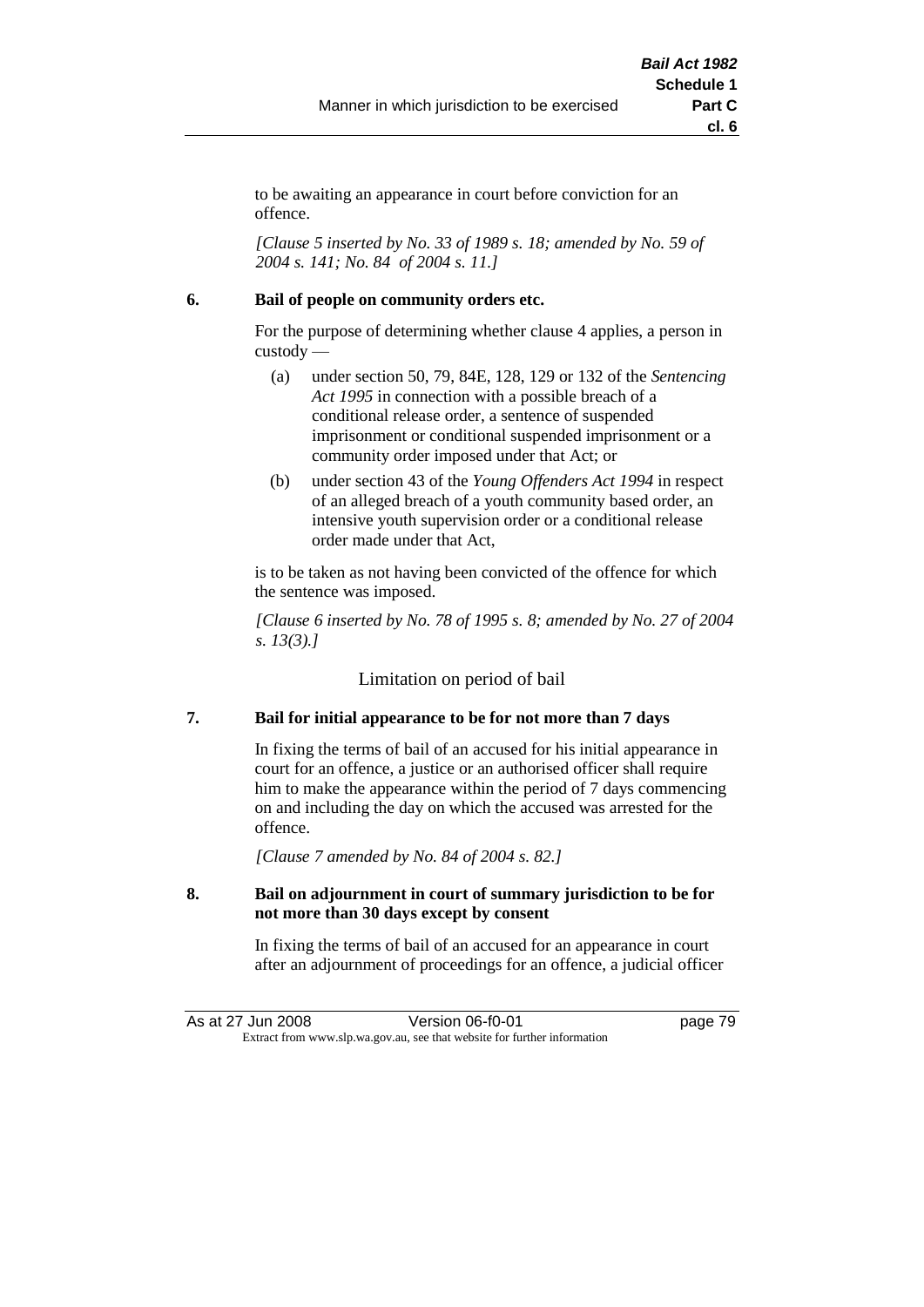sitting as a court of summary jurisdiction shall require him to make the appearance within the period of 30 days commencing on and including the day on which the proceedings are adjourned, unless the accused consents to appear on a later day.

*[Clause 8 amended by No. 49 of 1988 s. 90(c); No. 59 of 2004 s. 141; No. 84 of 2004 s. 82.]*

## **9. Provision as to calculation of time**

The periods specified in clauses 7 and 8 shall be calculated to include any Sunday or public holiday.

# **Part D — Conditions which may be imposed on a grant of bail**

### **1. Conditions as to forfeiture and giving security may be imposed on the accused and sureties**

- (1) A judicial officer or authorised officer, on a grant of bail, may impose conditions under this clause if he considers that it is desirable to do so to ensure the performance of the accused's bail undertaking.
- (2) If a judicial officer or authorised officer considers that it is desirable as mentioned in subclause (1), he may in addition to releasing the accused on his bail undertaking impose any one or more of the following conditions —
	- (a) that the accused in his bail undertaking agree to forfeit a specified amount of money if he fails to comply with any requirement of his bail undertaking mentioned in section  $28(2)(a)$  or  $(b)(ii)$ ;
	- (b) that a surety or a specified number of sureties enter into a surety undertaking or surety undertakings whereby he or they agree to forfeit a specified amount or specified amounts of money if the accused fails to comply with any requirement of his bail undertaking mentioned in section 28(2)(a) or (b)(ii);
	- (c) that any of them the accused and the surety or sureties give security of a specified value, including the deposit of a specified amount of cash, for the performance of their respective obligations;

page 80 Version 06-f0-01 As at 27 Jun 2008 Extract from www.slp.wa.gov.au, see that website for further information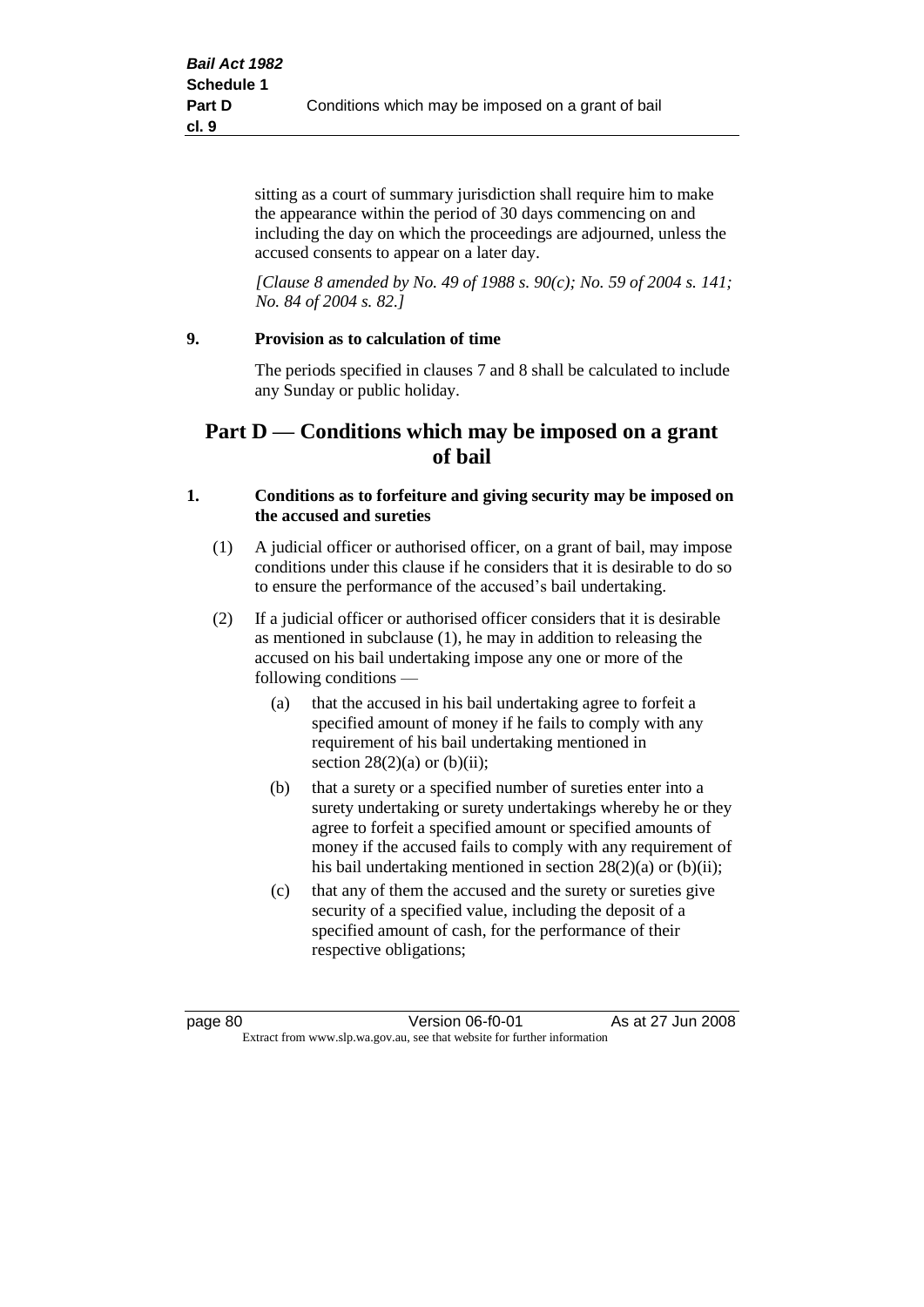- (d) that any of them the accused and the surety or sureties deposit with a specified officer any specified passbook or document relating to the title to, or ownership of, any account or other asset offered as security for the performance of their respective obligations; or
- (e) that any of them the accused and the surety or sureties, at his or their own expense or otherwise, enter into such mortgage, charge, assignment or other transaction, or take such other step, as may be required, including completion of the necessary documents, to render any security effective and enforceable by the State.
- (3) The nature and sufficiency of any security, and the documentation therefor, required under subclause (2) shall be determined by the judicial officer or authorised officer who imposed the condition or, if no determination is so made —
	- (a) by the person before whom the bail undertaking is entered into, where the security is to be given by the accused; and
	- (b) where the security is to be given by a surety, by any person authorised under section 36 to approve the surety or before whom the surety undertaking is entered into.
- (4) When a bail undertaking ceases to have effect as provided in section 34(a) to (d), or upon an accused being acquitted of a charge under section  $51(1)$  or (2) or discharged from further proceedings therefor, each of them the accused, or where section 34(b) applies his personal representative, and any surety is entitled to have returned to him any security given under subclause (2).
- (5) When a surety undertaking ceases to have effect as provided in section 47(a) to (f), a surety is entitled to have returned to him any security given under subclause  $(2)$ .

*[Clause 1 amended by No. 65 of 2003 s. 121(3); No. 84 of 2004 s. 82.]*

## **2. Other conditions which may be imposed**

- (1) A judicial officer or authorised officer, on a grant of bail, may impose conditions —
	- (a) to be complied with before the accused is released on bail or while the accused is on bail;

| As at 27 Jun 2008                                                        | Version 06-f0-01 | page 81 |
|--------------------------------------------------------------------------|------------------|---------|
| Extract from www.slp.wa.gov.au, see that website for further information |                  |         |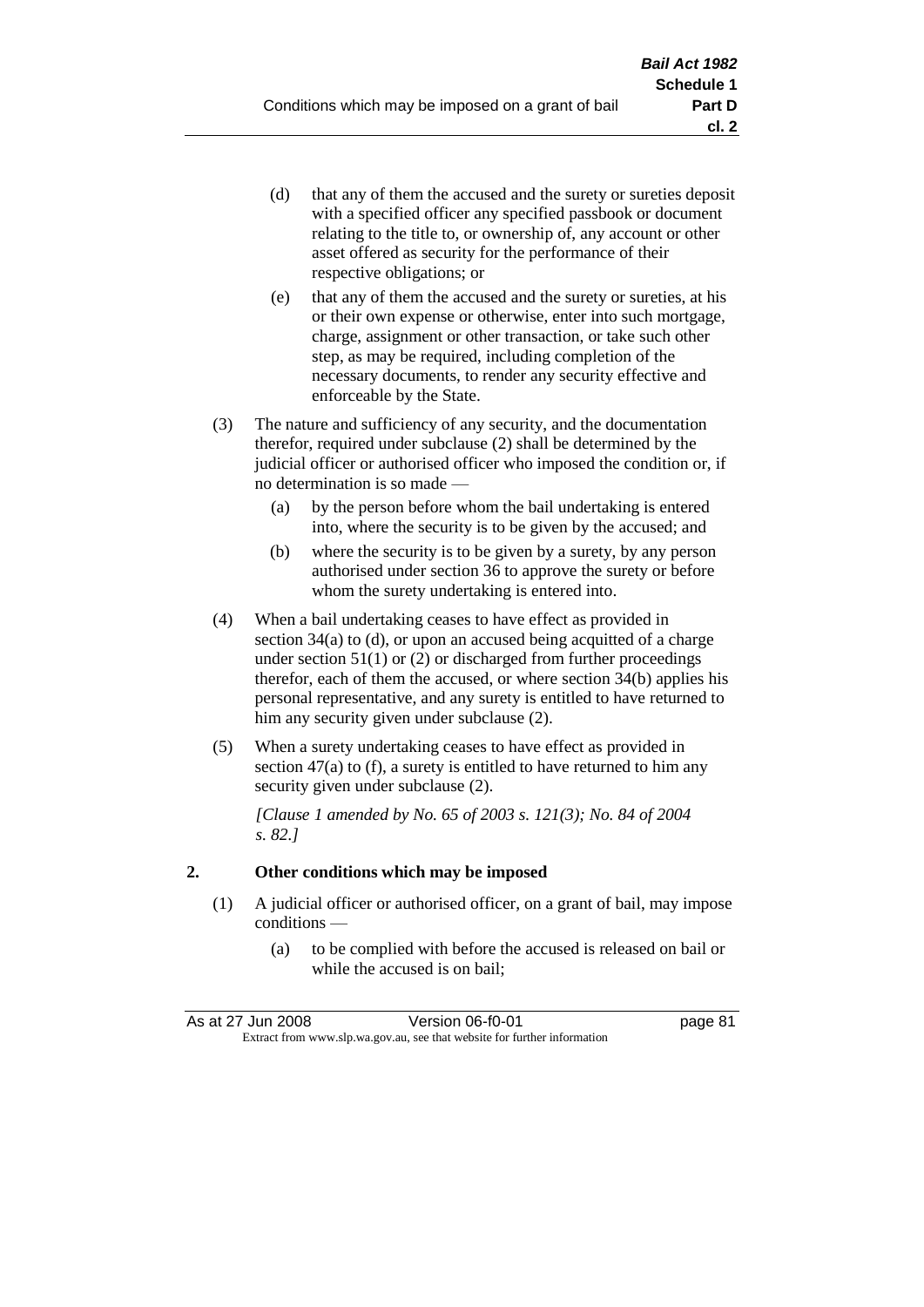- (b) as to the accused's conduct while on bail; or
- (c) as to where the accused shall reside while on bail,

if he considers that it is desirable for any purpose mentioned in subclause (2), (2b), (3) or (4).

(1a) Without limiting subclause (1), a judicial officer or authorised officer shall, on a grant of bail to a child accused, consider whether it is desirable for any purpose mentioned in subclause (2) to impose a condition as to —

- (a) any period in each day during which the child is to remain at a particular place;
- (b) any person with whom the child is not to associate or communicate;
- (c) any place that the child is not to frequent;
- (d) the attendance by the child at a school or other educational institution; or
- (e) any other matter,

and the judicial officer or authorised officer may impose any such condition.

- (2) Any condition may be imposed under subclause (1) or (1a) to ensure that an accused —
	- (a) appears in court in accordance with his bail undertaking;
	- (b) does not while on bail commit an offence;
	- (c) does not endanger the safety, welfare or property of any person;
	- (d) does not interfere with witnesses or otherwise obstruct the course of justice, whether in relation to himself or any other person; or
	- (e) as regards the period when the accused is on trial, does not prejudice the proper conduct of the trial.
- (2a) Before imposing a condition on a grant of bail for a purpose mentioned in subclause (2)(c) or (d) a judicial officer or authorised officer is to consider whether that purpose would be better served, or could be better assisted, by a restraining order made under the *Restraining Orders Act 1997* and whether, in the case of a judicial

page 82 Version 06-f0-01 As at 27 Jun 2008 Extract from www.slp.wa.gov.au, see that website for further information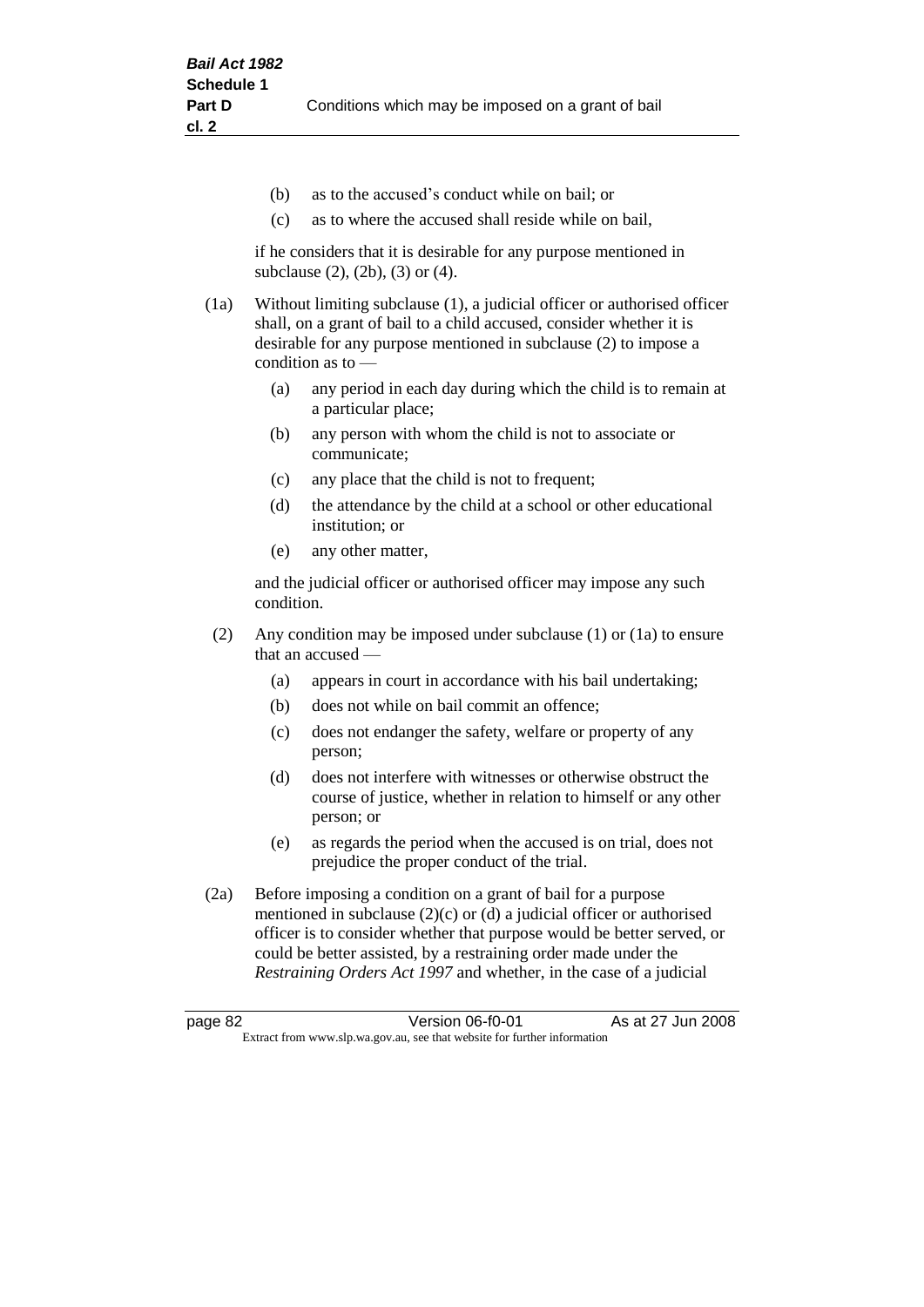officer, to exercise the power in section 63 of that Act or, in the case of an authorised officer, to make a telephone application under that Act.

- (2b) Where a judicial officer is of the opinion that the accused should while on bail —
	- (a) be counselled for a behavioural problem; or
	- (b) attend a course or programme that may assist with such a problem,

the judicial officer may under subclause (1) impose a condition for that purpose that requires the accused to —

- (c) attend a prescribed person to be counselled; or
- (d) attend a prescribed course or programme,

that is specified by the judicial officer in the condition.

- (3) Where a judicial officer who grants bail to an accused is of the opinion that the accused's physical condition ought to be examined the officer may, under subclause (1), impose any condition which the officer considers desirable for the purpose of ensuring that the accused is examined by a medical practitioner.
- (3a) Where a judicial officer who grants bail to an accused is of the opinion that the accused's mental condition ought to be examined the officer may, under subclause (1), impose any condition which the officer considers desirable for the purpose of ensuring that the accused's mental condition is examined including a condition —
	- (a) that the accused be examined by a medical practitioner or an authorised mental health practitioner (as defined in the *Mental Health Act 1996*) for the purpose of deciding whether to make a referral under section 29 of that Act;
	- (b) that the accused be admitted to an authorised hospital (as defined in the *Mental Health Act 1996*);
	- (c) that the accused be examined by a psychiatrist.
- (4) Where a judicial officer is of the opinion that an accused is suffering from alcohol or drug abuse and is in need of care or treatment either on that account, or to enable him to be prepared for his trial, the judicial officer may, under subclause (1), impose any condition which he considers desirable for the purpose of ensuring that the accused

| As at 27 Jun 2008 | Version 06-f0-01                                                         | page 83 |
|-------------------|--------------------------------------------------------------------------|---------|
|                   | Extract from www.slp.wa.gov.au, see that website for further information |         |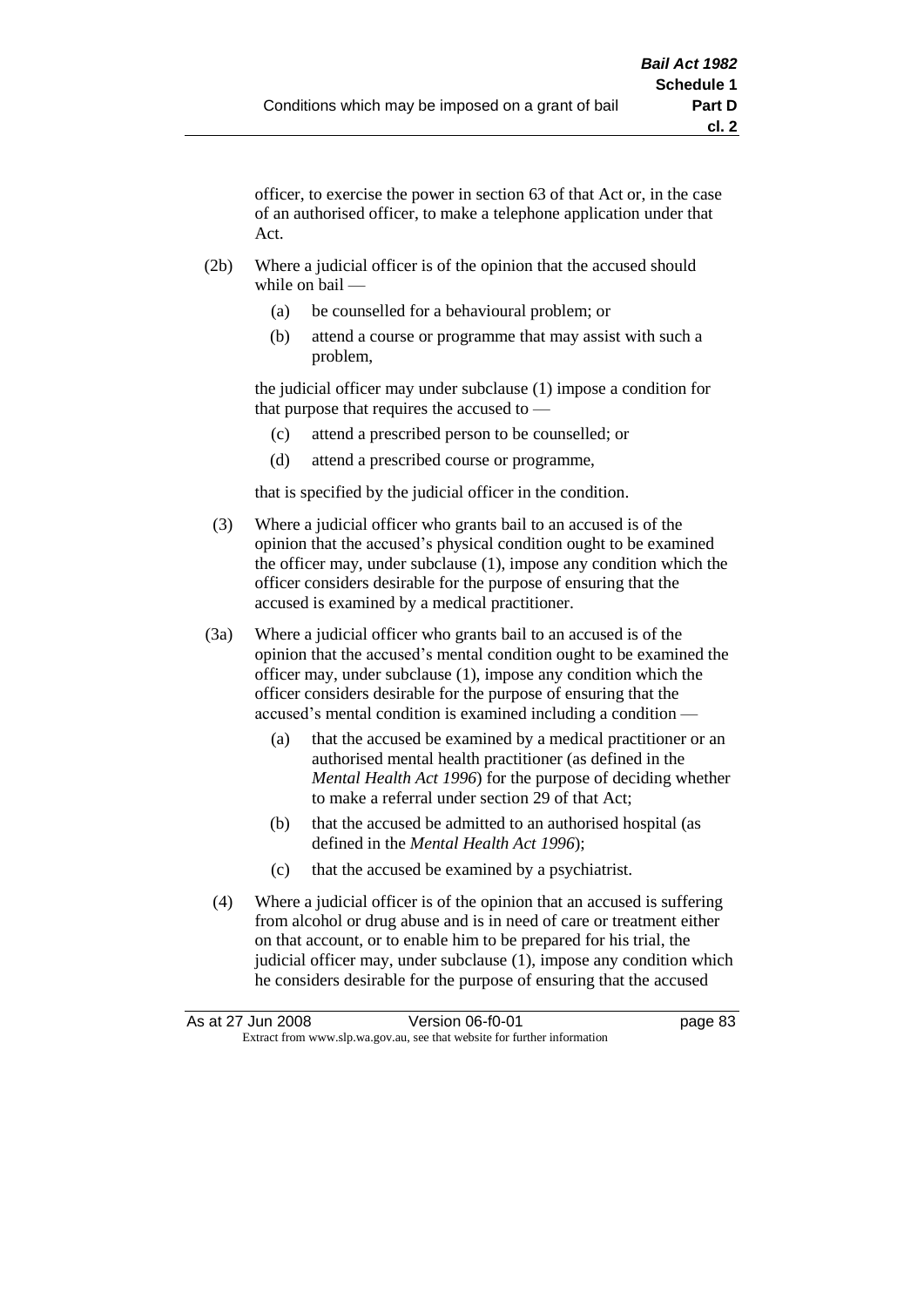receives such care or treatment, including that he lives in, or from time to time attends at, a specified institution or place in order to receive such care or treatment.

- (5) Where a judicial officer imposes a condition for a purpose mentioned in subclause (2b), (3), (3a) or (4), the judicial officer shall cause to be sent to the person who is to counsel or examine the accused, or the place at which the accused is to attend, a statement of the reasons for imposing the condition.
- (6) Where a condition is imposed under this clause that an accused shall reside in premises established for the accommodation of persons to whom bail has been granted, that condition shall be deemed to include a further condition that the accused shall comply with such rules as are for the time being laid down for the maintenance of the good order of those premises, whether such rules are made under section 67 or by the authority responsible for the good order of the premises.
- (7) In this clause —

**"medical practitioner"** means a medical practitioner within the meaning of the *Medical Act 1894*; and

**"psychiatrist"** has the same meaning as it has in the *Mental Health Act 1996*.

*[Clause 2 amended by No. 45 of 1993 s. 10(3); No. 69 of 1996 s. 3; No. 54 of 1998 s. 12; No. 84 of 2004 s. 82.]*

### **3. Home detention condition may be imposed**

- (1) A judicial officer may, subject to this clause, impose a home detention condition as a condition on a grant of bail.
- (2) A home detention condition shall not be imposed unless the accused is over the age of 17 years and the judicial officer is satisfied —
	- (a) after considering a report from a community corrections officer about the accused and his circumstances, that the accused is suitable to be subject to a home detention condition;
	- (b) that the place where it is proposed the accused will remain while subject to the home detention condition is a suitable place; and

page 84 Version 06-f0-01 As at 27 Jun 2008 Extract from www.slp.wa.gov.au, see that website for further information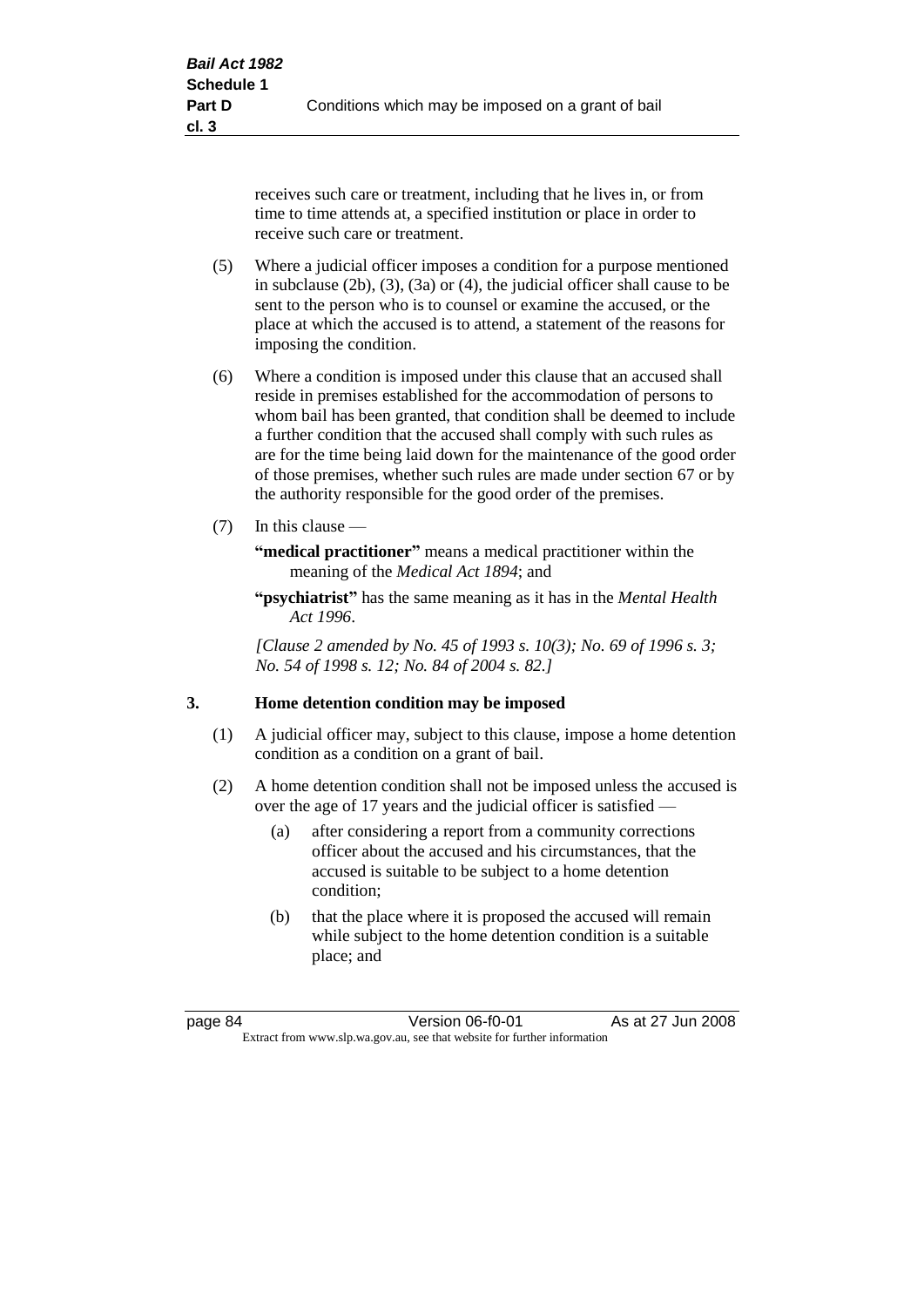- (c) that unless a home detention condition is imposed, the accused will not be released on bail.
- (3) A home detention condition is a condition that while the accused is on bail the accused shall —
	- (a) remain at and not leave the place specified in the bail record form and in the bail undertaking (or in a notice under section 50E) until the time specified, or deemed by section 31(3) to be specified, in the bail undertaking except —
		- (i) to work in gainful employment approved by a community corrections officer;
		- (ii) with the approval of a community corrections officer, to seek gainful employment;
		- (iii) to obtain urgent medical or dental treatment for the accused;
		- (iv) for the purpose of averting or minimizing a serious risk of death or injury to the accused or to another person;
		- (v) to obey an order issued under a written law (such as a summons) requiring the accused's presence elsewhere;
		- (vi) for a purpose approved of by a community corrections officer; or
		- (vii) on the direction of a community corrections officer;
	- (b) not leave the State;
	- (c) comply with every reasonable direction of a community corrections officer;
	- (d) comply with such of the conditions specified in the list provided under section 24A(4) as may be specified in a notice given under section 50E(b); and
	- (e) when requested to do so, produce a copy of his bail undertaking and any notice by the CEO (corrections) under section 50E for inspection by a community corrections officer or a member of the Police Force.

*[Clause 3 inserted by No. 61 of 1990 s. 15; amended by No. 31 of 1993 s. 9; No. 84 of 2004 s. 82; No. 65 of 2006 s. 53.]*

As at 27 Jun 2008 Version 06-f0-01 page 85 Extract from www.slp.wa.gov.au, see that website for further information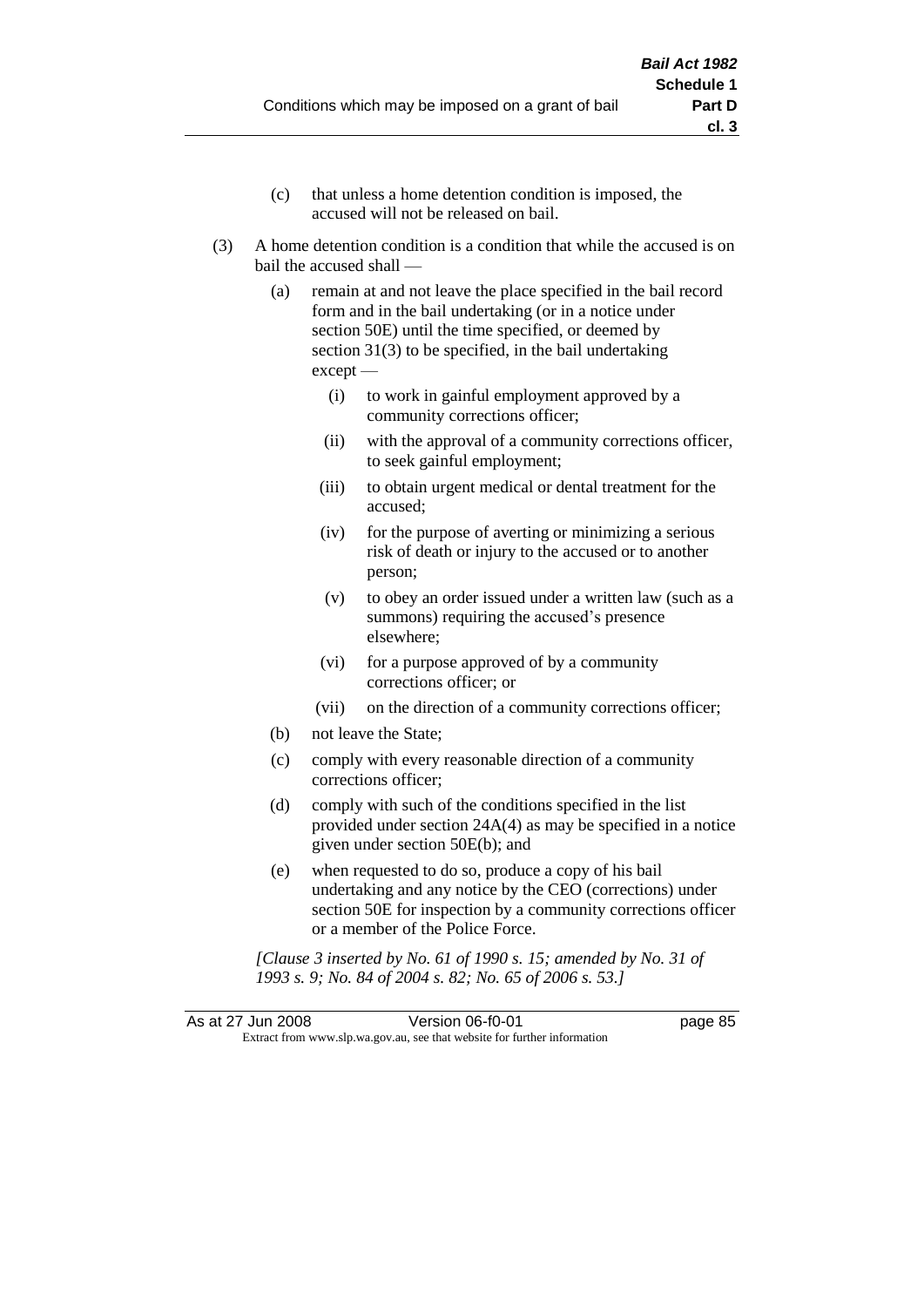**cl. 1**

# **Schedule 2**

*[Heading inserted by No. 45 of 1993 s. 11.]*

[Section  $3(1)$ ]

# *Enactment Description of offence* **1.** *The Criminal Code* s. 278 (as read with s. 282) Wilful murder s. 279 (as read with s. 282) Murder s. 280 (as read with s. 287) Manslaughter s. 292 Disabling in order to commit indictable offence s. 294 Acts intended to cause grievous bodily harm or to resist or prevent arrest s. 297 Grievous bodily harm s. 301 Wounding and similar acts s. 304(2) Acts or omissions, with intent to harm, causing bodily harm or danger s. 317 Assault occasioning bodily harm s. 317A(a) Assault with intent to commit or facilitate a crime s. 317A(b) Assault with intent to do grievous bodily harm s. 318 Serious assaults s. 323 Indecent assault s. 324 Aggravated indecent assault s. 325 Sexual penetration without consent

# **Serious offences**

page 86 Version 06-f0-01 As at 27 Jun 2008 Extract from www.slp.wa.gov.au, see that website for further information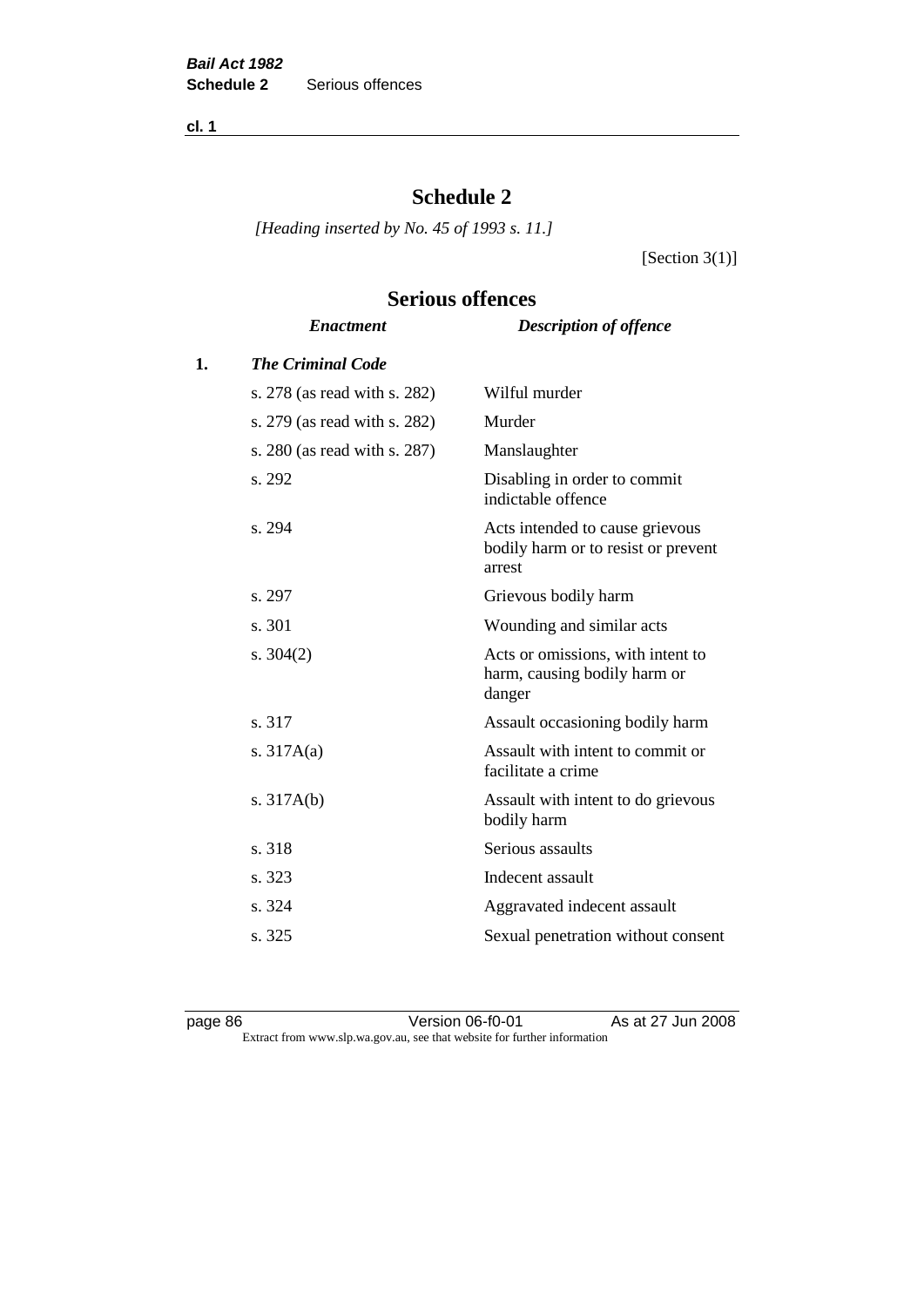|     | <b>Enactment</b>                | <b>Description of offence</b>                                                                                                                      |
|-----|---------------------------------|----------------------------------------------------------------------------------------------------------------------------------------------------|
|     | s.326                           | Aggravated sexual penetration<br>without consent                                                                                                   |
|     | s. 331B                         | Sexual servitude                                                                                                                                   |
|     | s. 331C                         | Conducting business involving<br>sexual servitude                                                                                                  |
|     | s. 331D                         | Deceptive recruiting for<br>commercial sexual services                                                                                             |
|     | s. 332                          | Kidnapping                                                                                                                                         |
|     | s. 333                          | Deprivation of liberty                                                                                                                             |
|     | s. 338E                         | Stalking                                                                                                                                           |
|     | s. 378                          | Stealing a motor vehicle                                                                                                                           |
|     | s. 392                          | Robbery                                                                                                                                            |
|     | s. 393                          | Assault with intent to rob                                                                                                                         |
|     | s.401                           | <b>Burglary</b>                                                                                                                                    |
|     | s. 444                          | Criminal damage, if the property is<br>destroyed or damaged by fire                                                                                |
| 2.  | <b>Bush Fires Act 1954</b>      |                                                                                                                                                    |
|     | s. 32                           | Wilfully lighting a fire or causing a<br>fire to be lit under such<br>circumstances as to be likely to<br>injure or damage a person or<br>property |
| 2a. | <b>Misuse of Drugs Act 1981</b> |                                                                                                                                                    |
|     | s. $6(1)$                       | Offences concerned with<br>prohibited drugs generally                                                                                              |
|     | s. $7(1)$                       | Offences concerned with<br>prohibited plants generally                                                                                             |
|     | s. $33(1)(a)$                   | Attempting to commit an offence<br>under section $6(1)$ or $7(1)$                                                                                  |

As at 27 Jun 2008 Version 06-f0-01 page 87 Extract from www.slp.wa.gov.au, see that website for further information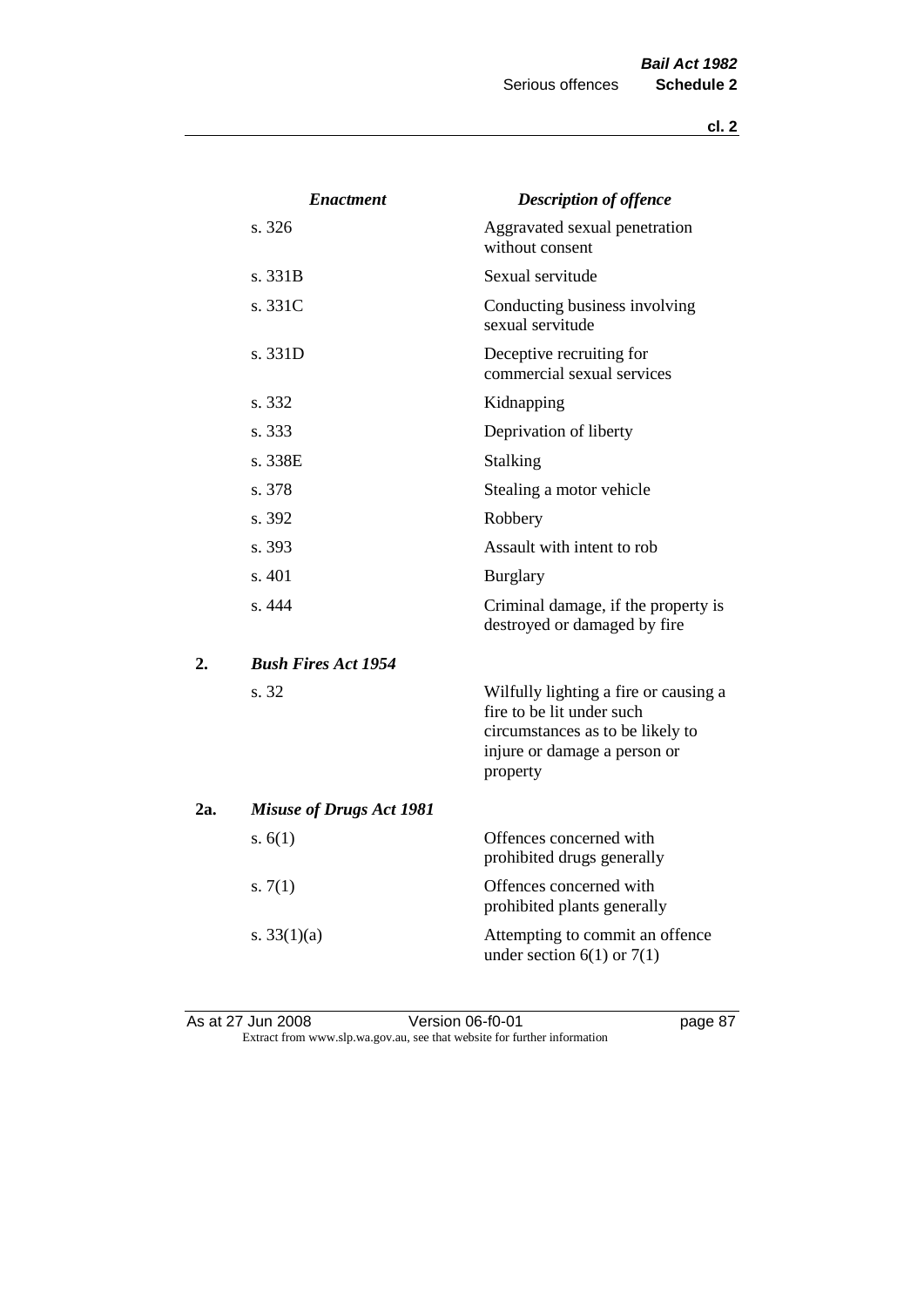**cl. 2b**

|     | <b>Enactment</b>                                                   |       | <b>Description of offence</b>                                                                                                                                  |
|-----|--------------------------------------------------------------------|-------|----------------------------------------------------------------------------------------------------------------------------------------------------------------|
|     | s. $33(2)(a)$                                                      |       | Conspiracy to commit an offence<br>under s. $6(1)$ or $7(1)$                                                                                                   |
| 2b. | <b>Restraining Orders Act 1997</b>                                 |       |                                                                                                                                                                |
|     | s. $61(1)$                                                         | order | Breach of a violence restraining                                                                                                                               |
|     | s. $61(2a)$                                                        |       | Breach of a police order                                                                                                                                       |
|     | s. $86(2)$                                                         |       | Breach of a Part VII order under<br>the Justices Act 1902 <sup>2</sup> —                                                                                       |
|     |                                                                    | (a)   | that under section 86 of the<br>Restraining Orders Act 1997<br>is taken to be a misconduct<br>restraining order under that<br>Act; and                         |
|     |                                                                    | (b)   | that shows on the face of the<br>order that the causing or<br>threatening of personal<br>injury by the accused was a<br>ground for the making of the<br>order. |
| 3.  | <b>Road Traffic Act 1974</b>                                       |       |                                                                                                                                                                |
|     | s. 59                                                              |       | Dangerous driving causing death,<br>injury, etc.                                                                                                               |
|     | s. 59A                                                             | harm  | Dangerous driving causing bodily                                                                                                                               |
|     | [Schedule 2 inserted by No. 45 of 1993 s. 11; amended by No. 82 of |       |                                                                                                                                                                |

*1994 s. 13; No. 38 of 1998 s. 4(2); No. 54 of 1998 s. 15; No. 23 of 2001 s. 10(1); No. 4 of 2004 s. 24 and 26; No. 38 of 2004 s. 61; No. 62 of 2004 s. 9(1); No. 84 of 2004 s. 82.]* 

page 88 Version 06-f0-01 As at 27 Jun 2008 Extract from www.slp.wa.gov.au, see that website for further information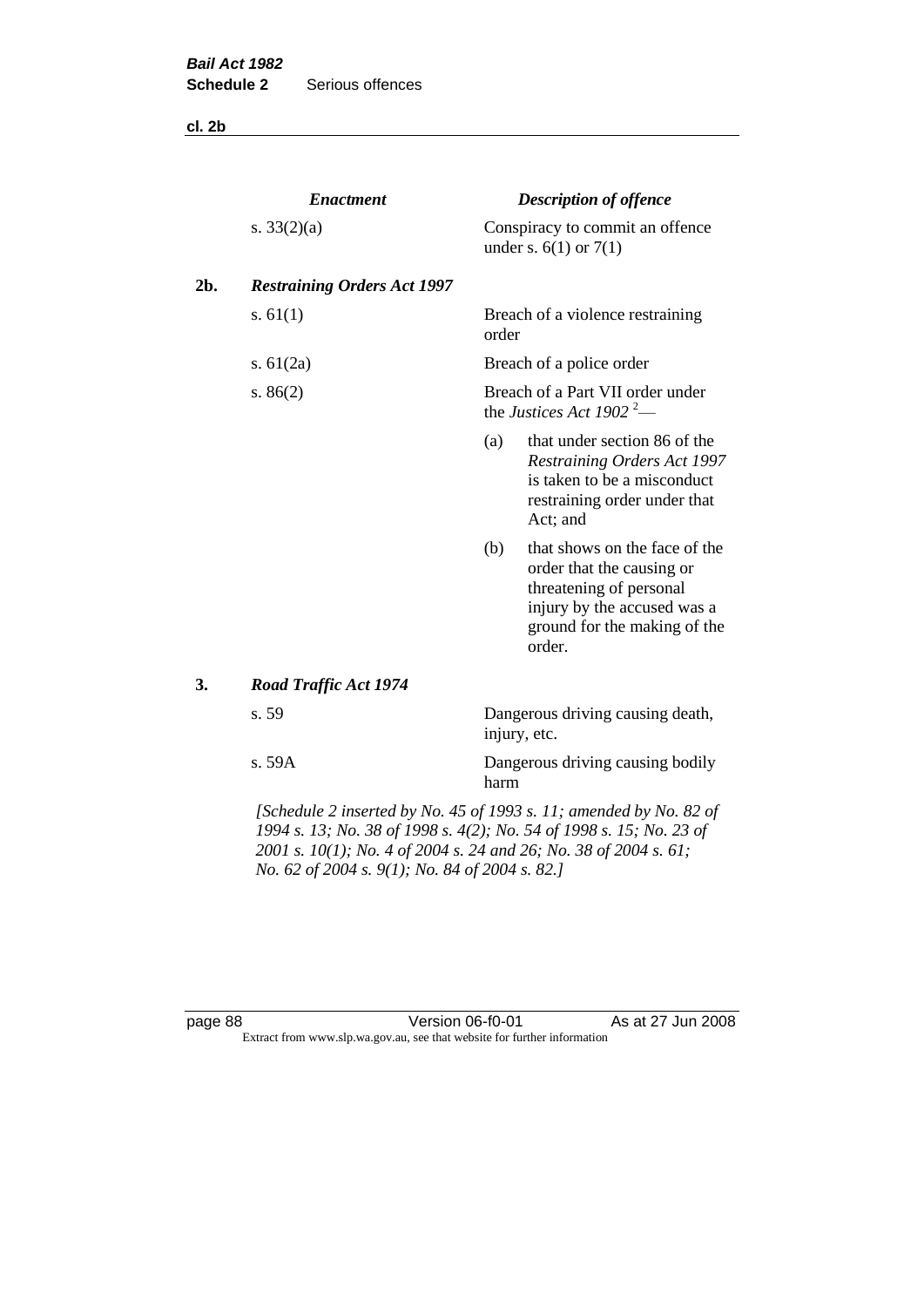page 89

# **Notes**

<sup>1</sup> This is a compilation of the *Bail Act 1982* and includes the amendments made by the other written laws referred to in the following table  $\frac{1}{a}$ , The table also contains information about any reprint.

# **Compilation table**

| <b>Short title</b>                                                                                                                                                        | <b>Number</b><br>and year | Assent     | Commencement                                                               |
|---------------------------------------------------------------------------------------------------------------------------------------------------------------------------|---------------------------|------------|----------------------------------------------------------------------------|
| Bail Act 1982                                                                                                                                                             | 86 of 1982                |            | 18 Nov 1982 6 Feb 1989 (see s. 2 and<br><i>Gazette</i> 27 Jan 1989 p. 263) |
| Acts Amendment<br>(Abolition of Capital)<br>Punishment) Act 1984<br>Pt. III                                                                                               | 52 of 1984                | 5 Sep 1984 | 3 Oct 1984                                                                 |
| <b>Bail Amendment</b><br>Act 1984 <sup>4</sup>                                                                                                                            | 74 of 1984                |            | 29 Nov 1984 6 Feb 1989 (see s. 2 and<br><i>Gazette</i> 27 Jan 1989 p. 263) |
| <b>Bail Amendment</b><br><i>Act 1988</i>                                                                                                                                  | 15 of 1988                | 6 Sep 1988 | 6 Feb 1989 (see s. 2 and<br><i>Gazette</i> 27 Jan 1989 p. 263)             |
| Reprint of the <i>Bail Act 1982</i> under the <i>Reprints Act 1984</i> and s. 21 of the <i>Bail</i><br>Amendment Act 1988 <sup>5</sup> (includes amendments listed above) |                           |            |                                                                            |
| Criminal Law                                                                                                                                                              | 70 of 1988                |            | 15 Dec 1988 6 Feb 1989 (see s. 2(2)(b) and<br>$C = 0.271 - 1000 - 25$      |

| U <i>riminai Law</i><br>Amendment Act 1988<br>Pt.4                                | 70 01 1900 |             | 1.3 Dec 1988 O Feb 1989 (see s. $2(2)(0)$ and<br><i>Gazette</i> 27 Jan 1989 p. 263) |
|-----------------------------------------------------------------------------------|------------|-------------|-------------------------------------------------------------------------------------|
| Acts Amendment<br>(Children's Court)<br>Act 1988 Pt. 13                           | 49 of 1988 |             | 22 Dec 1988 1 Dec 1989 (see s. 2 and<br><i>Gazette</i> 24 Nov 1989 p. 4327)         |
| Justices Amendment<br>Act 1989 s. 18                                              | 33 of 1989 | 22 Dec 1989 | 1 Jun 1991 (see s. 2 and<br><i>Gazette</i> 17 May 1991 p. 2455)                     |
| <b>Community Corrections</b><br><b>Legislation Amendment</b><br>Act 1990 Pt. 2    | 61 of 1990 | 17 Dec 1990 | 3 Apr 1991 (see s. 2 and<br><i>Gazette</i> 22 Mar 1991 p. 1209)                     |
| Child Welfare<br>Amendment Act<br>$(No. 2)$ 1990 s. 15                            | 83 of 1990 | 22 Dec 1990 | 1 Aug 1991 (see s. 2 and<br><i>Gazette</i> 1 Aug 1991 p. 3983)                      |
| Children's Court of<br>Western Australia<br>Amendment Act<br>$(No. 2)$ 1991 s. 21 | 15 of 1991 | 21 Jun 1991 | 9 Aug 1991 (see s. 2(2) and<br>Gazette 9 Aug 1991 p. 4101)                          |

**Reprint of the** *Bail Act 1982* **as at 17 Oct 1991** (includes amendments listed above)

| As at 27 Jun 2008 | Version 06-f0-01                                                         |
|-------------------|--------------------------------------------------------------------------|
|                   | Extract from www.slp.wa.gov.au, see that website for further information |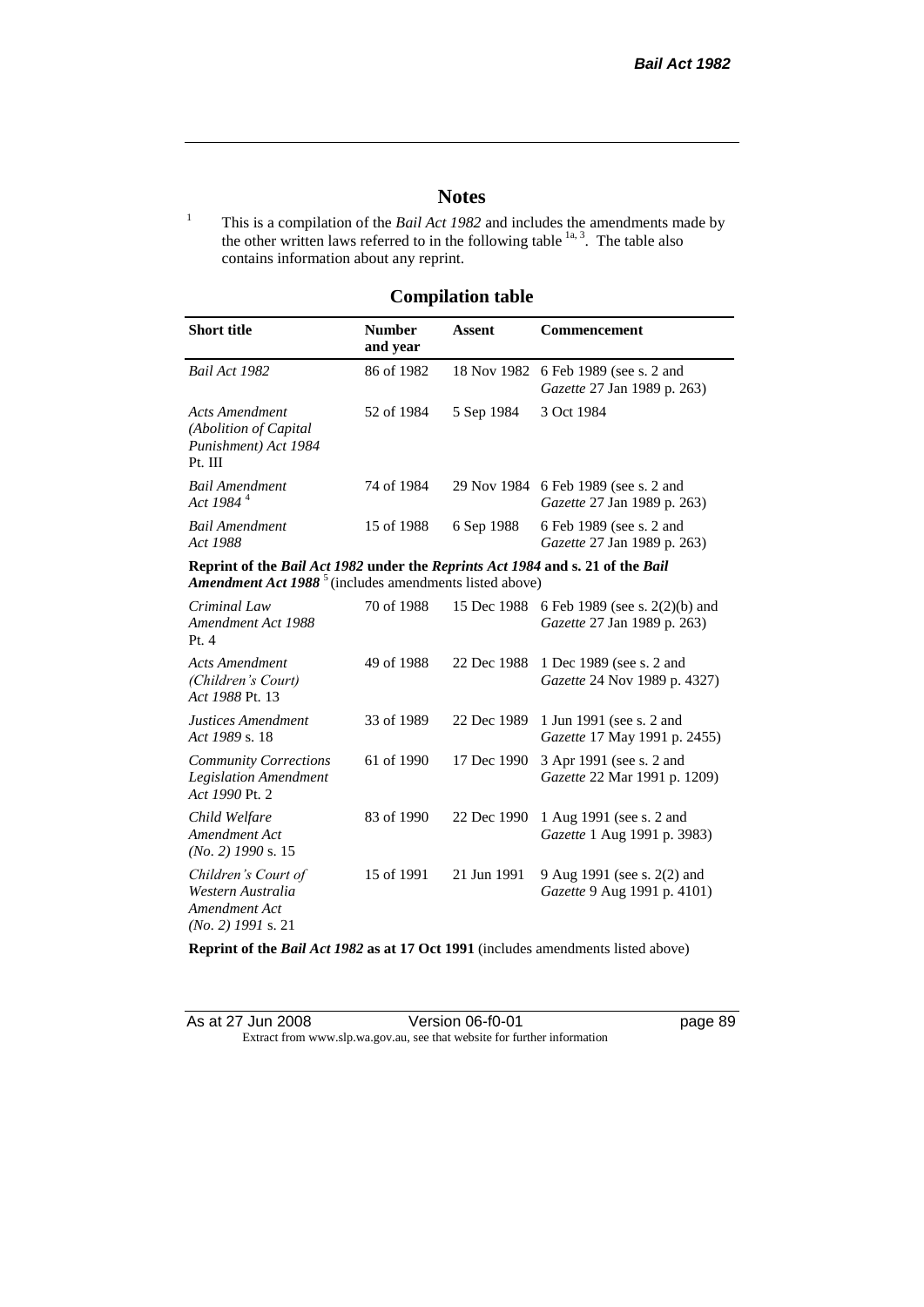| <b>Short title</b>                                                                         | <b>Number</b><br>and year | <b>Assent</b> | <b>Commencement</b>                                                                                                                                                        |
|--------------------------------------------------------------------------------------------|---------------------------|---------------|----------------------------------------------------------------------------------------------------------------------------------------------------------------------------|
| Acts Amendment (Sexual<br>Offences) Act 1992 Pt. 3                                         | 14 of 1992                | 17 Jun 1992   | 1 Aug 1992 (see s. 2 and<br>Gazette 28 Jul 1992 p. 3671)                                                                                                                   |
| <b>Acts Amendment</b><br>(Ministry of Justice)<br>Act 1993 Pt. 3 <sup>6</sup>              | 31 of 1993                | 15 Dec 1993   | 1 Jul 1993 (see s. 2)                                                                                                                                                      |
| Criminal Procedure<br>Amendment Act 1993<br>Pt. $2^7$                                      | 45 of 1993                | 20 Dec 1993   | Act other than s. 7-9 and<br>$10(2)(b)$ : 17 Jan 1994 (see<br>s. $2(1)$ ;<br>s. 7-9 and $10(2)(b)$ : 4 Mar 1994<br>(see s. $2(2)$ and <i>Gazette</i><br>4 Mar 1994 p. 915) |
| Criminal Law<br>Amendment Act 1994<br>s. $13(1)$ and $(2)$                                 | 82 of 1994                | 23 Dec 1994   | 20 Jan 1995 (see s. 2(2))                                                                                                                                                  |
| Acts Amendment (Fines,<br>Penalties and<br><b>Infringement Notices</b> )<br>Act 1994 Pt. 3 | 92 of 1994                | 23 Dec 1994   | 1 Jan 1995 (see s. 2(1) and<br>Gazette 30 Dec 1994 p. 7211)                                                                                                                |
| Sentencing<br>(Consequential<br>Provisions) Act 1995 Pt. 5                                 | 78 of 1995                | 16 Jan 1996   | 4 Nov 1996 (see s. 2 and<br><i>Gazette</i> 25 Oct 1996 p. 5632)                                                                                                            |
| Coroners Act 1996 s. 61                                                                    | 2 of 1996                 |               | 24 May 1996 7 Apr 1997 (see s. 2 and<br>Gazette 18 Mar 1997 p. 1529)                                                                                                       |
| <b>Mental Health</b><br>(Consequential<br>Provisions) Act 1996 Pt. 2                       | 69 of 1996                | 13 Nov 1996   | 13 Nov 1997 (see s. 2)                                                                                                                                                     |

**Reprint of the** *Bail Act 1982* **as at 13 Mar 1997** (includes amendments listed above except those in the *Coroners Act 1996* and the *Mental Health (Consequential Provisions) Act 1996*) (corrections in *Gazette* 25 Jul 1997 p. 3909 and 14 Nov 1997 p. 6426)

*Statutes (Repeals and Minor Amendments) Act 1997* s. 21 57 of 1997 15 Dec 1997 15 Dec 1997 (see s. 2(1)) *Criminal Law Amendment Act (No. 1) 1998* s. 4(2) 38 of 1998 25 Sep 1998 23 Oct 1998

page 90 Version 06-f0-01 As at 27 Jun 2008 Extract from www.slp.wa.gov.au, see that website for further information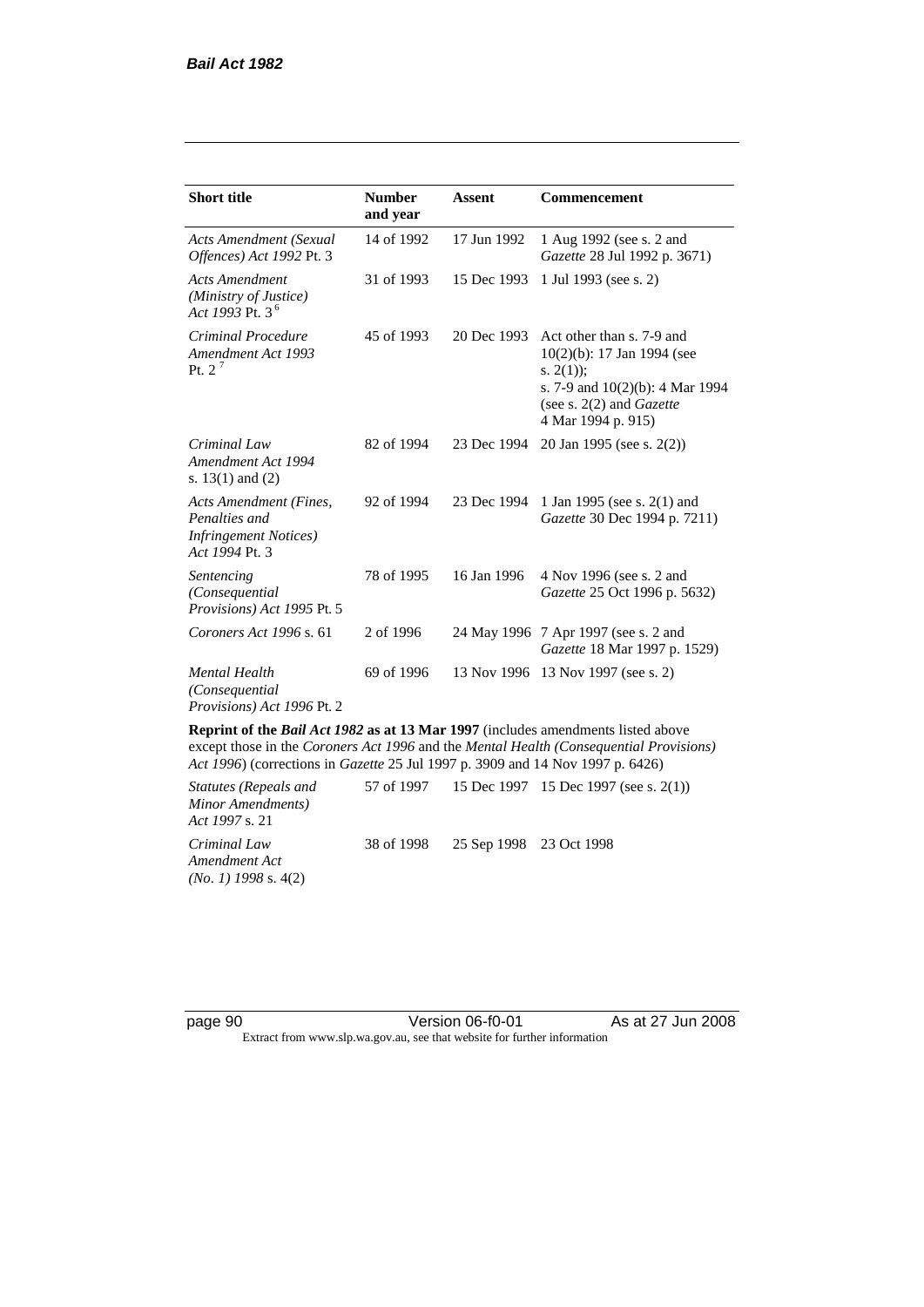| <b>Short title</b>                                                                                                                                 | <b>Number</b><br>and year | <b>Assent</b> | <b>Commencement</b>                                                                                                                                                                                                                                                                                                                                     |
|----------------------------------------------------------------------------------------------------------------------------------------------------|---------------------------|---------------|---------------------------------------------------------------------------------------------------------------------------------------------------------------------------------------------------------------------------------------------------------------------------------------------------------------------------------------------------------|
| <b>Bail Amendment</b><br>Act 1998 <sup>8</sup>                                                                                                     | 54 of 1998                | 11 Jan 1999   | s. 1 and 2: 11 Jan 1999;<br>Pt. 4 and 7: 15 May 1999<br>(see s. 2 and <i>Gazette</i> )<br>11 May 1999 p. 1905);<br>Pt. 2, 3 and 5 (other than s. 12):<br>8 Mar 2000 (see s. 2 and<br>Gazette 7 Mar 2000 p. 1039);<br>s. 12: 1 Sep 2000 (see s. 2 and<br>Gazette 29 Aug 2000 p. 4985);<br>Pt. 6: 4 Dec 2000 (see s. 2 and<br>Gazette 4 Dec 2000 p. 6799) |
| Reprint of the Bail Act 1982 as at 27 Aug 1999 (includes amendments listed above<br>except those in the Bail Amendment Act 1998 Pt. 2, 3, 5 and 6) |                           |               |                                                                                                                                                                                                                                                                                                                                                         |
| Court Security and<br><b>Custodial Services</b><br>(Consequential)<br>Provisions) Act 1999 Pt. 3                                                   | 47 of 1999                | 8 Dec 1999    | 18 Dec 1999 (see s. 2 and<br>Gazette 17 Dec 1999 p. 6175-6)                                                                                                                                                                                                                                                                                             |
| Criminal Law Amendment<br>Act 2001 s. $10(1)$                                                                                                      | 23 of 2001                | 26 Nov 2001   | 24 Dec 2001                                                                                                                                                                                                                                                                                                                                             |
| Criminal Investigation<br>(Identifying People)<br>Act 2002 s. 96                                                                                   | 6 of 2002                 | 4 Jun 2002    | 20 Nov 2002 (see s. 2 and<br>Gazette 19 Nov 2002 p. 5505)                                                                                                                                                                                                                                                                                               |
| Criminal Law (Procedure)<br>Amendment Act 2002 Pt. 4<br>Div. 1                                                                                     | 27 of 2002                | 25 Sep 2002   | 27 Sep 2002 (see s. 2 and<br>Gazette 27 Sep 2002 p. 4875)                                                                                                                                                                                                                                                                                               |
| Sentencing Legislation<br>Amendment and Repeal<br>Act 2003 s. 29(3) and 37                                                                         | 50 of 2003                | 9 Jul 2003    | s. 29(3): 31 Aug 2003 (see s. 2<br>and Gazette 29 Aug 2003<br>p. 3833);<br>s. 37: 15 May 2004 (see s. 2 and<br>Gazette 14 May 2004 p. 1445)                                                                                                                                                                                                             |
| Acts Amendment and<br>Repeal (Courts and Legal<br>Practice) Act 2003 s. 88<br>and 121 $^{9}$                                                       | 65 of 2003                | 4 Dec 2003    | 1 Jan 2004 (see s. 2 and <i>Gazette</i><br>30 Dec 2003 p. 5722)                                                                                                                                                                                                                                                                                         |
| Statutes (Repeals and<br>Minor Amendments)<br>Act 2003 s. 29                                                                                       | 74 of 2003                | 15 Dec 2003   | 15 Dec 2003 (see s. 2)                                                                                                                                                                                                                                                                                                                                  |
| Criminal Code Amendment<br>Act 2004 s. 24, 26 and 58                                                                                               | 4 of 2004                 | 23 Apr 2004   | 21 May 2004 (see s. 2)                                                                                                                                                                                                                                                                                                                                  |

As at 27 Jun 2008 Version 06-f0-01 page 91 Extract from www.slp.wa.gov.au, see that website for further information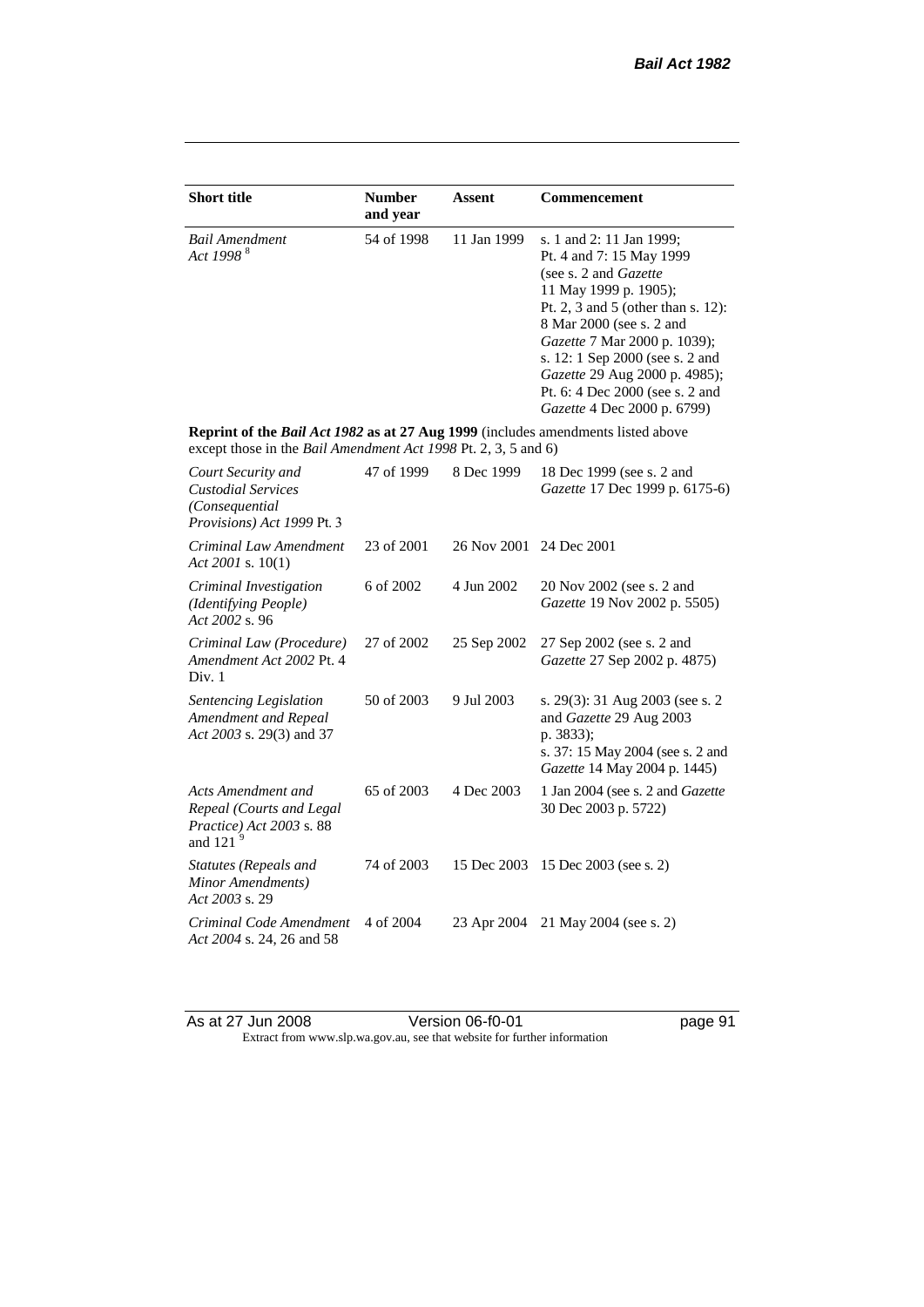*Act 2006* Pt. 2

| <b>Short title</b>                                                                                                                                                   | <b>Number</b><br>and year | Assent      | <b>Commencement</b>                                                                                                                                                                                                                                                     |
|----------------------------------------------------------------------------------------------------------------------------------------------------------------------|---------------------------|-------------|-------------------------------------------------------------------------------------------------------------------------------------------------------------------------------------------------------------------------------------------------------------------------|
| Sentencing Legislation<br>Amendment Act 2004 s. 13                                                                                                                   | 27 of 2004                | 14 Oct 2004 | 31 May 2006 (see s. 2 and<br>Gazette 30 May 2006 p. 1965)                                                                                                                                                                                                               |
| Children and Community<br>Services Act 2004 s. 251                                                                                                                   | 34 of 2004                | 20 Oct 2004 | 1 Mar 2006 (see s. 2 and<br>Gazette 14 Feb 2006 p. 695)                                                                                                                                                                                                                 |
| <b>Acts Amendment (Family</b><br>and Domestic Violence)<br>Act 2004 Pt. 3                                                                                            | 38 of 2004                | 9 Nov 2004  | 1 Dec 2004 (see s. 2 and<br>Gazette 26 Nov 2004 p. 5309)                                                                                                                                                                                                                |
| Acts Amendment (Court of<br>Appeal) Act 2004 s. 28                                                                                                                   | 45 of 2004                | 9 Nov 2004  | s. $28(1)$ , (2) and (4) (other than<br>the amendment to s. $7A(1)$ :<br>1 Feb 2005 (see. s. 2 and<br>Gazette 14 Jan 2005 p. 163);<br>s. 28(3) and (4) (the<br>amendment to s. $7A(1)$ :<br>2 May 2005 (see. s. 2 and<br>Gazette 14 Jan 2005 p. 163)                    |
| <b>Courts Legislation</b><br>Amendment and Repeal<br>Act 2004 s. 141 <sup>10</sup>                                                                                   | 59 of 2004                | 23 Nov 2004 | 1 May 2005 (see s. 2 and<br>Gazette 31 Dec 2004 p. 7128)                                                                                                                                                                                                                |
| Misuse of Drugs<br>Amendment Act 2004 s. 9(1)                                                                                                                        | 62 of 2004                | 24 Nov 2004 | 1 Jan 2005 (see s. 2 and <i>Gazette</i><br>10 Dec 2004 p. 5965)                                                                                                                                                                                                         |
| Criminal Procedure and<br>Appeals (Consequential and<br>Other Provisions) Act 2004<br>Pt. 3 and s. 82 and 83                                                         | 84 of 2004                | 16 Dec 2004 | 2 May 2005 (see s. 2 and<br>Gazette 31 Dec 2004 p. 7129<br>(correction in Gazette<br>7 Jan 2005 p. 53))                                                                                                                                                                 |
| Appeal) Act 2004 s. 28(3) and (4) (the amendment to s. 7A(1)), the Children and<br>Community Services Act 2004, the Courts Legislation Amendment and Repeal Act 2004 |                           |             | Reprint 5: The Bail Act 1982 as at 1 Apr 2005 (includes amendments listed above except<br>those in the Sentencing Legislation Amendment Act 2004, the Acts Amendment (Court of<br>and the Criminal Procedure and Appeals (Consequential and Other Provisions) Act 2004) |
| Planning and Development<br>(Consequential and<br><b>Transitional Provisions)</b><br>Act 2005 s. 15                                                                  | 38 of 2005                | 12 Dec 2005 | 9 Apr 2006 (see s. 2 and<br>Gazette 21 Mar 2006 p. 1078)                                                                                                                                                                                                                |
| Criminal Investigation<br>(Consequential Provisions)                                                                                                                 | 59 of 2006                | 16 Nov 2006 | 1 Jul 2007 (see s. 2 and <i>Gazette</i><br>22 Jun 2007 p. 2838)                                                                                                                                                                                                         |

*Prisons and Sentencing Legislation Amendment Act 2006* Pt. 5 65 of 2006 8 Dec 2006 4 Apr 2007 (see s. 2 and *Gazette* 3 Apr 2007 p. 1491)

**Reprint 6: The** *Bail Act 1982* **as at 14 Sep 2007** (includes amendments listed above)

page 92 Version 06-f0-01 As at 27 Jun 2008 Extract from www.slp.wa.gov.au, see that website for further information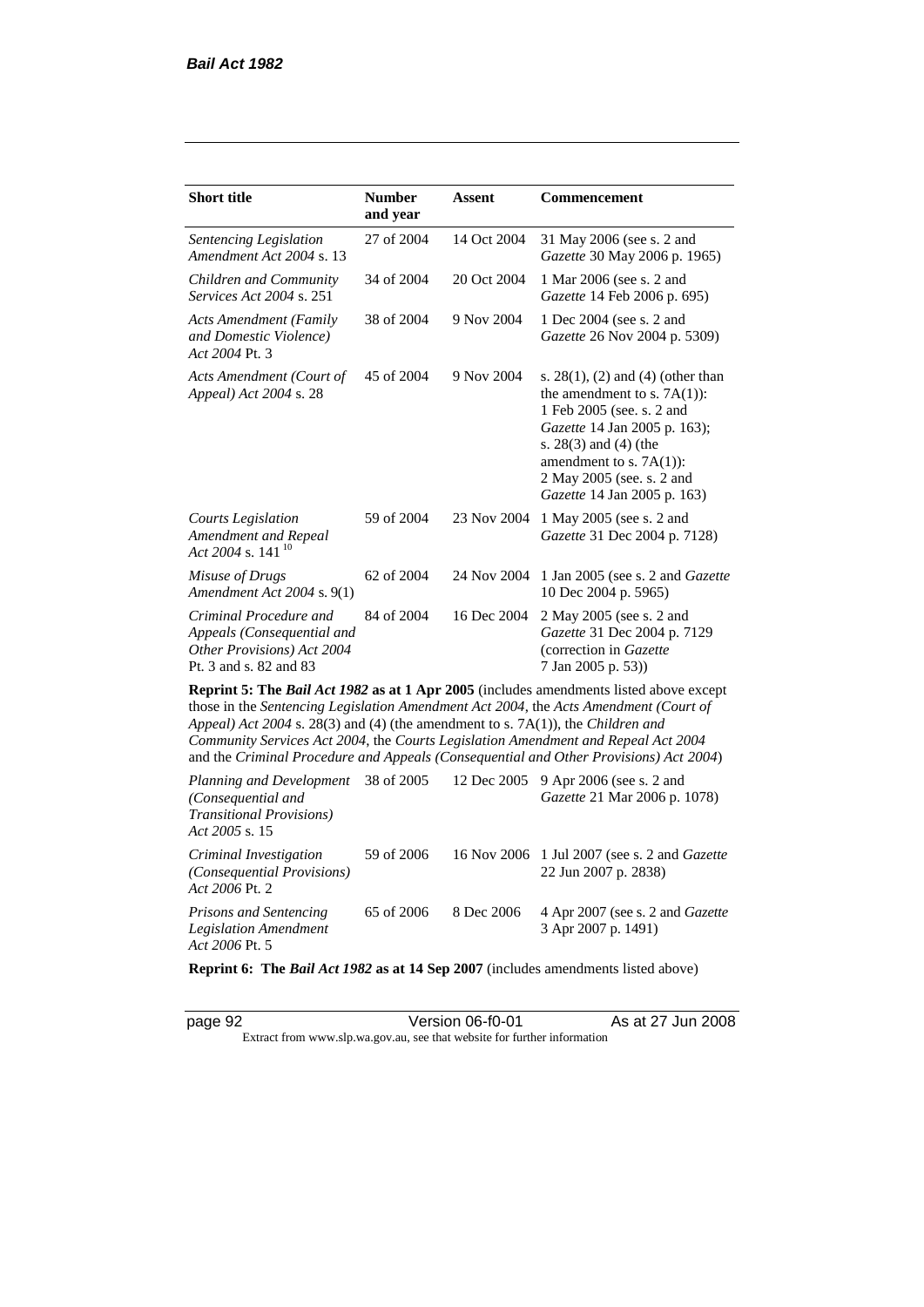| <b>Short title</b>                                    | <b>Number</b><br>and vear | Assent | <b>Commencement</b>                                                          |
|-------------------------------------------------------|---------------------------|--------|------------------------------------------------------------------------------|
| Criminal Law and Evidence<br>Amendment Act 2008 s. 56 | 2 of 2008                 |        | 12 Mar 2008 27 Apr 2008 (see s. 2 and<br><i>Gazette</i> 24 Apr 2008 p. 1559) |

<sup>1a</sup> On the date as at which this compilation was prepared, provisions referred to in the following table had not come into operation and were therefore not included in this compilation. For the text of the provisions see the endnotes referred to in the table.

| <b>Short title</b>                                                                           | <b>Number</b><br>and year | Assent      | <b>Commencement</b>                     |
|----------------------------------------------------------------------------------------------|---------------------------|-------------|-----------------------------------------|
| <b>Machinery of Government</b><br>(Miscellaneous<br>Amendments) Act 2006<br>Pt. 3 Div. $111$ | 28 of 2006                | 26 Jun 2006 | To be proclaimed (see s. 2)             |
| <b>Bail Amendment Act 2008</b><br>Pt. $2^{14}$                                               | 6 of 2008                 |             | 31 Mar 2008 To be proclaimed (see s. 2) |
| <b>Medical Practitioners</b><br>Act 2008 s. $162^{15}$                                       | 22 of 2008                |             | 27 May 2008 To be proclaimed (see s. 2) |
| Criminal Law Amendment<br>( <i>Homicide</i> ) Act 2008 s. 24 <sup>16</sup>                   | 29 of 2008                | 27 Jun 2008 | To be proclaimed (see s. 2)             |

**Provisions that have not come into operation**

<sup>2</sup> The short title of the *Justices Act 1902* was changed to the *Criminal Procedure (Summary) Act 1902* by the *Courts Legislation Amendment and Repeal Act 2004*  s. 25. The Act was then repealed by the *Criminal Procedure and Appeal (Consequential and Other Provisions) Act 2004.*

- <sup>3</sup> The amendment in the *Sentencing Legislation Amendment and Repeal Act 1999* s. 26 had not come into operation when it was repealed by the *Sentencing Legislation Amendment and Repeal Act 2003* s. 31.
- <sup>4</sup> The *Bail Amendment Act 1984* s. 10 and 11 were repealed by the *Bail Amendment Act 1988* s. 20.
- <sup>5</sup> The *Bail Act 1982* was not in operation at the time when the reprint was compiled, but the reprinting was authorised by s. 21 of the *Bail Amendment Act 1988*.
- <sup>6</sup> The *Acts Amendment (Ministry of Justice) Act 1993* Pt. 19 is a transitional provision that is of no further effect.

| As at 27 Jun 2008 | Version 06-f0-01                                                         |
|-------------------|--------------------------------------------------------------------------|
|                   | Extract from www.slp.wa.gov.au, see that website for further information |

page 93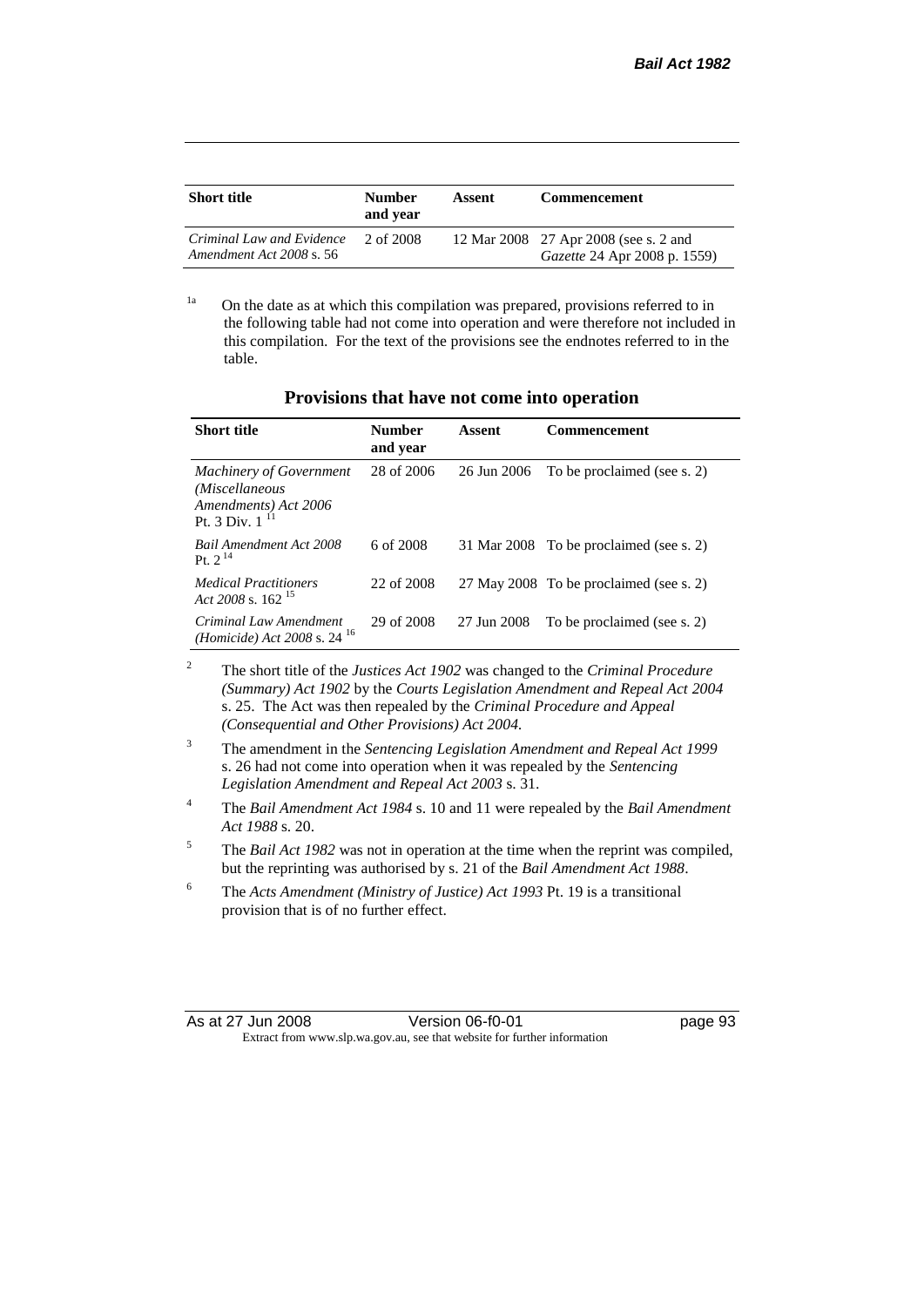<sup>7</sup> The *Criminal Procedure Amendment Act 1993* s. 13 reads as follows:

#### **13. Transitional**

- (1) The amendments to the principal Act effected by a provision of this Part apply in relation to —
	- (a) a child arrested for any offence; and
	- (b) a person, other than a child, arrested for a serious offence,

on or after the day on which that provision comes into operation.

- (2) In subsection (1) **"child"** and **"serious offence"** have the same meanings as in the principal Act.
- <sup>8</sup> The *Bail Amendment Act 1998* s. 6(2) is a transitional provision that is of no further effect.
- <sup>9</sup> The *Acts Amendment and Repeal (Courts and Legal Practice) Act 2003* s. 97 reads as follows:

 $\epsilon$ 

 $\alpha$ 

#### **97. References to Crown Solicitor**

If in a written law or other document or instrument there is a reference to the Crown Solicitor that reference may, where the context so requires, be read as if it had been amended to be a reference to the State Solicitor.

".

".

- <sup>10</sup> The amendment in the *Courts Legislation Amendment and Repeal Act 2004* s. 141 (amending Sch. 1 Pt. A cl. 4) is not included because the clause it sought to amend had been amended by the *Acts Amendment (Court of Appeal) Act 2004* s. 28(4) before the amendment purported to come into operation.
- <sup>11</sup> On the date as at which this compilation was prepared, the *Machinery of Government (Miscellaneous Amendments) Act 2006* Pt. 3 Div. 1 had not come into operation. It reads as follows:

#### $\alpha$

## **Part 3 — Attorney General, and Justice**

#### **Division 1 —** *Bail Act 1982*

#### **30. The Act amended**

The amendments in this Division are to the *Bail Act 1982*.

page 94 Version 06-f0-01 As at 27 Jun 2008 Extract from www.slp.wa.gov.au, see that website for further information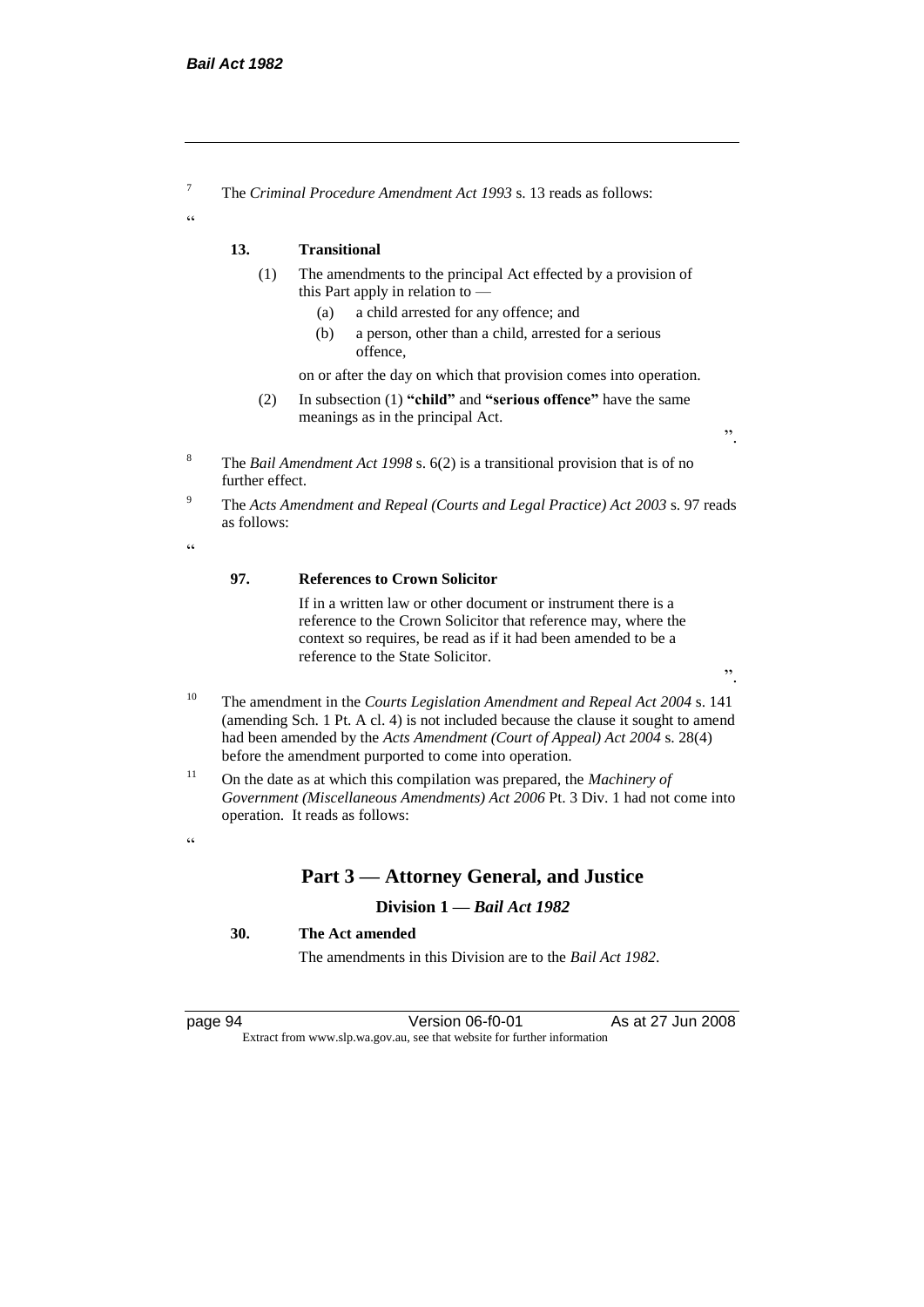#### **31. Section 3 amended**

- (1) Section 3(1) is amended as follows:
	- (a) by inserting the following definitions in the appropriate alphabetical positions —
- $\epsilon$

**"CEO"** means the chief executive officer of the Department; **"Department"** means the department of the Public Service principally assisting in the administration of this Act;

";

- (b) in the definition of "authorised community services officer" in paragraph (a) by deleting "(Justice)" in both places where it occurs <sup>12</sup>;
- (c) by deleting the definition of "CEO (Justice)"  $^{12}$ .
- (2) Section  $3(5)$  is amended by deleting "department of which he is the chief executive officer" and inserting instead —
	- " Department ".

### **32. Section 66A amended** <sup>12</sup>

Section 66A(2) is amended by deleting "department of which the CEO (Justice) is the chief executive officer" and inserting instead —

" Department ".

 $CEO$  "

#### **33. Various references to CEO (Justice) changed to CEO** <sup>12</sup>

Each provision listed in the Table to this section is amended by deleting "CEO (Justice)" in each place where it occurs and inserting instead —

|                                | Table                                                                  |
|--------------------------------|------------------------------------------------------------------------|
| s. $3(5)$                      | s. 50E                                                                 |
| s. $24A(4)$                    | s. $50F(1)$ , (3), (4) and (5)                                         |
| s. 27A                         | s. 50H                                                                 |
| s.50A                          | s.50J                                                                  |
| s. $50C(4)(a)$ and (b)         | s. $50L(1)$                                                            |
| s. $50D(1)(a)$                 | Sch. 1 Part D cl. $3(3)(e)$                                            |
| Note:<br>deleting "(Justice)". | The headings to sections 27A, 50A, 50E, 50F and 50J will be altered by |

<sup>12</sup> The amendments to the *Bail Act 1982* in the *Machinery of Government (Miscellaneous Amendments) Act 2006* Pt. 3 Div. 1 cl. 31(1)(b) and (c), cl. 32

| As at 27 Jun 2008 | Version 06-f0-01                                                         |
|-------------------|--------------------------------------------------------------------------|
|                   | Extract from www.slp.wa.gov.au, see that website for further information |

".

page 95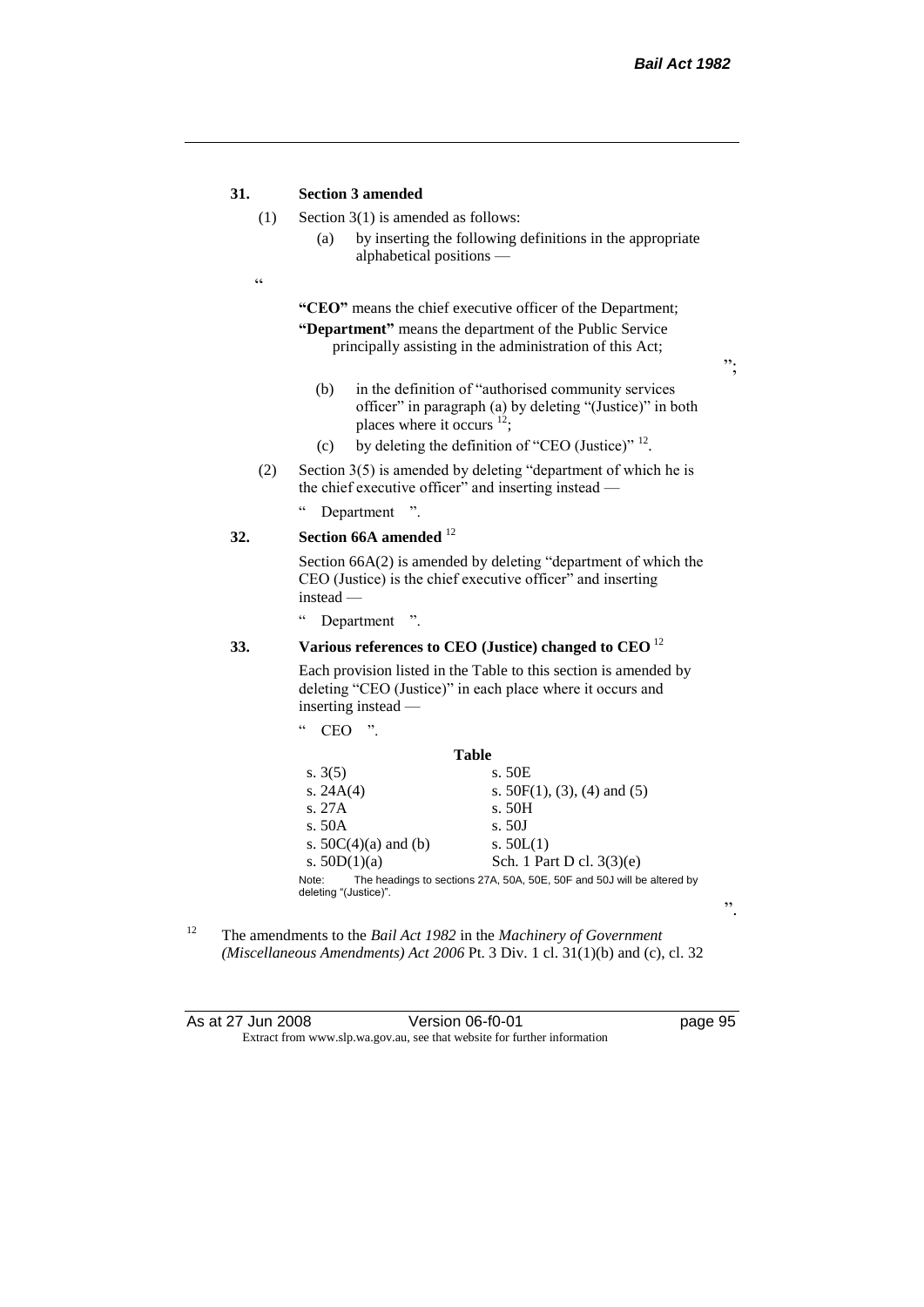and 33 would conflict with amendments by the *Prisons and Sentencing Legislation Amendment Act 2006* Pt. 5.

<sup>13</sup> Footnote no longer applicable.

<sup>14</sup> On the date as at which this compilation was prepared, the *Bail Amendment Act 2008* Pt. 2 had not come into operation. It reads as follows:

.<br>.<br>.

# **Part 2 —** *Bail Act 1982* **amended**

#### **3. The Act amended in this Part**

The amendments in this Part are to the *Bail Act 1982*.

#### **4. Section 3 amended**

Section 3(1) is amended as follows:

(a) by deleting the definition of "appropriate judicial officer" and inserting instead —

 $\epsilon$ 

**"appropriate judicial officer"** means —

- (a) subject to paragraphs (b), (c) and (d), a judicial officer who is empowered to exercise jurisdiction in the court before which the accused is required to appear pursuant to his bail undertaking; or
- (b) if the court is the Court of Appeal, a judge of appeal; or
- (c) except in section 49, a Judge of the Supreme Court or of the Children's Court, as the case may require, in any case where —
	- (i) under section 15 only a Judge of the Supreme Court or of the Children's Court has power to grant bail; or
	- (ii) a judicial officer has exercised the power contained in section 31(2)(d),

for the appearance in question; or

- (d) except in section 49, a Judge of the Supreme Court, of the District Court, or of the Children's Court, as the case may require, in any case where such a Judge has granted bail under section 14 for the appearance in question;
- ";
- (b) in the definition of "court" by deleting paragraph (c) and inserting instead —

page 96 Version 06-f0-01 As at 27 Jun 2008 Extract from www.slp.wa.gov.au, see that website for further information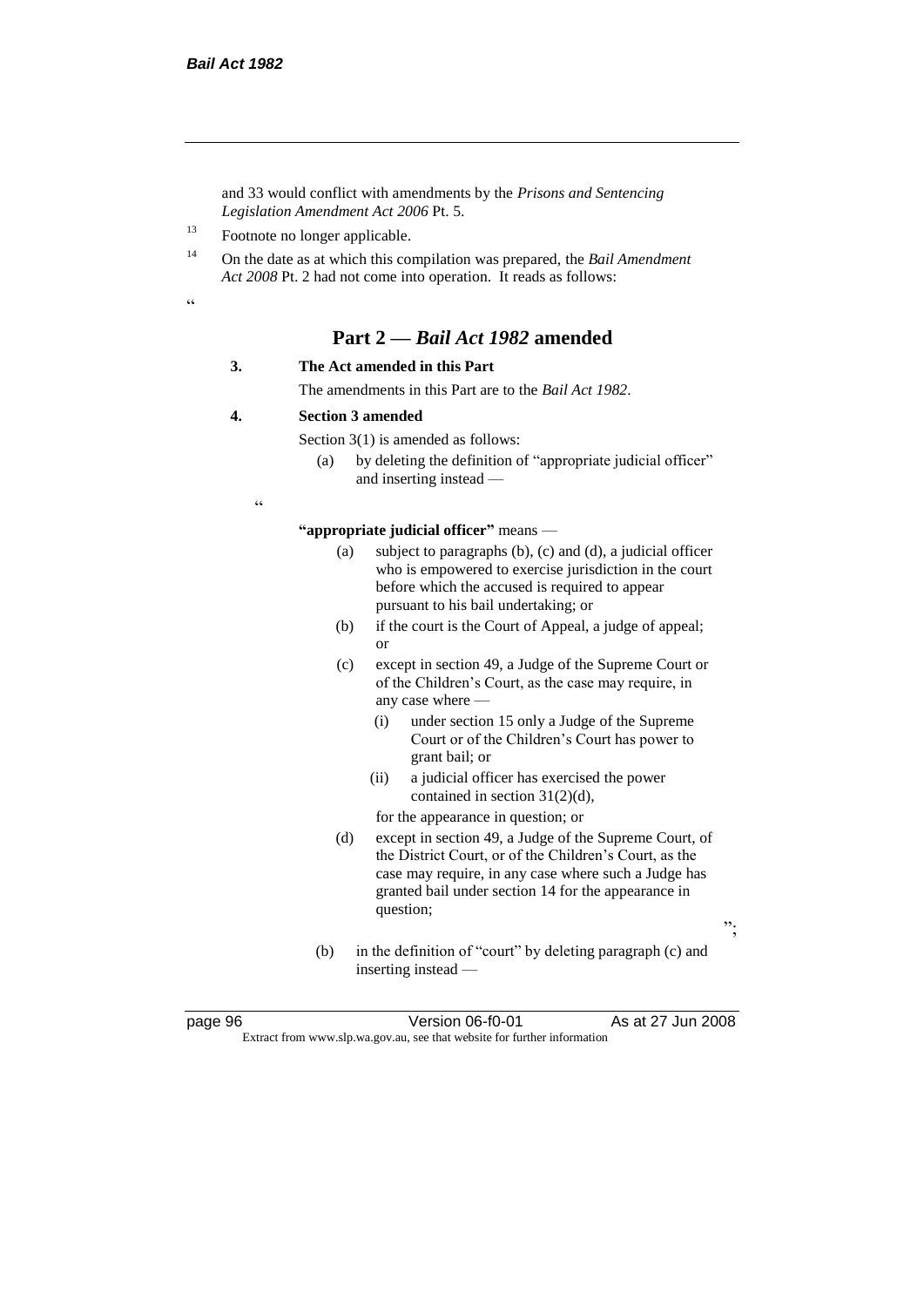| $\epsilon$                                        |                                                                                                                                                                                         |         |
|---------------------------------------------------|-----------------------------------------------------------------------------------------------------------------------------------------------------------------------------------------|---------|
| (c)                                               | the Coroner's Court of Western Australia;                                                                                                                                               | ".      |
| (c)                                               | in the definition of "judicial officer" by inserting after<br>"justice" $-$                                                                                                             |         |
| $\boldsymbol{\varsigma}$ $\boldsymbol{\varsigma}$ |                                                                                                                                                                                         |         |
|                                                   | and, where the context so requires, the Court of Appeal<br>exercising jurisdiction under this Act                                                                                       | ".      |
| (d)<br>cc                                         | by inserting in the appropriate alphabetical positions —                                                                                                                                |         |
|                                                   | "approved", in relation to a form, means approved by the chief<br>executive officer of the department of the Public Service<br>principally assisting in the administration of this Act; |         |
|                                                   | "Chief Judge" means the Chief Judge of the District Court;                                                                                                                              |         |
|                                                   | "Chief Justice" means the Chief Justice of Western Australia;                                                                                                                           |         |
|                                                   | "court custody centre" has the meaning given in the Court<br>Security and Custodial Services Act 1999 section 3;                                                                        |         |
|                                                   | "Director of Public Prosecutions" means -                                                                                                                                               |         |
| (a)                                               | the Director of Public Prosecutions for the State; or                                                                                                                                   |         |
| (b)                                               | the officer in charge in the State of the<br>Commonwealth Office of the Director of Public<br>Prosecutions,                                                                             |         |
|                                                   | as the case requires;                                                                                                                                                                   |         |
|                                                   | "electronic address" means a facsimile number, email address or<br>other electronic address, as the case requires;                                                                      |         |
|                                                   | "electronic communication" means facsimile transmission, email<br>or other form of electronic communication as defined in the<br>Electronic Transactions Act 2003 section 5;            |         |
|                                                   | "judge of appeal" has the meaning given in the Supreme Court<br>Act 1935 section 4(1);                                                                                                  |         |
|                                                   | "registrar" of a court means —                                                                                                                                                          |         |
| (a)                                               | for a court other than the Coroner's Court of Western<br>Australia, the principal registrar, a registrar or a<br>deputy registrar of the court; or                                      |         |
| (b)                                               | for the Coroner's Court of Western Australia, a<br>coroner's registrar as defined in the Coroners<br>Act 1996 section 3;                                                                |         |
| As at 27 Jun 2008                                 | Version 06-f0-01                                                                                                                                                                        | page 97 |

Extract from www.slp.wa.gov.au, see that website for further information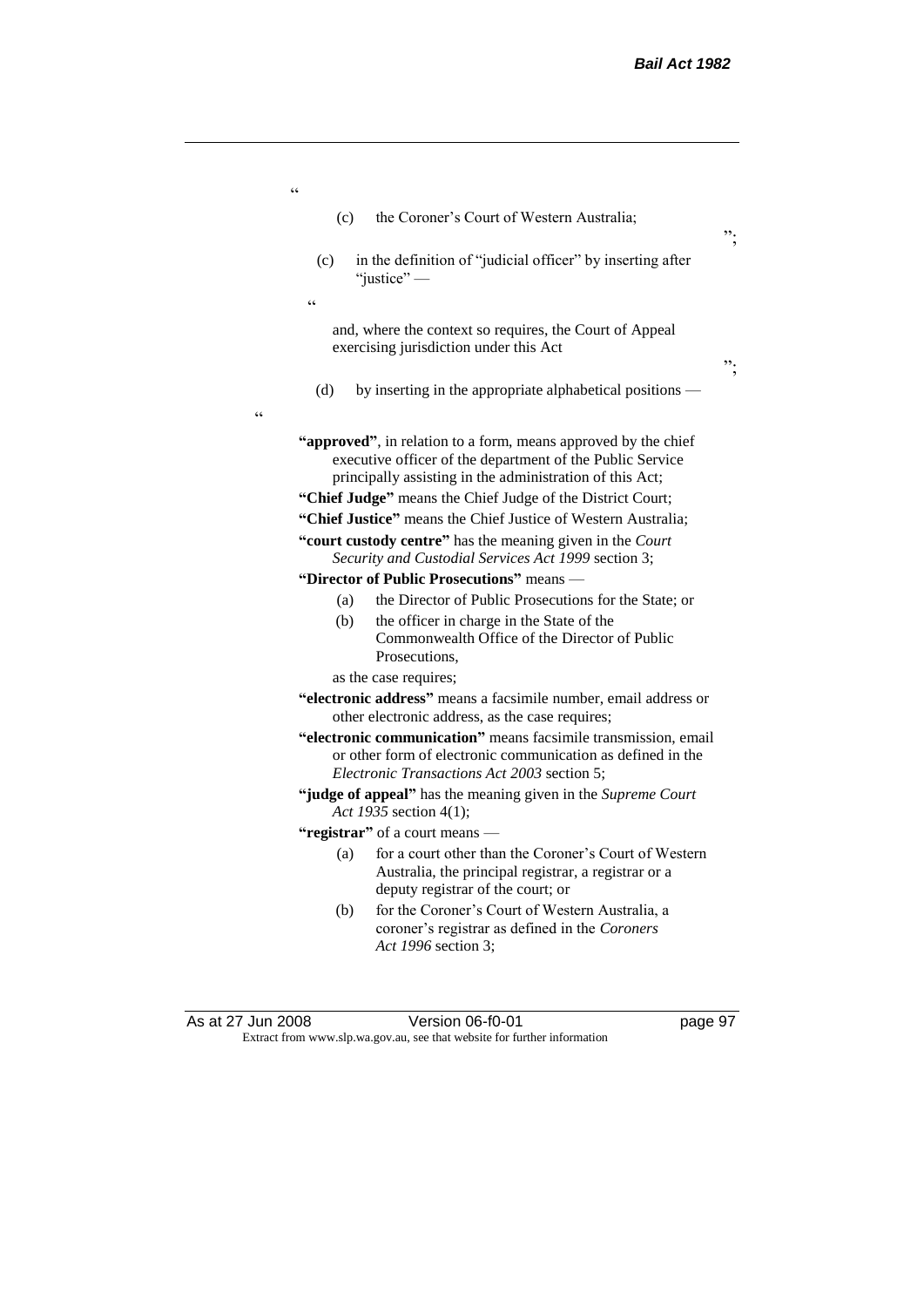#### **5. Section 3A inserted**

After section 3 the following section is inserted —

<u>،</u>

#### **3A. Sending notices by electronic communication**

- (1) A reference in this Act, however expressed, to a notice being sent to a person (the **"addressee"**) by electronic communication is a reference to the notice being sent by electronic communication —
	- (a) to an electronic address provided by the addressee for the purpose of being served with the notice; and
	- (b) in an electronic format that enables it to be printed or otherwise generated by the addressee.
- (2) If a notice is sent in accordance with subsection (1), the notice is to be presumed, unless the contrary is shown, to have been received at the time when, in the ordinary course of events, the electronic communication would have entered the information system, as defined in the *Electronic Transactions Act 2003* section 5, of the addressee.

".

#### **6. Section 4A inserted and transitional provision**

(1) After section 4 the following section is inserted in Part I —

#### **4A. Detention and bail where accused appears in response to summons or court hearing notice**

- $(1)$  Where
	- (a) an accused has appeared in court for an offence pursuant to a summons or court hearing notice issued under the *Criminal Procedure Act 2004*; and
	- (b) a judicial officer adjourns the proceedings,

the accused is not to be detained in custody to further appear before the court for that offence unless the judicial officer so orders.

- (2) If an order is made under subsection (1), the duty described in section 7(1) applies.
- (3) On any appearance in court by the accused a judicial officer to whom section 7(1) applies may revoke an order made under subsection  $(1)$ .

page 98 Version 06-f0-01 As at 27 Jun 2008 Extract from www.slp.wa.gov.au, see that website for further information

 $\epsilon$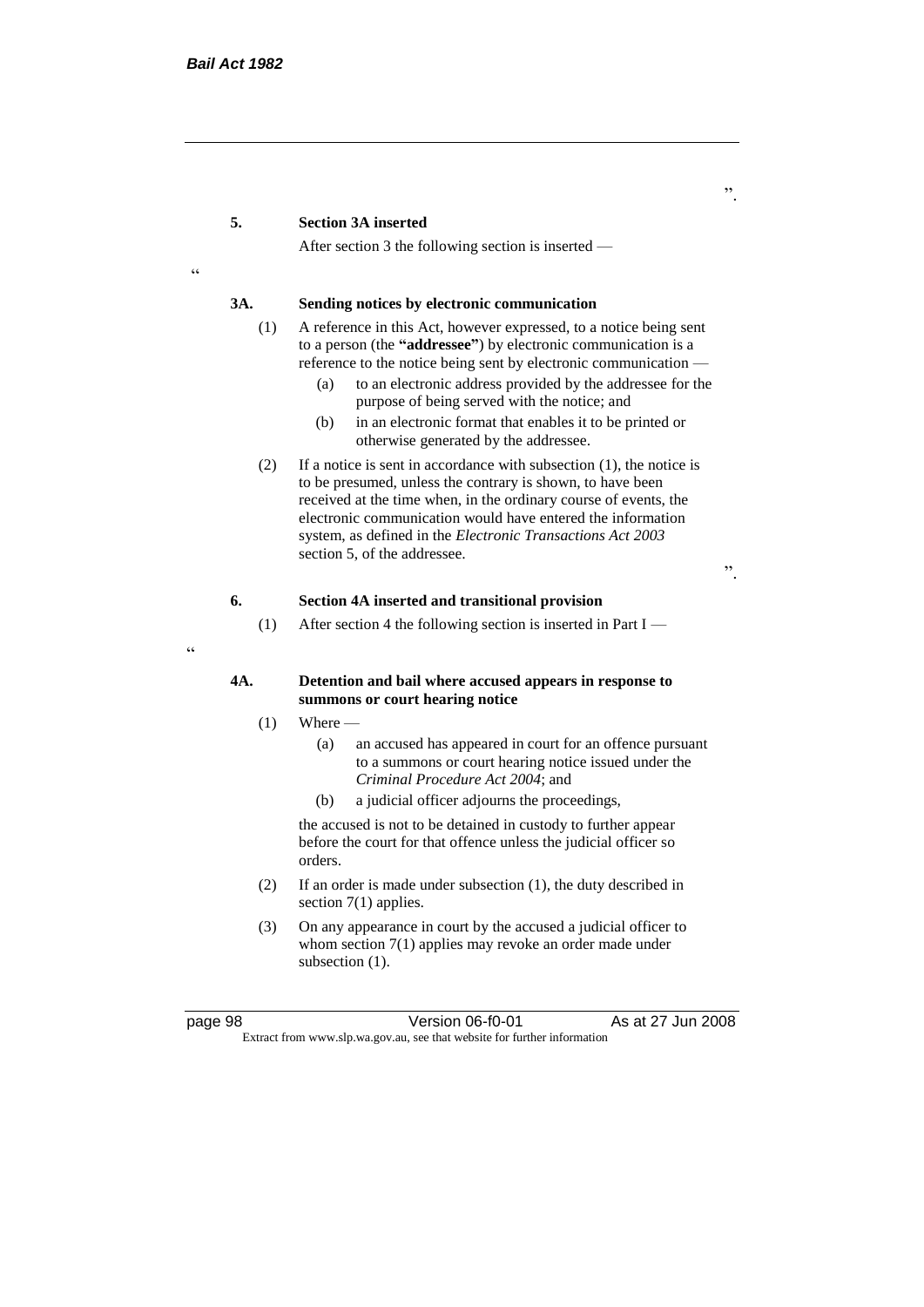".

(2) The *Bail Act 1982* section 4A as inserted by subsection (1) applies to appearances in court referred to in subsection  $(1)(a)$  of that section that occur after the commencement of this section.

#### **7. Section 5 amended**

Section  $5(2)$  is amended by deleting "7(3)" and inserting instead —

" 7B, 7C, 7E ".

#### **8. Section 7 amended**

"

- (1) Section 7(1) is amended as follows:
	- (a) by deleting "(including detention during the period of his trial)";
	- (b) by deleting "subsection (2)" and inserting instead " section 7B, 7C or 7E ".
- (2) Section  $7(2)$ , (3) and (4) are repealed.
- (3) Section 7(5) is amended by deleting "power conferred by section 9" and inserting instead —
	- " powers conferred by sections 7A and 9 ".

#### **9. Section 7A replaced by sections 7A to 7F, related amendments to sections 8 and 21 and transitional provisions**

(1) Section 7A is repealed and the following sections are inserted instead —

#### **7A. Bail may be dispensed with by court**

- (1) A judicial officer referred to in section 7(1) may, instead of discharging the duty imposed by that subsection, dispense with the requirement for bail for an appearance in court for an offence by an accused if the judicial officer —
	- (a) has jurisdiction to do so under section 13A(1); and
	- (b) may properly do so under section 13A(2).
- (2) Where the requirement for bail is dispensed with under this section, the accused has a right to be at liberty until the accused is required to appear before a court for the offence, but subject to —
	- (a) section 59A; and
	- (b) any requirement that the accused be in custody for some other offence or reason.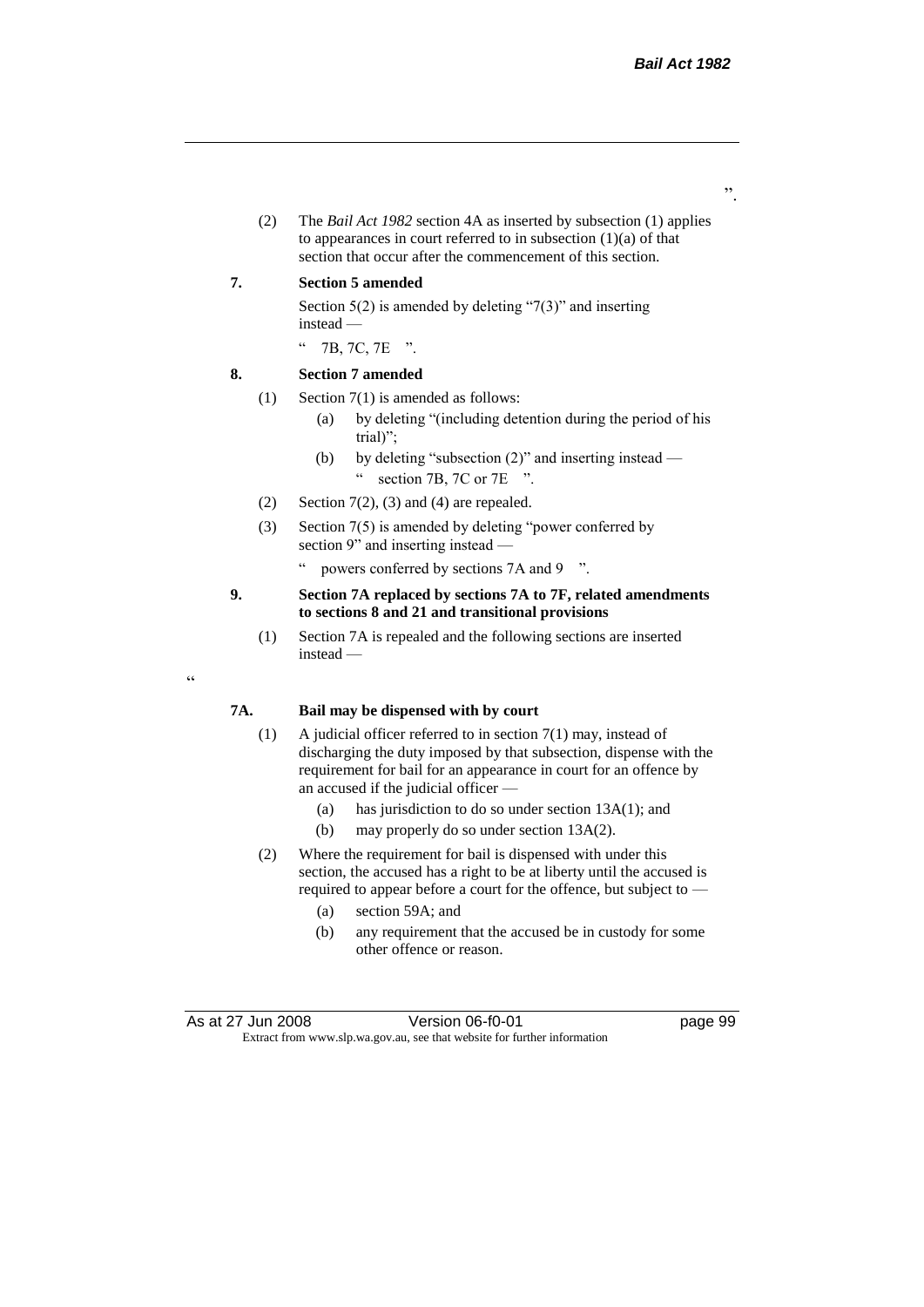#### **7B. Special provision for adult accused in murder cases**

#### (1) In this section —

**"Judge"** means a Judge of the Supreme Court.

- (2) This section applies where
	- (a) an accused is in custody for an offence of wilful murder or murder so that under section 15 only a Judge has power to grant bail; and
	- (b) the accused is not a child.
- (3) Where this section applies the accused, or a person on the accused's behalf, may make an application to a Judge for bail at any time before conviction for the offence.
- (4) Upon an accused's initial appearance in court for an offence of wilful murder or murder, the judicial officer who may order the accused's detention in custody is under a duty to inform the accused of the right conferred by subsection (3).
- $(5)$  Where
	- (a) an accused's case for bail has been considered by a Judge on an application under subsection (3); and
	- (b) bail has been refused,

the accused's case for bail shall not be considered on any subsequent occasion in the same case when the accused's continued detention may be ordered unless subsection (6) applies.

- (6) The accused's case for bail shall again be considered by a Judge if the accused, or a person on the accused's behalf, applies to a Judge and satisfies the Judge that —
	- (a) new facts have been discovered, new circumstances have arisen or the circumstances have changed since bail was refused; or
	- (b) the accused failed to adequately present the accused's case for bail on the previous occasion.
- $(7)$  Where  $-$ 
	- (a) an accused's case for bail has been considered by a Judge on an application under subsection (3); and
	- (b) bail has been granted,

on any subsequent appearance in the same case a judicial officer may order, notwithstanding section 15, that bail is to continue on the same terms and conditions.

(8) The accused is to be taken before a Judge for the purposes of an application under this section only if the Judge so orders.

page 100 Version 06-f0-01 As at 27 Jun 2008 Extract from www.slp.wa.gov.au, see that website for further information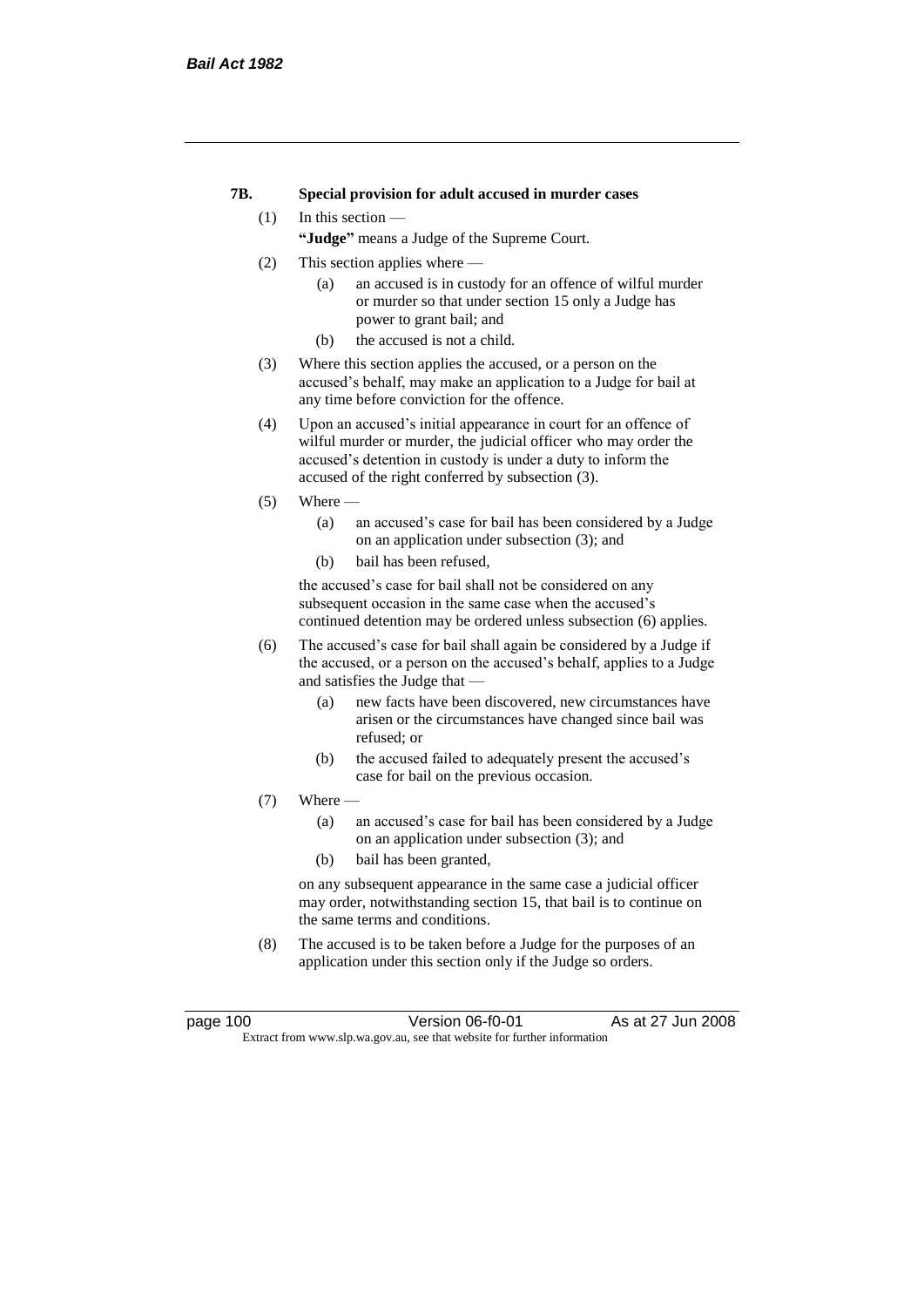# **7C. Special provision for child accused in murder cases**

- (1) This section applies where a child accused is in custody for an offence of wilful murder or murder so that under section 15 only a Judge of the Children's Court has power to grant bail.
- (2) Where this section applies, the judicial officer referred to in section 7(1) other than a Judge of the Children's Court, shall, whether or not an application for bail is made by the accused or on the accused's behalf, cause the accused to be taken as soon as is practicable before a Judge of the Children's Court for the purpose of having the accused's case for bail considered by the Judge.
- (3) Notwithstanding subsection (2), where
	- (a) the duty described in that subsection has been discharged once in relation to a child accused's case for bail; and
	- (b) bail has on that occasion been refused by a Judge of the Children's Court,

the accused's case for bail need not be considered on any subsequent occasion in the same case when the accused's continued detention may be ordered unless subsection (4) applies.

- (4) On a subsequent occasion the accused may apply to the judicial officer who may order the accused's continued detention for a reconsideration of the accused's case for bail on the ground that —
	- (a) new facts have been discovered, new circumstances have arisen or the circumstances have changed since bail was refused on the occasion mentioned in subsection (3); or
	- (b) the accused failed to adequately present the accused's case for bail on that occasion.
- (5) If the judicial officer is satisfied as to one or more of those grounds the judicial officer shall cause the accused to be taken as soon as is practicable before a Judge of the Children's Court for the purpose of having the accused's case for bail considered by the Judge.

# **7D. Previous decision may be adopted**

- (1) Notwithstanding section 7(1), after  $-$ 
	- (a) the duty described in that subsection has been discharged once in relation to an accused's case for bail; or
	- (b) a Judge of the Children's Court has considered the case under section 15,

it is sufficient on any subsequent consideration of bail in the same case for a judicial officer, including a Judge of the Children's

As at 27 Jun 2008 Version 06-f0-01 Page 101 Extract from www.slp.wa.gov.au, see that website for further information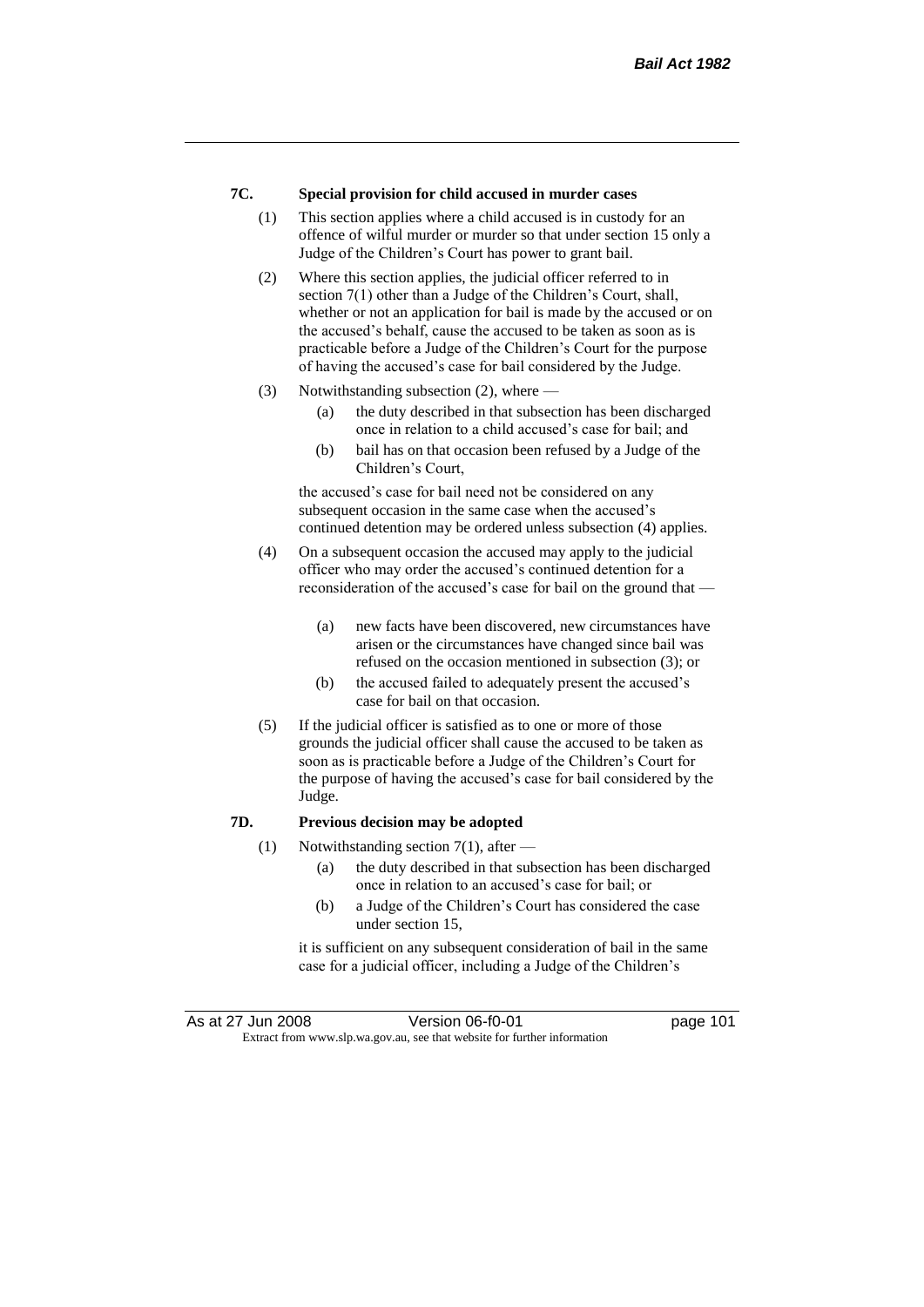Court acting under section 15, to make inquiry of the accused in terms of subsection (2).

- (2) The inquiry to be so made is  $-$ 
	- (a) whether any new fact has been discovered or new circumstance has arisen, or whether the circumstances have changed, since bail was previously granted or refused; and
	- (b) whether the accused considers that the accused failed to adequately present the accused's case for bail on a previous occasion.
- (3) Unless the judicial officer is satisfied that there is any reason of the kind mentioned in subsection (2) for not doing so, the judicial officer may adopt the decision previously made in the case, but with power to make such variations of the terms and conditions of bail as the judicial officer thinks fit.

# **7E. Bail during trial**

- $(1)$  Where
	- (a) an accused has been refused bail for the accused's appearance for trial for an offence; and
	- (b) the trial extends beyond one day,

a judicial officer referred to in section 7(1) need not comply with that subsection unless the accused, or a person on the accused's behalf, applies for bail.

(2) In subsection  $(1)$  —

**"trial"** means that part of proceedings for an offence when evidence is being received by the court in respect of the offence and also extends to any time when —

- (a) legal argument is being heard; or
- (b) a judicial officer or a jury is deliberating.

# **7F. Bail for appeal from courts of summary jurisdiction**

- (1) If a person is in custody and an appeal has been commenced under the *Criminal Appeals Act 2004* Part 2 in connection with the decision by virtue of which the person is in custody, the person may apply for bail —
	- (a) if the appeal is to be heard and determined by the Court of Appeal or if an application has been made to the Court of Appeal for leave to appeal to the Court of Appeal to a judge of appeal; or
	- (b) in any other case to a Judge of the Supreme Court.

page 102 Version 06-f0-01 As at 27 Jun 2008 Extract from www.slp.wa.gov.au, see that website for further information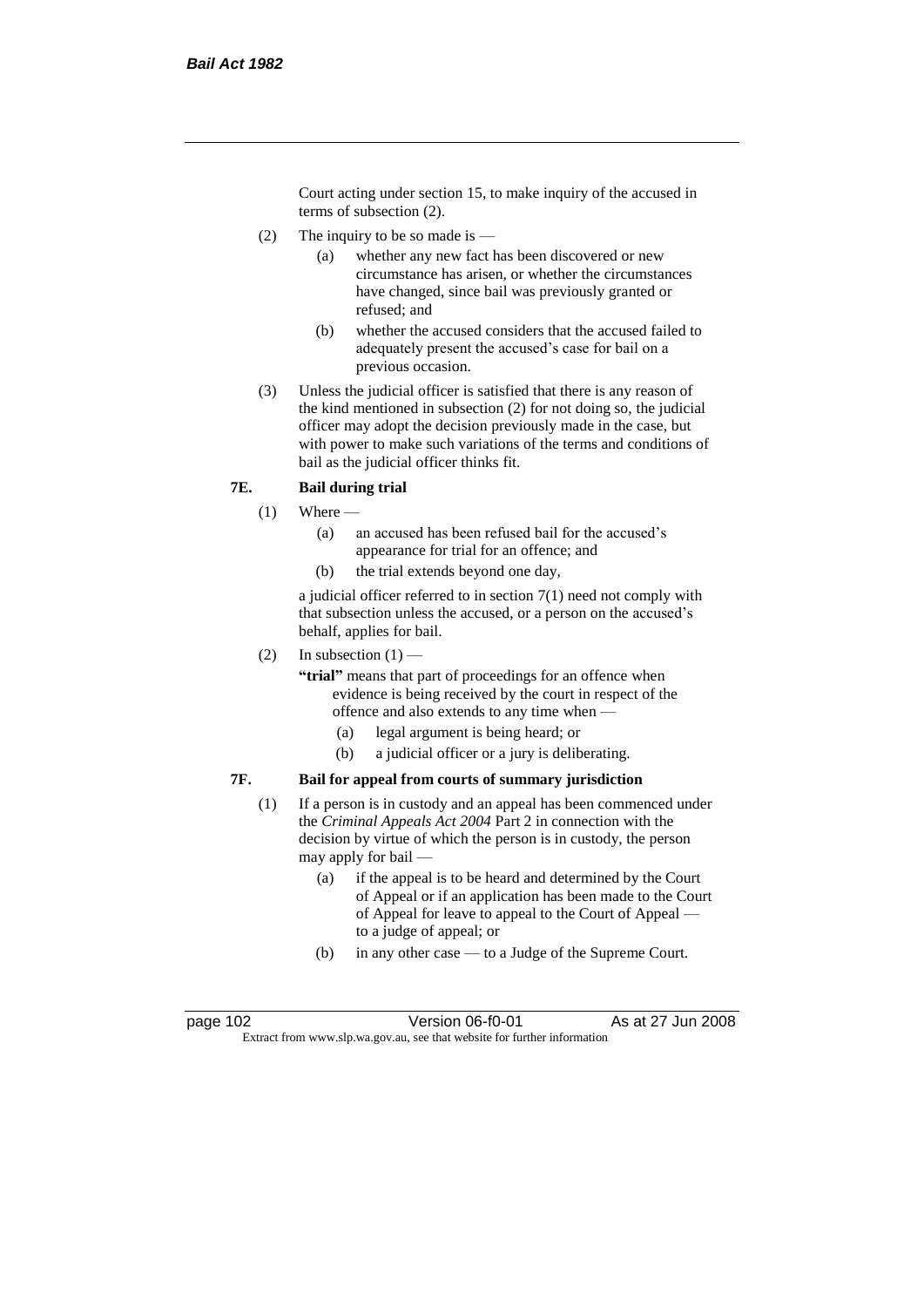".

".

- (2) Bail shall not be granted to an applicant for bail under subsection (1) unless —
	- (a) the applicant has given notice of the application for bail to —
		- (i) the Director of Public Prosecutions; or
		- (ii) the State Solicitor,
		- as the case may require; and
	- (b) that official has been given an opportunity to be heard on the application.
- (2) Section  $8(5)$  is amended by deleting "7A(1)" and inserting instead —

"  $7F(1)$  ".

.<br>.<br>.

- (3) Section 21(2) is amended as follows:
	- (a) after paragraph (a) by inserting  $\alpha$  or ";
	- (b) by deleting paragraph (b) and "or" after it and inserting instead —
	- (b) the Director of Public Prosecutions or the State Solicitor to receive notice and be heard under section 7F(2); or
- (4) The *Bail Act 1982* section 7A as inserted by subsection (1) applies in relation to appearances in court coming within the *Bail Act 1982* section 7(1) that occur after the commencement of this section.
- (5) The *Bail Act 1982* section 7B(3) as inserted by subsection (1) applies so as to enable an accused who is detained in custody after the commencement of this section to make an application allowed for by that subsection.
- (6) The *Bail Act 1982* section 7B(4) as inserted by subsection (1) applies in relation to appearances in court coming within that subsection that occur after the commencement of this section.
- (7) The *Bail Act 1982* section 7B(5) as inserted by subsection (1) applies in relation to an accused who is in custody on the commencement of this section as if the reference in section 7B(5)(a) to an application under subsection (3) included a reference to an application under the *Bail Act 1982* as in force immediately before the commencement of this section.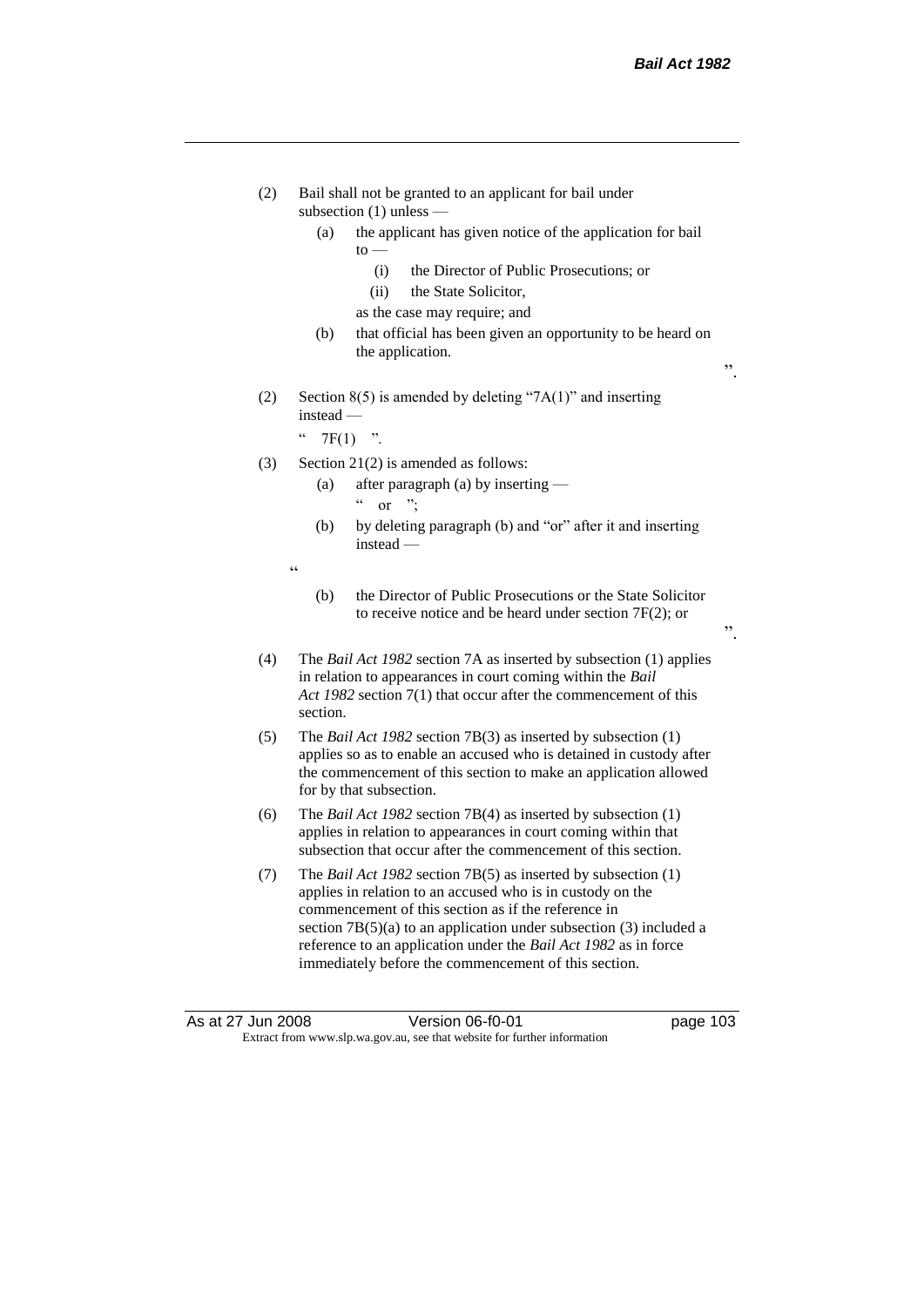- (8) The *Bail Act 1982* section 7C(2) as inserted by subsection (1) applies in relation to appearances in court coming within that subsection that occur after the commencement of this section.
- (9) The *Bail Act 1982* section 7D as inserted by subsection (1) applies to any subsequent consideration of bail referred to in section 7D(1) that occurs after the commencement of this section.
- (10) The *Bail Act 1982* section 7E as inserted by subsection (1) applies to any trial as defined in section 7E(2), or part of a trial, that takes place after the commencement of this section.
- (11) The *Bail Act 1982* section 7F(2) as inserted by subsection (1) applies in relation to a pending application for bail under the *Bail Act 1982* section 7A(1), as in force immediately before the commencement of this section, as if it were an application for bail under the *Bail Act 1982* section 7F(1) as inserted by subsection  $(1)$ .

# **10. Section 9 amended and transitional provision**

- (1) Section 9(1)(b) is amended by inserting after "24(1)" " or  $24A(1)$  or  $(2)$  ".
- (2) The *Bail Act 1982* section 9(1)(b) as amended by subsection (1) applies to any consideration of a case for bail that occurs after the commencement of this section.

## **11. Section 11 amended and transitional provision**

- (1) Section 11(1)(e) is amended by inserting after "46," 50F, ".
- (2) Section 11(2) and (3) are repealed and the following subsections are inserted instead —
- $\epsilon$
- (2) Where the accused is in custody in a lock-up, court custody centre or prison, the right conferred by subsection (1) is also subject to the person in charge of the lock-up, court custody centre or prison either —
	- (a) signing a certificate under subsection (3); or
	- (b) receiving notice that a certificate has been signed by another person under that subsection.
- (3) After an accused becomes entitled to be at liberty as provided in subsection (1), a person referred to in section 29 may sign a certificate to that effect in the prescribed form.

page 104 Version 06-f0-01 As at 27 Jun 2008 Extract from www.slp.wa.gov.au, see that website for further information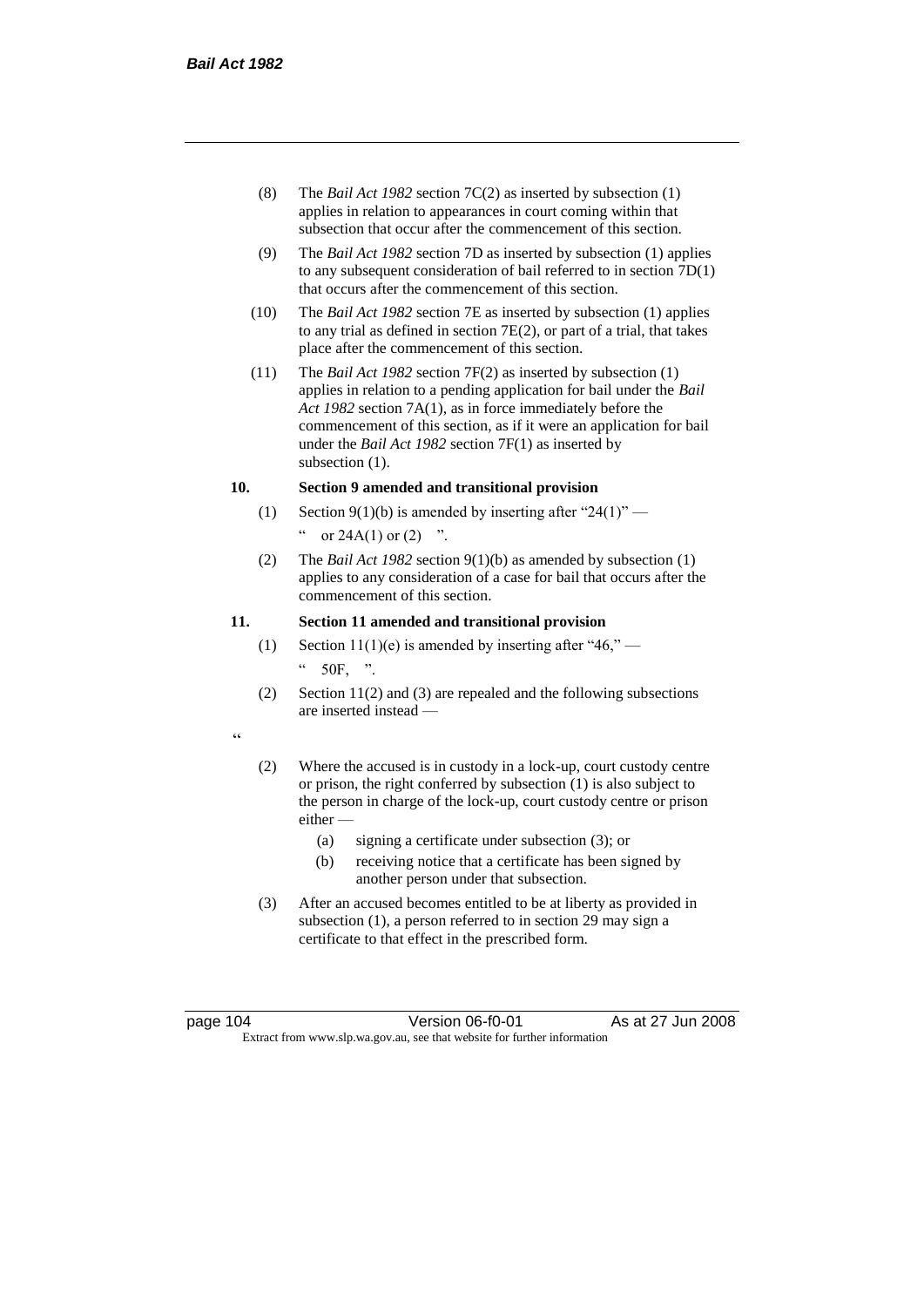- (4) The person in charge of a lock-up, court custody centre or prison in which the accused is in custody shall release the accused from custody as soon as is practicable after —
	- (a) the person in charge signs the certificate; or
	- (b) if the certificate is signed by a person other than the person in charge, the person in charge receives notice as described in subsection (2)(b).
- (3) A certificate under the *Bail Act 1982* section 11(2) as in force immediately before the commencement of this section that has not been fully acted upon is to be treated after that commencement as a certificate under the *Bail Act 1982* section 11(3) as inserted by subsection (2).

### **12. Section 12 amended**

 $\epsilon$ 

"

Section 12 is amended by deleting "section 11(1)" and inserting instead —

" sections  $7A(2)$  and  $11(1)$  ".

# **13. Heading to Part III replaced**

The heading to Part III is deleted and the following heading is inserted instead —

# **Part III — Jurisdiction relating to bail**

".

".

# **14. Sections 13A and 13B inserted**

After section 13 the following sections are inserted —

# **13A. Jurisdiction to dispense with bail and how jurisdiction to be exercised**

- (1) Jurisdiction to dispense with the requirement for bail under section 7A for any appearance described in the first column of Schedule 1 Part A clause 2 or 3 is vested, subject to Schedule 1 Part B, in the judicial officer specified in the second column of that clause opposite that description, but Schedule 1 Part A clause 7 does not apply for the purposes of this subsection.
- (2) The jurisdiction referred to in subsection (1) is exercisable only —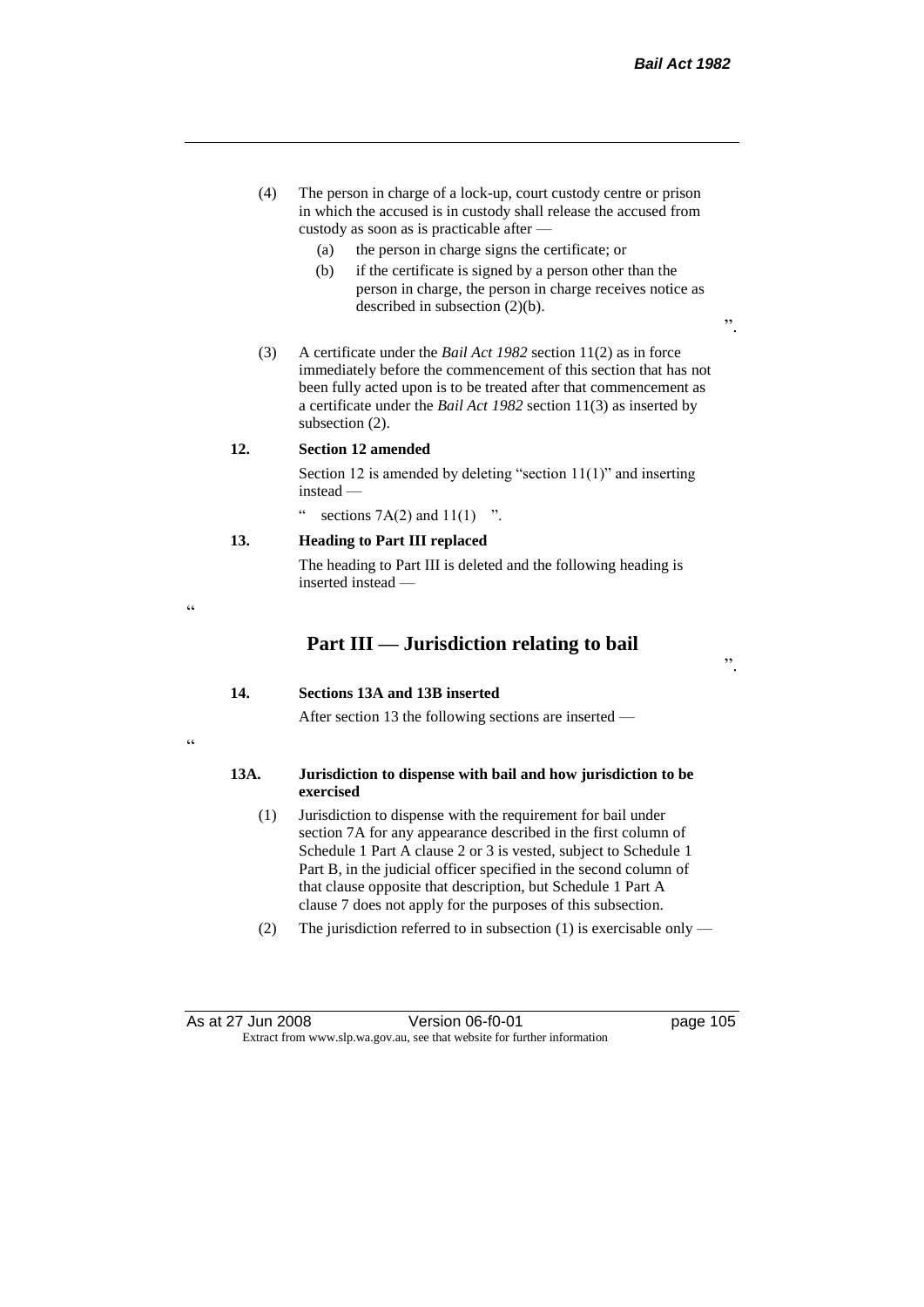- (a) in respect of an appearance in court before conviction for an offence; and
- (b) if it appears to the judicial officer that bail would be granted in accordance with Schedule 1 Part C clause 1 or 2 but that in the circumstances the completion of bail papers is an unnecessary imposition.
- (3) Where a judicial officer dispenses with the requirement for bail for an appearance by an accused the registrar of the court shall, in accordance with section 13B, give written notice to the accused of the time and place for the appearance.

# **13B. Giving and proof of notices under section 13A(3)**

- (1) A written notice to an accused under section  $13A(3)$  shall be
	- (a) given to the accused personally; or
	- (b) sent to the accused
		- (i) by post to the accused's address appearing in the records of the court; or
		- (ii) in urgent cases or with the accused's consent, by electronic communication.
- (2) A person who gives or sends a notice in accordance with subsection (1) shall endorse on a file copy of the notice a certificate showing —
	- (a) that the person has done so; and
	- (b) the time of doing so.
- (3) If a notice is sent by post under subsection  $(1)(b)(i)$ , the notice is to be presumed, unless the contrary is shown, to have been received at the time when, in the ordinary course of events, it would have been delivered.
- (4) In any proceedings
	- (a) a document purporting to be a copy of a notice referred to in subsection (1) is evidence of the terms of the notice; and
	- (b) an endorsement on a copy of a notice referred to in subsection (2) purporting to be a certificate referred to in that subsection is evidence of the matters appearing in the certificate without proof of the signature of the person who made the endorsement.

".

# **15. Section 14 amended and transitional provisions**

- (1) Section 14(1) is amended as follows:
	- (a) by deleting "of the Supreme Court";

page 106 **Version 06-f0-01** As at 27 Jun 2008 Extract from www.slp.wa.gov.au, see that website for further information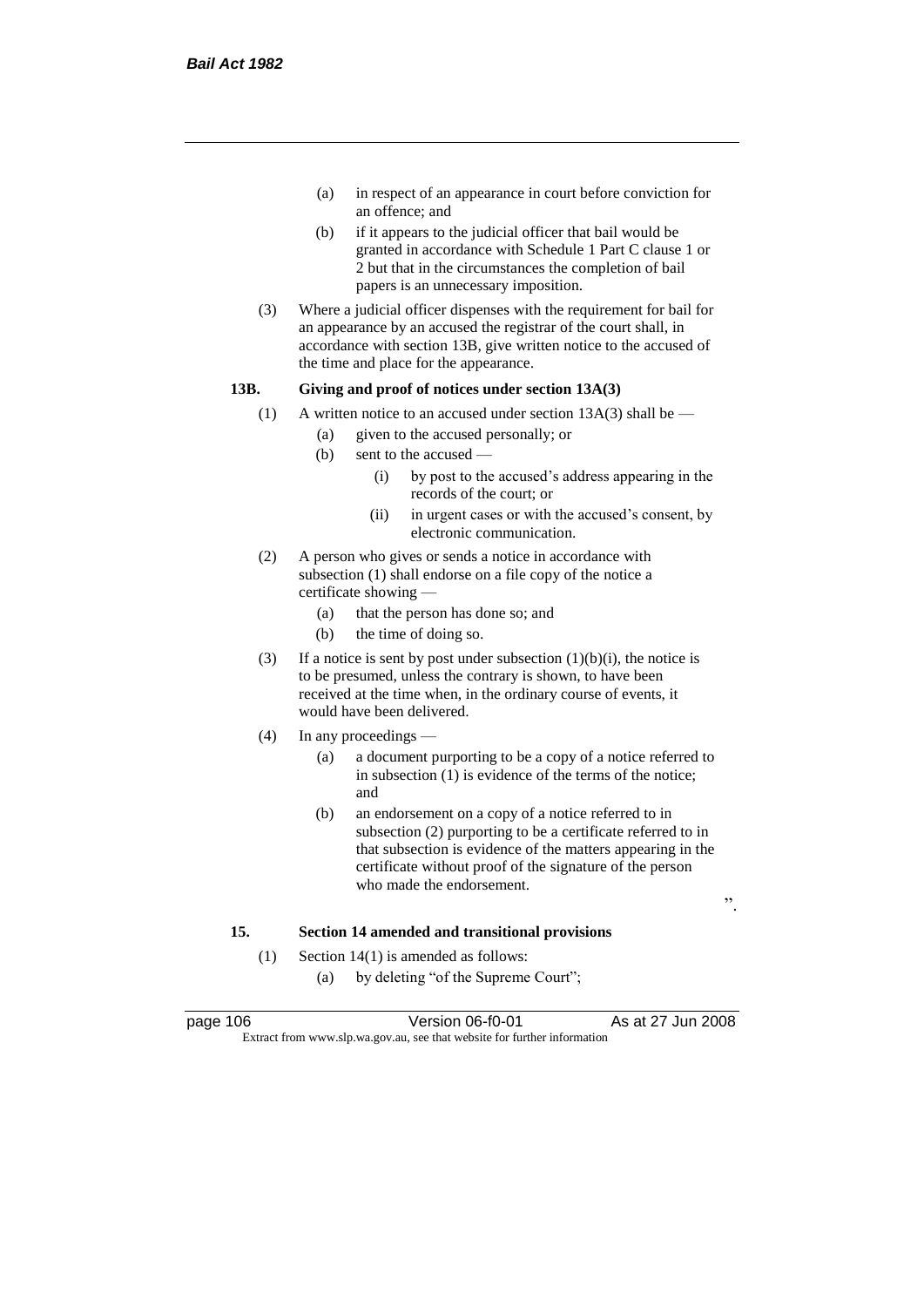".

(b) after paragraph (b) by deleting the full stop and inserting instead —

; and

 $\epsilon$ 

(c) under section 7A dispense with the requirement for bail or revoke an existing dispensation.

(2) Section 14(2) is amended as follows:

- (a) by deleting "of the Supreme Court";
- (b) in paragraph (a) by deleting "or refused" and inserting instead —
	- " , refused or dispensed with ".
- (3) Section 14(2a) and (3) are each amended by deleting "of the Supreme Court".
- (4) Section 14(4) and (5) are repealed and the following subsection is inserted instead —

"

#### (4) In this section —

- (a) references to a Judge are references
	- (i) in the case of a child charged with an offence before the Children's Court, to a Judge of that Court; and
	- (ii) in the case of an accused committed for trial or sentence to the District Court, to a Judge of that Court; and
	- (iii) in any other case, to a Judge of the Supreme Court;
	- and
- (b) references to any other judicial officer
	- (i) in relation to the exercise of powers under this section by a Judge, are references to any judicial officer whose jurisdiction is inferior to that of the Judge; but
	- (ii) in relation to the exercise of powers under this section by a Judge of the Supreme Court, do not include a Judge of the Children's Court or a Judge of the District Court.

".

As at 27 Jun 2008 Version 06-f0-01 page 107 Extract from www.slp.wa.gov.au, see that website for further information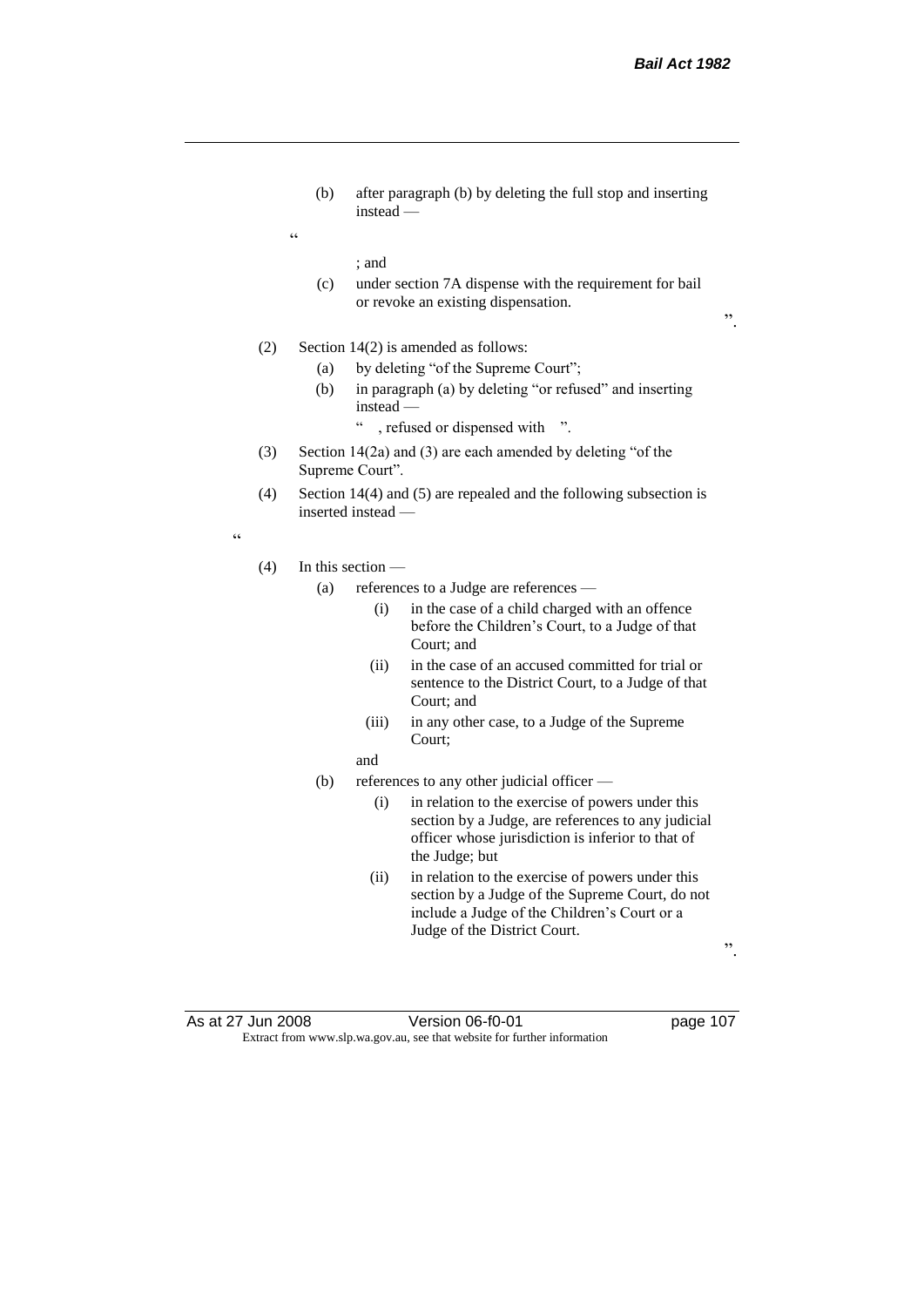- (5) The *Bail Act 1982* section 14(4)(a)(i) as inserted by subsection (4) applies in respect of a child charged with an offence on or after the commencement.
- (6) The *Bail Act 1982* section 14(4)(a)(ii) as inserted by subsection (4) applies in respect of an accused committed to the District Court on or after the commencement for trial or sentence.
- (7) The *Bail Act 1982* section 14(4)(b) as inserted by subsection (4) applies in respect of any power referred to in the *Bail Act 1982* section 14(1) that is exercised, or could be exercised, on or after the commencement by any other judicial officer as defined in that paragraph.
- (8) In subsections (5), (6) and (7) **"commencement"** means the commencement of subsection (4). Note: The heading to section 14 is to read "**Extent of Judge's jurisdiction**".

## **16. Sections 15A and 15B inserted and transitional provision**

(1) After section 15 the following sections are inserted —

# **15A. Appeal from decision of Judge**

(1) In this section —

- **"bail decision"** means a decision
	- (a) to grant or refuse bail; or
	- (b) to vary or revoke bail; or
	- (c) to dispense with the requirement for bail; or
	- (d) to impose any condition on a grant of bail,
	- and includes a decision under section 55 or 59A(4).
- (2) The prosecutor or the accused may appeal to the Court of Appeal against a bail decision of —
	- (a) a Judge of the Children's Court; or
	- (b) a Judge of the District Court; or
	- (c) a Judge of the Supreme Court.
- (3) The leave of the Court of Appeal is required for each ground of appeal in an appeal under this section.
- (4) The *Criminal Appeals Act 2004* section 27(2), (3) and (4) apply, with necessary modifications, as if an appeal under this section were an appeal under Part 3 of that Act.
- (5) An appeal under this section shall be commenced and conducted in accordance with this section, section 15B and rules of court made by the Supreme Court.

.<br>.

page 108 Version 06-f0-01 As at 27 Jun 2008 Extract from www.slp.wa.gov.au, see that website for further information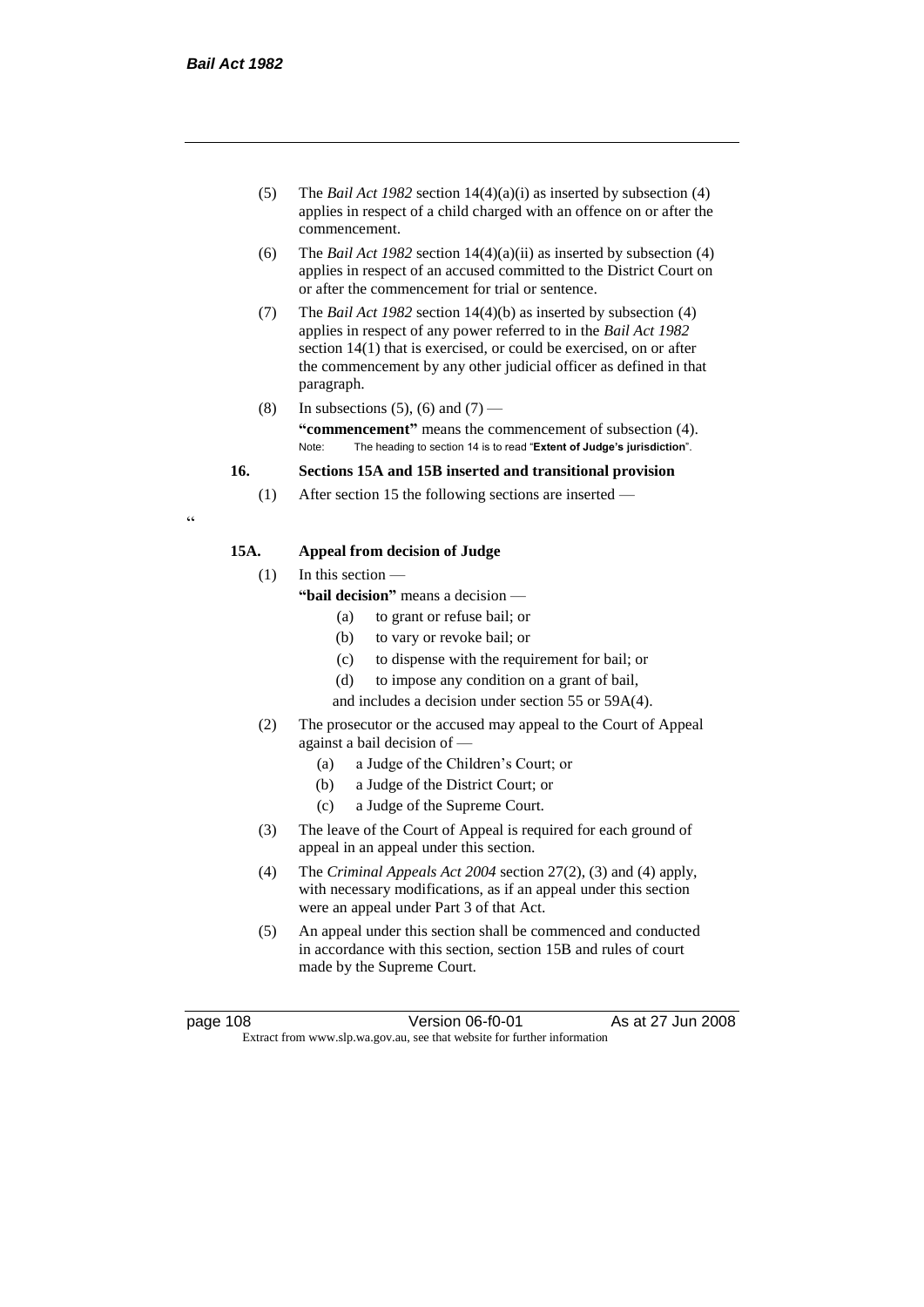- (6) An appeal under this section shall be commenced by lodging with the Court of Appeal an application for leave to appeal that sets out the grounds of the appeal.
- (7) An appeal under this section cannot be commenced later than 21 days after the date of the bail decision unless the Court of Appeal orders otherwise.
- (8) An accused who is a party to an appeal under this section and who is in custody is entitled to be present at the hearing of the appeal if the accused so requests, and any official responsible for that custody who is informed of such a request shall do what is necessary to give effect to it.
- (9) For the purposes of giving effect to a request referred to in subsection (8), arrangements may be made for the accused to appear before the Court of Appeal by means of a video link or an audio link in accordance with section 66B, unless the Court of Appeal has ordered that the accused appear before it in person.

## **15B. Determination of appeal under section 15A and related provisions**

- (1) The Court of Appeal has jurisdiction to hear and determine an appeal under section 15A.
- (2) The Court of Appeal shall determine an appeal on the material and evidence that was before the Judge whose decision is the subject of the appeal.
- (3) Any decision of the Court of Appeal in relation to bail shall be made in accordance with the relevant provisions of sections 13A and 17 and Schedule 1.
- (4) Where in determining an appeal the Court of Appeal revokes the bail of an accused who is at liberty, it may order that the accused be returned to custody to await the appearance for which the bail was granted.
- (5) Where in determining an appeal the Court of Appeal varies the bail of an accused who is at liberty, it may order that the accused be returned to custody until the accused becomes entitled to be again at liberty pursuant to section 11.
- (6) A judge of appeal may issue any warrant that may be necessary to carry into effect an order under subsection (4) or (5).
	- $\ddot{\hspace{1cm}}$
- (2) The *Bail Act 1982* sections 15A and 15B as inserted by subsection (1) apply to a bail decision, as defined in section 15A(1), made after the commencement of this section by a judge referred to in section 15A(2).

|                                                                          | As at 27 Jun 2008 | Version 06-f0-01 | page 109 |
|--------------------------------------------------------------------------|-------------------|------------------|----------|
| Extract from www.slp.wa.gov.au, see that website for further information |                   |                  |          |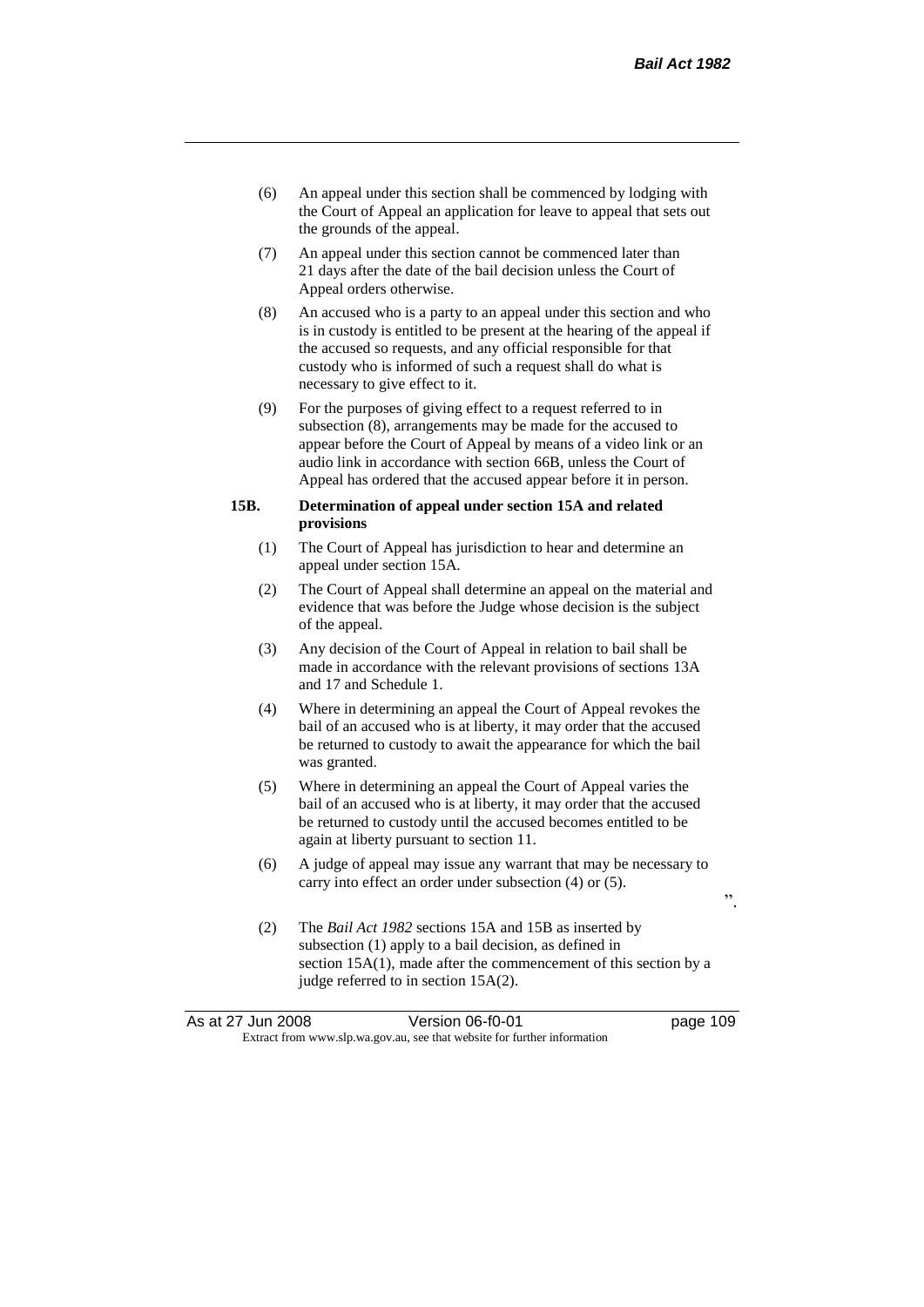| 17. |       |                                                                             | <b>Section 26 amended</b>                                                                                                      |    |  |  |
|-----|-------|-----------------------------------------------------------------------------|--------------------------------------------------------------------------------------------------------------------------------|----|--|--|
|     | (1)   | Section $26(1)$ is amended as follows:                                      |                                                                                                                                |    |  |  |
|     |       | after paragraph (a) by inserting —<br>(a)<br>$\mathsf{c}\,\mathsf{c}$<br>". |                                                                                                                                |    |  |  |
|     |       |                                                                             | $\alpha$                                                                                                                       |    |  |  |
|     |       | (b)                                                                         | before paragraph $(c)$ by inserting $-$                                                                                        |    |  |  |
|     |       | $\epsilon$                                                                  |                                                                                                                                |    |  |  |
|     |       | (ba)                                                                        | grants bail to an accused for a serious offence to which                                                                       |    |  |  |
|     |       |                                                                             | Schedule 1 Part C clause 3A applies; or                                                                                        | ,, |  |  |
|     | (2)   |                                                                             | Section 26(2) is amended before paragraph (b) by inserting $-$                                                                 |    |  |  |
|     |       | $\epsilon$                                                                  |                                                                                                                                |    |  |  |
|     |       | (aa)                                                                        | grants bail to an accused for a serious offence to which<br>Schedule 1 Part C clause 3A applies; or                            | ,, |  |  |
| 18. |       |                                                                             | Section 28 amended, related amendments to sections 35, 49, 51<br>and 58 and Schedule 1 and transitional provisions             |    |  |  |
|     | (1)   |                                                                             | Section 28(2) is amended as follows:                                                                                           |    |  |  |
|     |       | (a)                                                                         | by deleting paragraph (b) and inserting instead —                                                                              |    |  |  |
|     |       | $\epsilon$                                                                  |                                                                                                                                |    |  |  |
|     |       | (b)                                                                         | that if the accused fails to appear at that time and place                                                                     |    |  |  |
|     |       |                                                                             | the accused will, as soon as is practicable, appear at the                                                                     |    |  |  |
|     |       |                                                                             | court at which the accused was required to appear, when<br>that court is sitting; and                                          |    |  |  |
|     |       |                                                                             |                                                                                                                                | ". |  |  |
|     |       | (b)                                                                         | after each of paragraphs (a) and (c) by inserting —<br>$\zeta$ $\zeta$<br>and ".                                               |    |  |  |
|     | (2)   |                                                                             | Section 49(1) is amended after "or (b)" by deleting "(ii)".                                                                    |    |  |  |
|     | (3)   |                                                                             | Each provision in the Table to this section is amended by deleting                                                             |    |  |  |
|     |       |                                                                             | "(ii)" in each place where it occurs.                                                                                          |    |  |  |
|     | Table |                                                                             |                                                                                                                                |    |  |  |
|     |       | s. $35(1)$                                                                  | s. $58(1)(b)$                                                                                                                  |    |  |  |
|     |       | s. $51(2)$                                                                  | Sch. 1 Pt. D cl. 1(2)(a) and (b)                                                                                               |    |  |  |
|     | (4)   |                                                                             | A bail undertaking that has effect under the Bail Act 1982<br>immediately before the commencement of this section continues to |    |  |  |
|     |       |                                                                             | have effect, on and after that commencement, as if it were a bail                                                              |    |  |  |
|     |       |                                                                             | undertaking described in the Bail Act 1982 section 28(2) as                                                                    |    |  |  |
|     |       |                                                                             | amended by subsection (1).                                                                                                     |    |  |  |

| page 110 |  |  |
|----------|--|--|
|          |  |  |

page 110 Version 06-f0-01 As at 27 Jun 2008 Extract from www.slp.wa.gov.au, see that website for further information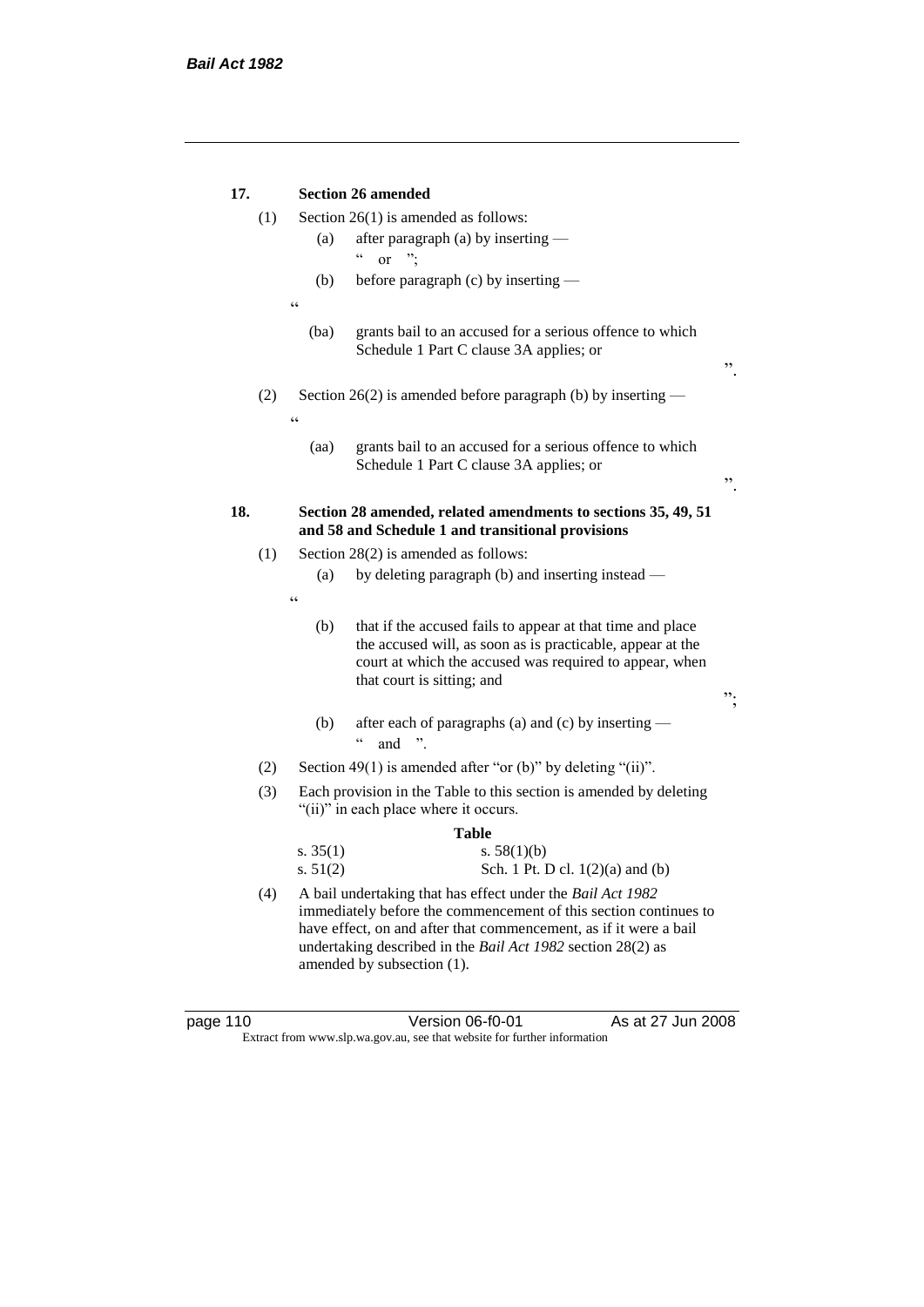(5) A surety undertaking that has effect under the *Bail Act 1982* immediately before the commencement of this section continues to have effect, on and after that commencement, as if it were a surety undertaking within the meaning of the *Bail Act 1982* section 35(1) as amended by subsection (3).

#### **19. Section 29 amended**

Section 29(b) to (i) are deleted and the following paragraphs are inserted instead —

- "
- (b) a registrar of a court, other than a deputy registrar of the Magistrates Court or the Children's Court;
- (c) an authorised police officer;
- (d) an associate of a Judge of the Supreme Court, the District Court or the Children's Court;
- (e) where the accused is in a lock-up or prison, any person for the time being in charge of the lock-up or prison;
- (f) where the accused is in a court custody centre, any person for the time being in charge of the centre who is approved for the purposes of this paragraph by the chief executive officer of the department of the Public Service principally assisting in the administration of the *Court Security and Custodial Services Act 1999*;
- (g) where the accused is a child, any authorised community services officer.

".

".

# **20. Section 30 amended**

Section 30(1)(a) is deleted and the following paragraph is inserted instead —

"

#### (a) either —

- (i) read it to the accused; or
- (ii) be informed by the accused that the accused has read it; or
- (iii) if necessary, have it translated to the accused;

### **21. Section 31 amended and transitional provision**

- (1) Section 31(2) is amended as follows:
	- (a) in paragraph (b) by deleting "give written notice thereof " and inserting instead —

As at 27 Jun 2008 Version 06-f0-01 Page 111 Extract from www.slp.wa.gov.au, see that website for further information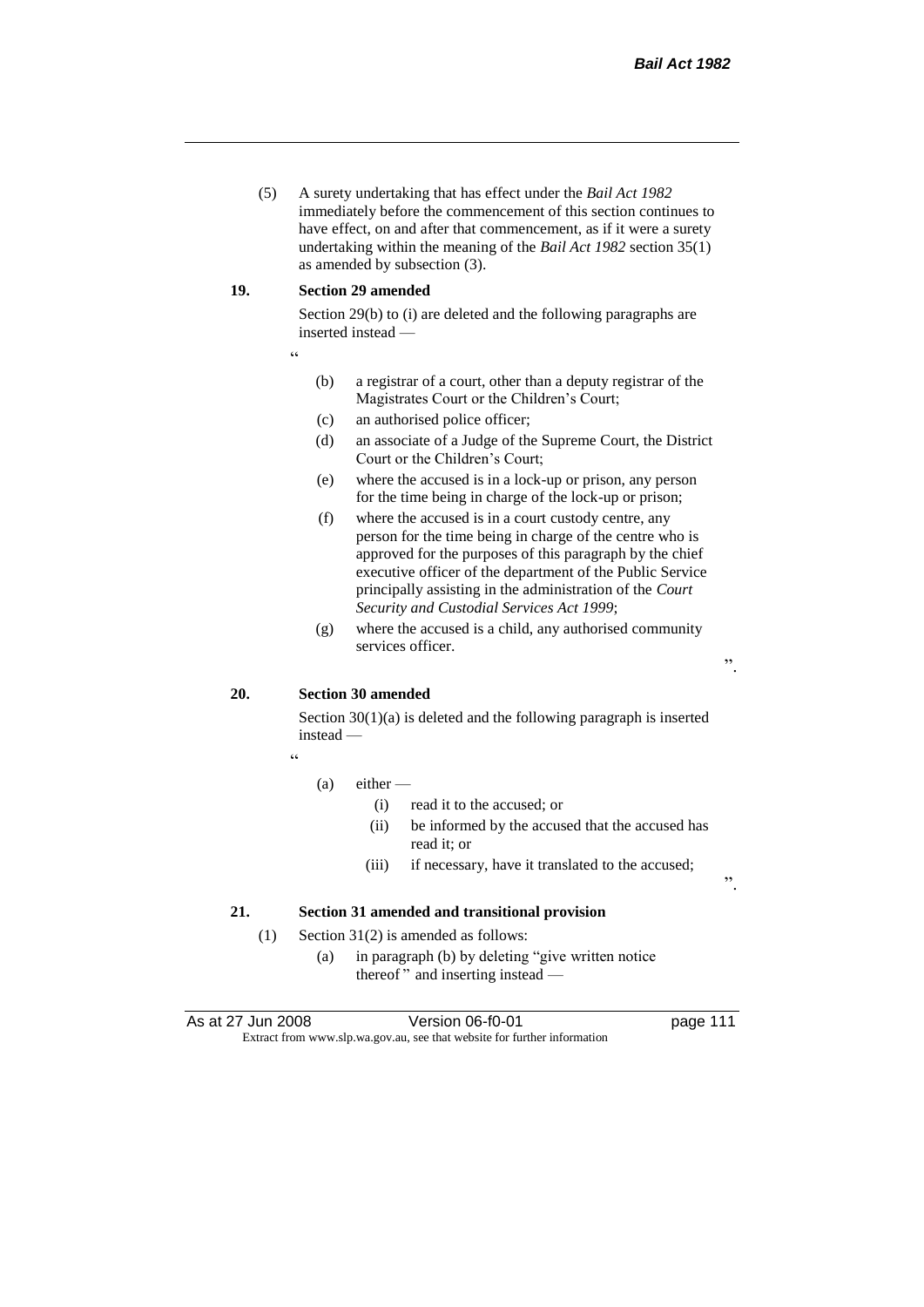|                   | $\epsilon$                                                                                                                                                                               |                                                                                                                                                                                                                                                                     |    |
|-------------------|------------------------------------------------------------------------------------------------------------------------------------------------------------------------------------------|---------------------------------------------------------------------------------------------------------------------------------------------------------------------------------------------------------------------------------------------------------------------|----|
|                   |                                                                                                                                                                                          | cause written notice of the time and place to be given                                                                                                                                                                                                              | ". |
|                   | (b)                                                                                                                                                                                      | in paragraph (c) by inserting after "a Judge of the<br>Supreme Court" in the second place where it occurs –                                                                                                                                                         |    |
|                   | $\epsilon$                                                                                                                                                                               |                                                                                                                                                                                                                                                                     |    |
|                   |                                                                                                                                                                                          | or a Judge of the Children's Court, as the case may<br>require,                                                                                                                                                                                                     | ". |
|                   | (c)                                                                                                                                                                                      | in paragraphs (c) and (d) by deleting "give written<br>notice" and inserting instead -                                                                                                                                                                              |    |
|                   |                                                                                                                                                                                          | cause written notice to be given                                                                                                                                                                                                                                    |    |
|                   | (d)                                                                                                                                                                                      | in paragraph (e) by deleting "give written notice thereof"<br>and inserting instead                                                                                                                                                                                 |    |
|                   |                                                                                                                                                                                          | $\epsilon$<br>cause written notice of the day to be given                                                                                                                                                                                                           |    |
|                   | (e)                                                                                                                                                                                      | in paragraph (f) by inserting after "of the court" —                                                                                                                                                                                                                |    |
|                   |                                                                                                                                                                                          | , or a person authorised under subsection (5), ";                                                                                                                                                                                                                   |    |
|                   | (f)                                                                                                                                                                                      | in paragraph (f) by deleting "giving written notice<br>thereof" and inserting instead -                                                                                                                                                                             |    |
|                   |                                                                                                                                                                                          | causing written notice of the time to be given                                                                                                                                                                                                                      |    |
| (2)<br>$\epsilon$ |                                                                                                                                                                                          | After section 31(4) the following subsection is inserted —                                                                                                                                                                                                          |    |
| (5)               |                                                                                                                                                                                          | The Chief Justice, in respect of committals to the Supreme Court,<br>and the Chief Judge, in respect of committals to the District Court,<br>may authorise a person or persons, by name or office, to perform<br>the functions referred to in subsection $(2)(f)$ . | ,, |
| (3)               | The Bail Act 1982 section 31 as amended by this section applies in<br>relation to any adjournment or committal to which it refers that<br>occurs after the commencement of this section. |                                                                                                                                                                                                                                                                     |    |
| 22.               |                                                                                                                                                                                          | Section 31A inserted and transitional provision                                                                                                                                                                                                                     |    |
| (1)               |                                                                                                                                                                                          | After section 31 the following section is inserted —                                                                                                                                                                                                                |    |
| 31A.              |                                                                                                                                                                                          | Amendment of conditions during trial                                                                                                                                                                                                                                |    |
| (1)               |                                                                                                                                                                                          | In this section $-$                                                                                                                                                                                                                                                 |    |
|                   |                                                                                                                                                                                          | "amendment" means an addition, variation or cancellation under<br>subsection (2);                                                                                                                                                                                   |    |

| page |  |  |
|------|--|--|
|      |  |  |

"

page 112 Version 06-f0-01 As at 27 Jun 2008 Extract from www.slp.wa.gov.au, see that website for further information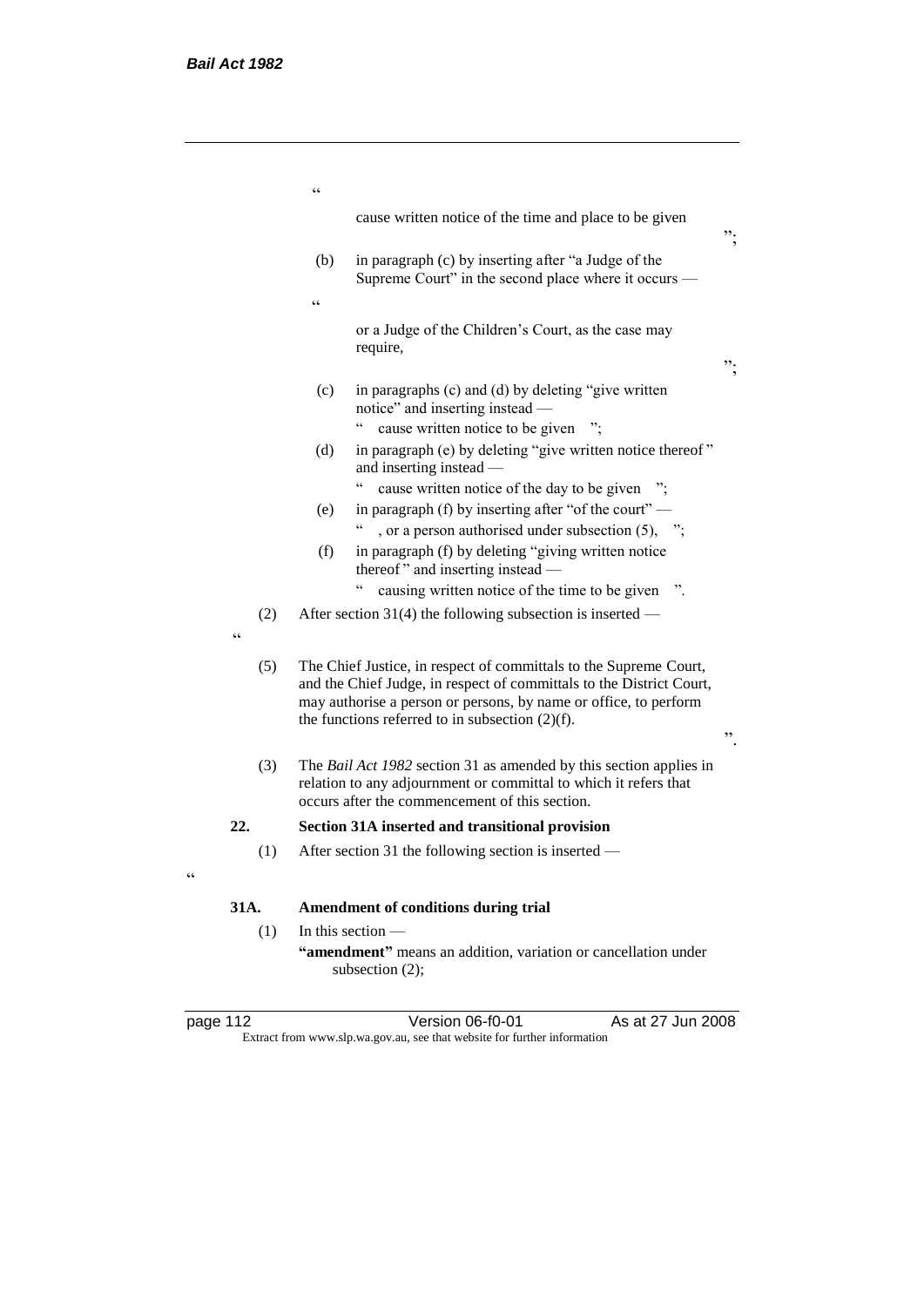- **"trial"** means that part of proceedings for an offence when evidence is being received by the court in respect of the offence and also extends to any time when —
	- (a) legal argument is being heard; or
	- (b) a judicial officer or a jury is deliberating.
- $(2)$  Where
	- (a) an accused has been granted bail for the accused's appearance for trial for an offence; and
	- (b) the trial extends beyond one day,

a judicial officer who grants bail for the next appearance by exercising the power in section  $31(2)(a)$  may also do one or more of the following —

- (c) add any condition to the extent that is authorised by clause 2 or 3 of Part D of Schedule 1;
- (d) vary a condition to that extent;
- (e) cancel a condition.
- (3) A judicial officer who adds, varies or cancels a condition under subsection  $(2)$  shall cause an officer of the court -
	- (a) to endorse the amendment on the accused's copy of the bail undertaking or, if that copy is not available for endorsement, to give written notice of the amendment to the accused; and
	- (b) to endorse on a file copy of the undertaking a certificate as to the amendment and the action taken under paragraph (a).
- (4) If the judicial officer considers that the amendment is of a minor nature, the judicial officer may, for the purposes of section 44(4), cause the officer of the court to include a statement to that effect in the endorsement or notice under subsection (3)(a) and the certificate under subsection (3)(b).
- (5) When action is taken under subsection  $(3)(a)$ 
	- (a) the bail undertaking is to be regarded as having been amended as provided in the endorsement or notice, as the case requires; and
	- (b) the terms and conditions of the bail undertaking continue to apply as so amended as if the accused had entered into the bail undertaking in that form.
- (6) In any proceedings an endorsement on a copy of a bail undertaking referred to in subsection (3)(b) purporting to be a certificate referred to in that paragraph is evidence of the matters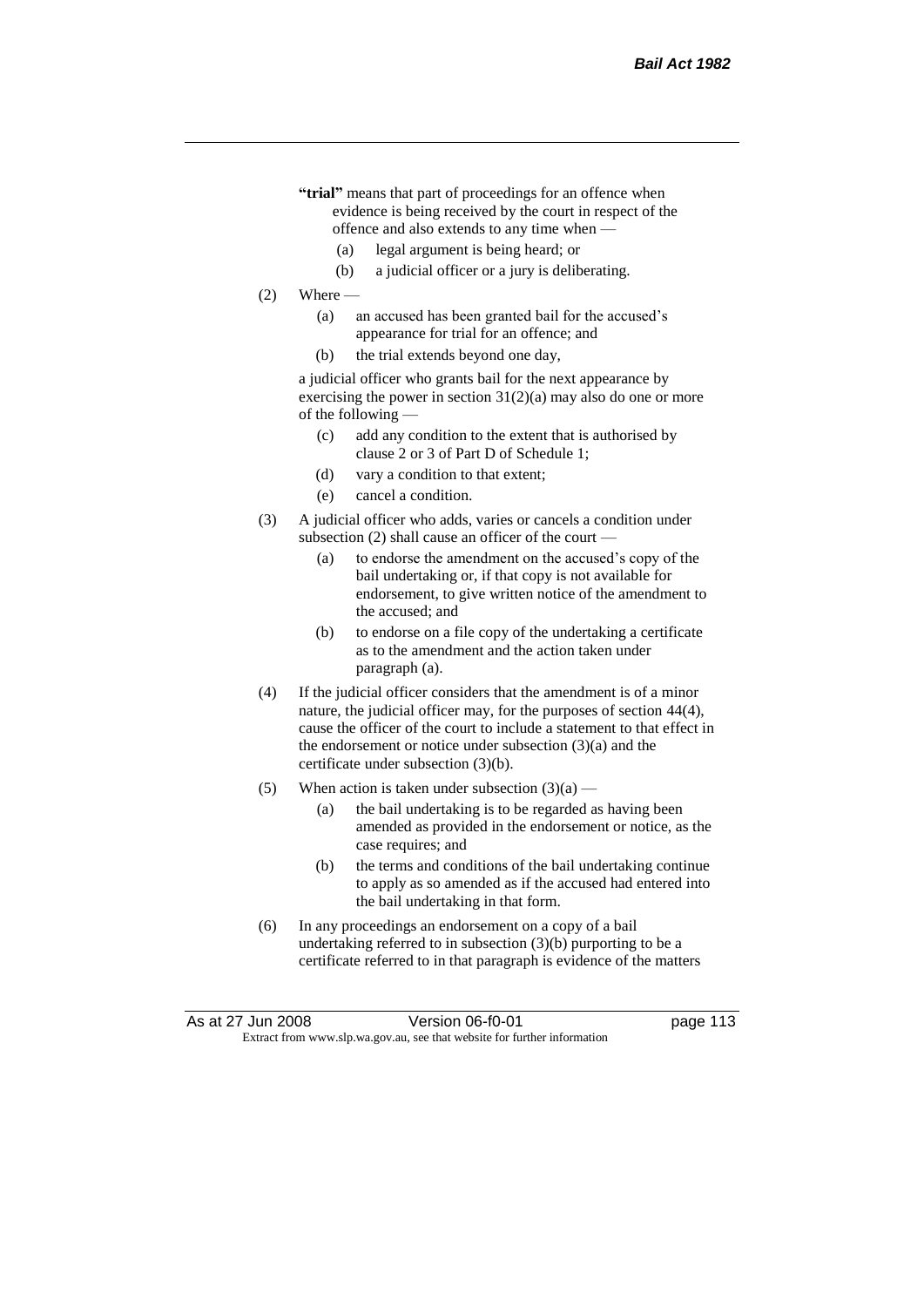appearing in it without proof of the signature of the person who made the endorsement.

(2) The *Bail Act 1982* section 31A as inserted by subsection (1) applies to any trial as defined in section 31A(1), or part of a trial, that takes place after the commencement of this section.

#### **23. Section 32 amended and transitional provision**

- (1) Section 32(1), (2) and (3) are repealed and the following subsections are inserted instead —
- "
- (1) A written notice to an accused under section  $31(2)$ 
	- (a) shall be given to the accused personally; or
	- (b) shall be sent to the accused by post to the accused's address appearing in the records of the court; or
	- (c) in urgent cases or with the accused's consent, shall be sent to the accused by electronic communication.
- (2) A person who gives or sends a notice in accordance with subsection (1) shall endorse on a file copy of the notice a certificate showing —
	- (a) that the person has done so; and
	- (b) the time of doing so.
- (3) If a notice is sent by post under subsection  $(1)(b)$ , the notice is to be presumed, unless the contrary is shown, to have been received at the time when, in the ordinary course of events, it would have been delivered.
- (2) Section 32(4) is amended as follows:
	- (a) by deleting "endorse" and inserting instead " cause to be endorsed ";
	- (b) by deleting "he notified the accused thereof." and inserting instead —
		- " the accused has been notified of them. ".
- (3) Section 32(5) is amended as follows:
	- (a) after paragraph (a) by inserting  $"$  and ":
	- (b) by deleting paragraph (b) and inserting instead —

.<br>د د

(b) an endorsement —

page 114 Version 06-f0-01 As at 27 Jun 2008 Extract from www.slp.wa.gov.au, see that website for further information

".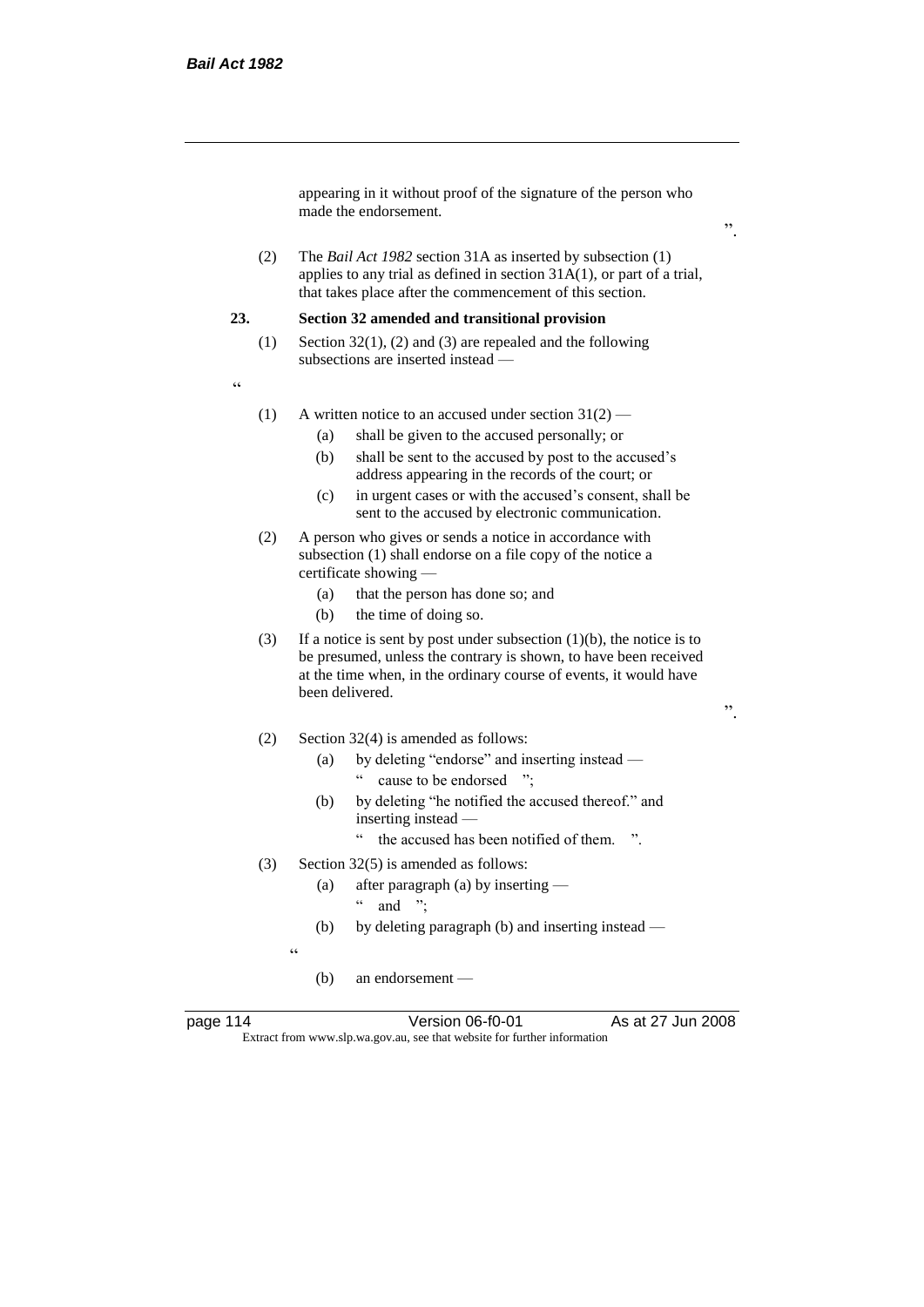".

- (i) on a copy of a notice referred to in subsection (2); or
- (ii) on a bail undertaking,

purporting to be a certificate referred to in subsection (2) or (4) is evidence of the matters appearing in it without proof of the signature of the person who made the endorsement.

- (4) The *Bail Act 1982* section 32 as amended by this section applies in relation to oral notifications given, and written notices given or sent, after the commencement of this section.
- **24. Section 36 replaced, related amendments to sections 3, 37, 39, 40, 41 and 42 and transitional provisions**
	- (1) Section 36 is repealed and the following section is inserted instead —

 $\epsilon$ 

### **36. Authority to approve sureties**

- (1) The decision whether an applicant should be approved as a surety in any case is to be made —
	- (a) by a person referred to in section  $29(a)$  to (d); or
	- (b) where the accused to whom bail has been granted is in prison, by a person for the time being in charge of the prison; or
	- (c) where the accused to whom bail has been granted is a child, by an authorised community services officer.
- (2) A judicial officer when granting bail to an accused subject to a requirement for a surety or sureties may make an order as to -
	- (a) the giving of notice to the prosecutor of an application for approval of any surety; or
	- (b) the person or persons who are to, or may, approve any surety,

and subsection (1) has effect subject to any such order.

(2) Section 3(1) is amended by inserting in the appropriate alphabetical position —

As at 27 Jun 2008 Version 06-f0-01 page 115 Extract from www.slp.wa.gov.au, see that website for further information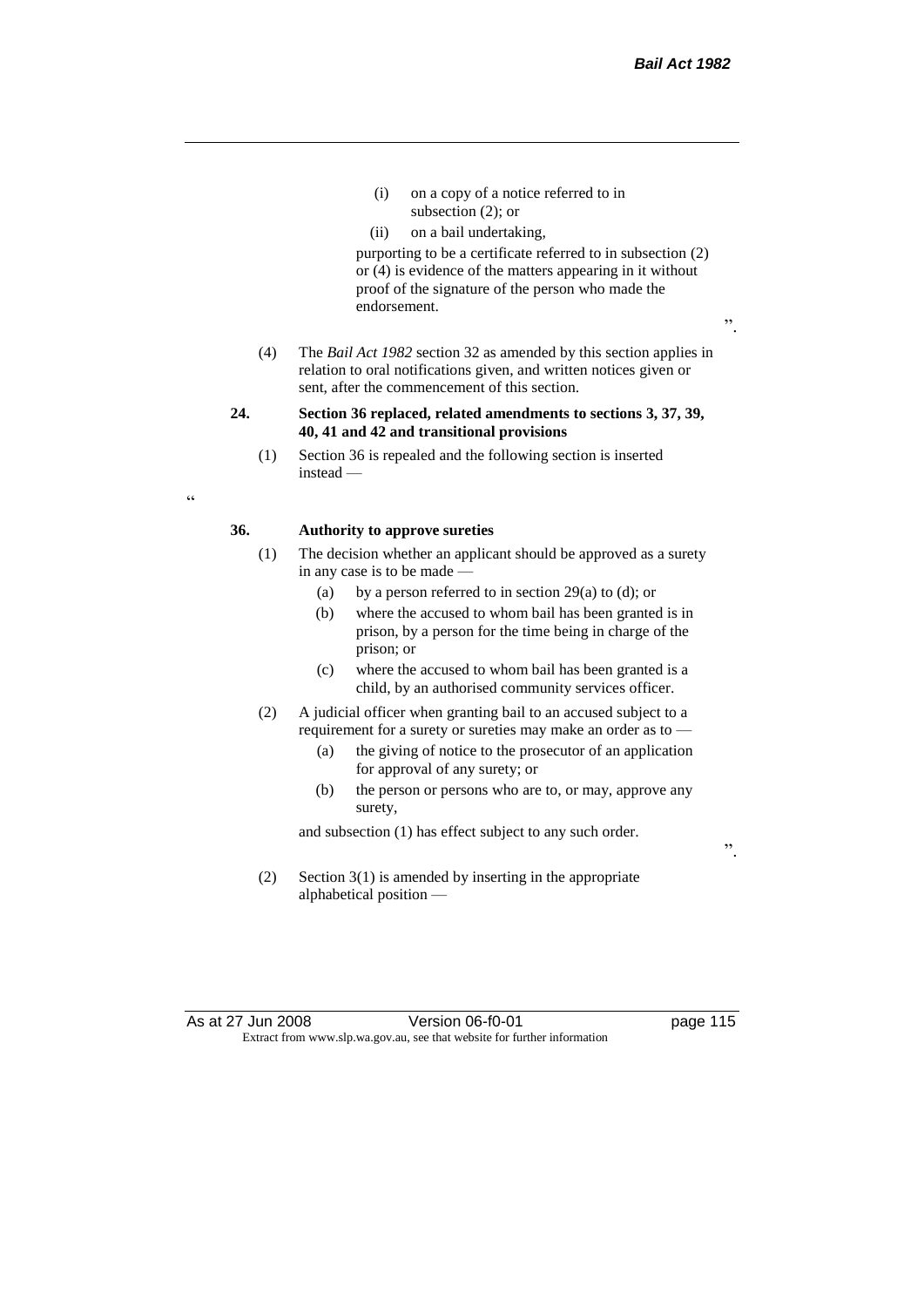$\epsilon$ 

**"surety approval officer"** means a person who is authorised by section 36 to decide whether an applicant should be approved as a surety;

- (3) Section 41(2) is amended as follows:
	- (a) by inserting before "officer" in the first place where it occurs —
		- " surety approval ";
	- (b) by deleting "he" in the first place where it occurs and inserting instead —
		- " that officer ";
	- (c) by deleting "officer acting in his position" and inserting instead —
		- " surety approval officer ".
- (4) Each provision in the Table to this subsection is amended by deleting "an officer referred to in section 36(1)" and inserting instead —

" a surety approval officer ".

|            | <b>Table</b> |
|------------|--------------|
| s. $37(1)$ | s. $41(1)$   |
| s. 39      |              |

- (5) Each provision in the Table to this subsection is amended by inserting before "officer" —
	- " surety approval ".

**Table** s. 37(1)(c) and (2) s. 42 s. 40(1) and (2)

- (6) The *Bail Act 1982* section 36(1) as inserted by subsection (1) applies to any decision as to whether a person should be approved as a surety that has to be made after the commencement of this section.
- (7) The *Bail Act 1982* section 36(2) as inserted by subsection (1) applies to any grant of bail that occurs after the commencement of this section.

# **25. Section 37 amended**

After section 37(2) the following subsection is inserted —

page 116 Version 06-f0-01 As at 27 Jun 2008 Extract from www.slp.wa.gov.au, see that website for further information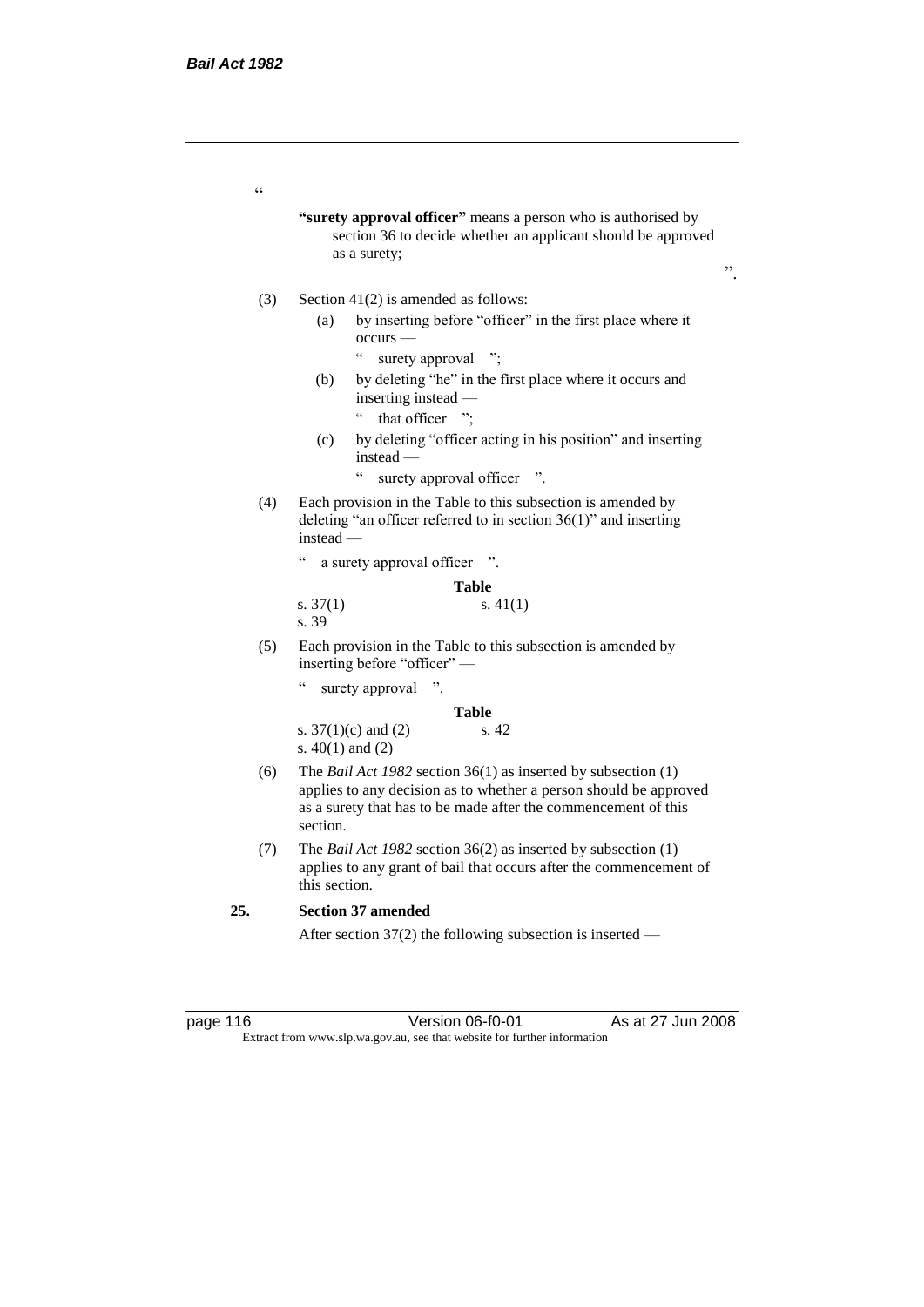- (3) For the purposes of this section it is sufficient if
	- (a) the notice, information and declaration referred to in subsection (1) are sent by electronic communication to an electronic address provided by the applicant; and
	- (b) the declaration referred to in subsection  $(1)(c)$  duly completed is sent by electronic communication to an electronic address provided by the surety approval officer.

".

# **26. Section 43A inserted**

After section 43 the following section is inserted —

# **43A. Use of video link and electronic communication where proposed surety is interstate**

- (1) In this section **"proposed surety"** means a person who is to enter into a surety undertaking;
	- **"relevant official"** means the person before whom the surety undertaking is to be entered into or was entered into, as the case requires;
	- **"video link"** means facilities (including closed circuit television) that enable, at the same time —
		- (a) the relevant official to see and hear the proposed surety; and
		- (b) the proposed surety to see and hear the relevant official.
- (2) This section applies if a proposed surety is in another State or a Territory.
- (3) The relevant official may comply with section 43(a) and (b) by means of a video link.
- (4) The relevant official may send the surety undertaking to the proposed surety by electronic communication for completion.
- (5) The proposed surety may enter into the surety undertaking by sending the completed surety undertaking to the relevant official by electronic communication.
- (6) If the surety undertaking is sent by electronic communication under subsection (4) or (5), any requirement for the proposed surety or the relevant official to sign it is to be taken to have been

"

 $\epsilon$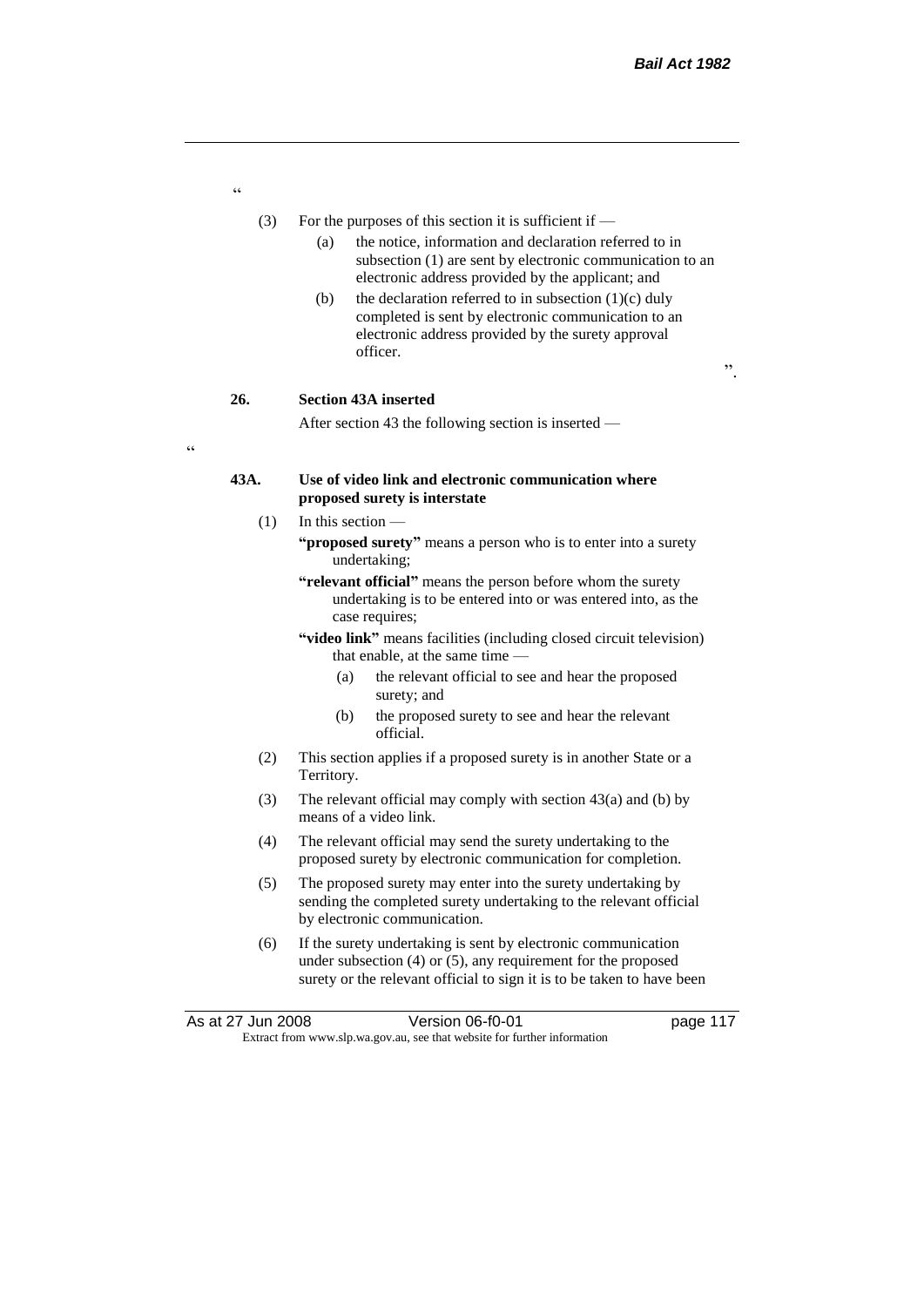complied with if the full name of the proposed surety or the relevant official, as the case requires, appears in the appropriate place in the undertaking.

- (7) The relevant official may comply with section  $43(c)$  by sending a copy of the surety undertaking as duly completed to the surety by electronic communication.
- (8) A surety undertaking that is entered into in accordance with this section is to be taken to have been entered into before the relevant official.
- (9) In any proceedings a document purporting to be a copy of a surety undertaking and purporting to be certified by the relevant official to be a copy of a surety undertaking entered into in accordance with this section is evidence of the surety undertaking without proof of the signature of the relevant official.
- (10) A reference in this section to sending a surety undertaking or copy of a surety undertaking to a person by electronic communication is a reference to sending the undertaking or copy by electronic communication to an electronic address provided by the person.

".

# **27. Section 44 replaced and transitional provisions**

- (1) Section 44 is repealed and the following section is inserted instead —
- "

## **44. When surety undertaking extends to different time or different time and place substituted under section 31**

- (1) A surety undertaking does not extend to the failure by the accused to appear at a different time or a different time and place substituted pursuant to section 31 unless —
	- (a) the surety undertaking contains a provision stating that it does so extend and, where applicable under subsection (5), the surety has received notice as mentioned in that subsection; or
	- (b) subsection (2) applies.
- (2) A surety undertaking extends to the failure by the accused to appear at a different time substituted pursuant to section 31 during a trial if, at the option of the surety, the undertaking contains a provision stating —
	- (a) that it does so extend; and
	- (b) the effect of subsection (4).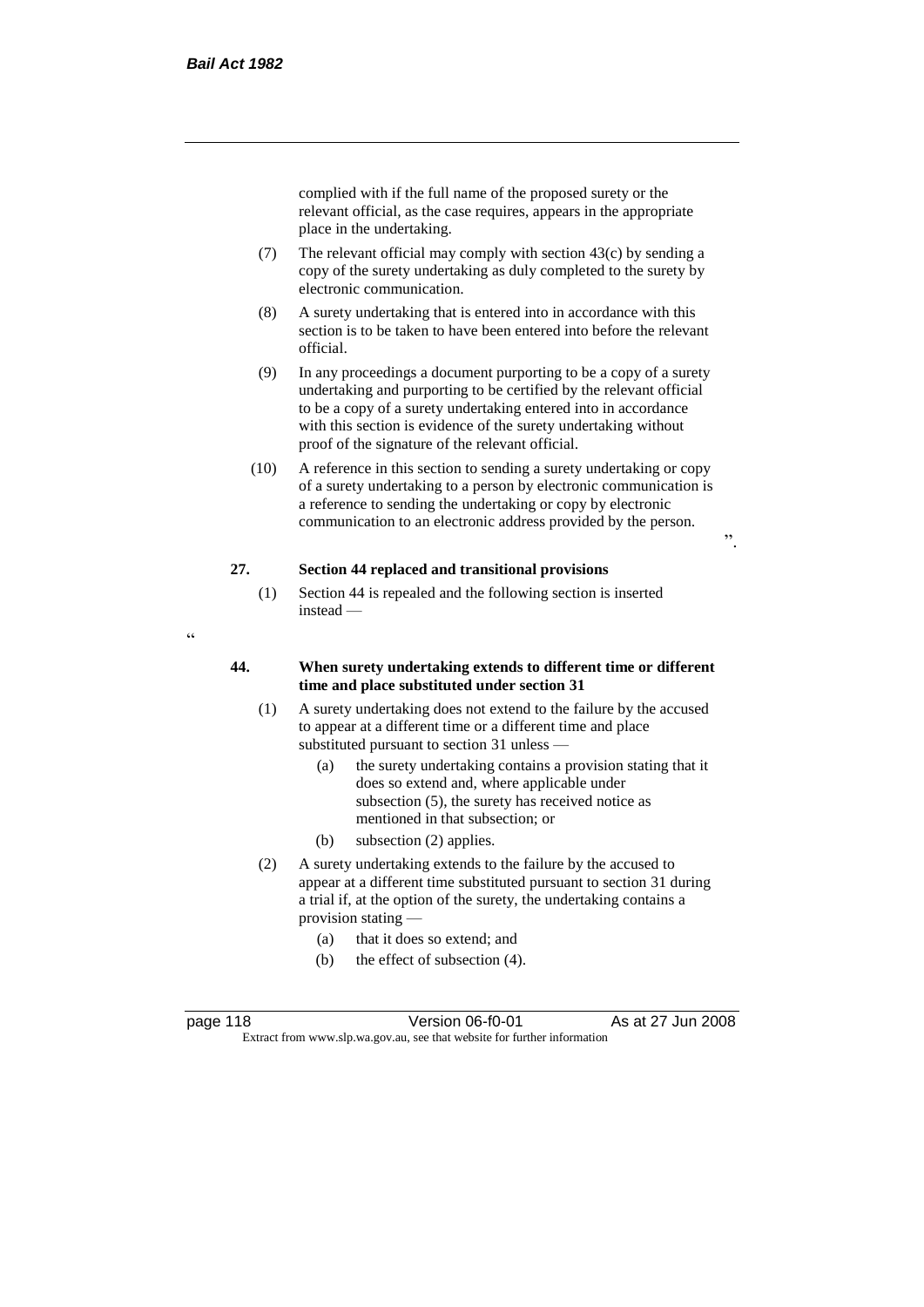- (3) In subsection  $(2)$ 
	- **"trial"** means that part of proceedings for an offence when evidence is being received by the court in respect of the offence and also extends to any time when —
		- (a) legal argument is being heard; or
		- (b) a judicial officer or a jury is deliberating.
- (4) Subsection (2) applies despite any amendment as defined in section 31A(1) if the endorsement or notice under section  $31A(3)(a)$  in respect of the amendment includes a statement referred to in section 31A(4).
- (5) A surety undertaking may, at the option of the surety, also contain a provision stating that where —
	- (a) a different time or a different time and place for the accused's appearance is substituted pursuant to section 31; and
	- (b) subsection (2) does not apply,

the surety's liability only arises if the surety is given notice, as soon as is practicable, of the different time or the different time and place.

- (6) Where, by operation of this section, a surety undertaking would extend to the failure by the accused to appear at a different time or a different time and place substituted pursuant to section 31, that extension is not affected by a reduction in the number of offences to which the accused's bail undertaking relates.
- (2) The *Bail Act 1982* section 44 as inserted by subsection (1) applies to a surety undertaking whether entered into before or after the commencement of this section.
- (3) For the purposes of subsection (2), if a surety undertaking entered into before the commencement of this section contains a provision of the kind referred to in the *Bail Act 1982* section 44(2) as in force before that commencement, the provision is to be taken to be a provision of the kind referred to in the *Bail Act 1982*  section 44(5) as inserted by subsection (1).

#### **28. Section 45 amended and transitional provision**

- (1) Section 45(1) is amended as follows:
	- (a) by deleting "44(2)" and inserting instead  $44(5)$  ";
	- (b) after paragraph (a) by inserting  $\alpha$  or ";

As at 27 Jun 2008 Version 06-f0-01 page 119 Extract from www.slp.wa.gov.au, see that website for further information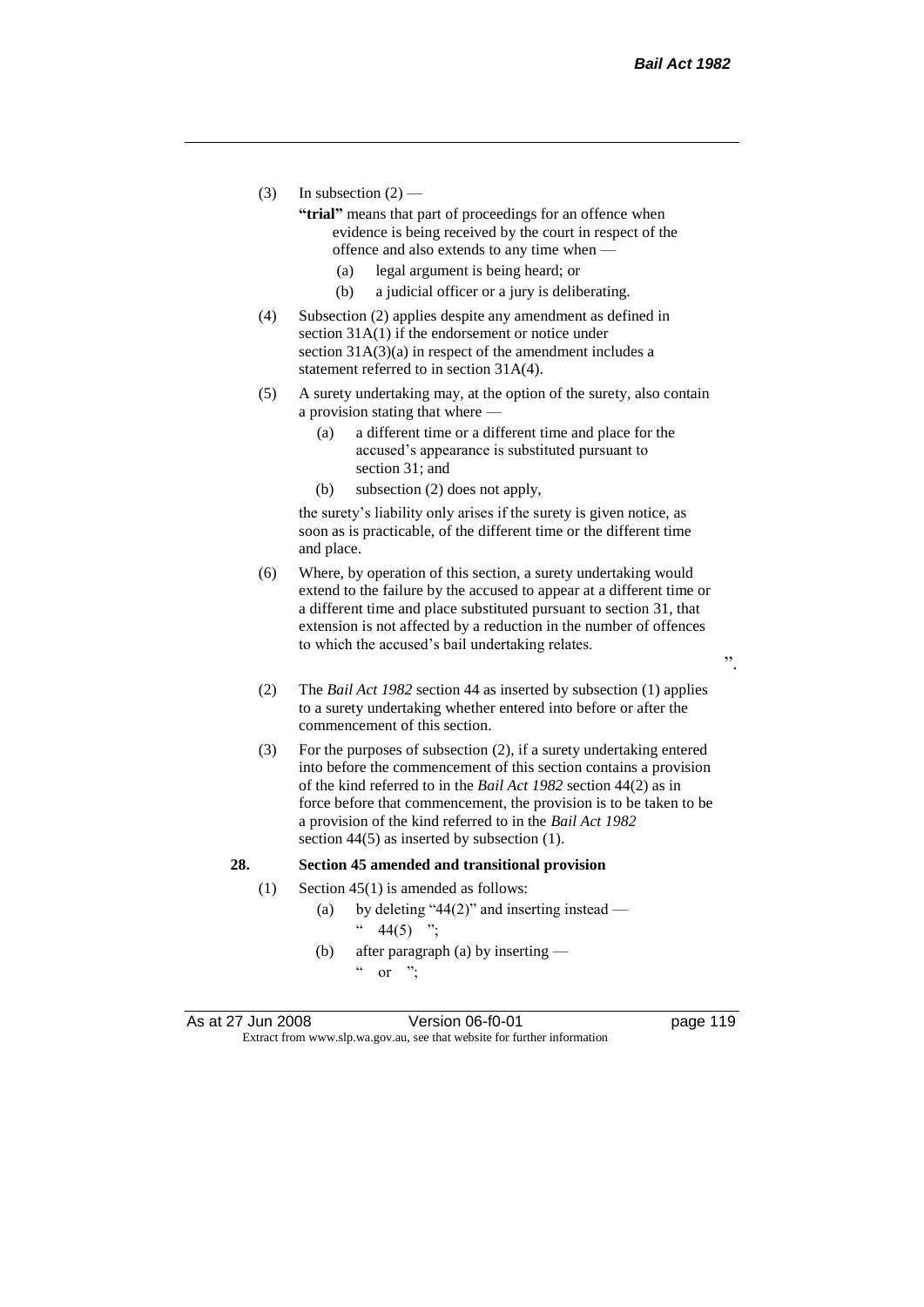- (c) in paragraph (b) by deleting "prescribed" and inserting instead —
	- " approved ";
- (d) by deleting paragraph (c) and inserting instead —
- $\epsilon$
- (c) by a person authorised under subsection (5) sending or causing to be sent the approved form to the surety —
	- (i) by post to the surety's address appearing in the records of the court; or
	- (ii) in urgent cases or with the surety's consent, by electronic communication.
- ".

".

- (2) Section 45(2) is repealed and the following subsections are inserted instead —
- "
- (2) A person who gives a notice in accordance with subsection (1)(b) or (c) shall endorse on a file copy of the notice a certificate showing -
	- (a) that the person has done so; and
	- (b) the time of doing so.
- (2a) If a notice is sent by post under subsection  $(1)(c)$ , the notice is to be presumed, unless the contrary is shown, to have been received at the time when, in the ordinary course of events, it would have been delivered.

# (3) Section 45(3) is amended as follows:

- (a) by deleting "endorse on" and inserting instead " cause to be endorsed on a file copy of ";
- (b) by deleting "he notified the surety thereof." and inserting instead —
	- " the surety has been notified of them. ".
- (4) Section 45(4) is amended as follows:
	- (a) in paragraph (a) by deleting "44(2)" and inserting instead —
		- $44(5)$  ";
	- (b) by deleting paragraph (b) and inserting instead —

 $\epsilon$ 

(b) an endorsement —

page 120 Version 06-f0-01 As at 27 Jun 2008 Extract from www.slp.wa.gov.au, see that website for further information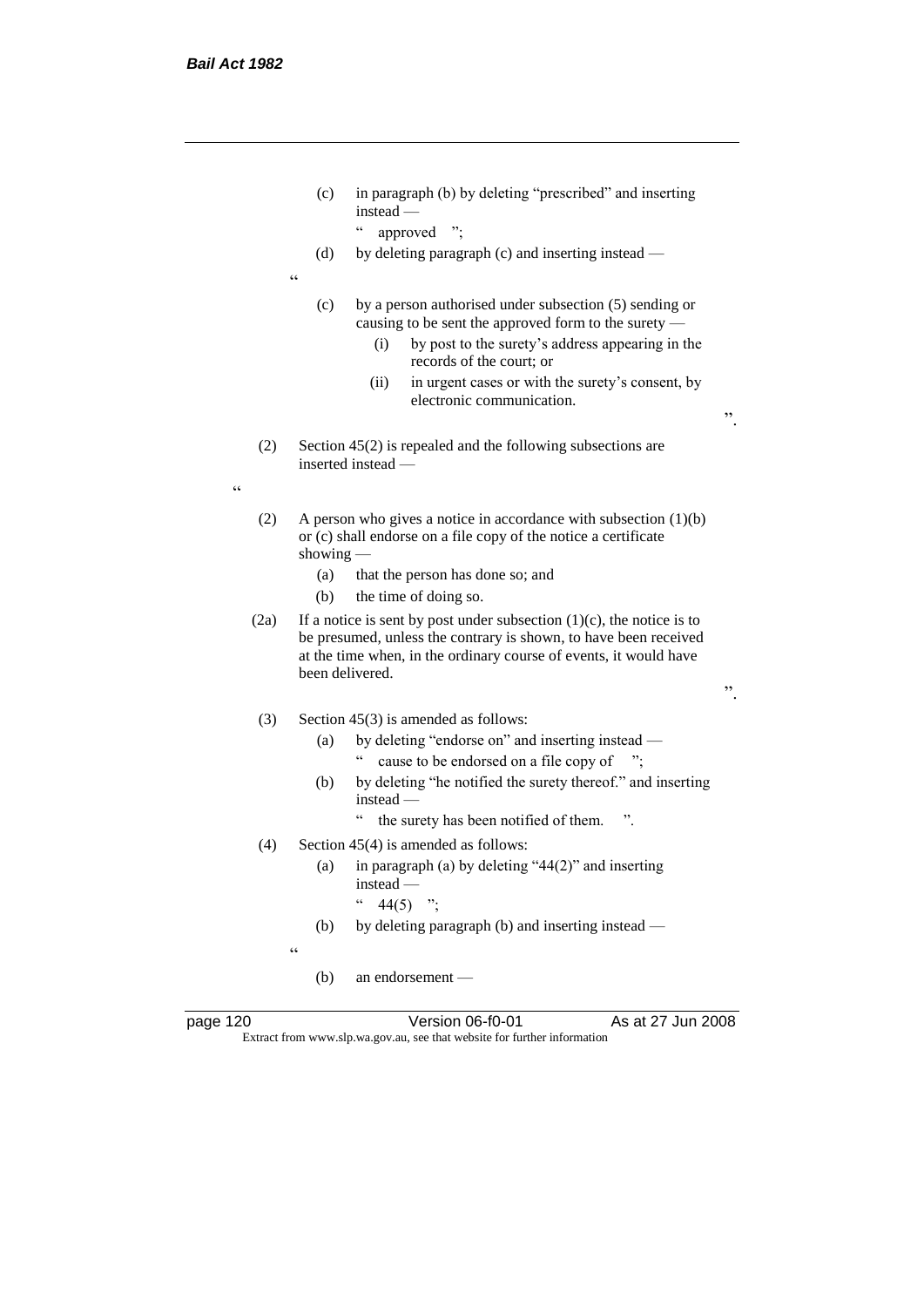- (i) on a file copy of a notice given under subsection  $(1)(b)$  or  $(c)$  purporting to be a certificate referred to in subsection (2); or
- (ii) on a file copy of a surety undertaking purporting to be a certificate referred to in subsection (3),

is evidence of the matters appearing in the certificate without proof of the signature of the person who made the endorsement.

";

".

- (c) after paragraph (a) by inserting
	- $\ldots$  and ".
- (5) After section 45(4) the following subsection is inserted —

"

(5) A registrar of the court, other than a deputy registrar of the Magistrates Court or the Children's Court, is an authorised person for the purposes of subsection  $(1)(c)$  and in addition –

- (a) in respect of committals to the Supreme Court, the Chief Justice; and
- (b) in respect of committals to the District Court, the Chief Judge,

may authorise a person or persons, by name or office, to perform the function referred to in subsection  $(1)(c)$ .

(6) The *Bail Act 1982* section 45 as amended by subsection (1) applies to notices given for the purposes of the *Bail Act 1982* section 44(5) after the commencement of this section.

#### **29. Section 48 amended**

Section 48(5) is amended as follows:

- (a) in paragraph (a) by deleting "regulations made under the *Criminal Procedure Act 2004*;" and inserting instead the regulations; ";
- (b) in paragraph (b) by deleting "made under the *Criminal Procedure Act 2004*".

# **30. Section 49 amended, related amendment to section 67 and transitional provisions**

- (1) Section 49(1) is amended as follows:
	- (a) by deleting paragraph (a) and inserting instead —

As at 27 Jun 2008 Version 06-f0-01 page 121 Extract from www.slp.wa.gov.au, see that website for further information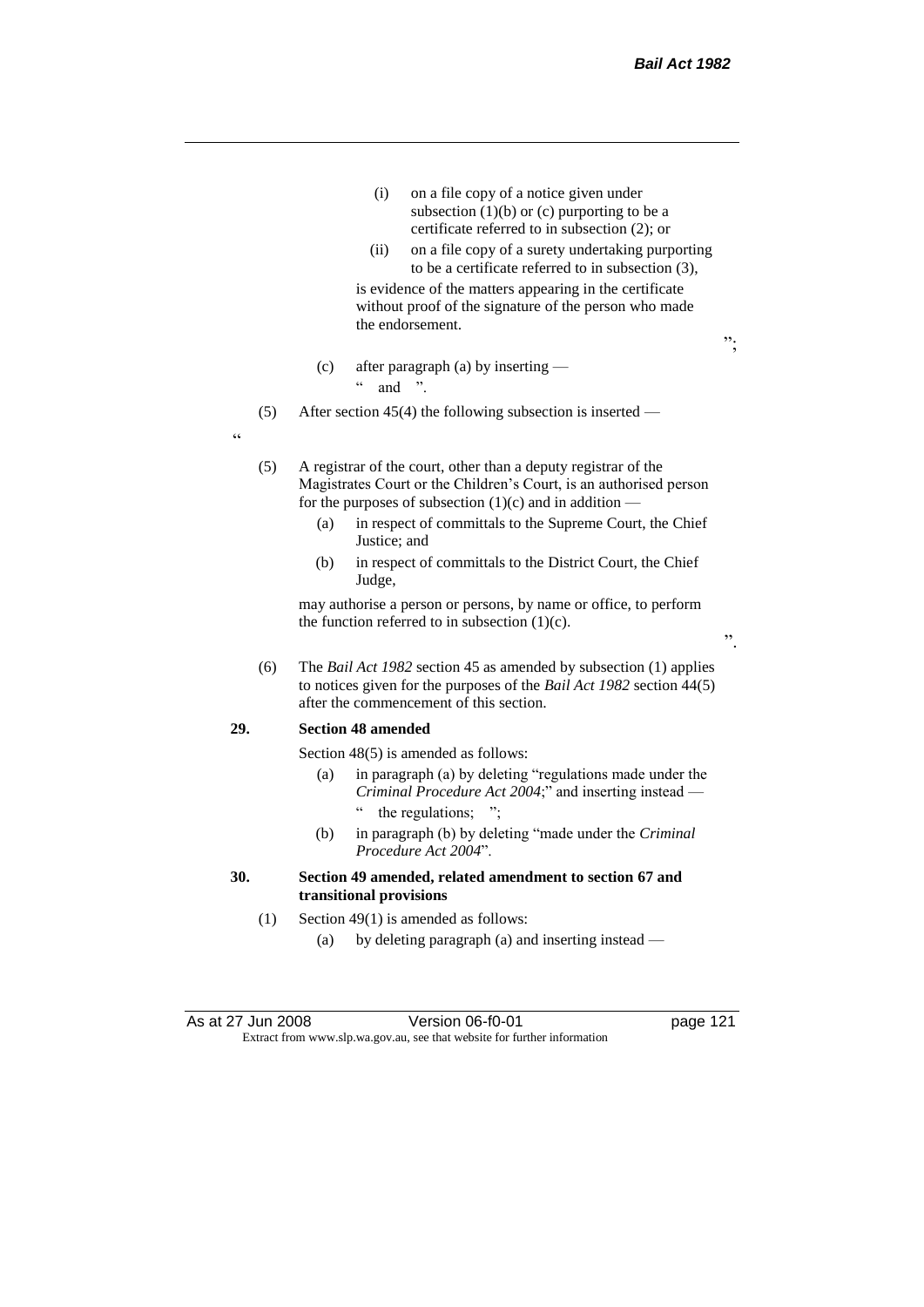| (a) |     |            |                                      | an application for an order that the sum be paid may be<br>made to an appropriate judicial officer                                                                                                                                                     |    |
|-----|-----|------------|--------------------------------------|--------------------------------------------------------------------------------------------------------------------------------------------------------------------------------------------------------------------------------------------------------|----|
|     |     | (i)        | $was -$                              | by the Director of Public Prosecutions where the<br>court before which the accused failed to appear                                                                                                                                                    |    |
|     |     |            | (I)                                  | the District Court, the Supreme Court<br>or the Court of Appeal; or                                                                                                                                                                                    |    |
|     |     |            | (II)                                 | another court, if the Director of<br>Public Prosecutions is the prosecutor<br>in that court of the case against the<br>accused;                                                                                                                        |    |
|     |     |            | or                                   |                                                                                                                                                                                                                                                        |    |
|     |     | (ii)       | failed to appear;                    | in other cases, by the State Solicitor or the<br>registrar of the court before which the accused                                                                                                                                                       | ". |
|     | (b) |            | by deleting paragraph (b).           |                                                                                                                                                                                                                                                        |    |
| (2) |     |            | Section 49(2) is amended as follows: |                                                                                                                                                                                                                                                        |    |
|     | (a) | $\epsilon$ | the regulations;                     | in paragraph (a) by deleting "regulations made under the<br>Criminal Procedure Act 2004;" and inserting instead -                                                                                                                                      |    |
|     | (b) |            | Procedure Act 2004".                 | in paragraph (b) by deleting "made under the Criminal                                                                                                                                                                                                  |    |
| (3) |     |            |                                      | Section $67(2)(a)$ is amended as follows:                                                                                                                                                                                                              |    |
|     | (a) |            |                                      | by deleting the comma at the end of subparagraph (iv)<br>and inserting a semicolon instead;                                                                                                                                                            |    |
|     | (b) |            |                                      | after subparagraph (iv) by inserting -                                                                                                                                                                                                                 |    |
|     |     | $\epsilon$ |                                      |                                                                                                                                                                                                                                                        |    |
|     |     | (v)        |                                      | for an order under section 49,                                                                                                                                                                                                                         | ,, |
| (4) |     |            |                                      | Subject to subsection (5), the Bail Act 1982 section 49 as amended<br>by this section applies in relation to a failure by an accused to<br>comply with any requirement of the accused's bail undertaking<br>irrespective of when the failure occurred. |    |
| (5) |     |            |                                      | Any proceedings under the Bail Act 1982 section 49 in progress<br>immediately before the commencement of this section may be<br>continued after that commencement as if this section had not come                                                      |    |

into operation.

page 122 Version 06-f0-01 As at 27 Jun 2008 Extract from www.slp.wa.gov.au, see that website for further information

"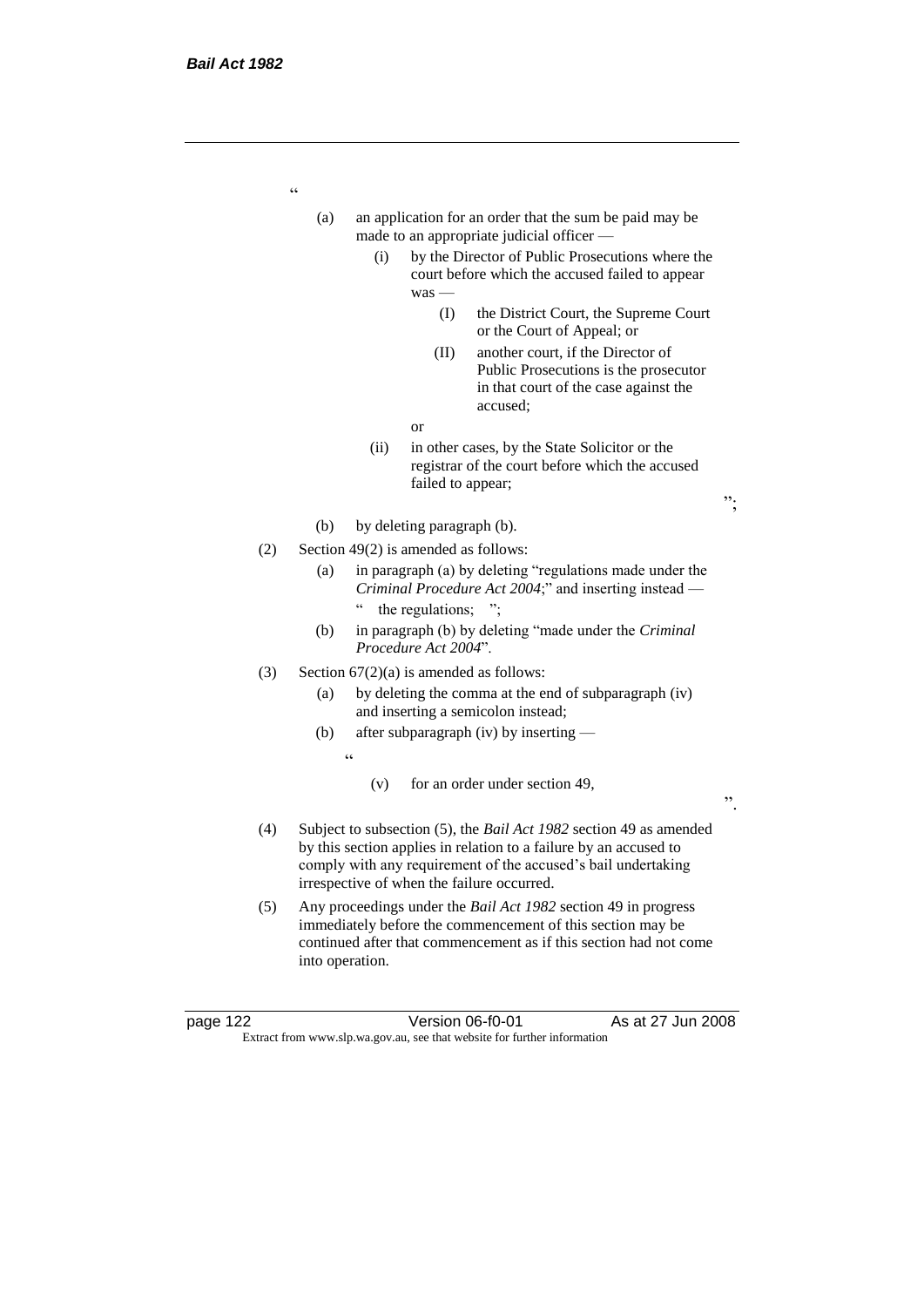# **31. Section 51A inserted and transitional provisions**

(1) After section 51 the following section is inserted —

#### **51A. Proceedings before courts of summary jurisdiction for an offence under section 51**

- (1) This section applies for the purpose of prosecuting an offence against section 51(1), (2) or (2a) where the court before which the accused is bound to appear at the time when the accused fails to comply with the accused's bail undertaking is a court of summary jurisdiction.
- (2) Where this section applies, the prosecution shall be commenced and conducted by the person who was conducting the proceedings in which the accused failed to comply with the accused's bail undertaking or by a police officer.
- (3) Where this section applies, the registrar of the court before which the accused was bound to appear shall cause to be issued to the Commissioner of Police a certificate under section 64 as to the accused's failure to appear.
	- ".
- (2) Subject to subsection (3), the *Bail Act 1982* section 51A as inserted by this section applies for the purpose of prosecuting an offence described in subsection (1) of that section irrespective of when the offence occurred.
- (3) Any prosecution for an offence referred to in subsection (2) in progress immediately before the commencement of this section may be continued after that commencement as if this section had not come into operation.

# **32. Section 52 amended and transitional provisions**

- (1) Section 52(3) is amended by inserting after "undertaking" or by a police officer ".
- (2) After section 52(3) the following subsections are inserted —
- "

 $\epsilon$ 

- (3a) Where this section applies, a person authorised under subsection (3b) shall cause to be issued to the Commissioner of Police a certificate under section 64 as to the accused's failure to appear.
- (3b) The Chief Justice, in respect of cases where the court before which the accused was bound to appear is the Supreme Court, and the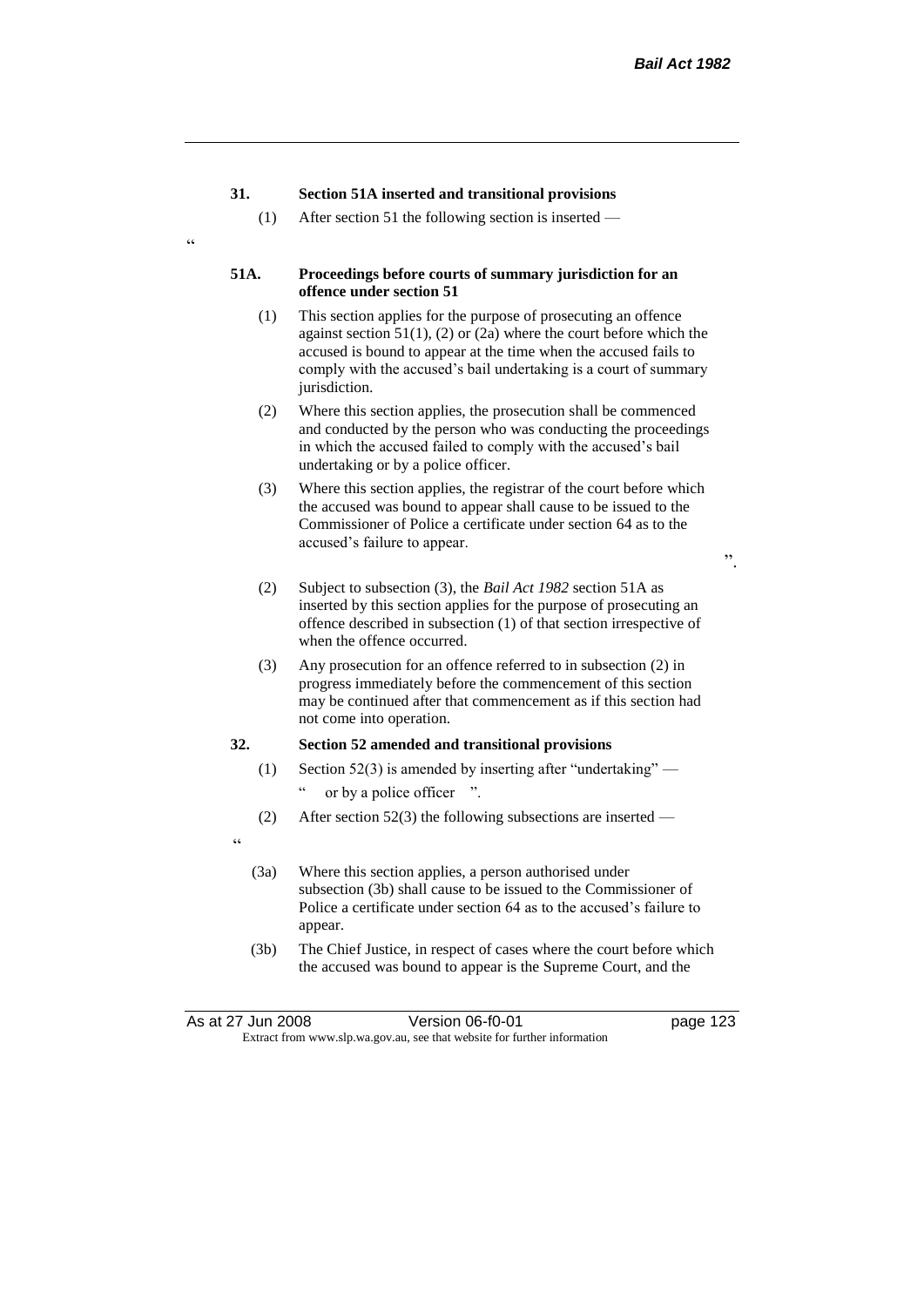Chief Judge, in respect of cases where the court before which the accused was bound to appear is the District Court, may authorise a person or persons, by name or office, to perform the function referred to in subsection (3a).

- (3c) A prosecution that has been commenced under subsection (3) by a police officer shall be conducted by the Director of Public Prosecutions.
- ".

".

".

- (3) Subject to subsection (4), the *Bail Act 1982* section 52 as amended by this section applies for the purpose of prosecuting an offence described in subsection (1) of that section irrespective of when the offence occurred.
- (4) Any prosecution for an offence referred to in subsection (3) in progress immediately before the commencement of this section may be continued after that commencement as if this section had not come into operation.

## **33. Section 54 amended, related amendment to section 46 and transitional provision**

- (1) Before section  $54(1)$  the following subsection is inserted —
- "

# (1a) In this section —

# **"relevant officer"** means —

- (a) if the court before which the accused is required to appear is the District Court, the Supreme Court or the Court of Appeal — the prosecutor; or
- (b) in any other case the prosecutor or a police officer.
- (2) Section 54(1) is amended by deleting the passage beginning "A police officer" and ending "the police officer — " and inserting instead —
- $\epsilon$

Where an accused has been released on bail the relevant officer may cause the accused to appear before an appropriate judicial officer to show cause why the accused's bail should not be varied or revoked if the relevant officer —

- (3) Section 54(2) is repealed and the following subsections are inserted instead —
- 

page 124 Version 06-f0-01 As at 27 Jun 2008 Extract from www.slp.wa.gov.au, see that website for further information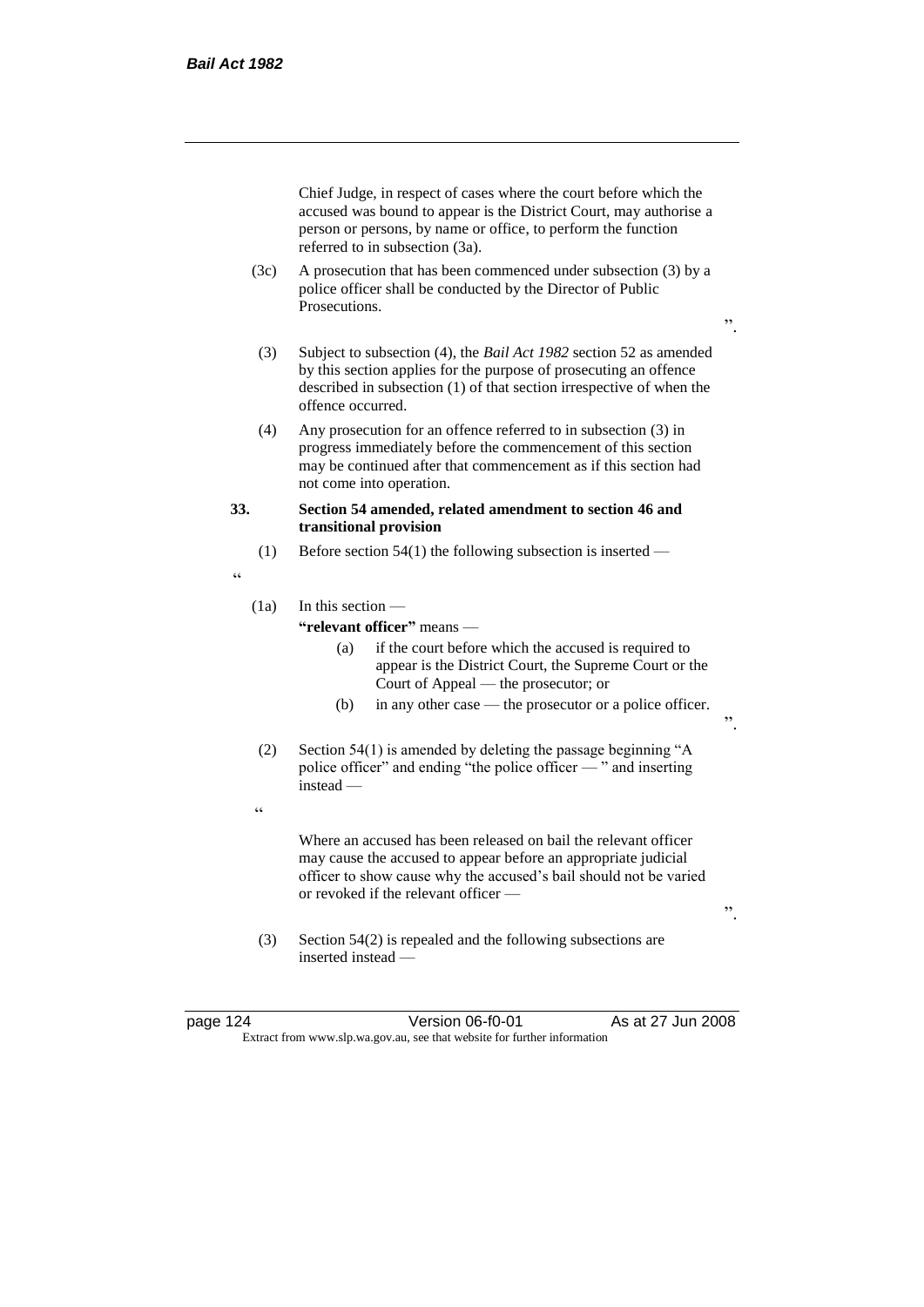".

".

- (2) For the purposes of causing an accused to appear before an appropriate judicial officer as provided in subsection (1) —
	- (a) a police officer may arrest the accused without warrant and bring the accused before an appropriate judicial officer; or
	- (b) the relevant officer may apply to an appropriate judicial officer for a summons or warrant on any ground specified in subsection (1).
- (2a) A police officer shall not exercise the power conferred by subsection (2)(a) unless the police officer is the relevant officer or is requested in writing to do so by the relevant officer.
- (4) After section 54(4) the following subsection is inserted —
- "
- $(5)$  If
	- (a) the court before which the accused is required to appear is the District Court, the Supreme Court or the Court of Appeal; and
	- (b) a police officer is satisfied that because of the urgency of the case it is not practicable for the prosecutor to exercise the power conferred by subsection (1),

the police officer may exercise that power.

- (6) If a police officer, acting under subsection (5), exercises the power conferred by subsection (1), the police officer is to be regarded as the relevant officer for the purposes of this section.
- (5) Section 46(1)(b) is amended by deleting "a police" and inserting instead —
	- " the relevant ".
- (6) Despite the amendments made by subsections (1) to (4), the *Bail Act 1982* section 54 as in force immediately before the commencement of this section continues to apply in relation to —
	- (a) an accused arrested under subsection (2)(a) of that section; and
	- (b) an application made under subsection (2)(b) of that section,

before that commencement.

"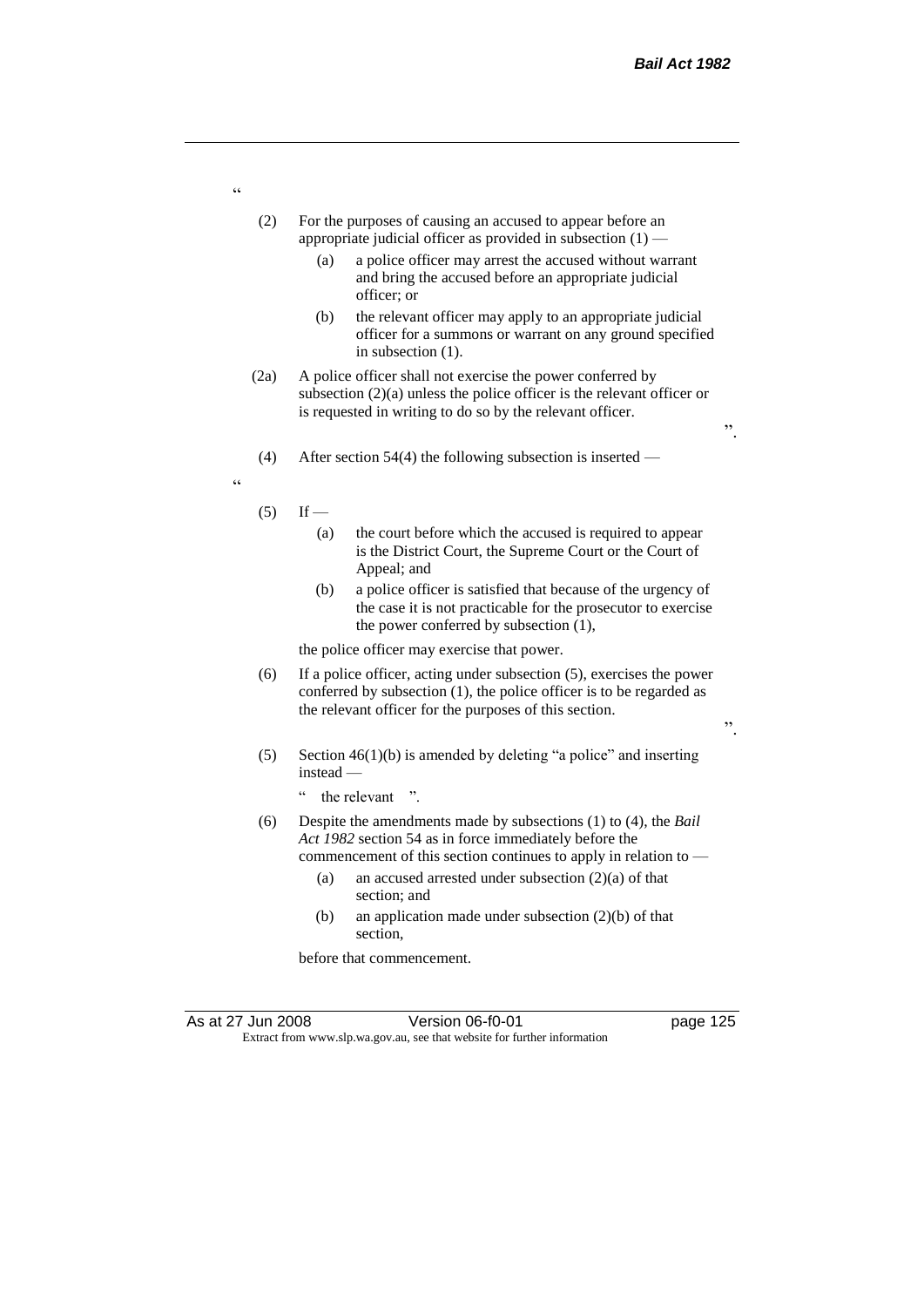After section 54 the following section is inserted —

# **54A. Accused on committal may be taken before court by which committed**

- (1) This section applies to an accused
	- (a) who has been released on bail following the accused's committal to the District Court or the Supreme Court to be tried (otherwise than for wilful murder or murder) or sentenced or otherwise dealt with; and
	- (b) who has not made an appearance in that court on the committal; and
	- (c) who, in the opinion of the relevant officer under section 54, should be made to show cause in terms of subsection (1) of that section.
- (2) The relevant officer may, under section 54, cause an accused to whom this section applies to appear before a judicial officer who is empowered to exercise jurisdiction in the court in which the committal order was made, instead of before an appropriate judicial officer.
- (3) A judicial officer before whom an accused so appears is to be regarded as an appropriate judicial officer for the purposes of section  $54(2)$ .
- (4) A judicial officer before whom an accused so appears is not obliged to exercise any power conferred by section 55 but may refuse to do so and direct the relevant officer to cause the accused to appear before an appropriate judicial officer.
- (5) A relevant officer shall comply with a direction given to that officer under subsection (4).

".

#### **35. Section 56 repealed**

Section 56 is repealed.

- **36. Sections 59A and 59B inserted and related amendments to sections 16 and 58**
	- (1) After section 59 the following sections are inserted —

page 126 Version 06-f0-01 As at 27 Jun 2008 Extract from www.slp.wa.gov.au, see that website for further information

"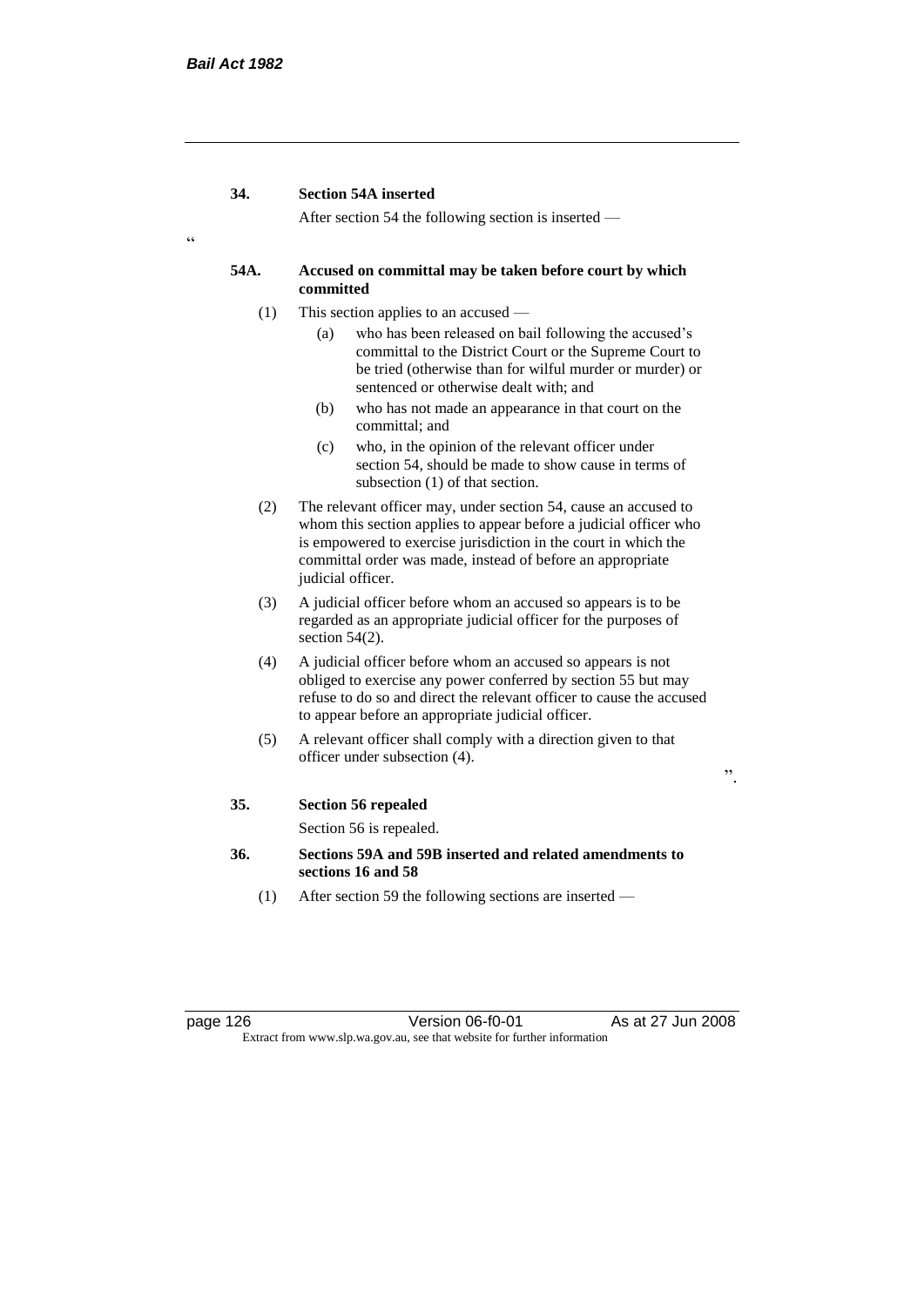## **59A. Where bail dispensed with, accused may be taken before judicial officer for reconsideration of matter**

 $(1)$  In this section —

 $\alpha$ 

"relevant officer" has the meaning given in section 54(1a).

- (2) Where the requirement for bail has been dispensed with for an accused under section 7A, the relevant officer may cause the accused to appear before an appropriate judicial officer for reconsideration of the matter, if the relevant officer has reasonable grounds to believe that the accused is not likely to appear at the time and place specified in a notice under section 13A(3).
- (3) Section 54(2), (2a), (3) and (4) apply, with necessary modifications, for the purposes of subsection (2).
- (4) The judicial officer before whom an accused appears under subsection (2) shall reconsider the accused's case and may, notwithstanding section 13 —
	- (a) again dispense with the requirement for bail; or
	- (b) grant bail; or
	- (c) refuse to grant bail,

in accordance with this Act, for the accused's appearance in court.

- $(5)$  If
	- (a) the court before which the accused is required to appear is the District Court, the Supreme Court or the Court of Appeal; and
	- (b) a police officer is satisfied that because of the urgency of the case it is not practicable for the prosecutor to exercise the power conferred by subsection (2),

the police officer may exercise that power.

(6) If a police officer, acting under subsection (5), exercises the power conferred by subsection (2), the police officer is to be regarded as the relevant officer for the purposes of this section.

# **59B. Warrant for arrest of absconding accused**

Where —

- (a) at any time after that specified in an accused's bail undertaking for an accused's appearance the accused has failed to comply with the requirements of the accused's bail undertaking mentioned in section 28(2)(a) or (b); or
- (b) an accused has failed to appear at the time and place specified in a notice under section 13A(3),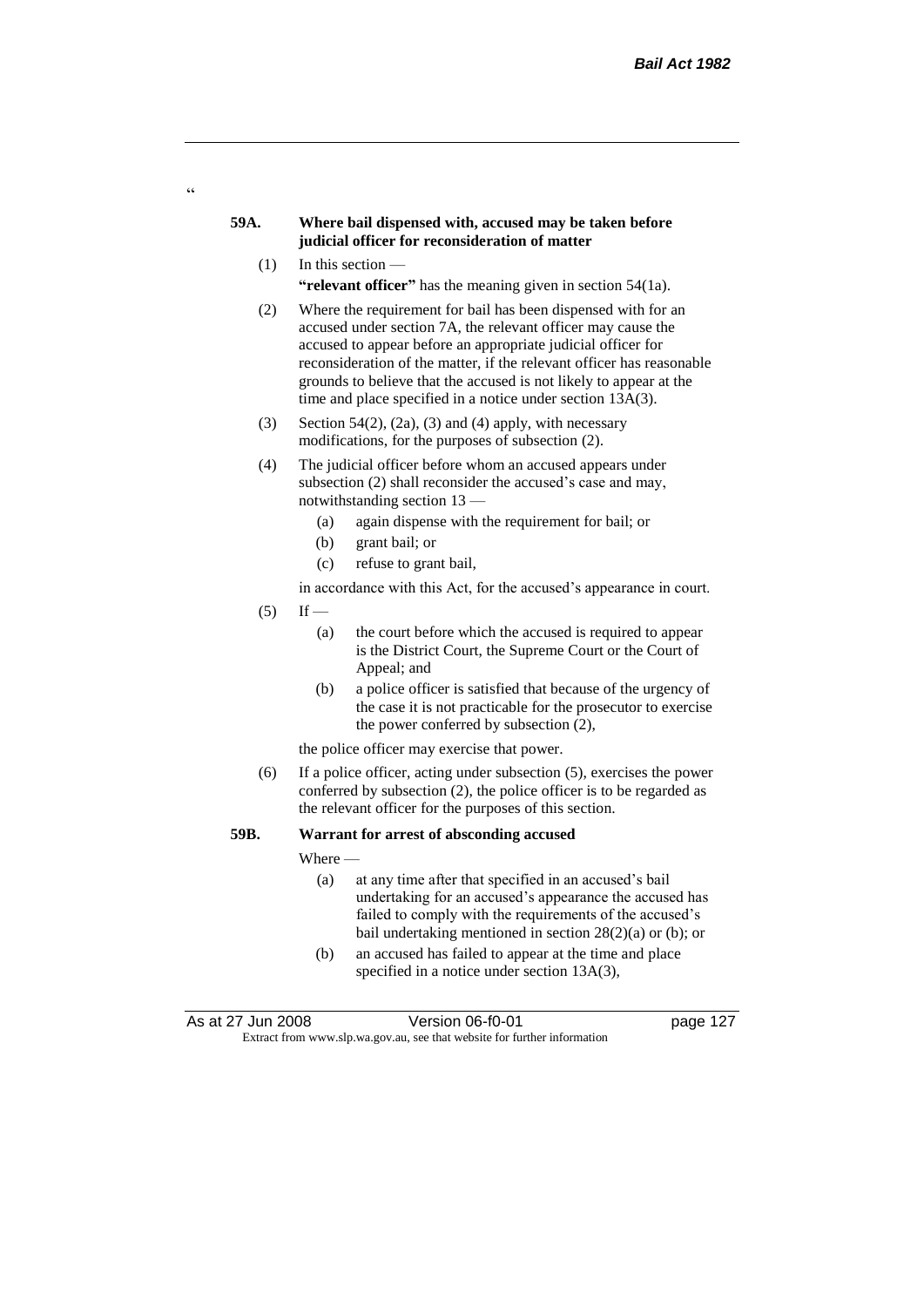|            | the court before which the accused was required to appear may<br>issue a warrant to arrest the accused and bring the accused before<br>that court or a court of like jurisdiction. |    |  |  |
|------------|------------------------------------------------------------------------------------------------------------------------------------------------------------------------------------|----|--|--|
| (2)        | Sections $16(2)(a)$ and $58(1)(a)$ are amended by deleting "56" and<br>inserting instead -                                                                                         |    |  |  |
|            | $\boldsymbol{\varsigma}$ $\boldsymbol{\varsigma}$<br>$\overline{\phantom{a}}$<br>59 <sub>B</sub>                                                                                   |    |  |  |
| 37.        | <b>Section 60 amended</b>                                                                                                                                                          |    |  |  |
|            | Section 60 is amended as follows:                                                                                                                                                  |    |  |  |
|            | after "Where" by inserting -<br>(a)                                                                                                                                                |    |  |  |
|            | $\zeta$ $\zeta$<br>the residential address of ":                                                                                                                                   |    |  |  |
|            | in paragraph (a) by inserting after "bail" —<br>(b)                                                                                                                                |    |  |  |
|            | $\epsilon$                                                                                                                                                                         |    |  |  |
|            | or for whom the requirement for bail has been dispensed<br>with                                                                                                                    | ". |  |  |
|            | by deleting "his place of residence, employment or<br>(c)<br>business":                                                                                                            |    |  |  |
|            | by deleting "or surety undertaking" and inserting<br>(d)<br>$instead -$                                                                                                            |    |  |  |
| $\epsilon$ |                                                                                                                                                                                    |    |  |  |
|            | , surety undertaking or notice under section 13A(3), as the case<br>may be,                                                                                                        | ,, |  |  |
| 38.        | <b>Section 61 amended</b>                                                                                                                                                          |    |  |  |
|            | Section $61(2)(a)$ is amended by deleting "or by reason of<br>section $16$ ".                                                                                                      |    |  |  |
| 39.        | <b>Section 66A amended</b>                                                                                                                                                         |    |  |  |
|            | Section 66A(1) is amended by inserting before paragraph $(b)$ —                                                                                                                    |    |  |  |
|            | $\epsilon$                                                                                                                                                                         |    |  |  |
|            | a function conferred by section 11(3) or 36(1)(a); or<br>(aa)                                                                                                                      | ,, |  |  |
| 40.<br>(1) | Section 66B inserted and transitional provision<br>After section 66A the following section is inserted —                                                                           |    |  |  |
|            |                                                                                                                                                                                    |    |  |  |

page 128 Version 06-f0-01 As at 27 Jun 2008 Extract from www.slp.wa.gov.au, see that website for further information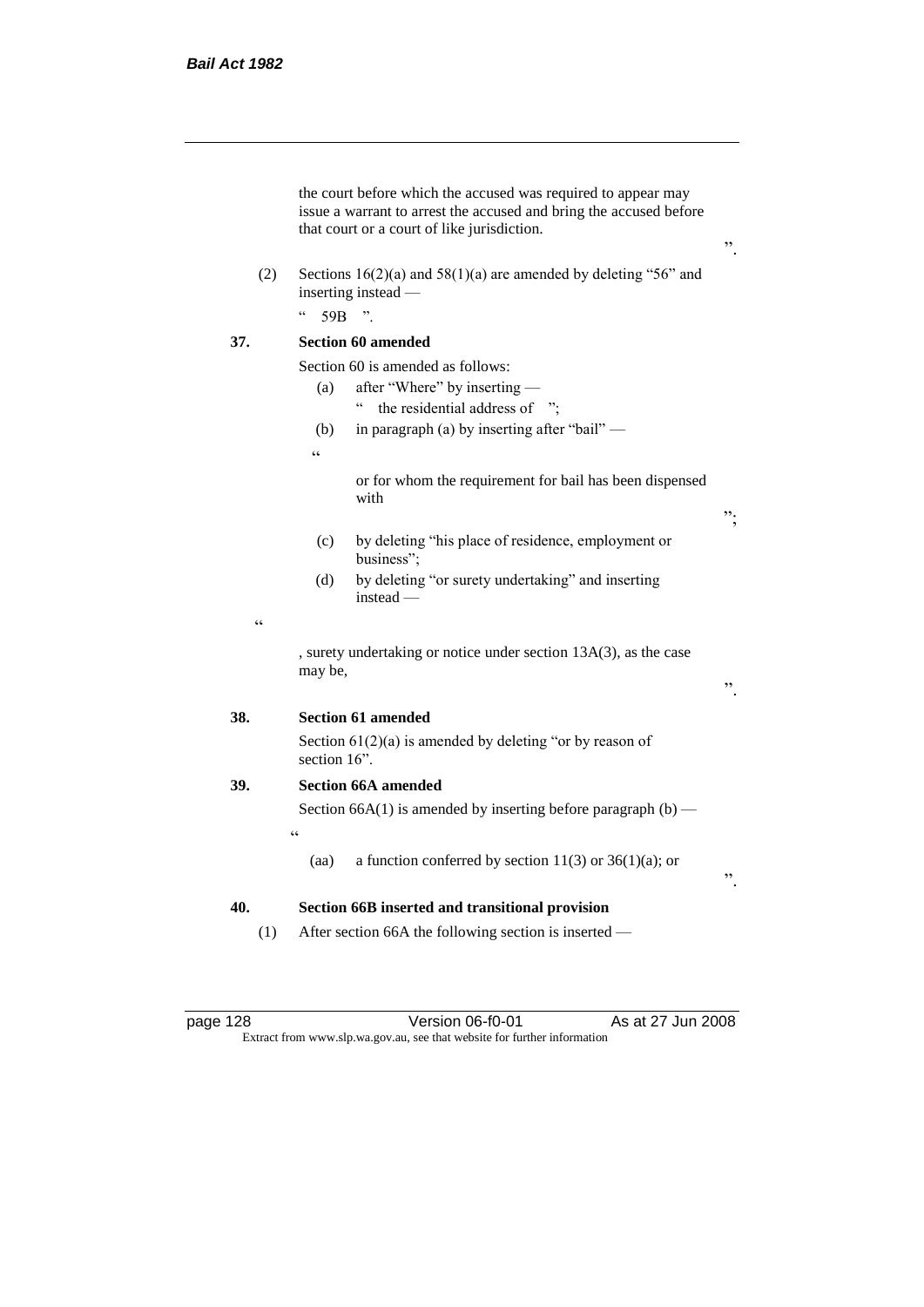## **66B. Use of video link or audio link**

- (1) In this section
	- **"audio link"** means facilities (including telephone) that enable, at the same time, a judicial officer or authorised officer at one place to hear the accused at another place and vice versa;
	- **"bail proceedings"** means any proceedings under this Act including —
		- (a) proceedings on a case for bail;
		- (b) proceedings relating to the variation or revocation of bail;
		- (c) proceedings on an application under section 48 or 49;
		- (d) proceedings on an appeal under section 15A or 53;
	- **"video link"** means facilities (including closed circuit television) that enable, at the same time, a judicial officer or authorised officer at one place to see and hear the accused at another place and vice versa.
- (2) Bail proceedings may be conducted by means of a video link or an audio link.
- (3) Without limiting subsection (2), if a provision of this Act requires or authorises an accused to be brought before, or appear before, a court, judicial officer or authorised officer, the accused may be brought before, or appear before, the court or officer by means of a video link or an audio link.
- (4) An audio link is not to be used under this section unless a video link is not available and cannot reasonably be made available.
- (5) Nothing in this section prevents a court, judicial officer or authorised officer from requiring that an accused be brought before, or appear before, the court or officer in person for the purposes of bail proceedings.

".

(2) The *Bail Act 1982* section 66B as inserted by subsection (1) applies in relation to any bail proceedings, as defined in section 66B, conducted after the commencement of this section irrespective of when those proceedings were initiated.

## **41. Schedule 1 amended and transitional provisions**

(1) Schedule 1 is amended before the heading to Part A by deleting "Schedule 1" and "[Sections 13 and 17]" and inserting instead —

 $\epsilon$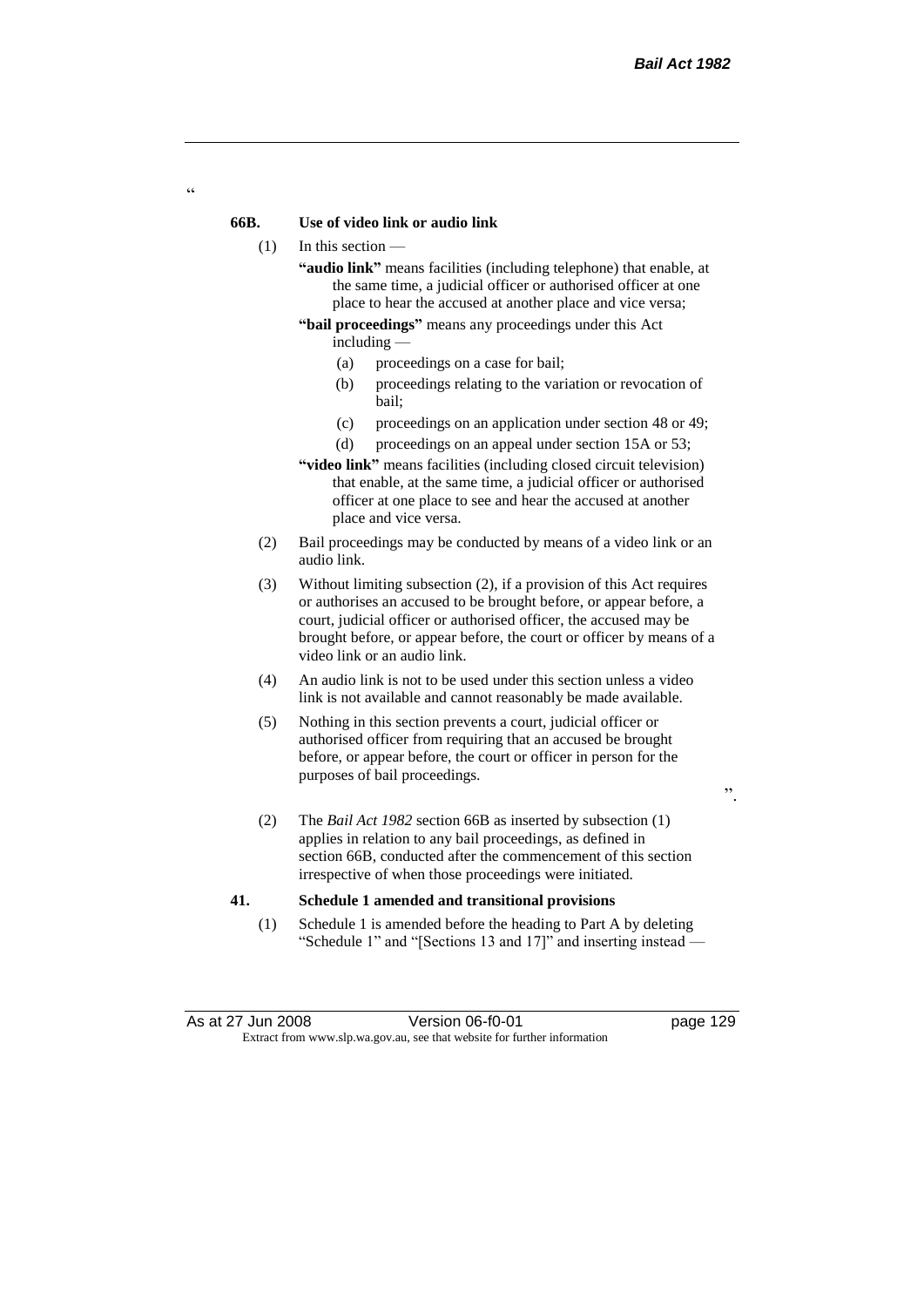"

"

"

 $\epsilon$ 

# **Schedule 1 — Jurisdiction as to bail and related matters**

[s. 13, 17]

".

- (2) Schedule 1 Part A is amended as follows: (a) by deleting the heading to that Part and inserting
	- instead —

# **Part A** — **Jurisdiction relating to bail**

- (b) in the heading to the First Column by deleting "referred to in section 13";
- (c) in the heading to the Second Column by inserting after "granted" —
	- " *or (where applicable) dispensed with* ".
- (3) Schedule 1 Part B is amended as follows:
	- (a) by deleting the heading to that Part and inserting instead —

#### **Part B** — **Cessation of powers relating to bail**

(b) by deleting clause 1 and inserting the following clauses instead —

#### **1. Upon decision by Judge, power of other officers ceases**

 $(1)$  In this clause —

**"Judge"** means a Judge of the Supreme Court, the Children's Court or the District Court.

- (2) After a Judge has granted or refused bail for an appearance by an accused the power to grant bail for that appearance ceases to be vested in -
	- (a) any judicial officer whose jurisdiction is inferior to that of the Judge; or
	- (b) any authorised officer.

page 130 Version 06-f0-01 As at 27 Jun 2008 Extract from www.slp.wa.gov.au, see that website for further information

";

";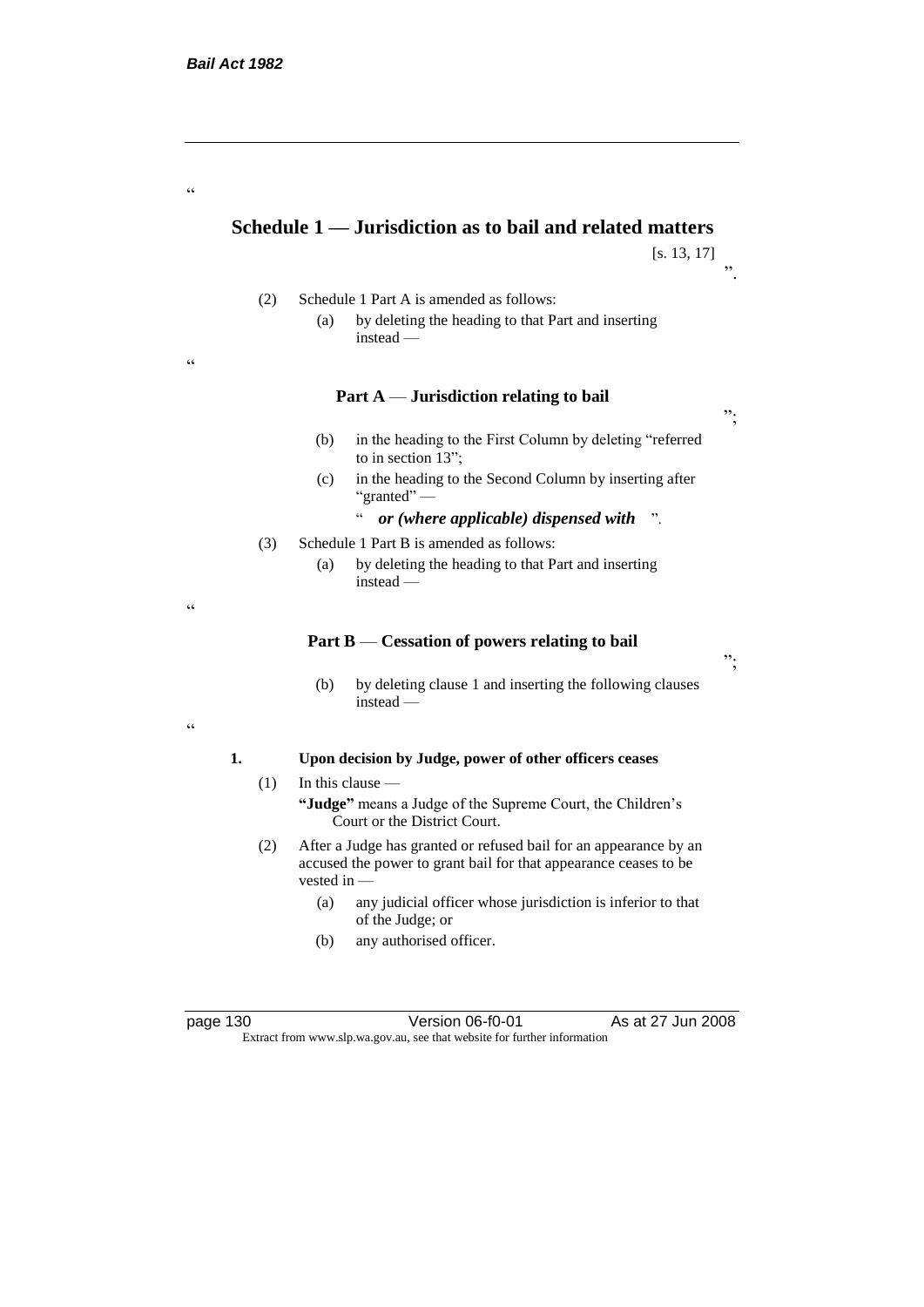(3) After a Judge has dispensed with the requirement for bail for an appearance by an accused the power to grant or refuse bail for that appearance ceases to be vested in any officer referred to in subclause  $(2)(a)$  or  $(b)$ .

### **1A. Upon decision by Court of Appeal, other powers cease**

- After the Court of Appeal on an appeal under section 15A
	- (a) has granted or refused bail for an appearance by an accused, the power to grant or refuse bail for that appearance; or
	- (b) has dispensed with the requirement for bail for an appearance by an accused, the power to grant or refuse bail for that appearance,

ceases to be vested in any judicial officer or in any authorised officer.

- (c) in clause 2 by inserting after "to grant" , refuse or dispense with ";
- (d) in clause 2 by deleting "or refused" and inserting instead —
	- " , refused or dispensed with ";
- (e) by deleting clause 3 and inserting instead —

.<br>.

## **3. Cessation of power upon refusal of bail for initial appearance**

- (1) After an authorised officer has refused bail for an initial appearance by an accused, the power to grant bail for that appearance ceases to be vested in another authorised officer, but a justice may nevertheless grant bail for that appearance.
- (2) After a justice has refused bail for an initial appearance by an accused, the power to grant bail for that appearance ceases to be vested in an authorised officer or another justice.

(4) Schedule 1 Part C is amended as follows:

- (a) before clause 1 by deleting "Principles governing grant or refusal of bail";
- (b) in clause 1 by deleting "clause 3A" and inserting instead —
	- " clauses 3A and 3C ";
- (c) in clause  $2(3)(a)$  by deleting "clause 3A" and inserting instead —

As at 27 Jun 2008 Version 06-f0-01 page 131 Extract from www.slp.wa.gov.au, see that website for further information

".

";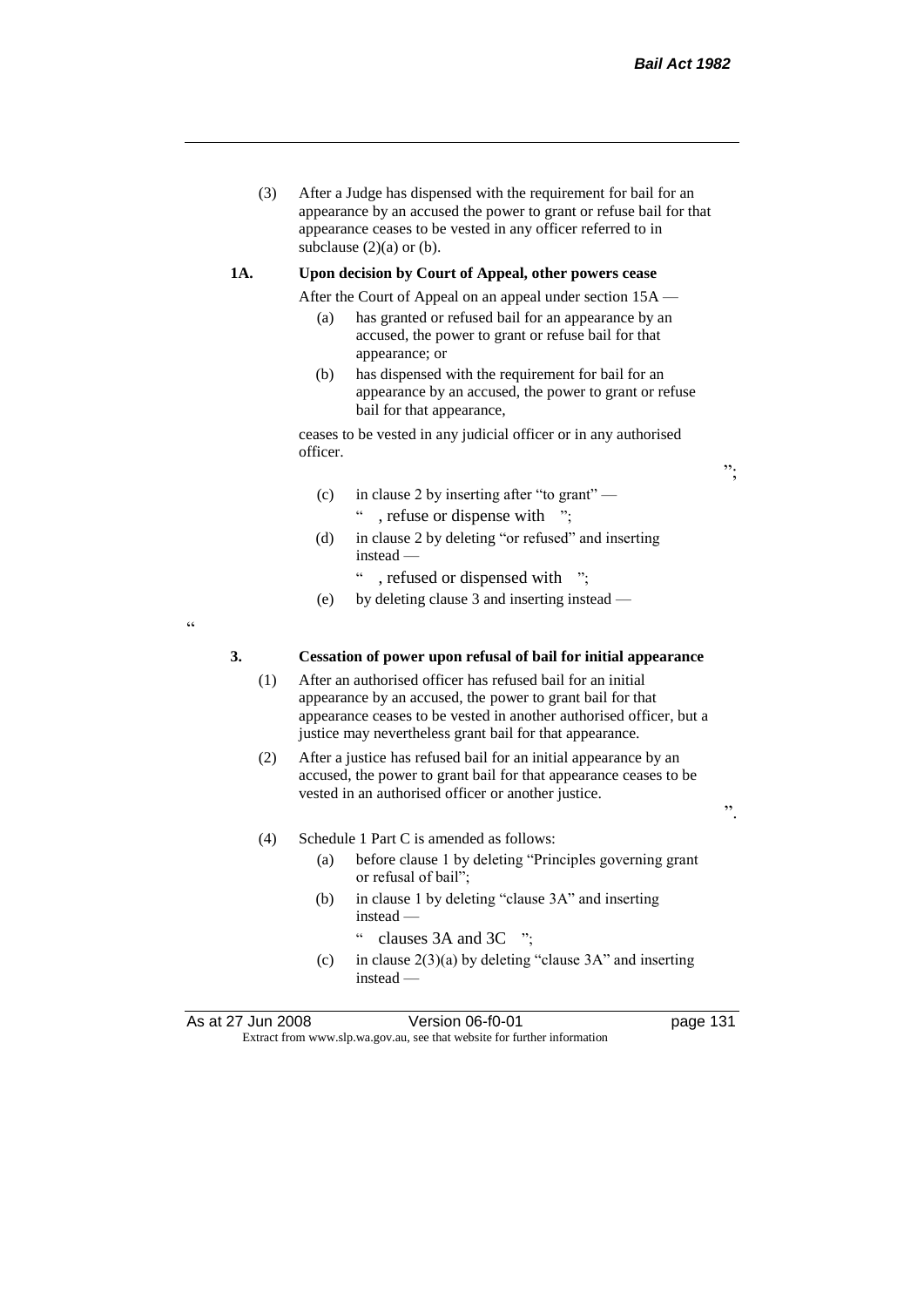- " clauses 3A and 3C ";
- (d) in clause  $3A(1)$ 
	- (i) by deleting "or 2" and inserting instead  $\degree$  , 2 or 4  $\degree$  :
	- (ii) by deleting paragraph (a) and "and" after it and inserting instead —
- $\epsilon$

(a) an accused is in custody —

- (i) awaiting an appearance in court before conviction for a serious offence; or
- (ii) waiting to be sentenced or otherwise dealt with for a serious offence of which the accused has been convicted;

and

(e) by inserting after clause 3B —

## $\epsilon$

## **3C. Bail in murder cases**

Notwithstanding clause 1, 2 or 4 or any other provision of this Act, where an accused is in custody —

- (a) awaiting an appearance in court before conviction for an offence of wilful murder or murder; or
- (b) waiting to be sentenced or otherwise dealt with for an offence of wilful murder or murder of which the accused has been convicted,

the judicial officer in whom jurisdiction is vested shall refuse to grant bail for the offence unless the judicial officer is satisfied  $that -$ 

- (c) there are exceptional reasons why the accused should not be kept in custody; and
- (d) bail may properly be granted having regard to the provisions of clauses 1 and 3 or, in the case of a child, clauses 2 and 3.
- (f) by deleting clause 4 and inserting instead —

page 132 Version 06-f0-01 As at 27 Jun 2008 Extract from www.slp.wa.gov.au, see that website for further information

";

";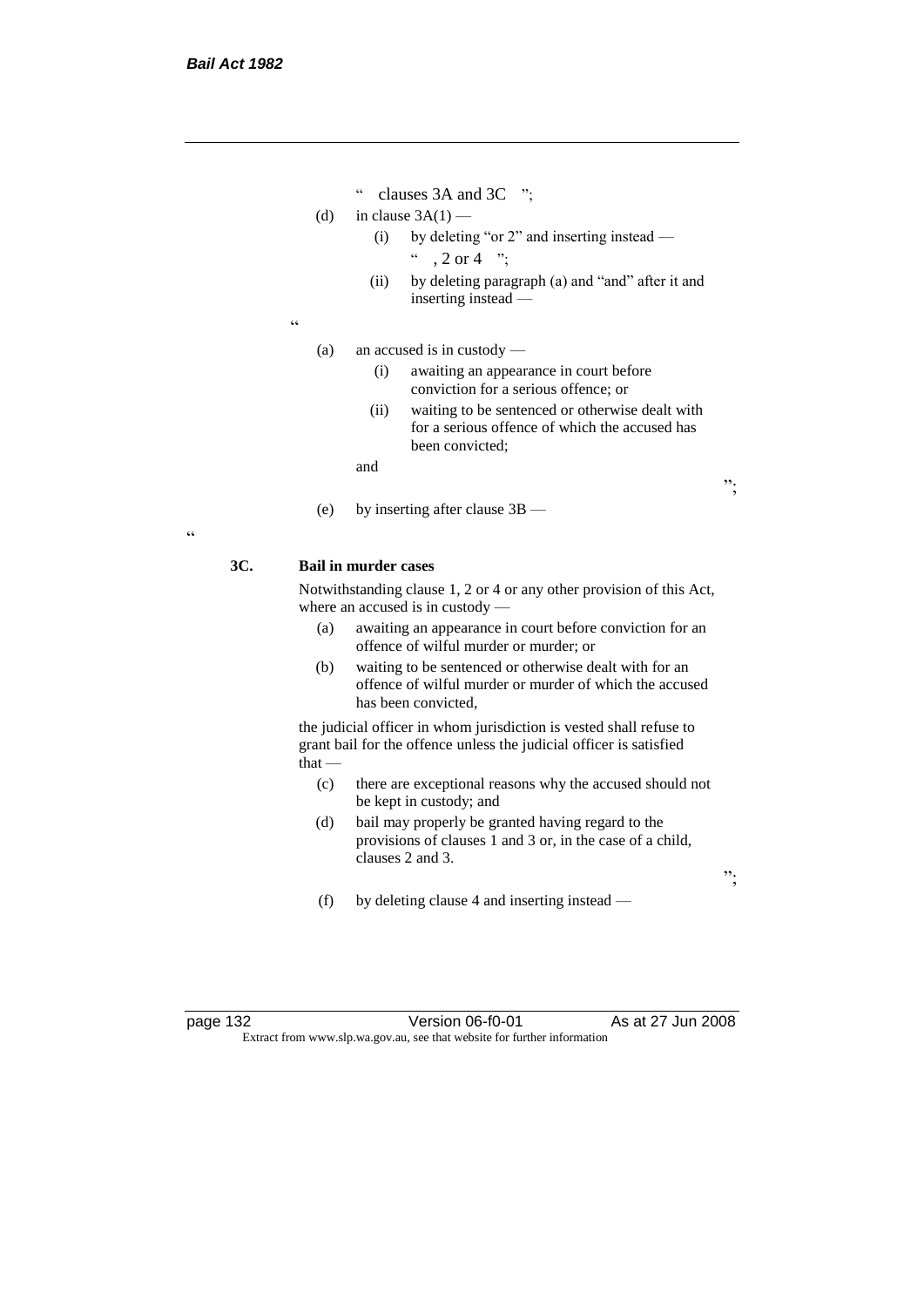";

## **4. Bail after conviction: accused awaiting sentence**

 $\alpha$ 

- (1) Subject to clauses 3A and 3C, the grant or refusal of bail to an accused, other than a child, who is in custody waiting to be sentenced or otherwise dealt with for an offence of which the accused has been convicted shall be at the discretion of the judicial officer in whom jurisdiction is vested, and that discretion shall be exercised having regard to the questions set out in clause 1 as well as to any others which the judicial officer considers relevant.
- (2) A child accused who is in custody waiting to be sentenced or otherwise dealt with for an offence of which the child accused has been convicted has the same right to be granted bail as a child accused referred to in clause 2(2), and the provisions of clause 2 apply accordingly.

# **4A. Bail after conviction: accused awaiting disposal of appeal**

In deciding whether or not to grant bail to an accused who is in custody waiting for the disposal of appeal proceedings, the judicial officer shall consider whether there are exceptional reasons why the accused should not be kept in custody, and shall only grant bail to the accused if satisfied that —

- (a) exceptional reasons exist; and
- (b) it is proper to do so having regard to the provisions of clauses 1 and 3 or, in the case of a child, clauses 2 and 3.
- (g) in clause 5 by deleting "4" and inserting instead  $4A$  ";
- (h) before clause 7 by deleting "Limitation on period of bail";
- (i) in clause 7 by deleting "7" and inserting instead  $42.30$  "
- (5) The *Bail Act 1982* Schedule 1 Part B clause 1A as inserted by subsection  $(3)(b)$  applies in respect of —
	- (a) a grant or refusal of bail; or
	- (b) a dispensation from the requirement for bail,

coming within that clause that occurs after the commencement of subsection (3)(b).

(6) The *Bail Act 1982* Schedule 1 Part B clause 3 as inserted by subsection (3)(e) applies in relation to a refusal of bail for an initial appearance that occurs after the commencement of subsection (3)(e).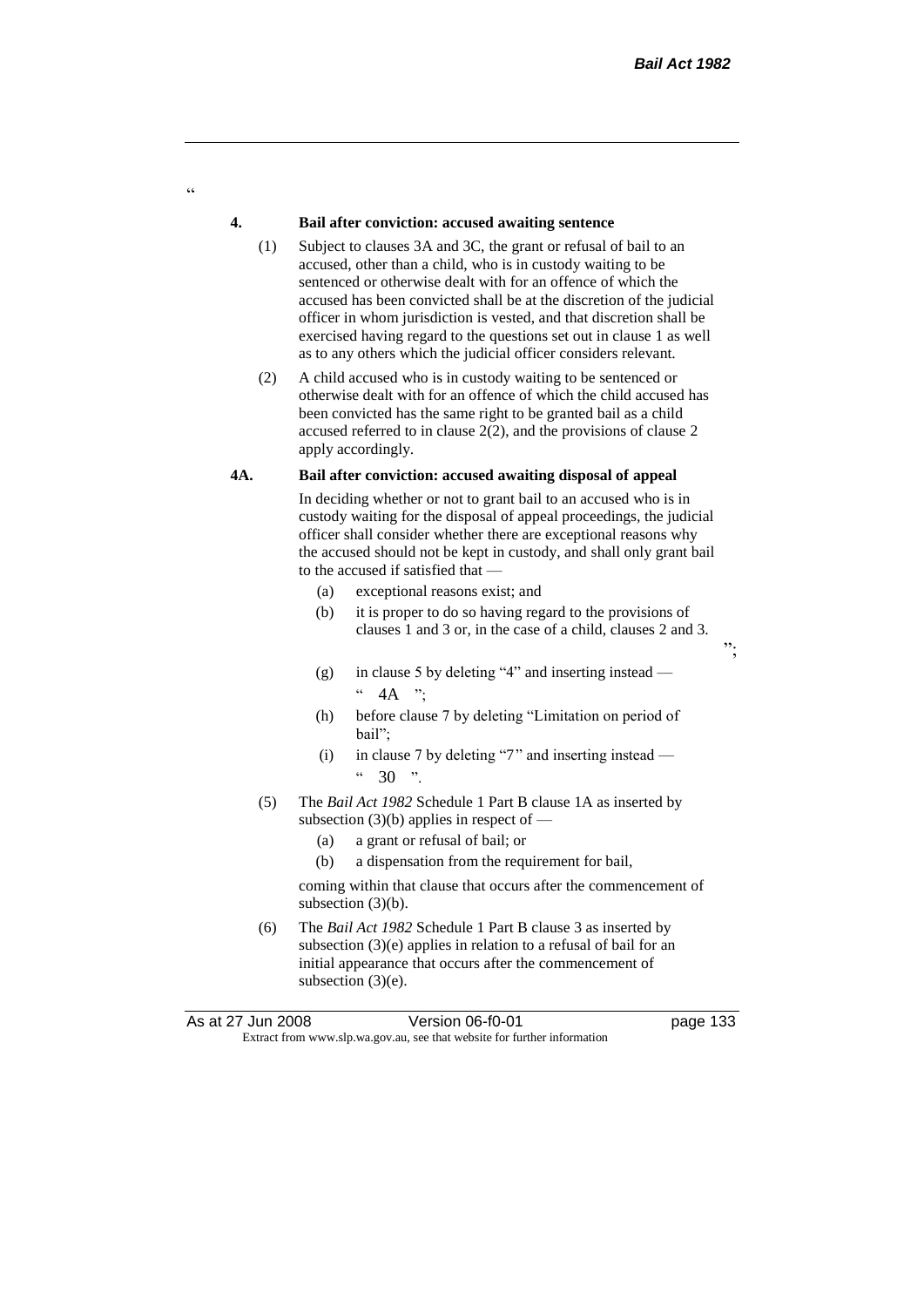.<br>.

"

- (7) The *Bail Act 1982* Schedule 1 Part C clause 3C as inserted by subsection (4)(e) applies to any consideration of a case for bail that occurs after the commencement of subsection (4)(e).
- (8) The *Bail Act 1982* Schedule 1 Part C clauses 4 and 4A as inserted by subsection (4)(f) apply to any consideration of a case for bail that occurs after the commencement of subsection (4)(f).
- (9) The *Bail Act 1982* Schedule 1 Part C clause 7 as amended by subsection (4)(i) applies to any grant of bail that occurs after the commencement of subsection (4)(i). Note: The heading to Schedule 1 Part C clause 7 is to be altered by deleting "7" and inserting instead "30".

## **42. Schedule 2 amended and transitional provision**

(1) Schedule 2 is amended by deleting "Schedule 2", "[Section 3(1)]" and "Serious offences" and inserting instead —

# **Schedule 2 — Serious offences**

 $[s. 3(1)]$ ".

(2) Schedule 2 item 1 is amended by inserting after the entry relating to *The Criminal Code* section 280 —

s. 283 Attempt to murder

".

# (3) A reference in —

- (a) the *Bail Act 1982* section 16A; or
- (b) the *Bail Act 1982* Schedule 1 Part C clause 3A or 3B,

to a serious offence includes a reference to an offence against *The Criminal Code* section 283 committed, or alleged to have been committed, before the commencement of this section.

# **43. Amendment of various references to prescribed forms**

(1) Sections  $8(1)(b)$  and  $26(4)(b)$  are each amended by deleting "a prescribed" and inserting instead —

" an approved ".

- (2) Sections 23 and 24(1)(a) are each amended by deleting "prescribed".
- (3) Section  $30(2)(b)$  is amended by deleting "prescribed" and inserting instead —

page 134 Version 06-f0-01 As at 27 Jun 2008 Extract from www.slp.wa.gov.au, see that website for further information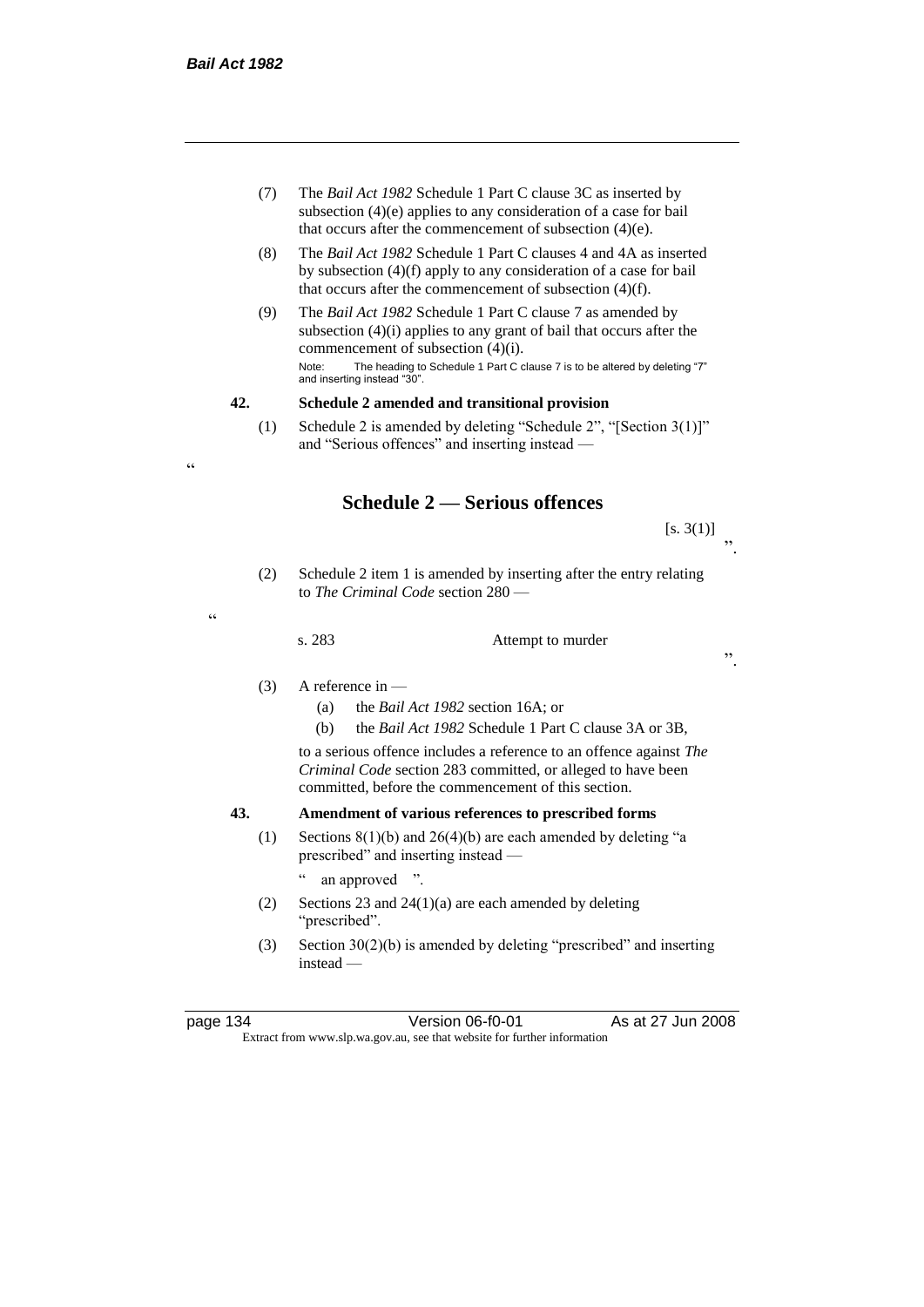- " approved ".
- (4) Schedule 1 Part C clause 2(3)(c) is amended by deleting "prescribed" and inserting instead —

approved

Note: The heading to section 8 is to be altered by deleting "prescribed" and inserting instead "approved".

## **44. Transitional regulations**

- (1) If this Part does not provide sufficiently for a matter or issue of a transitional nature that arises as a result of the amendments made to the *Bail Act 1982* by this Part, the Governor may make regulations (the **"transitional regulations"**) prescribing all matters that are required, necessary or convenient to be prescribed for providing for the matter or issue.
- (2) The transitional regulations may provide that specified provisions of the *Bail Act 1982* or this Part —
	- (a) do not apply; or
	- (b) apply with specified modifications,

to or in relation to any matter.

- (3) If the transitional regulations provide that a specified state of affairs is to be taken to have existed, or not to have existed, on and from a day that is earlier than the day on which the transitional regulations are published in the *Gazette* but not earlier than the commencement of this section, the transitional regulations have effect according to their terms.
- (4) In subsections (2) and (3) **"specified"** means specified or described in the transitional regulations.
- (5) If the transitional regulations contain a provision referred to in subsection (3), the provision does not operate so as  $-$ 
	- (a) to affect in a manner prejudicial to any person (other than the State or an authority of the State), the rights of that person existing before the day of publication of those regulations; or
	- (b) to impose liabilities on any person (other than the State or an authority of the State) in respect of anything done or omitted to be done before the day of publication of those regulations.

".

As at 27 Jun 2008 Version 06-f0-01 page 135 Extract from www.slp.wa.gov.au, see that website for further information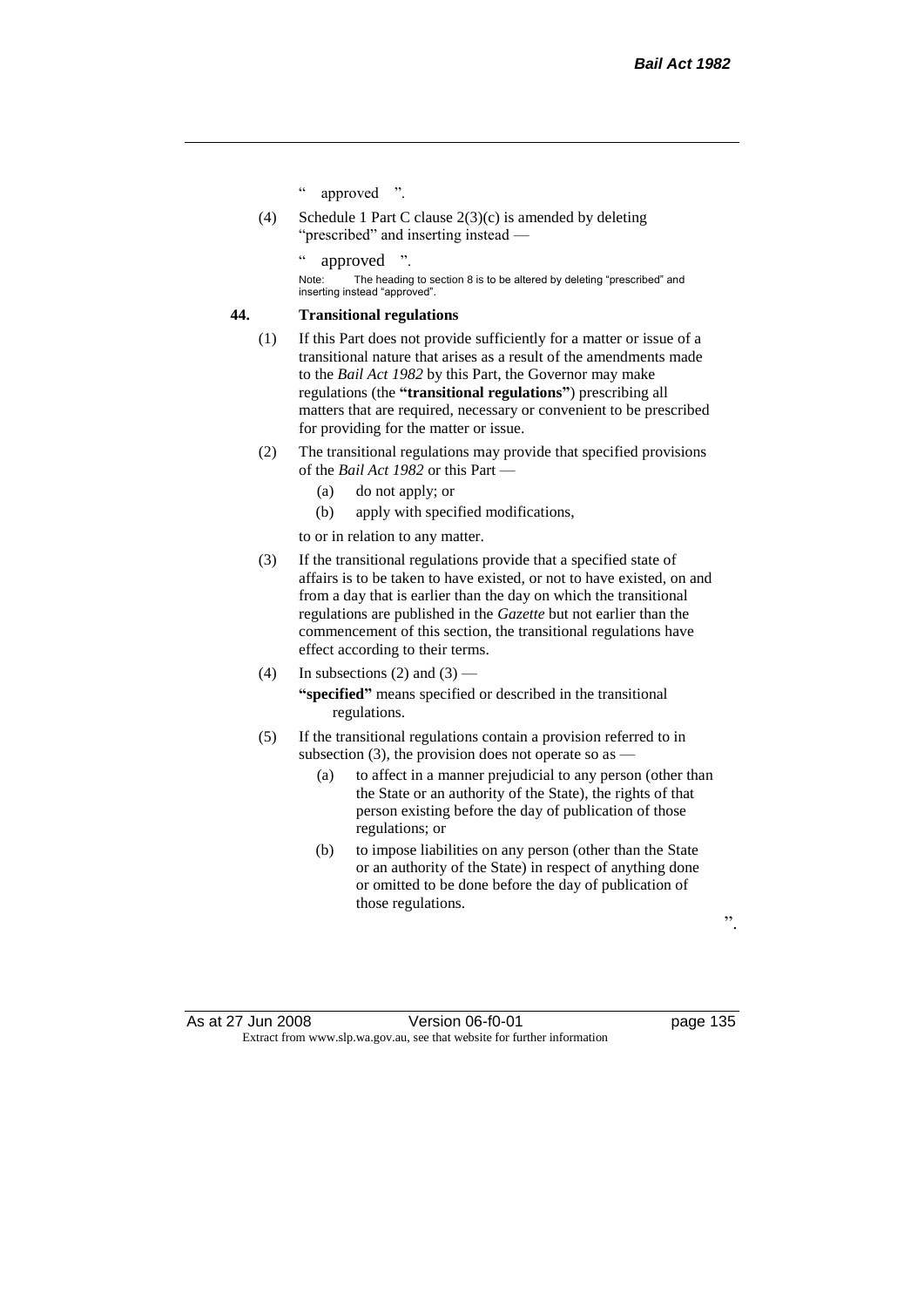<sup>15</sup> On the date as at which this compilation was prepared, the *Medical Practitioners Act 2008* s. 162, which gives effect to Sch. 3 cl. 4, had not come into operation. It reads as follows:

# **162. Consequential amendments**

Schedule 3 sets out consequential amendments.

".

Schedule 3 cl. 4 reads as follows:

.<br>.

 $\epsilon$ 

# **Schedule 3 — Consequential amendments**

## **4.** *Bail Act 1982* **amended**

(1) The amendments in this clause are to the *Bail Act 1982*.

(2) Schedule 1 Part D clause 2(7) is amended by deleting the definition of "medical practitioner" and inserting instead —

<sup>16</sup> On the date as at which this compilation was prepared, the *Criminal Law Amendment (Homicide) Act 2008* s. 24 had not come into operation. It reads as follows:

 $\epsilon$ 

#### **24.** *Bail Act 1982*

 $\epsilon$ 

- (1) The amendments in this section are to the *Bail Act 1982*.
- (2) Section  $7B(2)(a)$  is amended by deleting "wilful murder or".
- (3) Section 7B(4) is amended by deleting "wilful murder or".
- (4) Section 7C(1) is amended by deleting "wilful murder or".
- (5) Section 15(1) is amended by deleting "wilful murder or".
- (6) Section  $54A(1)(a)$  is amended by deleting "wilful murder or".
- (7) Schedule 1 Part C clause 3C is amended by deleting "wilful murder or" in the 2 places where it occurs.

page 136 Version 06-f0-01 As at 27 Jun 2008 Extract from www.slp.wa.gov.au, see that website for further information

**<sup>&</sup>quot;medical practitioner"** has the meaning given to that term in the *Medical Practitioners Act 2008* section 4;

 <sup>&</sup>quot;. ".